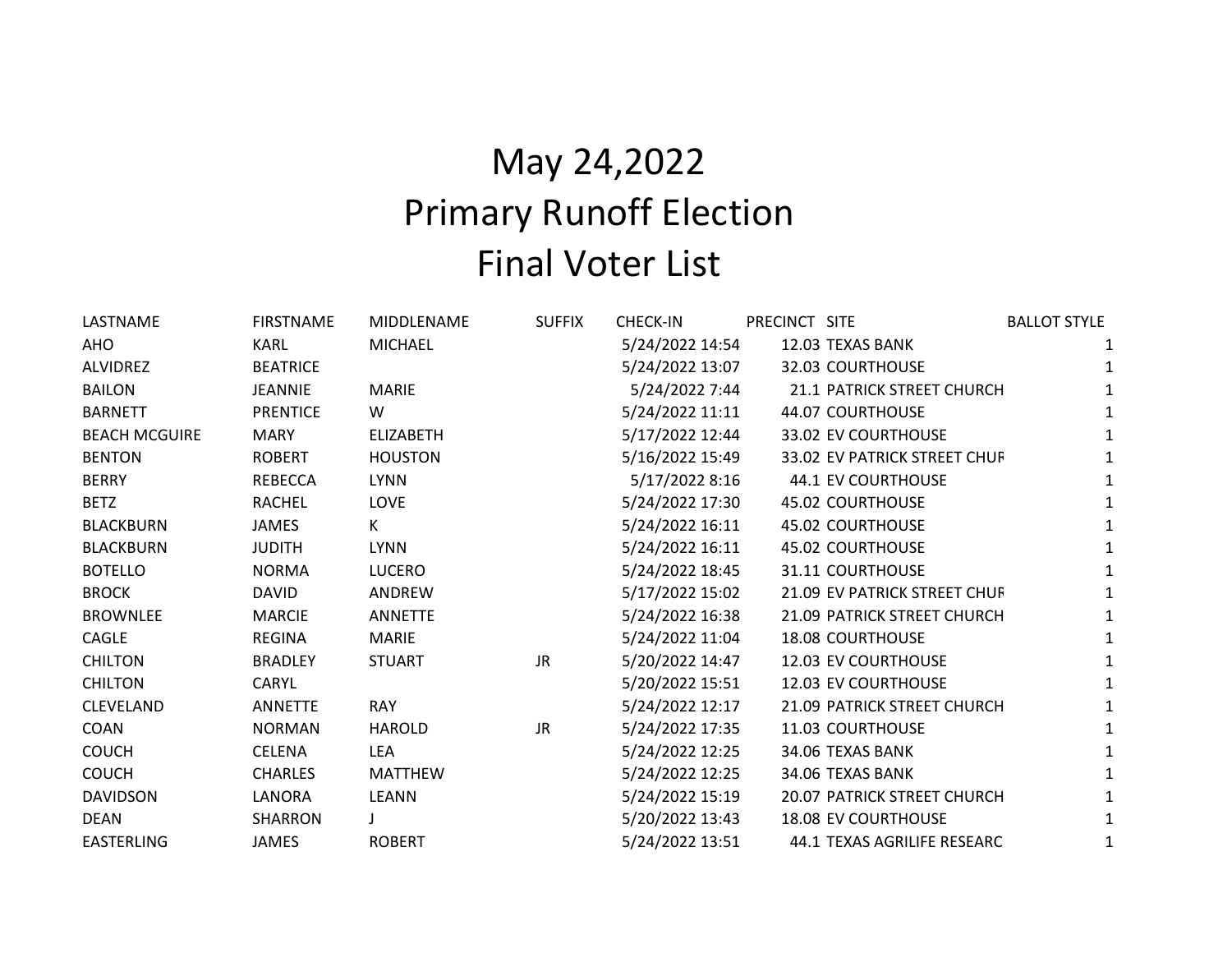| <b>EASTERLING</b>       | <b>NANCY</b>      |                  | 5/24/2022 18:06 | 44.1 TEXAS AGRILIFE RESEARC  | $\mathbf{1}$ |
|-------------------------|-------------------|------------------|-----------------|------------------------------|--------------|
| <b>EKLUND</b>           | <b>HELEN</b>      | <b>ELAINE</b>    | 5/16/2022 11:07 | 18.06 EV COURTHOUSE          | 1            |
| <b>ESPOSITO</b>         | <b>AUGUSTINE</b>  | <b>GABRIEL</b>   | 5/24/2022 10:16 | 34.06 COURTHOUSE             | $\mathbf{1}$ |
| <b>EWERS</b>            | <b>PHYLLIS</b>    | <b>BONE</b>      | 5/24/2022 16:57 | 21.09 PATRICK STREET CHURCH  | $\mathbf{1}$ |
| <b>FLOWERS</b>          | <b>LINDA</b>      | <b>JEAN</b>      | 5/24/2022 11:38 | 31.11 COURTHOUSE             | 1            |
| <b>GAGLIARDI</b>        | <b>JANICE</b>     | <b>JOY</b>       | 5/24/2022 17:17 | 30.07 TEXAS AGRILIFE RESEARC | $\mathbf{1}$ |
| <b>GALLAGHER</b>        | <b>ORION</b>      | E                | 5/19/2022 13:32 | 20.07 EV PATRICK STREET CHUF | $\mathbf{1}$ |
| <b>GONZALEZ ESTRADA</b> | <b>JESUS</b>      |                  | 5/24/2022 16:39 | 33.02 COURTHOUSE             | $\mathbf{1}$ |
| <b>GREGORY</b>          | <b>CATHY</b>      | <b>JEAN</b>      | 5/19/2022 8:19  | 19.06 EV PATRICK STREET CHUF | 1            |
| <b>HACKETT</b>          | <b>JOYCE</b>      | <b>COLE</b>      | 5/20/2022 16:17 | 21.09 EV COURTHOUSE          | $\mathbf{1}$ |
| <b>HAGOOD</b>           | <b>MAYRA</b>      | <b>DELORES</b>   | 5/20/2022 13:38 | 20.07 EV PATRICK STREET CHUF | $\mathbf{1}$ |
| <b>HAGOOD</b>           | ZACHARY           | <b>DANIEL</b>    | 5/20/2022 13:39 | 20.07 EV PATRICK STREET CHUF | $\mathbf{1}$ |
| <b>HAMMONS</b>          | SANDRA            | <b>MAE</b>       | 5/24/2022 17:09 | 21.1 PATRICK STREET CHURCH   | $\mathbf{1}$ |
| <b>HARMON</b>           | <b>GERALD</b>     | <b>TRAVIS</b>    | 5/24/2022 10:39 | 24.07 COURTHOUSE             | 1            |
| <b>HARMON</b>           | <b>ROYCE</b>      | <b>CHANDLER</b>  | 5/24/2022 10:38 | 24.07 COURTHOUSE             | $\mathbf{1}$ |
| <b>HARRIS</b>           | <b>NEIL</b>       | <b>STUART</b>    | 5/24/2022 11:31 | 32.04 COURTHOUSE             | $\mathbf{1}$ |
| <b>HART</b>             | LEA               | <b>MARIE</b>     | 5/24/2022 17:40 | 21.09 PATRICK STREET CHURCH  | $\mathbf{1}$ |
| <b>HEINTZ</b>           | SALLYE            | <b>VANHOOSER</b> | 5/24/2022 13:25 | 34.06 TEXAS AGRILIFE RESEARC | $\mathbf{1}$ |
| <b>HIRST-WADE</b>       | <b>PATRICIA</b>   | <b>ANN</b>       | 5/19/2022 16:44 | 21.09 EV PATRICK STREET CHUF | 1            |
| <b>ILLINGWORTH</b>      | CHARLENE          | <b>CATES</b>     | 5/18/2022 15:06 | 25.06 EV COURTHOUSE          | $\mathbf{1}$ |
| <b>ILLINGWORTH</b>      | <b>DONALD</b>     | <b>RAY</b>       | 5/18/2022 14:56 | 25.06 EV COURTHOUSE          | 1            |
| <b>JONES</b>            | <b>HUDSON</b>     | <b>REED</b>      | 5/24/2022 17:22 | 32.03 COURTHOUSE             | $\mathbf{1}$ |
| <b>JONES</b>            | <b>JOY</b>        | <b>LEE</b>       | 5/20/2022 14:36 | 24.05 EV COURTHOUSE          | 1            |
| LAMB                    | <b>HOLLY ANNE</b> |                  | 5/18/2022 14:18 | 33.02 EV COURTHOUSE          | 1            |
| LAWSON                  | <b>CORY</b>       | <b>LYNN</b>      | 5/24/2022 11:26 | 19.06 PATRICK STREET CHURCH  | $\mathbf{1}$ |
| LEE                     | <b>GORDON</b>     | KAY              | 5/24/2022 9:34  | <b>18.05 COURTHOUSE</b>      | $\mathbf{1}$ |
| LEIJA                   | <b>CAROLY</b>     |                  | 5/24/2022 18:37 | 31.09 COURTHOUSE             | 1            |
| LUNSFORD                | <b>JUDY</b>       | <b>NOEL</b>      | 5/24/2022 17:15 | 20.07 PATRICK STREET CHURCH  | 1            |
| <b>MARTINEZ</b>         | <b>JUSTENE</b>    | <b>CATHOLINE</b> | 5/24/2022 14:22 | 35.02 COURTHOUSE             | $\mathbf{1}$ |
| <b>MCBRIDE</b>          | ANGELA            | <b>JOSEFA</b>    | 5/24/2022 16:03 | 41.08 TEXAS AGRILIFE RESEARC | $\mathbf{1}$ |
| <b>MCKNIGHT</b>         | <b>BARBARA</b>    | S.               | 5/24/2022 8:38  | 41.06 TEXAS AGRILIFE RESEARC | $\mathbf{1}$ |
| <b>MIRANDA</b>          | <b>ROSARIO</b>    | <b>EVELYN</b>    | 5/24/2022 18:25 | 19.04 TEXAS BANK             | $\mathbf{1}$ |
| <b>MOLLICK</b>          | KATHLEEN          | ANNE             | 5/24/2022 16:56 | 31.09 COURTHOUSE             | 1            |
| <b>MUNCEY</b>           | <b>JENNIFER</b>   | <b>SUE</b>       | 5/19/2022 8:19  | 32.03 EV COURTHOUSE          | 1            |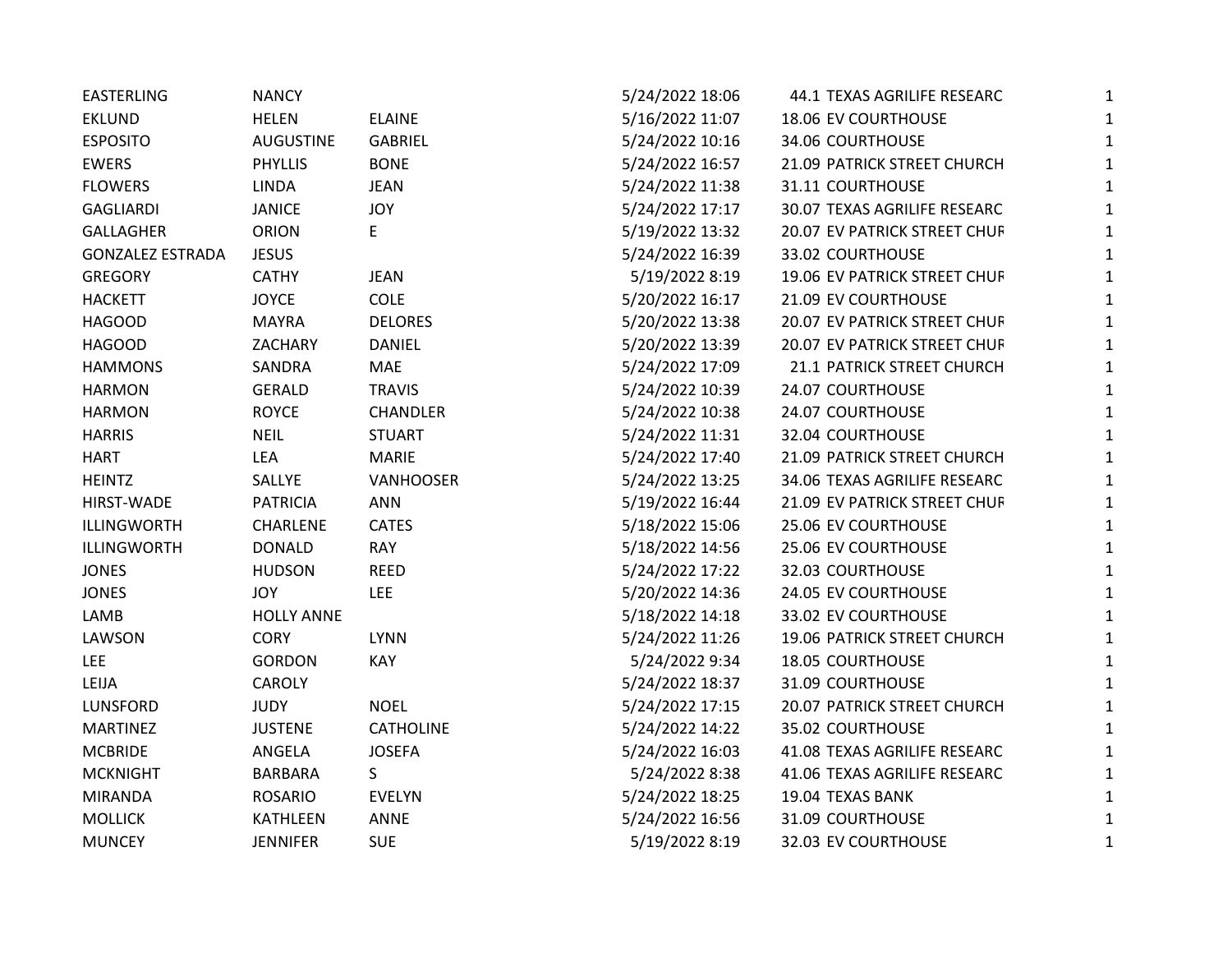| <b>NEAL</b>       | <b>RON</b>       | 0                |           | 5/24/2022 17:47 | 10.03 COURTHOUSE             | $\mathbf{1}$ |
|-------------------|------------------|------------------|-----------|-----------------|------------------------------|--------------|
| PENDLETON         | <b>CHARLES</b>   | WALKER           |           | 5/17/2022 16:33 | 20.09 EV PATRICK STREET CHUF | $\mathbf{1}$ |
| PENNINGTON        | <b>TERRA</b>     | <b>KAY</b>       |           | 5/24/2022 12:08 | 45.02 COURTHOUSE             | $\mathbf{1}$ |
| <b>PETROSS</b>    | SUSAN            | <b>MELINDA</b>   |           | 5/18/2022 14:30 | 10.03 EV COURTHOUSE          | $\mathbf{1}$ |
| <b>PIERCE</b>     | <b>MICHAEL</b>   | <b>DALE</b>      |           | 5/24/2022 15:13 | 47.02 COURTHOUSE             | $\mathbf{1}$ |
| <b>PORTER</b>     | <b>BRADLEY</b>   | <b>DREW</b>      |           | 5/24/2022 12:08 | 45.02 COURTHOUSE             | $\mathbf{1}$ |
| <b>PRATT</b>      | <b>FRANCINE</b>  | <b>ESPOSITO</b>  |           | 5/20/2022 16:22 | 44.07 EV COURTHOUSE          | $\mathbf{1}$ |
| QUAZI             | <b>MOUMIN</b>    | <b>MANZOOR</b>   |           | 5/24/2022 17:05 | 33.02 COURTHOUSE             | 1            |
| QUAZI             | PAULA            | <b>GRIDER</b>    |           | 5/24/2022 17:10 | 33.02 COURTHOUSE             | $\mathbf{1}$ |
| <b>RODRIGUEZ</b>  | <b>DIANE</b>     | VALENCIANO       |           | 5/24/2022 17:03 | 24.07 COURTHOUSE             | $\mathbf{1}$ |
| <b>SCHLICKE</b>   | <b>MIA</b>       | <b>MICHELLE</b>  |           | 5/24/2022 7:04  | 32.04 TEXAS BANK             | $\mathbf{1}$ |
| <b>SEIGARS</b>    | <b>JAMES</b>     | <b>ARTHUR</b>    |           | 5/24/2022 10:44 | 20.07 PATRICK STREET CHURCH  | $\mathbf{1}$ |
| <b>SIMS</b>       | <b>STEPHENIE</b> | M                |           | 5/17/2022 14:28 | 45.02 EV COURTHOUSE          | 1            |
| SMALL             | LAQUITA          | <b>SMITH</b>     |           | 5/19/2022 15:27 | 12.03 EV COURTHOUSE          | $\mathbf{1}$ |
| <b>SMITH</b>      | <b>DELLA</b>     | <b>REESE</b>     |           | 5/24/2022 12:14 | 21.1 PATRICK STREET CHURCH   | $\mathbf{1}$ |
| <b>SMITH</b>      |                  | L.               |           | 5/24/2022 12:15 | 21.1 PATRICK STREET CHURCH   | $\mathbf{1}$ |
| SPARKMAN          | <b>VICKIE</b>    | JANE             |           | 5/17/2022 12:59 | 45.02 EV COURTHOUSE          | $\mathbf{1}$ |
| SPOTZ             | <b>LESLIE</b>    | <b>CLAIRE</b>    |           | 5/18/2022 11:14 | 11.03 EV COURTHOUSE          | 1            |
| <b>STARBIRD</b>   | <b>ALISA</b>     | <b>TERRELL</b>   |           | 5/24/2022 9:50  | 45.02 COURTHOUSE             | $\mathbf{1}$ |
| <b>STEPHENS</b>   | <b>HAROLD</b>    | DEWAYNE          |           | 5/24/2022 14:54 | 23.04 COURTHOUSE             | $\mathbf{1}$ |
| <b>STEPHENS</b>   | <b>MARSHA</b>    |                  |           | 5/20/2022 11:15 | 23.04 EV COURTHOUSE          | $\mathbf{1}$ |
| <b>STEWART</b>    | <b>ANN</b>       | <b>MARGURITE</b> |           | 5/20/2022 11:10 | 10.03 EV COURTHOUSE          | $\mathbf{1}$ |
| <b>STRICKLAND</b> | KATHLEEN         | <b>HADELL</b>    |           | 5/24/2022 12:34 | 19.07 PATRICK STREET CHURCH  | $\mathbf{1}$ |
| <b>TAEUBER</b>    | <b>DIANE</b>     | <b>CISLER</b>    |           | 5/24/2022 14:23 | 24.07 COURTHOUSE             | $\mathbf{1}$ |
| <b>TAEUBER</b>    | <b>RALPH</b>     | <b>JULIUS</b>    |           | 5/24/2022 14:23 | 24.07 COURTHOUSE             | $\mathbf{1}$ |
| THIEBAUD          | <b>DONNA</b>     | <b>PRICE</b>     |           | 5/24/2022 10:59 | 20.07 PATRICK STREET CHURCH  | $\mathbf{1}$ |
| <b>THOMAS</b>     | <b>RHETT</b>     | LARAMIE          |           | 5/16/2022 11:59 | 23.04 EV PATRICK STREET CHUF | $\mathbf{1}$ |
| <b>THOMPSON</b>   | <b>JULIA</b>     | ANNE             |           | 5/24/2022 17:15 | 18.06 COURTHOUSE             | $\mathbf{1}$ |
| <b>WADE</b>       | <b>JAMES</b>     | <b>GORDON</b>    | <b>JR</b> | 5/19/2022 16:46 | 21.09 EV PATRICK STREET CHUF | $\mathbf{1}$ |
| WALLACE           | <b>JOSHUA</b>    | <b>JOHN</b>      |           | 5/24/2022 11:21 | 45.02 COURTHOUSE             | $\mathbf{1}$ |
| WARD              | WILLIAM          | <b>FRANKLIN</b>  |           | 5/17/2022 10:11 | 30.11 EV COURTHOUSE          | $\mathbf{1}$ |
| WEBER             | <b>MICHAEL</b>   | <b>ALAN</b>      |           | 5/24/2022 9:42  | 18.07 COURTHOUSE             | 1            |
| WEHNERT           | <b>JOSEPH</b>    | <b>JAMES</b>     |           | 5/18/2022 9:25  | 30.07 EV COURTHOUSE          | $\mathbf{1}$ |
| <b>WHITE</b>      | CAROL            | RANDALL          |           | 5/19/2022 13:18 | 44.1 EV COURTHOUSE           | $\mathbf{1}$ |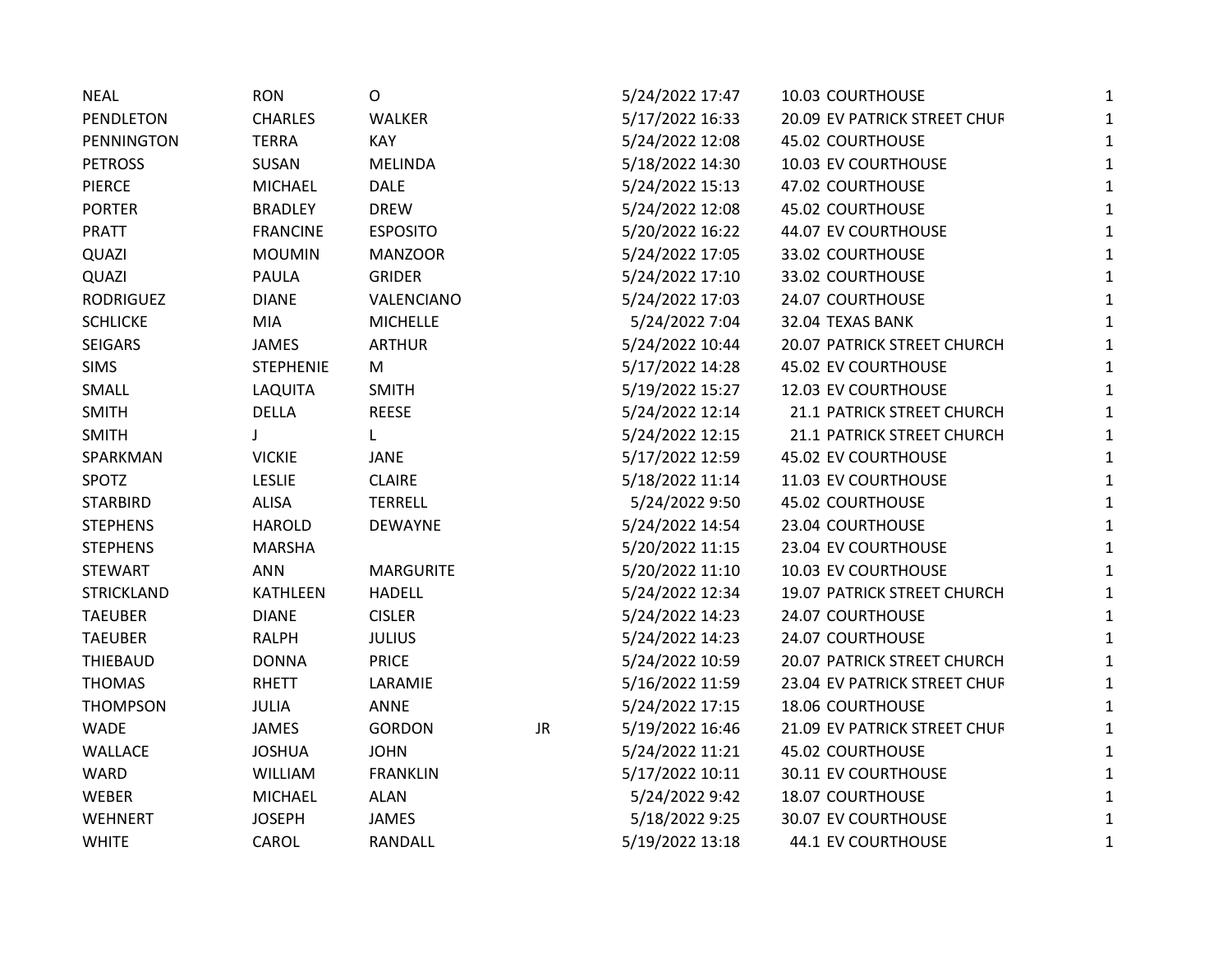| <b>WHITE</b>            | <b>JON</b>       | WELDON           |                  | 5/19/2022 13:19 | 44.1 EV COURTHOUSE                 | $\mathbf{1}$   |
|-------------------------|------------------|------------------|------------------|-----------------|------------------------------------|----------------|
| <b>WILLIAMS WORRELS</b> | <b>STEPHANIE</b> |                  |                  | 5/17/2022 16:38 | 47.02 EV COURTHOUSE                | $\mathbf{1}$   |
| <b>WOODWARD</b>         | <b>JANE</b>      | <b>ELIZABETH</b> |                  | 5/24/2022 9:30  | 11.03 COURTHOUSE                   | $\mathbf{1}$   |
| WU                      | <b>YI CHIA</b>   |                  |                  | 5/24/2022 16:39 | 45.02 COURTHOUSE                   | $\mathbf{1}$   |
| <b>YOUNG</b>            | <b>DANNY</b>     | M                |                  | 5/18/2022 14:18 | 33.02 EV COURTHOUSE                | $\mathbf{1}$   |
| ABEL                    | <b>VIRGINIA</b>  | <b>MARIE</b>     |                  | 5/16/2022 15:24 | 33.02 EV COURTHOUSE                | $\overline{2}$ |
| <b>ADAIR</b>            | CARRIE           | <b>NELL</b>      |                  | 5/24/2022 17:58 | <b>20.09 PATRICK STREET CHURCH</b> | 3              |
| <b>ADAIR</b>            | <b>DEBBIE</b>    | $\mathsf{R}$     |                  | 5/24/2022 9:28  | 20.09 PATRICK STREET CHURCH        | 3              |
| <b>ADAIR</b>            | <b>GABRIEL</b>   | LOUIS            |                  | 5/24/2022 16:59 | 20.09 PATRICK STREET CHURCH        | 3              |
| <b>ADAIR</b>            | <b>ROGER</b>     | CARL             |                  | 5/24/2022 17:16 | <b>20.09 PATRICK STREET CHURCH</b> | 3              |
| <b>ADAMS</b>            | ANGELA           |                  |                  | 5/24/2022 11:52 | 19.07 COURTHOUSE                   | $\overline{2}$ |
| ADAMS                   | <b>JAN</b>       |                  |                  | 5/24/2022 15:09 | 12.03 COURTHOUSE                   | $\overline{2}$ |
| ADAMS                   | <b>JOHN</b>      | <b>CARLISLE</b>  |                  | 5/24/2022 15:09 | 12.03 COURTHOUSE                   | $\overline{2}$ |
| ADAMS                   | KIMBERLEA        | <b>MARIE</b>     |                  | 5/20/2022 14:42 | 18.06 EV COURTHOUSE                | $\overline{2}$ |
| <b>ADCOCK</b>           | <b>DARLENE</b>   | <b>CURTIS</b>    |                  | 5/24/2022 11:42 | 18.06 COURTHOUSE                   | $\overline{2}$ |
| ADCOCK                  | <b>DAVID</b>     | <b>EUGENE</b>    |                  | 5/24/2022 11:42 | <b>18.06 COURTHOUSE</b>            | $\overline{2}$ |
| <b>ADDISON</b>          | <b>JUDITH</b>    | <b>CORNETT</b>   |                  | 5/18/2022 13:26 | 24.07 EV COURTHOUSE                | $\overline{3}$ |
| <b>ADKISON</b>          | <b>DARREL</b>    | <b>GENE</b>      |                  | 5/20/2022 15:59 | 45.02 EV COURTHOUSE                | $\overline{2}$ |
| <b>ADKISON</b>          | YOLANDA          | <b>MONTEZ</b>    |                  | 5/20/2022 15:58 | 45.02 EV COURTHOUSE                | $\overline{2}$ |
| <b>AGRUE</b>            | <b>JOSEPH</b>    | E                |                  | 5/24/2022 12:20 | 31.11 COURTHOUSE                   | $\overline{2}$ |
| <b>AGRUE</b>            | <b>RONDA</b>     | N                |                  | 5/24/2022 12:20 | 31.11 COURTHOUSE                   | $\overline{2}$ |
| AKE                     | ALMA             | <b>JANICE</b>    |                  | 5/24/2022 15:22 | 18.07 PATRICK STREET CHURCH        | $\overline{2}$ |
| <b>ALBRECHT</b>         | <b>ANNETTE</b>   | CARLA            |                  | 5/24/2022 13:55 | 45.02 TEXAS BANK                   | $\overline{2}$ |
| ALDRIDGE                | <b>BARRY</b>     | <b>FREDERICK</b> |                  | 5/24/2022 16:33 | 23.04 TEXAS BANK                   | 3              |
| ALEXANDER               | <b>JEFFERY</b>   | <b>RAY</b>       |                  | 5/24/2022 12:32 | 19.04 COURTHOUSE                   | $\overline{2}$ |
| ALEXANDER               | LEAH             | <b>MICHELLE</b>  |                  | 5/24/2022 12:31 | 19.04 COURTHOUSE                   | $\overline{2}$ |
| <b>ALFORD</b>           | <b>GLENDA</b>    | <b>HANSEN</b>    |                  | 5/17/2022 13:34 | 12.03 EV COURTHOUSE                | $\overline{2}$ |
| <b>ALFORD</b>           | PHILIP           |                  | $\mathsf{III}\,$ | 5/17/2022 13:34 | 12.03 EV COURTHOUSE                | $\overline{2}$ |
| <b>ALFORD</b>           | <b>RUSSELL</b>   | <b>JACK</b>      |                  | 5/24/2022 16:28 | 44.09 TEXAS AGRILIFE RESEARC       | $\overline{2}$ |
| <b>ALLEN</b>            | AMY              | A                |                  | 5/20/2022 14:08 | 25.06 EV PATRICK STREET CHUF       | 3              |
| ALLEN                   | <b>HEATH</b>     | <b>EUGENE</b>    |                  | 5/17/2022 12:54 | 19.06 EV COURTHOUSE                | $\overline{2}$ |
| ALLEN                   | LEAH             | <b>MICHELLE</b>  |                  | 5/17/2022 12:53 | 19.06 EV COURTHOUSE                | $\overline{2}$ |
| <b>ALLEN</b>            | <b>SCOTTY</b>    | <b>DAN</b>       |                  | 5/18/2022 15:40 | 12.03 EV COURTHOUSE                | $\overline{2}$ |
| <b>ALLISON</b>          | <b>DANE</b>      | <b>ERIC</b>      |                  | 5/24/2022 9:14  | 30.07 TEXAS AGRILIFE RESEARC       | $\overline{2}$ |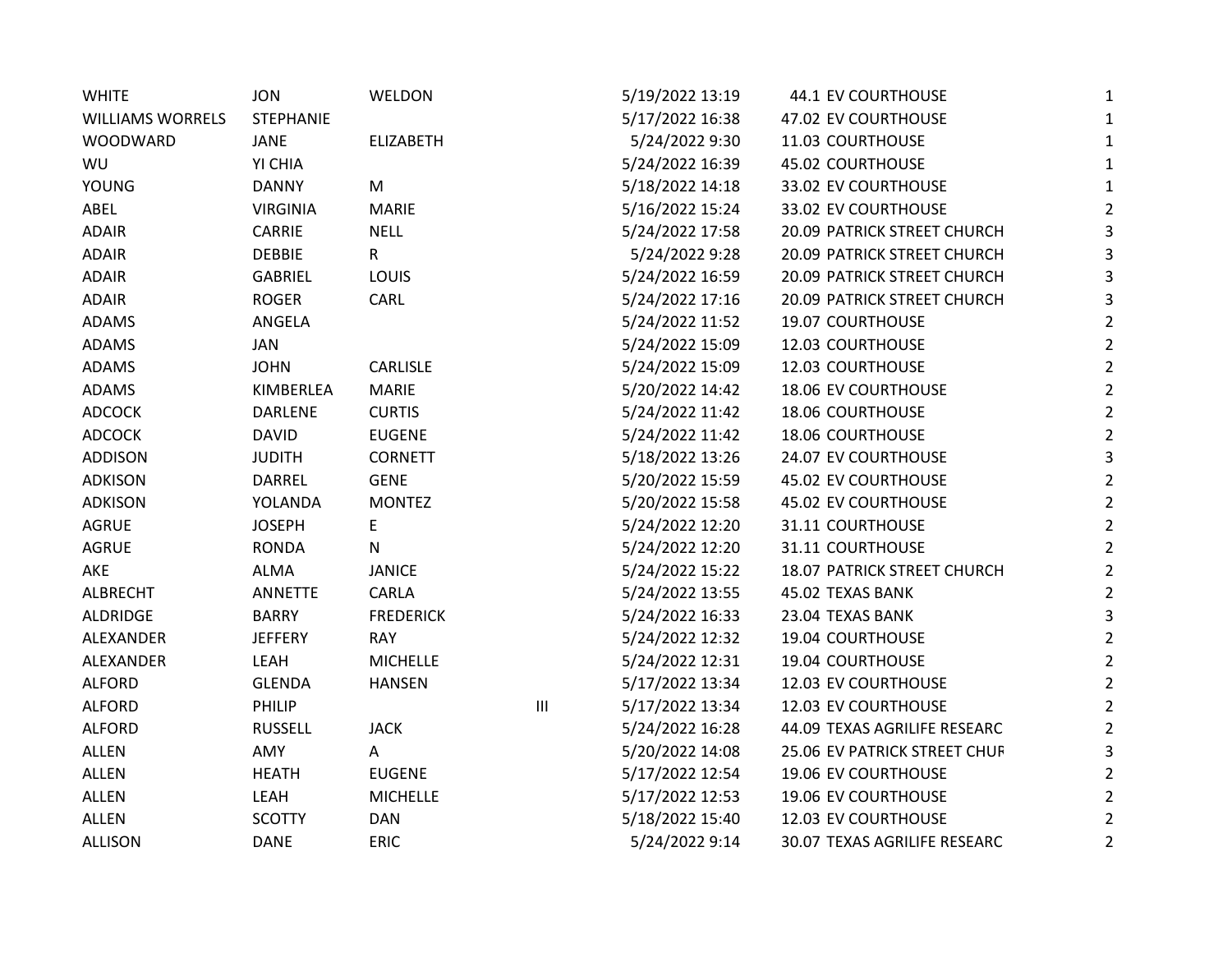| <b>HAROLD</b>   | <b>DEAN</b>     | 5/17/2022 11:14 | 21.09 EV PATRICK STREET CHUF | 3              |
|-----------------|-----------------|-----------------|------------------------------|----------------|
| <b>JUSTIN</b>   | <b>SHANE</b>    | 5/24/2022 12:37 | 12.03 TEXAS BANK             | $\overline{2}$ |
| <b>MARY</b>     | E.              | 5/17/2022 11:14 | 21.09 EV PATRICK STREET CHUF | 3              |
| <b>MICHELLE</b> |                 | 5/24/2022 9:14  | 30.07 TEXAS AGRILIFE RESEARC | $\overline{2}$ |
| <b>GARY</b>     | <b>EDWIN</b>    | 5/17/2022 10:57 | 21.09 EV PATRICK STREET CHUF | 3              |
| <b>VICKIE</b>   | SHIRLEEN        | 5/17/2022 10:57 | 21.09 EV PATRICK STREET CHUF | 3              |
| <b>ROGER</b>    | <b>WAYNE</b>    | 5/16/2022 9:21  | 10.03 EV COURTHOUSE          | $\overline{2}$ |
| <b>BETTY</b>    |                 | 5/18/2022 9:18  | 21.1 EV PATRICK STREET CHUF  | 3              |
| <b>DYLAN</b>    | COLE            | 5/18/2022 14:22 | 21.1 EV PATRICK STREET CHUF  | 3              |
| <b>FOSTER</b>   | <b>HARWELL</b>  | 5/18/2022 12:02 | 21.1 EV COURTHOUSE           | 3              |
| <b>JOHN</b>     | <b>STANLEY</b>  | 5/18/2022 9:18  | 21.1 EV PATRICK STREET CHUF  | 3              |
| <b>KAREN</b>    | <b>MARIE</b>    | 5/24/2022 16:17 | 44.1 TEXAS BANK              | $\overline{2}$ |
| <b>MELISSA</b>  | <b>MARIE</b>    | 5/24/2022 13:26 | 20.07 PATRICK STREET CHURCH  | 3              |
| <b>ROBERT</b>   | <b>JACK</b>     | 5/19/2022 13:45 | 24.05 EV COURTHOUSE          | 3              |
| <b>TRESA</b>    | <b>DAWN</b>     | 5/20/2022 9:26  | 20.07 EV PATRICK STREET CHUF | 3              |
| <b>WILLIAM</b>  | <b>CLYDE</b>    | 5/20/2022 9:27  | 20.07 EV PATRICK STREET CHUF | 3              |
| LARRY           | RICHARD         | 5/16/2022 6:58  | 44.08 EV COURTHOUSE          | $\overline{2}$ |
| SUSAN           | <b>MARCIA</b>   | 5/19/2022 8:21  | 44.08 EV COURTHOUSE          | $\overline{2}$ |
| <b>MISHAY</b>   | <b>COMER</b>    | 5/24/2022 10:50 | 18.06 TEXAS BANK             | $\overline{2}$ |
| <b>MARY</b>     | L               | 5/24/2022 13:53 | 19.07 COURTHOUSE             | $\overline{2}$ |
| <b>THOMAS</b>   | P               | 5/24/2022 13:34 | 19.07 COURTHOUSE             | $\overline{2}$ |
| <b>WINNIE</b>   | ANDERSON        | 5/24/2022 13:13 | 19.07 COURTHOUSE             | $\overline{2}$ |
| <b>MICHAEL</b>  | <b>SCOTT</b>    | 5/24/2022 10:25 | 30.08 TEXAS AGRILIFE RESEARC | $\overline{2}$ |
| <b>TONI</b>     | GALE            | 5/24/2022 15:00 | 30.08 TEXAS AGRILIFE RESEARC | $\overline{2}$ |
| <b>CHARLES</b>  | RAYMOND         | 5/24/2022 12:22 | 34.06 COURTHOUSE             | $\overline{2}$ |
| <b>TRISH</b>    | <b>TENNILLE</b> | 5/24/2022 12:21 | 34.06 COURTHOUSE             | $\overline{2}$ |
| <b>ROBERT</b>   | <b>FULTON</b>   | 5/24/2022 16:19 | 44.1 TEXAS AGRILIFE RESEARC  | $\overline{2}$ |
| <b>TAMMY</b>    | T               | 5/24/2022 9:00  | <b>18.05 COURTHOUSE</b>      | $\overline{2}$ |
| <b>FREDDA</b>   | $\mathbf{J}$    | 5/17/2022 15:50 | 45.02 EV COURTHOUSE          | $\overline{2}$ |
| <b>JOHN</b>     | <b>VICTOR</b>   | 5/17/2022 15:51 | 45.02 EV COURTHOUSE          | $\overline{2}$ |
| <b>AMANDA</b>   | JO              | 5/18/2022 11:54 | 32.03 EV COURTHOUSE          | $\overline{2}$ |
| <b>WILLA</b>    | LEONA           | 5/17/2022 16:07 | 24.05 EV COURTHOUSE          | 3              |
| ANGIE           | LEA             | 5/24/2022 13:10 | 32.04 TEXAS AGRILIFE RESEARC | $\overline{2}$ |
| SHAWN           | KELLY           | 5/24/2022 13:11 | 32.04 TEXAS AGRILIFE RESEARC | $\overline{2}$ |
|                 |                 |                 |                              |                |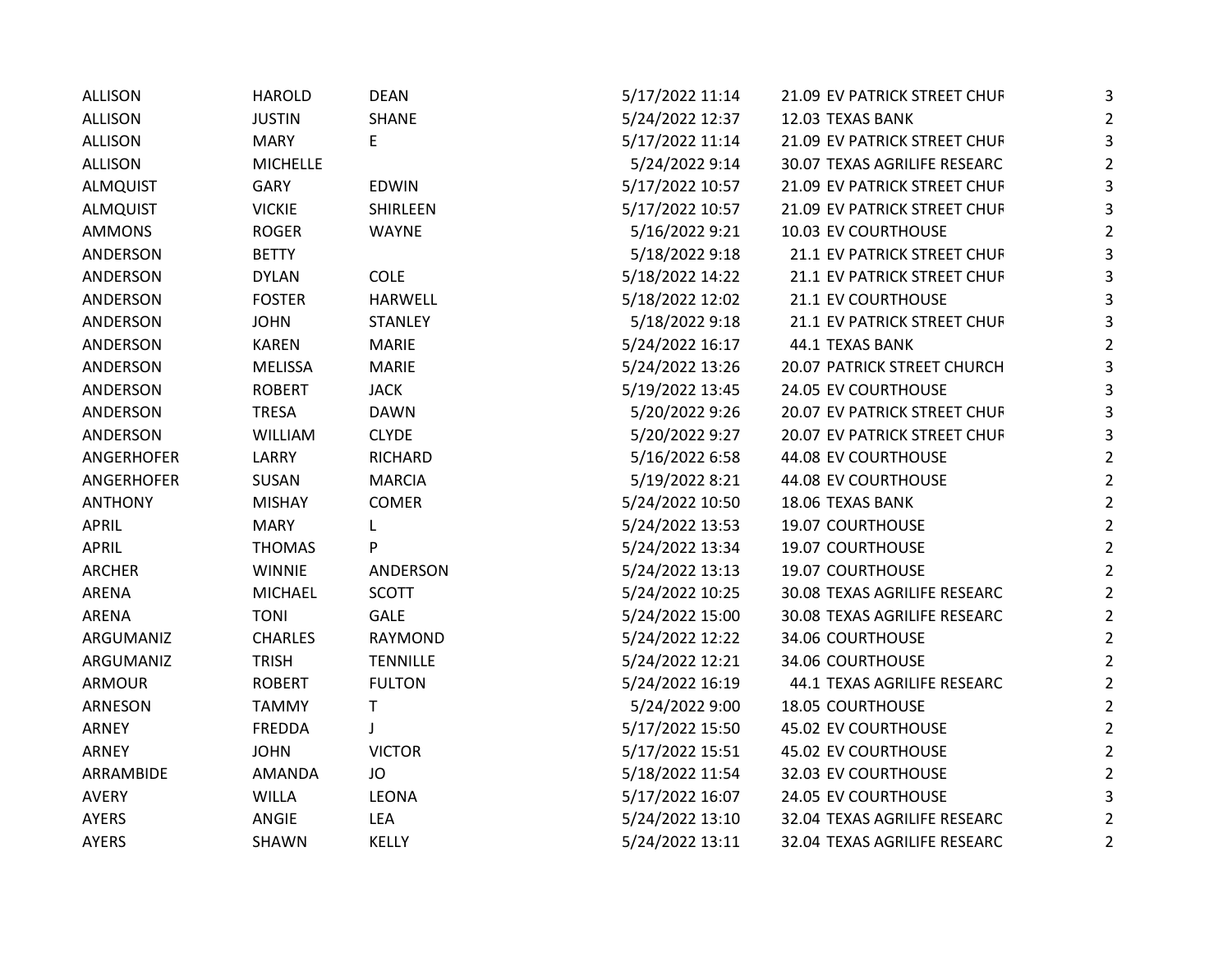| <b>BACHUS</b>    | KIMBERLY        | GAYLE            | 5/20/2022 13:00 | 44.1 EV COURTHOUSE           | 2              |
|------------------|-----------------|------------------|-----------------|------------------------------|----------------|
| <b>BAGGS</b>     | <b>STEPHEN</b>  | GAIL             | 5/24/2022 18:23 | <b>18.05 COURTHOUSE</b>      | $\overline{2}$ |
| <b>BAGGS</b>     | <b>WANDA</b>    | <b>KLINE</b>     | 5/24/2022 18:22 | 18.05 COURTHOUSE             | $\overline{2}$ |
| <b>BAGLEY</b>    | CAROL           | <b>DITTRICH</b>  | 5/17/2022 10:37 | 18.07 EV COURTHOUSE          | $\overline{2}$ |
| <b>BAGLEY</b>    | <b>JIMMY</b>    | <b>DALE</b>      | 5/17/2022 10:37 | 18.07 EV COURTHOUSE          | $\overline{2}$ |
| <b>BAGLEY</b>    | <b>TINA</b>     | <b>CHRISTINE</b> | 5/24/2022 13:55 | 34.06 COURTHOUSE             | $\overline{2}$ |
| <b>BAILEY</b>    | <b>KAY</b>      | <b>FRANCES</b>   | 5/20/2022 9:51  | 19.07 EV COURTHOUSE          | $\overline{2}$ |
| <b>BAILEY</b>    | <b>KENNETH</b>  | LAMAR            | 5/20/2022 9:50  | 19.07 EV COURTHOUSE          | $\overline{2}$ |
| <b>BAKER</b>     | <b>BETHEL</b>   | MAGEE            | 5/19/2022 10:36 | 46.02 EV COURTHOUSE          | $\overline{2}$ |
| <b>BAKER</b>     | <b>EDITH</b>    | KIMBERLEY        | 5/19/2022 13:54 | 19.07 EV COURTHOUSE          | $\overline{2}$ |
| <b>BAKER</b>     | <b>JENNIFER</b> | <b>LYNNE</b>     | 5/24/2022 10:13 | 32.03 COURTHOUSE             | $\overline{2}$ |
| <b>BAKER</b>     | RICHARD         | <b>TRAVIS</b>    | 5/19/2022 13:54 | 19.07 EV COURTHOUSE          | $\overline{2}$ |
| <b>BAKSINSKI</b> | <b>JAMES</b>    | <b>JOHN</b>      | 5/19/2022 8:07  | 21.1 EV PATRICK STREET CHUF  | 3              |
| <b>BAKSINSKI</b> | KIMBERLYN       | ${\sf N}$        | 5/19/2022 8:07  | 21.1 EV PATRICK STREET CHUF  | 3              |
| <b>BALDWIN</b>   | <b>DOLORES</b>  | <b>SUE</b>       | 5/17/2022 11:15 | 41.07 EV COURTHOUSE          | $\overline{2}$ |
| <b>BALLARD</b>   | <b>JAMES</b>    |                  | 5/24/2022 18:08 | 20.07 PATRICK STREET CHURCH  | 3              |
| <b>BALLARD</b>   | LYNDA           | <b>DYER</b>      | 5/24/2022 12:22 | 18.08 COURTHOUSE             | $\overline{2}$ |
| <b>BARBEREE</b>  | <b>JANE</b>     | WALKER           | 5/20/2022 13:01 | 32.04 EV COURTHOUSE          | $\overline{2}$ |
| <b>BARBEREE</b>  | <b>ROBERT</b>   | EARL             | 5/20/2022 13:02 | 32.04 EV COURTHOUSE          | $\overline{2}$ |
| <b>BARFIELD</b>  | ASHLEE          | <b>MICHELLE</b>  | 5/24/2022 11:32 | 44.07 TEXAS BANK             | $\overline{2}$ |
| <b>BARKER</b>    | <b>BREANNA</b>  | <b>MARIE</b>     | 5/24/2022 12:06 | 20.09 PATRICK STREET CHURCH  | 3              |
| <b>BARKER</b>    | LANA            | LANGLEY          | 5/24/2022 12:09 | 24.05 COURTHOUSE             | 3              |
| <b>BARKER</b>    | LAWRENCE        | <b>EUGENE</b>    | 5/18/2022 10:46 | 20.09 EV PATRICK STREET CHUF | 3              |
| <b>BARKER</b>    | <b>MARIE</b>    | <b>CHRISTINE</b> | 5/24/2022 7:33  | 20.09 PATRICK STREET CHURCH  | 3              |
| <b>BARKER</b>    | <b>THOMAS</b>   | <b>CLIFFORD</b>  | 5/24/2022 12:09 | 24.05 COURTHOUSE             | 3              |
| <b>BARNES</b>    | <b>DONNA</b>    | <b>ROBISON</b>   | 5/24/2022 16:57 | 44.1 TEXAS AGRILIFE RESEARC  | $\overline{2}$ |
| <b>BARNES</b>    | PHILIP          | <b>EDWIN</b>     | 5/24/2022 16:57 | 44.1 TEXAS AGRILIFE RESEARC  | $\overline{2}$ |
| <b>BARNETT</b>   | ALEXANDER       | M                | 5/24/2022 12:38 | 31.07 COURTHOUSE             | $\overline{2}$ |
| <b>BARRIER</b>   | KIMBERLY        | <b>JEAN</b>      | 5/24/2022 15:53 | 45.02 COURTHOUSE             | $\overline{2}$ |
| <b>BARRIOS</b>   | <b>RUBEN</b>    |                  | 5/17/2022 16:22 | 44.1 EV COURTHOUSE           | $\overline{2}$ |
| <b>BARTELT</b>   | <b>JOHN</b>     | LELAND           | 5/24/2022 10:22 | 31.09 COURTHOUSE             | $\overline{2}$ |
| <b>BARTELT</b>   | LEAH            | <b>KATHRYN</b>   | 5/24/2022 10:22 | 31.09 COURTHOUSE             | $\overline{2}$ |
| <b>BARTLEY</b>   | KIMBERLY        | <b>DAVIS</b>     | 5/24/2022 13:37 | 23.04 TEXAS BANK             | 3              |
| <b>BARTON</b>    | <b>DARLENE</b>  | <b>SPINKS</b>    | 5/16/2022 9:38  | 24.05 EV COURTHOUSE          | 3              |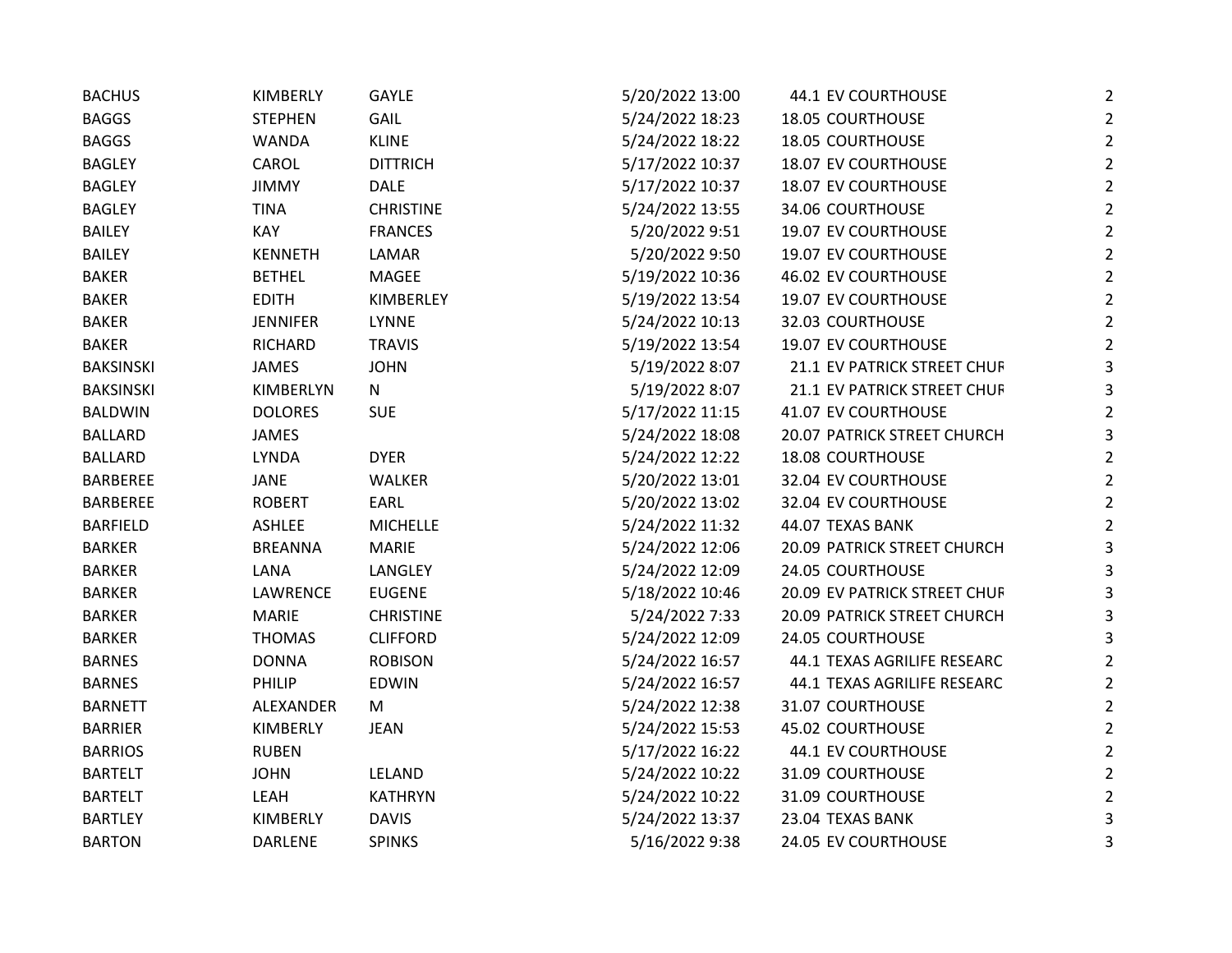| <b>BARTON</b>     | <b>JANICE</b>   | <b>BIRDWELL</b> | 5/16/2022 9:47  | 41.08 EV COURTHOUSE          | 2              |
|-------------------|-----------------|-----------------|-----------------|------------------------------|----------------|
| <b>BARTON</b>     | <b>SHERRIE</b>  | <b>ANN</b>      | 5/24/2022 15:49 | 34.08 COURTHOUSE             | $\overline{2}$ |
| <b>BARTON</b>     | WILLIAM         | E.              | 5/16/2022 9:46  | 41.08 EV COURTHOUSE          | $\overline{2}$ |
| <b>BASKETT</b>    | <b>BILLY</b>    | <b>DEE</b>      | 5/24/2022 9:33  | 24.05 COURTHOUSE             | 3              |
| <b>BASKETT</b>    | <b>DAVID</b>    | <b>DEE</b>      | 5/24/2022 15:05 | 24.05 COURTHOUSE             | 3              |
| <b>BASS</b>       | SHAWNEE         | LYNN            | 5/16/2022 14:09 | 46.02 EV COURTHOUSE          | $\overline{2}$ |
| <b>BASSHAM</b>    | <b>RICK</b>     | D               | 5/24/2022 16:02 | 30.07 TEXAS AGRILIFE RESEARC | $\overline{2}$ |
| <b>BATY</b>       | <b>BEN</b>      | Τ               | 5/18/2022 14:59 | 45.02 EV COURTHOUSE          | $\overline{2}$ |
| <b>BATY</b>       | <b>MARJORIE</b> | <b>NELL</b>     | 5/18/2022 14:58 | 45.02 EV COURTHOUSE          | $\overline{2}$ |
| <b>BAUMGARTEN</b> | <b>RYAN</b>     | <b>TROY</b>     | 5/24/2022 13:08 | 24.05 COURTHOUSE             | 3              |
| <b>BAYS</b>       | LARRY           | <b>NEIL</b>     | 5/20/2022 16:12 | 25.06 EV COURTHOUSE          | 3              |
| <b>BAYS</b>       | <b>SCOTT</b>    | <b>NEIL</b>     | 5/24/2022 12:45 | 25.06 PATRICK STREET CHURCH  | 3              |
| <b>BEAM</b>       | <b>ROGER</b>    | <b>LYNN</b>     | 5/20/2022 8:33  | 44.07 EV COURTHOUSE          | $\overline{2}$ |
| <b>BEATY</b>      | <b>LONNIE</b>   | PAUL            | 5/20/2022 15:35 | 20.07 EV PATRICK STREET CHUF | 3              |
| <b>BEATY</b>      | <b>PATRICIA</b> | <b>ANN</b>      | 5/19/2022 14:49 | 20.07 EV COURTHOUSE          | 3              |
| <b>BEATY</b>      | <b>WILLIAM</b>  | <b>LYNN</b>     | 5/20/2022 15:12 | 19.07 EV COURTHOUSE          | $\overline{2}$ |
| <b>BEAUMONT</b>   | <b>EDGAR</b>    | <b>CHETWYN</b>  | 5/17/2022 12:26 | 32.04 EV COURTHOUSE          | $\overline{2}$ |
| <b>BEAUMONT</b>   | <b>RENE</b>     | <b>SIMMONS</b>  | 5/17/2022 12:25 | 32.04 EV COURTHOUSE          | $\overline{2}$ |
| <b>BEAVERS</b>    | <b>KENNETH</b>  | <b>MELVIN</b>   | 5/24/2022 11:46 | 46.02 COURTHOUSE             | $\overline{2}$ |
| <b>BECK</b>       | PAUL            | <b>JASON</b>    | 5/19/2022 16:07 | 33.02 EV COURTHOUSE          | $\overline{2}$ |
| <b>BECKER</b>     | <b>DEBORAH</b>  | SUSAN           | 5/24/2022 13:15 | 24.05 TEXAS BANK             | 3              |
| <b>BELCHER</b>    | DARELL          |                 | 5/20/2022 10:01 | 31.11 EV COURTHOUSE          | $\overline{2}$ |
| <b>BELCHER</b>    | LAURA           | LAURENCE        | 5/20/2022 10:00 | 31.11 EV COURTHOUSE          | $\overline{2}$ |
| <b>BELEW</b>      | CAREY           | D'ANN           | 5/24/2022 17:27 | 25.06 TEXAS BANK             | 3              |
| <b>BELEW</b>      | CARLEY          | SHYANN          | 5/24/2022 17:28 | 25.06 TEXAS BANK             | 3              |
| <b>BELEW</b>      | <b>CAROLYN</b>  | <b>ANN</b>      | 5/24/2022 13:33 | 20.07 PATRICK STREET CHURCH  | 3              |
| <b>BELEW</b>      | MELANI          | GAYE            | 5/24/2022 17:27 | 25.06 TEXAS BANK             | 3              |
| <b>BELEW</b>      | <b>RONNIE</b>   | <b>LYNN</b>     | 5/24/2022 17:28 | 25.06 TEXAS BANK             | 3              |
| <b>BELEW</b>      | <b>WOODROW</b>  | <b>EDWIN</b>    | 5/24/2022 13:34 | 20.07 PATRICK STREET CHURCH  | 3              |
| <b>BELL</b>       | <b>KENNETH</b>  | <b>ALAN</b>     | 5/24/2022 16:27 | 18.06 COURTHOUSE             | $\overline{2}$ |
| <b>BELL</b>       | <b>MICKI</b>    | L               | 5/24/2022 15:53 | 18.06 COURTHOUSE             | $\overline{2}$ |
| <b>BENNETT</b>    | CAROL           | <b>NICHOLE</b>  | 5/19/2022 13:00 | 44.07 EV COURTHOUSE          | $\overline{2}$ |
| <b>BENNETT</b>    | <b>VIDILLA</b>  |                 | 5/20/2022 12:16 | 44.07 EV COURTHOUSE          | $\overline{2}$ |
| <b>BENTLEY</b>    | LOIS            | <b>PACK</b>     | 5/20/2022 14:37 | 44.1 EV COURTHOUSE           | $\overline{2}$ |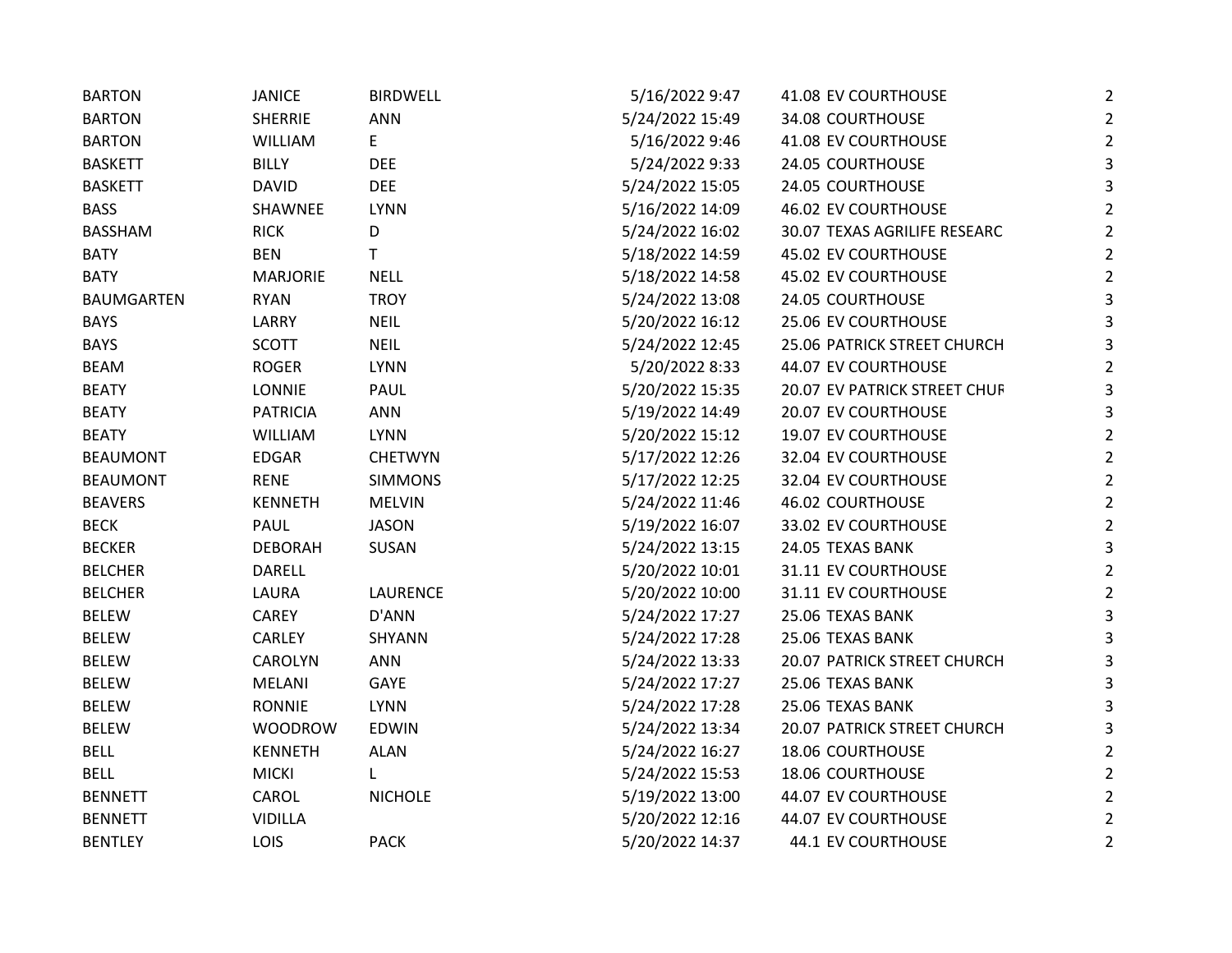| <b>BENTLEY</b>         | <b>THOMAS</b>     |                  |    | 5/20/2022 14:37 |                              |                |
|------------------------|-------------------|------------------|----|-----------------|------------------------------|----------------|
|                        |                   | <b>BRADFORD</b>  |    |                 | 44.1 EV COURTHOUSE           | 2              |
| <b>BERGENER</b>        | <b>CYNTHIA</b>    | G                |    | 5/24/2022 14:35 | 30.11 TEXAS AGRILIFE RESEARC | 2              |
| <b>BERGENER</b>        | RANDALL           | <b>DELOY</b>     |    | 5/24/2022 14:36 | 30.11 TEXAS AGRILIFE RESEARC | $\overline{2}$ |
| <b>BERRY</b>           | <b>ELIZABETH</b>  | <b>RACHELLE</b>  |    | 5/24/2022 15:20 | 20.07 PATRICK STREET CHURCH  | 3              |
| <b>BERRY</b>           | <b>ERNEST</b>     | <b>MICHAEL</b>   |    | 5/20/2022 12:00 | 20.09 EV PATRICK STREET CHUF | 3              |
| <b>BERRY</b>           | <b>PATSY</b>      | <b>AINSWORTH</b> |    | 5/20/2022 12:00 | 20.09 EV PATRICK STREET CHUF | 3              |
| <b>BEUKEBOOM</b>       | <b>FRANCISCUS</b> | <b>STEPHANUS</b> |    | 5/18/2022 14:53 | 20.09 EV PATRICK STREET CHUF | 3              |
| <b>BEUKEBOOM</b>       | <b>LINDA</b>      | <b>KLUMPERS</b>  |    | 5/17/2022 13:44 | 20.09 EV PATRICK STREET CHUF | 3              |
| <b>BIGLIN</b>          | <b>WESLEY</b>     | <b>JOSEPH</b>    |    | 5/18/2022 11:57 | 20.09 EV PATRICK STREET CHUF | 3              |
| <b>BILLS</b>           | <b>VIRGINIA</b>   | SHOOK            |    | 5/24/2022 8:17  | 45.02 TEXAS BANK             | $\overline{2}$ |
| <b>BIRCHFIELD</b>      | SUSAN             | <b>DIANE</b>     |    | 5/24/2022 13:17 | 12.03 COURTHOUSE             | $\overline{2}$ |
| <b>BISHOP</b>          | <b>MORGAN</b>     | <b>NICOLE</b>    |    | 5/24/2022 17:33 | 30.07 COURTHOUSE             | $\overline{2}$ |
| <b>BITTENBINDER</b>    | <b>SHIRLEY</b>    | <b>FRANCES</b>   |    | 5/19/2022 13:53 | 32.04 EV COURTHOUSE          | $\overline{2}$ |
| <b>BLACK</b>           | ANGELA            | GAYE             |    | 5/24/2022 13:22 | 21.1 TEXAS BANK              | 3              |
| <b>BLACK</b>           | JAMES             | <b>BRENT</b>     |    | 5/24/2022 13:22 | 21.1 TEXAS BANK              | 3              |
| <b>BLACK</b>           | <b>PAMELA</b>     | KAY              |    | 5/20/2022 8:22  | 21.1 EV PATRICK STREET CHUF  | 3              |
| <b>BLACK</b>           | <b>WAYNE</b>      |                  | JR | 5/20/2022 8:23  | 21.1 EV PATRICK STREET CHUF  | 3              |
| <b>BLACKWOOD MILLS</b> | MICHAEL           | <b>ANN</b>       |    | 5/24/2022 12:00 | 34.08 COURTHOUSE             | $\overline{2}$ |
| <b>BLAKELY</b>         | <b>DONALD</b>     | A                |    | 5/24/2022 18:23 | 20.07 PATRICK STREET CHURCH  | 3              |
| <b>BLAKER</b>          | <b>JEFFREY</b>    | <b>DALE</b>      |    | 5/17/2022 12:13 | 34.06 EV COURTHOUSE          | $\overline{2}$ |
| <b>BLAZI</b>           | <b>KAREN</b>      | <b>SUE</b>       |    | 5/24/2022 8:55  | 20.09 PATRICK STREET CHURCH  | 3              |
| <b>BLUE</b>            | <b>DEBORAH</b>    | GASSERT          |    | 5/19/2022 15:23 | 12.04 EV COURTHOUSE          | $\overline{2}$ |
| <b>BLUE</b>            | EDDY              | WAYNE            |    | 5/24/2022 9:41  | 44.08 COURTHOUSE             | $\overline{2}$ |
| <b>BLUE</b>            | <b>JILL</b>       | J                |    | 5/24/2022 9:42  | 44.08 COURTHOUSE             | $\overline{2}$ |
| <b>BLUE</b>            | <b>PAEYTON</b>    | WAYNE            |    | 5/24/2022 11:11 | 24.05 COURTHOUSE             | 3              |
| <b>BLUE</b>            | <b>WAYNE</b>      |                  |    | 5/19/2022 15:22 | 12.04 EV COURTHOUSE          | $\overline{2}$ |
| <b>BOEHM</b>           | <b>DAVID</b>      | <b>OTTO</b>      |    | 5/24/2022 16:13 | 19.07 COURTHOUSE             | $\overline{2}$ |
| <b>BOEHM</b>           | LAURA             | <b>MARIE</b>     |    | 5/24/2022 16:12 | 19.07 COURTHOUSE             | $\overline{2}$ |
| <b>BOEVE</b>           | <b>AUGUSTUS</b>   | <b>DUVALLE</b>   |    | 5/24/2022 14:59 | 25.06 TEXAS BANK             | 3              |
| <b>BOEVE</b>           | KELLY             | <b>DENISE</b>    |    | 5/24/2022 14:58 | 25.06 TEXAS BANK             | 3              |
| <b>BOEVE</b>           | RICHARD           | <b>DALE</b>      |    | 5/24/2022 14:59 | 25.06 TEXAS BANK             | 3              |
| <b>BOND</b>            | <b>ELSON</b>      | <b>FRANK</b>     |    | 5/24/2022 11:03 | 19.04 COURTHOUSE             | $\overline{2}$ |
| <b>BOOTH</b>           | <b>SHERRIE</b>    | <b>LYNN</b>      |    | 5/18/2022 15:30 | 31.09 EV COURTHOUSE          | $\overline{2}$ |
| <b>BOREN</b>           | <b>MICHAEL</b>    | <b>WINSTON</b>   |    | 5/24/2022 11:32 | 18.06 COURTHOUSE             | $\overline{2}$ |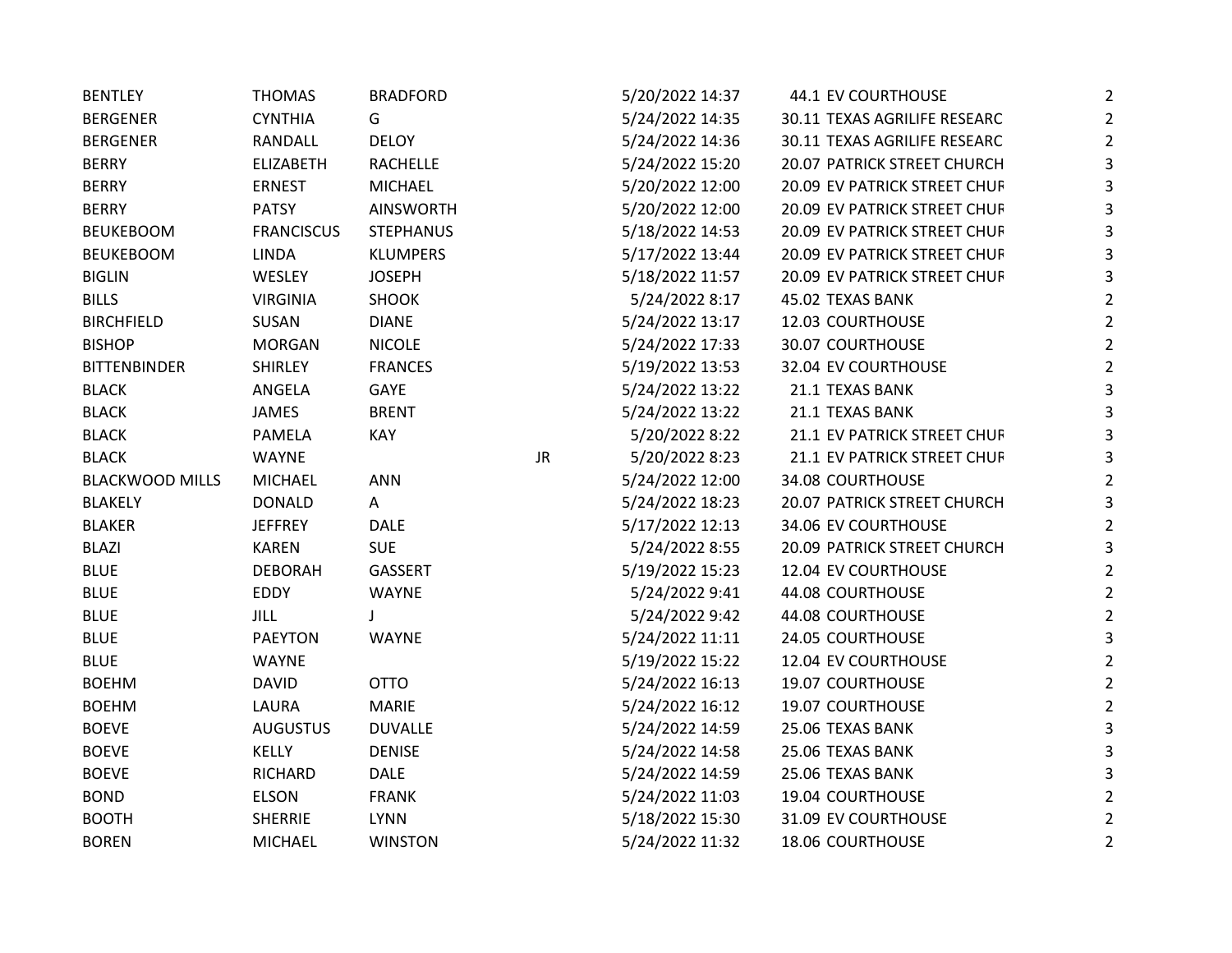| <b>BOUCHER</b>   | <b>MICHAEL</b>  | <b>EDWIN</b>     |                                    | 5/24/2022 12:17 | 23.05 PATRICK STREET CHURCH  | 3              |
|------------------|-----------------|------------------|------------------------------------|-----------------|------------------------------|----------------|
| <b>BOUDREAU</b>  | <b>BRENDA</b>   | <b>GOREE</b>     |                                    | 5/17/2022 9:17  | 18.06 EV COURTHOUSE          | $\overline{2}$ |
| <b>BOUDREAU</b>  | <b>JAMES</b>    | <b>LOUIS</b>     |                                    | 5/17/2022 9:18  | 18.06 EV COURTHOUSE          | $\overline{2}$ |
| <b>BOWDEN</b>    | <b>LINDA</b>    | <b>BATES</b>     |                                    | 5/24/2022 18:15 | 45.02 COURTHOUSE             | $\overline{2}$ |
| <b>BOWDEN</b>    | <b>RUSSELL</b>  | LANDON           | <b>JR</b>                          | 5/24/2022 18:11 | 45.02 COURTHOUSE             | $\overline{2}$ |
| <b>BOWEN</b>     | <b>COURTNEY</b> | LORRAINE         |                                    | 5/24/2022 7:50  | 21.1 TEXAS BANK              | 3              |
| <b>BOYD</b>      | <b>NANCY</b>    |                  |                                    | 5/24/2022 17:38 | 12.03 COURTHOUSE             | $\overline{2}$ |
| <b>BOYD</b>      | <b>NICOLLE</b>  | <b>JOANNE</b>    |                                    | 5/20/2022 10:07 | 30.07 EV COURTHOUSE          | $\overline{2}$ |
| <b>BOYD</b>      | <b>WALTER</b>   | LINDY            |                                    | 5/24/2022 17:38 | 12.03 COURTHOUSE             | $\overline{2}$ |
| <b>BOYER</b>     | <b>DENVER</b>   | <b>KERN</b>      |                                    | 5/24/2022 18:18 | 18.06 COURTHOUSE             | $\overline{2}$ |
| <b>BOYER</b>     | <b>MELODY</b>   | <b>LYNN</b>      |                                    | 5/24/2022 18:01 | 18.06 COURTHOUSE             | $\overline{2}$ |
| <b>BOYER</b>     | SHANE           | <b>PATRICK</b>   |                                    | 5/24/2022 18:00 | 18.06 COURTHOUSE             | $\overline{2}$ |
| <b>BRADBERRY</b> | <b>ANNETTE</b>  | J                |                                    | 5/24/2022 12:02 | 45.02 TEXAS BANK             | $\overline{2}$ |
| <b>BRADBERRY</b> | <b>RONALD</b>   | <b>DAVID</b>     |                                    | 5/24/2022 12:03 | 45.02 TEXAS BANK             | $\overline{2}$ |
| <b>BRADDOCK</b>  | <b>PATRICIA</b> | <b>GEMMER</b>    |                                    | 5/24/2022 10:26 | 19.07 PATRICK STREET CHURCH  | $\overline{2}$ |
| <b>BRADY</b>     | <b>JEFFREY</b>  | <b>ALAN</b>      |                                    | 5/24/2022 16:51 | 45.02 TEXAS AGRILIFE RESEARC | $\overline{2}$ |
| <b>BRAGG</b>     | <b>DAVID</b>    | <b>WAYNE</b>     |                                    | 5/24/2022 11:28 | 23.04 COURTHOUSE             | 3              |
| <b>BRANDT</b>    | <b>NANCY</b>    | <b>KATHERINE</b> |                                    | 5/24/2022 9:47  | 19.07 COURTHOUSE             | $\overline{2}$ |
| <b>BRANHAM</b>   | LINDA           | L                |                                    | 5/24/2022 17:46 | 31.07 COURTHOUSE             | $\overline{2}$ |
| <b>BRANHAM</b>   | <b>TRAVIS</b>   | <b>EDGAR</b>     |                                    | 5/24/2022 17:47 | 31.07 COURTHOUSE             | $\overline{2}$ |
| <b>BRANNON</b>   | <b>GARRY</b>    | <b>DAIL</b>      |                                    | 5/24/2022 13:01 | 45.02 COURTHOUSE             | $\overline{2}$ |
| <b>BRANNON</b>   | <b>RUTH</b>     | <b>ANN</b>       |                                    | 5/24/2022 13:01 | 45.02 COURTHOUSE             | $\overline{2}$ |
| <b>BRATTON</b>   | CAROL           | MARSHALL         |                                    | 5/24/2022 11:08 | 47.02 COURTHOUSE             | $\overline{2}$ |
| <b>BRAUN</b>     | <b>NICHOLAS</b> | <b>CHARLES</b>   |                                    | 5/24/2022 15:17 | 11.03 COURTHOUSE             | $\overline{2}$ |
| <b>BRAUN</b>     | <b>TAMARA</b>   | CATHERINE        |                                    | 5/24/2022 15:18 | 11.03 COURTHOUSE             | $\overline{2}$ |
| <b>BRAY</b>      | <b>OTIS</b>     | <b>KIRK</b>      |                                    | 5/24/2022 15:28 | 44.07 COURTHOUSE             | $\overline{2}$ |
| <b>BRAY</b>      | REBECCA         | <b>ANN</b>       |                                    | 5/24/2022 15:27 | 44.07 COURTHOUSE             | $\overline{2}$ |
| <b>BREEDING</b>  | EDWARD          | <b>ALLEN</b>     | $\ensuremath{\mathsf{III}}\xspace$ | 5/24/2022 13:46 | 45.02 TEXAS BANK             | $\overline{2}$ |
| <b>BREWTON</b>   | LINDA           | <b>CHRISTINE</b> |                                    | 5/20/2022 11:11 | 12.03 EV COURTHOUSE          | $\overline{2}$ |
| <b>BRIAN</b>     | <b>FRANA</b>    | <b>JEAN</b>      |                                    | 5/24/2022 9:39  | 32.04 COURTHOUSE             | $\overline{2}$ |
| <b>BRIAN</b>     | <b>JOHN</b>     | <b>THOMAS</b>    |                                    | 5/24/2022 9:49  | 32.04 COURTHOUSE             | $\overline{2}$ |
| <b>BRINKLEY</b>  | <b>MARCIA</b>   | JO               |                                    | 5/17/2022 13:03 | 18.05 EV COURTHOUSE          | $\overline{2}$ |
| <b>BRINKLEY</b>  | <b>VERNON</b>   | <b>COOPER</b>    |                                    | 5/17/2022 13:02 | 18.05 EV COURTHOUSE          | $\overline{2}$ |
| <b>BRISTER</b>   | <b>MARILYN</b>  | KAY              |                                    | 5/19/2022 8:36  | 20.07 EV PATRICK STREET CHUF | 3              |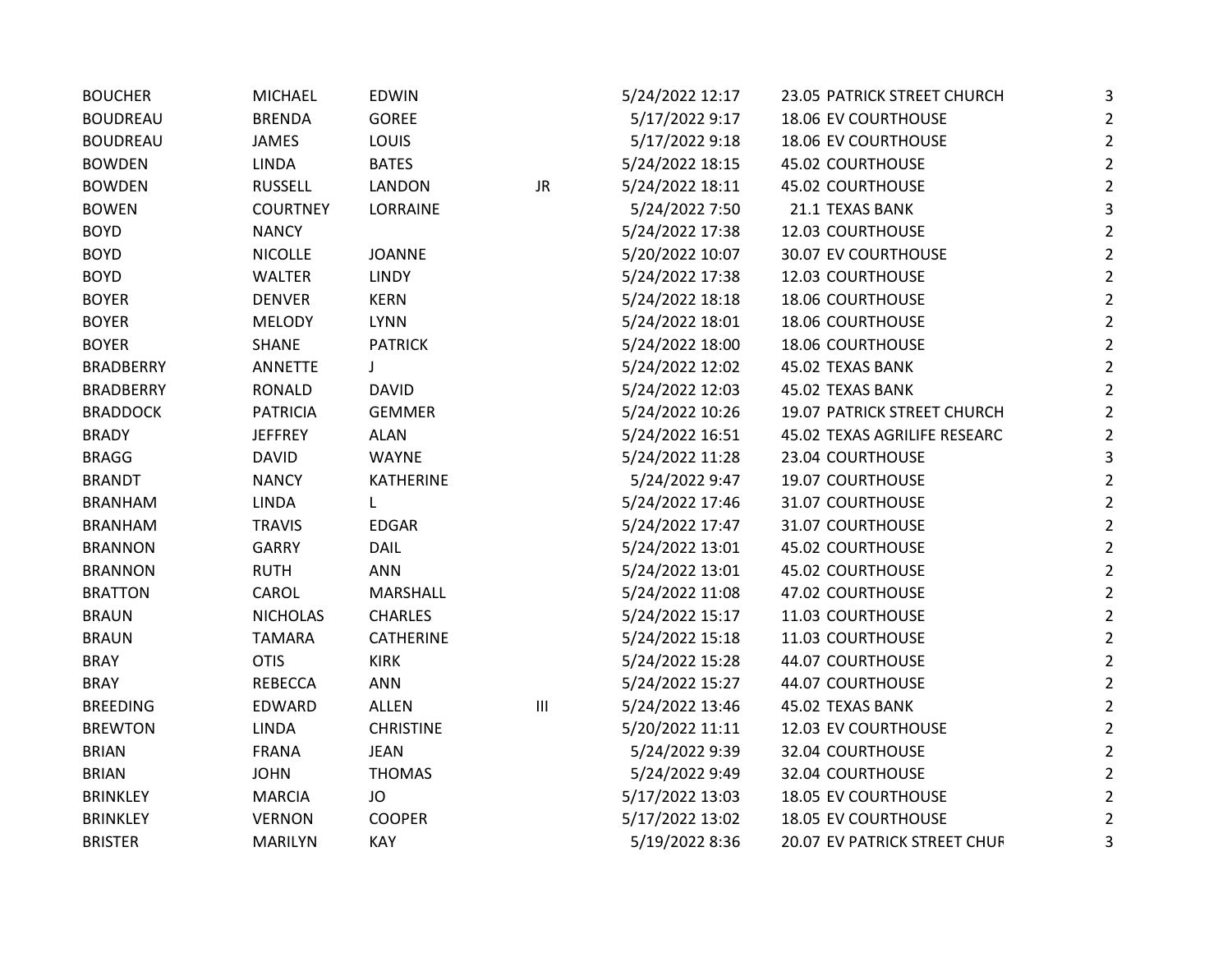| <b>BROEDER</b>   | <b>KENNETH</b>  | <b>ALAN</b>      | 5/19/2022 10:24 | 41.06 EV COURTHOUSE          | $\overline{2}$ |
|------------------|-----------------|------------------|-----------------|------------------------------|----------------|
| <b>BROEDER</b>   | <b>PATRICIA</b> | <b>BEARDEN</b>   | 5/19/2022 10:23 | 41.06 EV COURTHOUSE          | $\overline{2}$ |
| <b>BROOKS</b>    | <b>REBECCA</b>  | <b>MIDDLETON</b> | 5/24/2022 8:07  | 32.04 COURTHOUSE             | $\overline{2}$ |
| <b>BROOKS</b>    | <b>RICKY</b>    | LANE             | 5/24/2022 8:08  | 32.04 COURTHOUSE             | $\overline{2}$ |
| <b>BROUSSARD</b> | <b>BRIAN</b>    | <b>NEIL</b>      | 5/19/2022 9:25  | 18.08 EV COURTHOUSE          | $\overline{2}$ |
| <b>BROWN</b>     | <b>ALAN</b>     | <b>THOMPSON</b>  | 5/19/2022 14:22 | 18.06 EV COURTHOUSE          | $\overline{2}$ |
| <b>BROWN</b>     | <b>ALLEN</b>    | <b>DOUGLAS</b>   | 5/24/2022 15:50 | 34.06 TEXAS AGRILIFE RESEARC | $\overline{2}$ |
| <b>BROWN</b>     | <b>BILLY</b>    | <b>JOE</b>       | 5/18/2022 16:38 | 32.04 EV COURTHOUSE          | $\overline{2}$ |
| <b>BROWN</b>     | <b>CHARLES</b>  | <b>STANLEY</b>   | 5/17/2022 16:01 | 31.07 EV COURTHOUSE          | $\overline{2}$ |
| <b>BROWN</b>     | <b>CYD</b>      | <b>FOSSLER</b>   | 5/17/2022 16:00 | 31.07 EV COURTHOUSE          | $\overline{2}$ |
| <b>BROWN</b>     | <b>DAINA</b>    | <b>BARRON</b>    | 5/24/2022 11:39 | 32.04 COURTHOUSE             | $\overline{2}$ |
| <b>BROWN</b>     | <b>DALE</b>     | PAUL             | 5/24/2022 15:16 | 18.06 TEXAS BANK             | $\overline{2}$ |
| <b>BROWN</b>     | <b>DIANE</b>    | <b>STATLER</b>   | 5/17/2022 11:13 | 20.07 EV PATRICK STREET CHUF | 3              |
| <b>BROWN</b>     | <b>HERBERT</b>  | LOUIS            | 5/20/2022 16:48 | 25.06 EV COURTHOUSE          | 3              |
| <b>BROWN</b>     | <b>IVA</b>      | <b>BURLENE</b>   | 5/24/2022 15:16 | 18.06 TEXAS BANK             | $\overline{2}$ |
| <b>BROWN</b>     | <b>KEITH</b>    | <b>JOSEPH</b>    | 5/24/2022 13:57 | 25.06 COURTHOUSE             | 3              |
| <b>BROWN</b>     | LAUREN          | <b>MARIE</b>     | 5/24/2022 13:23 | 44.1 TEXAS AGRILIFE RESEARC  | $\overline{2}$ |
| <b>BROWN</b>     | <b>LYNN</b>     |                  | 5/24/2022 11:23 | 30.09 COURTHOUSE             | $\overline{2}$ |
| <b>BROWN</b>     | <b>MICHAEL</b>  | <b>JOSEPH</b>    | 5/24/2022 14:49 | 24.05 TEXAS BANK             | 3              |
| <b>BROWN</b>     | <b>SHERRY</b>   | <b>ELIZABETH</b> | 5/20/2022 16:47 | 25.06 EV COURTHOUSE          | 3              |
| <b>BROWN</b>     | <b>SHIRLEY</b>  | N                | 5/17/2022 13:55 | 24.07 EV COURTHOUSE          | 3              |
| <b>BROWN</b>     | SONJA           | <b>MARGARET</b>  | 5/20/2022 11:18 | 25.06 EV COURTHOUSE          | 3              |
| <b>BROWN</b>     | <b>STANLEY</b>  | <b>JAMES</b>     | 5/24/2022 11:24 | 30.09 COURTHOUSE             | $\overline{2}$ |
| <b>BROWN</b>     | <b>THOMAS</b>   | <b>SCOTT</b>     | 5/24/2022 6:59  | 32.04 COURTHOUSE             | $\overline{2}$ |
| <b>BROWN</b>     | <b>TODD</b>     | <b>JUSTIN</b>    | 5/24/2022 18:12 | 23.04 PATRICK STREET CHURCH  | 3              |
| <b>BROWN</b>     | <b>TRACY</b>    | <b>OWEN</b>      | 5/20/2022 13:29 | 32.04 EV COURTHOUSE          | $\overline{2}$ |
| <b>BROWN</b>     | <b>TRAVIS</b>   | KIRTLAND         | 5/24/2022 7:43  | 44.1 TEXAS BANK              | $\overline{2}$ |
| <b>BROWN</b>     | <b>WILLIAM</b>  | <b>VARLIN</b>    | 5/17/2022 13:56 | 24.07 EV COURTHOUSE          | 3              |
| <b>BROWNING</b>  | LARRY           | <b>DON</b>       | 5/24/2022 9:20  | 31.09 COURTHOUSE             | $\overline{2}$ |
| <b>BROWNLOW</b>  | <b>FLORENCE</b> | <b>DUNN</b>      | 5/18/2022 14:20 | 24.05 EV COURTHOUSE          | 3              |
| <b>BRYAN</b>     | AMY             | P                | 5/24/2022 7:56  | 41.08 COURTHOUSE             | $\overline{2}$ |
| <b>BUCHANAN</b>  | <b>BARBARA</b>  | <b>ANN</b>       | 5/18/2022 13:19 | 10.03 EV COURTHOUSE          | $\overline{2}$ |
| <b>BUCHANAN</b>  | <b>BRUCE</b>    | <b>ARTHUR</b>    | 5/18/2022 13:20 | 10.03 EV COURTHOUSE          | $\overline{2}$ |
| <b>BUCK</b>      | <b>DEBORAH</b>  | <b>SHINN</b>     | 5/24/2022 12:34 | 44.07 COURTHOUSE             | $\overline{2}$ |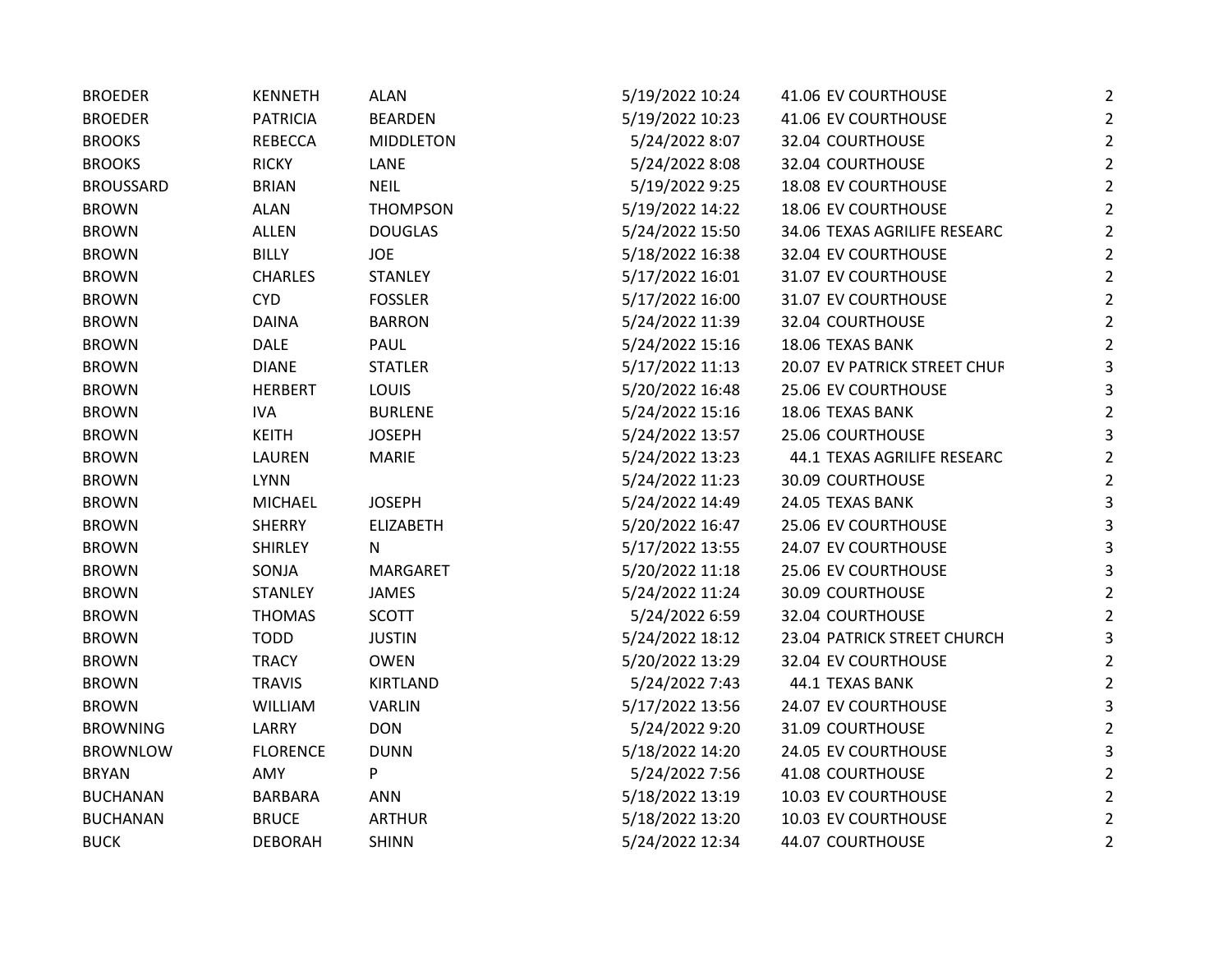| <b>BUCK</b>       | JIM             | <b>CALMES</b>    |           | 5/24/2022 8:20  | 44.07 COURTHOUSE             | $\overline{2}$ |
|-------------------|-----------------|------------------|-----------|-----------------|------------------------------|----------------|
| <b>BUCKMASTER</b> | <b>LOYE</b>     | <b>ANN</b>       |           | 5/19/2022 13:49 | 12.03 EV COURTHOUSE          | $\overline{2}$ |
| <b>BULLARD</b>    | <b>DAVID</b>    | <b>JAMES</b>     |           | 5/24/2022 18:19 | 34.06 COURTHOUSE             | $\overline{2}$ |
| <b>BURCH</b>      | <b>BROCK</b>    | JAY              |           | 5/24/2022 12:21 | 31.09 TEXAS BANK             | $\overline{2}$ |
| <b>BURDETT</b>    | <b>AUDREY</b>   | H                |           | 5/16/2022 10:07 | 46.02 EV COURTHOUSE          | $\overline{2}$ |
| <b>BURKS</b>      | <b>BRENDA</b>   | KAY              |           | 5/20/2022 14:43 | 44.1 EV COURTHOUSE           | $\overline{2}$ |
| <b>BURLISON</b>   | <b>CAROLYN</b>  | M                |           | 5/24/2022 16:46 | 21.09 PATRICK STREET CHURCH  | 3              |
| <b>BURLISON</b>   | DANIEL          |                  |           | 5/24/2022 16:46 | 21.09 PATRICK STREET CHURCH  | 3              |
| <b>BURNS</b>      | <b>CHERYL</b>   | <b>ELAINE</b>    |           | 5/24/2022 16:17 | 44.1 COURTHOUSE              | $\overline{2}$ |
| <b>BURNS</b>      | <b>JOHN</b>     | <b>DOUGLAS</b>   |           | 5/24/2022 14:17 | 32.04 COURTHOUSE             | $\overline{2}$ |
| <b>BURNS</b>      | VALARIE         | <b>LYNN</b>      |           | 5/24/2022 14:16 | 32.04 COURTHOUSE             | $\overline{2}$ |
| <b>BURNS</b>      | WEBB            | <b>MICHAEL</b>   |           | 5/17/2022 8:13  | 44.1 EV COURTHOUSE           | $\overline{2}$ |
| <b>BURR</b>       | <b>JOE</b>      | <b>BLAINE</b>    |           | 5/24/2022 13:04 | 12.03 COURTHOUSE             | $\overline{2}$ |
| <b>BURR</b>       | LOIS            | LOUISE           |           | 5/24/2022 13:20 | 12.03 COURTHOUSE             | $\overline{2}$ |
| <b>BUSH</b>       | <b>LINDA</b>    | <b>MARLENE</b>   |           | 5/18/2022 15:00 | 45.02 EV COURTHOUSE          | $\overline{2}$ |
| <b>BUTLER</b>     | <b>CYNTHIA</b>  | <b>CORK</b>      |           | 5/24/2022 14:35 | 21.09 PATRICK STREET CHURCH  | 3              |
| <b>BUTTON</b>     | <b>JOHN</b>     | <b>DAVID</b>     |           | 5/24/2022 14:46 | 20.07 PATRICK STREET CHURCH  | 3              |
| <b>BYLER</b>      | <b>JIMMIE</b>   | <b>HALL</b>      |           | 5/24/2022 17:39 | 18.07 PATRICK STREET CHURCH  | $\overline{2}$ |
| CABALLERO         | <b>JOSEPH</b>   | <b>WAYNE</b>     |           | 5/20/2022 14:16 | 21.1 EV COURTHOUSE           | 3              |
| <b>CALAHAN</b>    | <b>JOHN</b>     | SHELBY           | <b>JR</b> | 5/24/2022 11:11 | 19.07 TEXAS AGRILIFE RESEARC | $\overline{2}$ |
| <b>CALDER</b>     | <b>TRAVIS</b>   | WAYNE            |           | 5/24/2022 7:01  | 33.02 TEXAS BANK             | $\overline{2}$ |
| CAMARILLO         | SONNY           |                  |           | 5/24/2022 10:50 | 18.06 COURTHOUSE             | $\overline{2}$ |
| <b>CAMPOS</b>     | <b>ALFONSO</b>  |                  |           | 5/20/2022 13:41 | 44.07 EV COURTHOUSE          | $\overline{2}$ |
| CAREY             | <b>JENNIFER</b> |                  |           | 5/20/2022 14:35 | 32.04 EV COURTHOUSE          | $\overline{2}$ |
| <b>CAREY</b>      | <b>KENNETH</b>  | WAYNE            |           | 5/24/2022 12:51 | 32.04 TEXAS BANK             | $\overline{2}$ |
| CAREY             | LAURA           | <b>ELIZABETH</b> |           | 5/19/2022 10:31 | 10.03 EV COURTHOUSE          | $\overline{2}$ |
| CAREY             | RAYMOND         | EDWARD           |           | 5/19/2022 10:32 | 10.03 EV COURTHOUSE          | $\overline{2}$ |
| CARLILE           | <b>GREGORY</b>  | <b>PRESTON</b>   |           | 5/24/2022 14:58 | 32.03 COURTHOUSE             | $\overline{2}$ |
| CARLILE           | <b>JAMES</b>    | <b>TEMPLE</b>    |           | 5/16/2022 10:20 | 31.07 EV COURTHOUSE          | $\overline{2}$ |
| CARLILE           | <b>RUBY</b>     |                  |           | 5/16/2022 10:19 | 31.07 EV COURTHOUSE          | $\overline{2}$ |
| CARLSON           | <b>NANCY</b>    | <b>LEFFEL</b>    |           | 5/19/2022 12:54 | 33.02 EV COURTHOUSE          | $\overline{2}$ |
| CARLSON           | <b>NICHOLAS</b> | <b>ELLWOOD</b>   |           | 5/19/2022 12:55 | 33.02 EV COURTHOUSE          | $\overline{2}$ |
| <b>CARPENTER</b>  | <b>AARON</b>    | <b>DALE</b>      |           | 5/24/2022 11:26 | 32.04 COURTHOUSE             | $\overline{2}$ |
| <b>CARPENTER</b>  | <b>GLORIA</b>   | E                |           | 5/24/2022 7:01  | 25.06 TEXAS BANK             | 3              |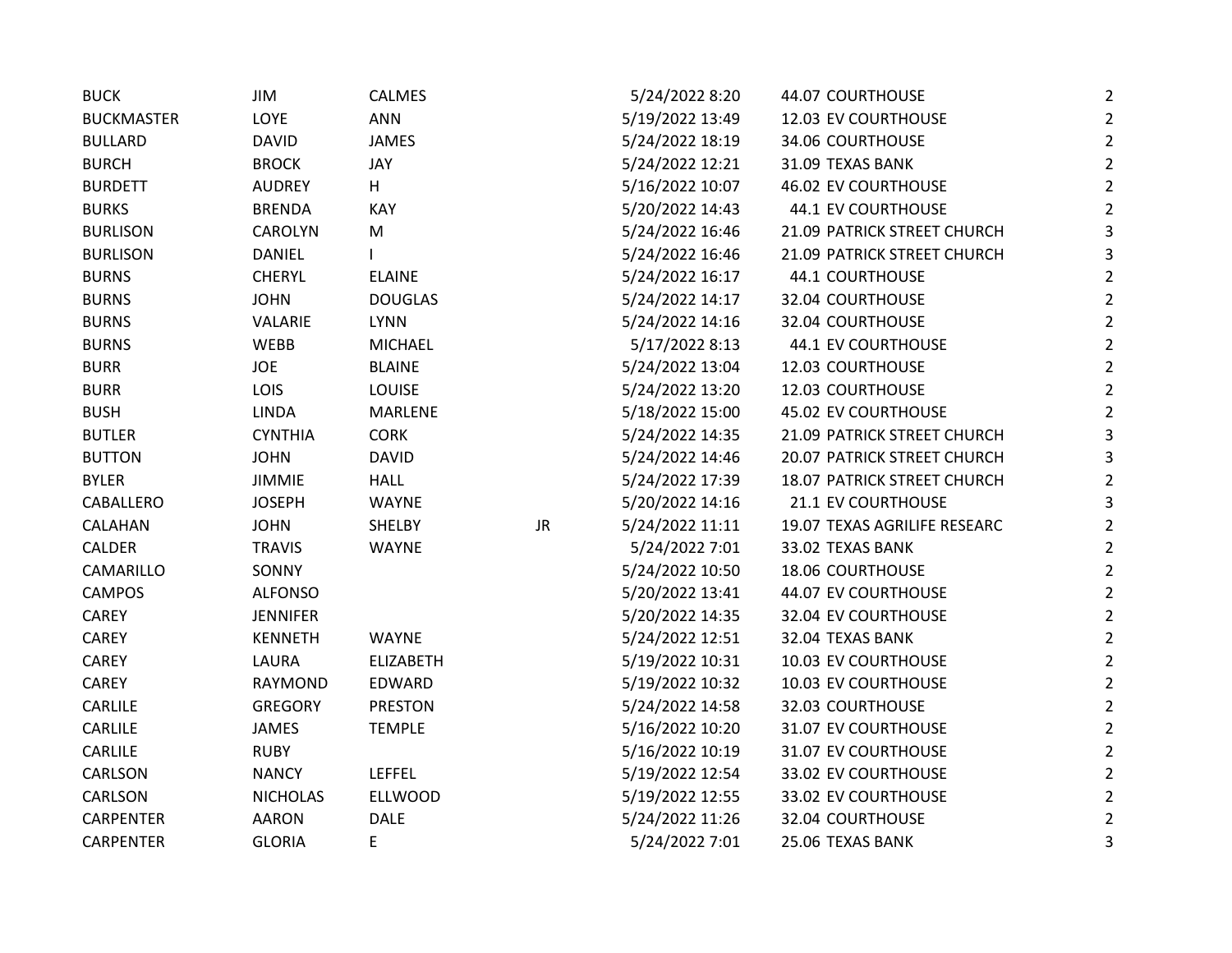| <b>CARPENTER</b>  | <b>PAMELA</b>   | <b>ANN</b>      | 5/24/2022 11:26 | 32.04 COURTHOUSE                   | $\overline{2}$ |
|-------------------|-----------------|-----------------|-----------------|------------------------------------|----------------|
| <b>CARPENTER</b>  | <b>ROYCE</b>    | <b>LYNN</b>     | 5/24/2022 14:57 | 47.02 TEXAS BANK                   | $\overline{2}$ |
| <b>CARR</b>       | <b>BRADLEY</b>  | <b>EVAN</b>     | 5/24/2022 10:14 | 19.07 PATRICK STREET CHURCH        | $\overline{2}$ |
| CARRILLO          | <b>HEIDI</b>    | ANNETTE         | 5/24/2022 10:09 | 19.07 COURTHOUSE                   | $\overline{2}$ |
| CARROLL           | KAY             | LAREE           | 5/24/2022 11:10 | 44.1 TEXAS BANK                    | $\overline{2}$ |
| CARROLL           | <b>VIRGINIA</b> | <b>MURRELL</b>  | 5/24/2022 11:32 | 21.09 PATRICK STREET CHURCH        | 3              |
| <b>CARVER</b>     | <b>CAROLYNN</b> | <b>WYNNE</b>    | 5/20/2022 14:34 | 24.05 EV COURTHOUSE                | 3              |
| <b>CARVER</b>     | <b>CINDY</b>    | <b>ANN</b>      | 5/16/2022 8:04  | 34.08 EV COURTHOUSE                | $\overline{2}$ |
| <b>CARVER</b>     | <b>LLOYD</b>    | <b>RAY</b>      | 5/16/2022 16:21 | 34.08 EV COURTHOUSE                | $\overline{2}$ |
| <b>CARVER</b>     | WILLIAM         | LOUIS           | 5/20/2022 14:34 | 24.05 EV COURTHOUSE                | 3              |
| CASON             | <b>JOHN</b>     | <b>MICHAEL</b>  | 5/24/2022 16:05 | 44.1 TEXAS AGRILIFE RESEARC        | $\overline{2}$ |
| <b>CASSTEVENS</b> | <b>DAVID</b>    | <b>JOHN</b>     | 5/18/2022 10:40 | 25.08 EV PATRICK STREET CHUF       | 3              |
| CASSTEVENS        | <b>ELAINE</b>   | M               | 5/18/2022 10:40 | 25.08 EV PATRICK STREET CHUF       | 3              |
| CASTLEBERRY       | <b>BETTY</b>    | F               | 5/24/2022 17:17 | 47.02 COURTHOUSE                   | $\overline{2}$ |
| CASTLEBERRY       | <b>CHARLES</b>  | <b>MILTON</b>   | 5/24/2022 17:18 | 47.02 COURTHOUSE                   | $\overline{2}$ |
| CASTLEBERRY       | <b>DAVID</b>    | <b>WAYNE</b>    | 5/20/2022 15:17 | 24.07 EV COURTHOUSE                | 3              |
| <b>CAULDER</b>    | <b>AARON</b>    | <b>DOYLE</b>    | 5/24/2022 15:55 | 31.09 COURTHOUSE                   | $\overline{2}$ |
| <b>CAULDER</b>    | <b>ALYSON</b>   | <b>LEANN</b>    | 5/24/2022 15:55 | 31.09 COURTHOUSE                   | $\overline{2}$ |
| <b>CAVES</b>      | <b>MARY</b>     | <b>JENNIFER</b> | 5/24/2022 13:35 | 12.03 TEXAS BANK                   | $\overline{2}$ |
| CAWYER            | CARROLL         | <b>LYNN</b>     | 5/20/2022 9:03  | 24.05 EV COURTHOUSE                | 3              |
| CAWYER            | <b>RUTH</b>     | <b>MAYLEEN</b>  | 5/20/2022 9:02  | 24.05 EV COURTHOUSE                | 3              |
| CEDERSTROM        | <b>ERIC</b>     | <b>JOHN</b>     | 5/20/2022 15:23 | 45.02 EV COURTHOUSE                | $\overline{2}$ |
| <b>CHANDLER</b>   | <b>JANICE</b>   | <b>SUE</b>      | 5/19/2022 8:29  | 24.07 EV PATRICK STREET CHUF       | 3              |
| CHANDLER          | <b>RUSSELL</b>  |                 | 5/19/2022 12:57 | 24.07 EV COURTHOUSE                | 3              |
| <b>CHARLES</b>    | <b>DAVID</b>    | <b>BURTON</b>   | 5/24/2022 18:10 | 21.09 PATRICK STREET CHURCH        | 3              |
| <b>CHARLES</b>    | <b>DEBORAH</b>  | <b>LYNN</b>     | 5/24/2022 18:09 | 21.09 PATRICK STREET CHURCH        | 3              |
| CHEATHAM          | LEEILA          | <b>FERN</b>     | 5/24/2022 10:35 | 20.07 PATRICK STREET CHURCH        | 3              |
| CHEATHEAM         | <b>HAROLD</b>   | <b>JOYCE</b>    | 5/24/2022 16:14 | 12.03 COURTHOUSE                   | $\overline{2}$ |
| <b>CHEW</b>       | <b>BETTY</b>    |                 | 5/19/2022 8:53  | 24.05 EV COURTHOUSE                | 3              |
| <b>CHEW</b>       | <b>JIMMY</b>    | <b>DALE</b>     | 5/18/2022 11:17 | 24.05 EV COURTHOUSE                | 3              |
| <b>CHICK</b>      | <b>TAMMY</b>    | A               | 5/24/2022 14:55 | <b>20.09 PATRICK STREET CHURCH</b> | 3              |
| <b>CHILDRESS</b>  | <b>FREDDIE</b>  | <b>GENE</b>     | 5/24/2022 10:55 | <b>18.05 COURTHOUSE</b>            | $\overline{2}$ |
| <b>CHILDRESS</b>  | <b>SHERRY</b>   | <b>LYNN</b>     | 5/24/2022 10:54 | <b>18.05 COURTHOUSE</b>            | $\overline{2}$ |
| CHISOLM           | <b>JEANNIE</b>  | WAGLEY          | 5/24/2022 14:23 | 44.07 TEXAS AGRILIFE RESEARC       | 2              |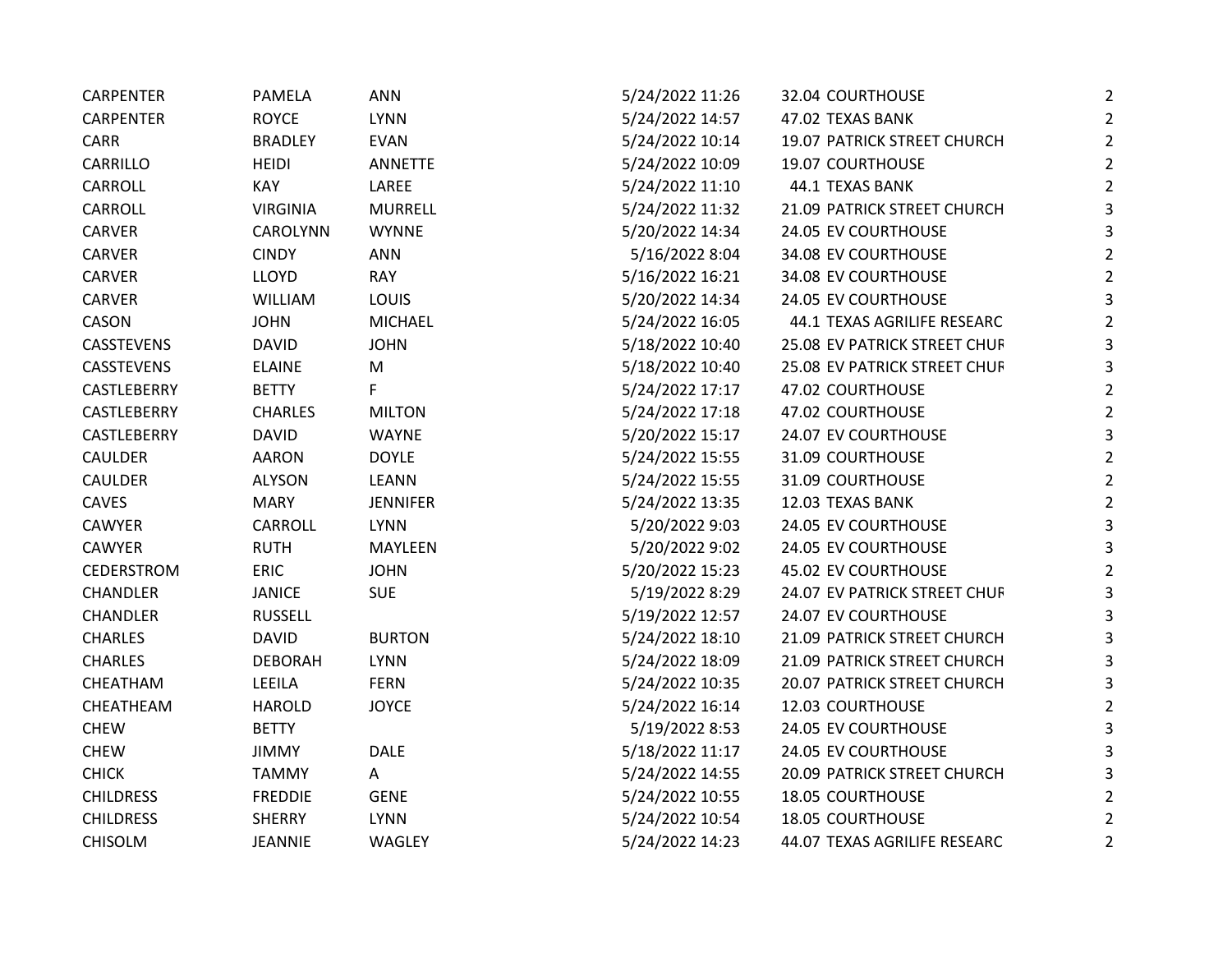| <b>CHISOLM</b>   | <b>RONNIE</b>    | SAM            | 5/24/2022 14:24 | 44.07 TEXAS AGRILIFE RESEARC | $\overline{2}$ |
|------------------|------------------|----------------|-----------------|------------------------------|----------------|
| <b>CHRISTIAN</b> | CAROL            | <b>FRANCES</b> | 5/24/2022 14:09 | 12.03 COURTHOUSE             | $\overline{2}$ |
| <b>CHRISTIAN</b> | <b>DONNA</b>     | <b>ELAINE</b>  | 5/17/2022 9:09  | 44.1 EV COURTHOUSE           | $\overline{2}$ |
| <b>CHRISTIAN</b> | <b>DOROTHY</b>   | <b>JONES</b>   | 5/17/2022 9:23  | 12.03 EV COURTHOUSE          | $\overline{2}$ |
| <b>CLEMENTS</b>  | <b>BRANDI</b>    | <b>LEA</b>     | 5/24/2022 14:19 | 23.04 COURTHOUSE             | 3              |
| <b>CLEMENTS</b>  | <b>HOUSTON</b>   | <b>BEN</b>     | 5/24/2022 13:54 | 32.04 COURTHOUSE             | $\overline{2}$ |
| <b>CLEMENTS</b>  | <b>MELINDA</b>   | G              | 5/24/2022 14:32 | 23.04 PATRICK STREET CHURCH  | 3              |
| <b>CLEMMER</b>   | <b>RICKY</b>     | <b>CLARK</b>   | 5/19/2022 9:22  | 45.02 EV COURTHOUSE          | $\overline{2}$ |
| <b>CLICK</b>     | <b>LONNEY</b>    | <b>BRICE</b>   | 5/24/2022 16:11 | 25.06 TEXAS BANK             | 3              |
| <b>CLICK</b>     | <b>SHEREE</b>    | LEANN          | 5/24/2022 16:10 | 25.06 TEXAS BANK             | 3              |
| <b>CLINE</b>     | <b>JENNY</b>     | <b>EVE</b>     | 5/24/2022 13:02 | 45.02 COURTHOUSE             | $\overline{2}$ |
| <b>CLINE</b>     | SHANNON          | <b>DYON</b>    | 5/20/2022 13:20 | 20.09 EV COURTHOUSE          | 3              |
| <b>CLINE</b>     | <b>TERRY</b>     | <b>GLEN</b>    | 5/20/2022 13:19 | 20.09 EV COURTHOUSE          | $\overline{3}$ |
| <b>CLYMA</b>     | <b>CHRISTINE</b> | LOUISE         | 5/24/2022 17:44 | 45.02 TEXAS BANK             | $\overline{2}$ |
| <b>CLYMA</b>     | <b>HOWARD</b>    | EARL           | 5/24/2022 17:44 | 45.02 TEXAS BANK             | $\overline{2}$ |
| <b>COATES</b>    | <b>MATTHEW</b>   | LAWRENCE       | 5/17/2022 9:50  | 20.09 EV COURTHOUSE          | 3              |
| <b>COCHRAN</b>   | <b>JANETTE</b>   | <b>ALICE</b>   | 5/24/2022 7:58  | 20.07 PATRICK STREET CHURCH  | 3              |
| <b>COFFEE</b>    |                  | V              | 5/24/2022 7:46  | 24.07 TEXAS BANK             | 3              |
| <b>COGBURN</b>   | <b>DARRELL</b>   | G              | 5/19/2022 14:17 | 21.09 EV PATRICK STREET CHUF | 3              |
| <b>COGGINS</b>   | LUCILLE          |                | 5/24/2022 12:24 | 12.03 TEXAS BANK             | $\overline{2}$ |
| <b>COGGINS</b>   | <b>MICHAEL</b>   | <b>LYNN</b>    | 5/24/2022 12:24 | 12.03 TEXAS BANK             | $\overline{2}$ |
| COGLEY           | NATHANIEL        | <b>TERENCE</b> | 5/24/2022 18:49 | 45.02 COURTHOUSE             | $\overline{2}$ |
| COLE             | <b>ANN</b>       | PRIDDY         | 5/20/2022 8:52  | 20.07 EV PATRICK STREET CHUF | 3              |
| COLE             | <b>CLIFFORD</b>  |                | 5/24/2022 10:32 | 44.07 COURTHOUSE             | $\overline{2}$ |
| COLE             | <b>JOE</b>       | <b>MARSH</b>   | 5/20/2022 8:52  | 20.07 EV PATRICK STREET CHUF | 3              |
| COLE             | <b>MARION</b>    |                | 5/17/2022 14:49 | 12.03 EV COURTHOUSE          | $\overline{2}$ |
| COLE             | <b>RODNEY</b>    | M              | 5/20/2022 9:08  | 24.07 EV COURTHOUSE          | 3              |
| COLE             | <b>STACEY</b>    | LEE            | 5/20/2022 9:07  | 24.07 EV COURTHOUSE          | 3              |
| COLE             | <b>VERLEE</b>    | <b>RUTH</b>    | 5/24/2022 10:32 | 44.07 COURTHOUSE             | $\overline{2}$ |
| <b>COLLEY</b>    | <b>TERRY</b>     | <b>BLAKE</b>   | 5/24/2022 15:11 | 24.05 TEXAS BANK             | $\overline{3}$ |
| <b>COLLIER</b>   | <b>METTA</b>     | <b>BURNEY</b>  | 5/19/2022 10:38 | 45.02 EV COURTHOUSE          | $\overline{2}$ |
| <b>COLLIER</b>   | <b>MICHEAL</b>   | <b>ALLEN</b>   | 5/17/2022 14:14 | 19.07 EV COURTHOUSE          | $\overline{2}$ |
| <b>COLLINS</b>   | <b>JOHN</b>      | RANDALL        | 5/19/2022 14:48 | 31.09 EV COURTHOUSE          | $\overline{2}$ |
| <b>COMERFORD</b> | <b>CAROLYN</b>   | <b>SUE</b>     | 5/20/2022 9:45  | 24.05 EV COURTHOUSE          | 3              |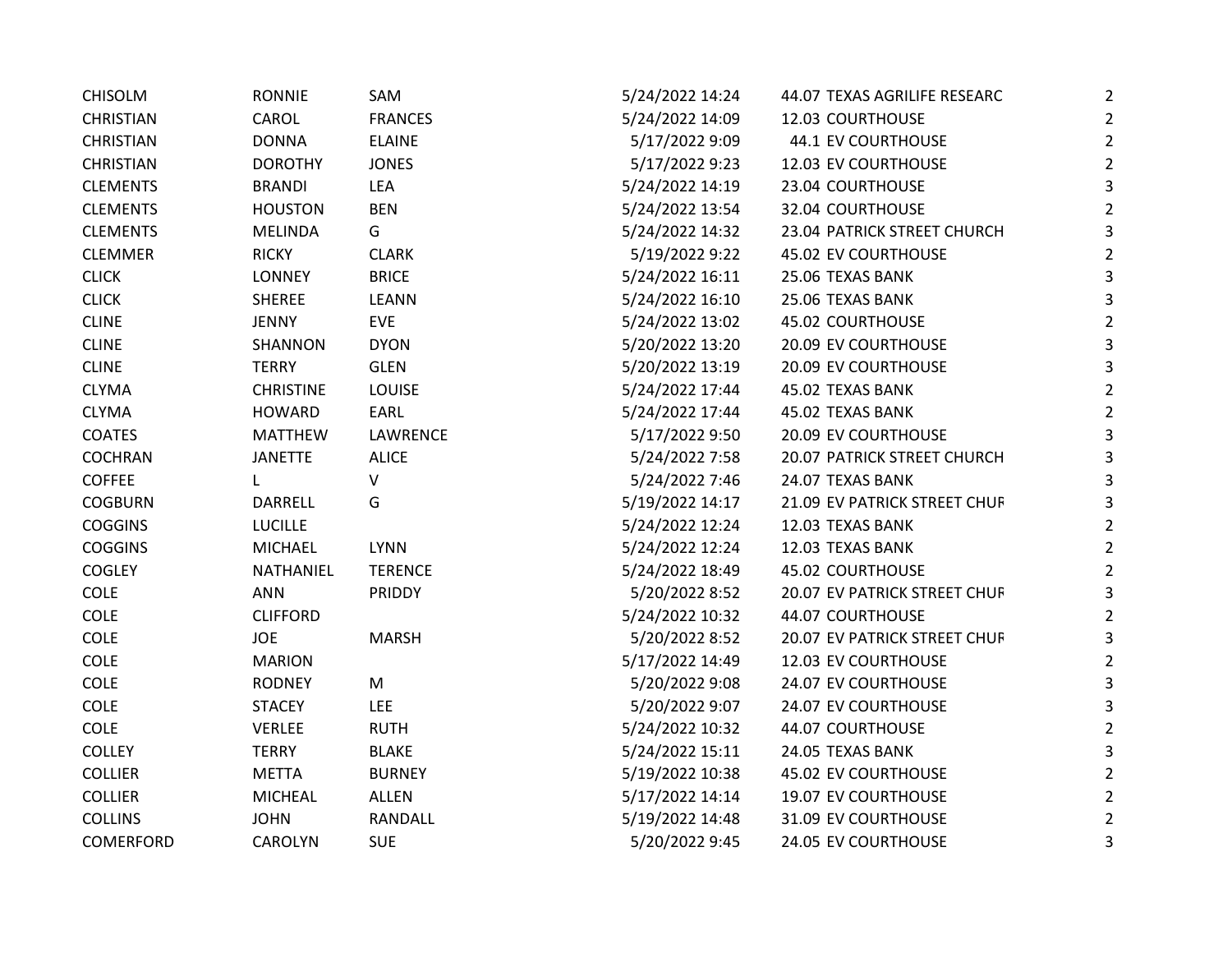| <b>COMERFORD</b>  | <b>RICHARD</b>     |                 | 5/20/2022 9:47  | 24.05 EV COURTHOUSE          | 3              |
|-------------------|--------------------|-----------------|-----------------|------------------------------|----------------|
| <b>CONTRERAS</b>  | <b>LEA</b>         | <b>ENEDINA</b>  | 5/24/2022 14:10 | 44.07 COURTHOUSE             | $\overline{2}$ |
| CONWAY            | <b>CHRISTOPHER</b> | <b>COREY</b>    | 5/24/2022 13:25 | 47.02 TEXAS BANK             | $\overline{2}$ |
| COOK              | ANNIE              | D               | 5/19/2022 10:47 | 31.09 EV COURTHOUSE          | $\overline{2}$ |
| COOK              | <b>BARBARA</b>     | <b>BOLE</b>     | 5/20/2022 13:18 | 34.06 EV COURTHOUSE          | $\overline{2}$ |
| COOK              | <b>HORACE</b>      | WILLIAM         | 5/20/2022 13:18 | 34.06 EV COURTHOUSE          | $\overline{2}$ |
| COOK              | <b>RICHARD</b>     | WARREN          | 5/24/2022 14:18 | 45.02 PATRICK STREET CHURCH  | $\overline{2}$ |
| COOK              | <b>RITA</b>        | <b>COLLEEN</b>  | 5/24/2022 15:45 | 12.03 TEXAS BANK             | $\overline{2}$ |
| COOK              | <b>ROBERT</b>      | GERALD          | 5/24/2022 15:46 | 12.03 TEXAS BANK             | $\overline{2}$ |
| COOK              | <b>VICKI</b>       |                 | 5/24/2022 17:13 | 32.04 COURTHOUSE             | $\overline{2}$ |
| <b>COOLEY</b>     | <b>JAMES</b>       | <b>JOSEPH</b>   | 5/24/2022 11:16 | 45.02 COURTHOUSE             | $\overline{2}$ |
| <b>COOPER</b>     | <b>MARTIN</b>      | <b>CHANDLER</b> | 5/24/2022 13:26 | 18.06 TEXAS BANK             | $\overline{2}$ |
| COPELAND          | <b>LUTHER</b>      | CARL            | 5/24/2022 14:13 | 32.04 TEXAS AGRILIFE RESEARC | $\overline{2}$ |
| COPELAND          | SUSAN              | <b>KING</b>     | 5/24/2022 14:12 | 32.04 TEXAS AGRILIFE RESEARC | $\overline{2}$ |
| <b>CORNETT</b>    | <b>JERRY</b>       | F               | 5/19/2022 8:45  | 45.02 EV COURTHOUSE          | $\overline{2}$ |
| CORREGAN          | PAULA              | <b>ANN</b>      | 5/24/2022 12:32 | 46.02 TEXAS BANK             | $\overline{2}$ |
| <b>COUCH</b>      | <b>CHRISTOPHER</b> | <b>ALLEN</b>    | 5/19/2022 10:34 | 20.09 EV PATRICK STREET CHUF | 3              |
| <b>COUCH</b>      | <b>DENDY</b>       | <b>LYN</b>      | 5/24/2022 17:04 | 45.02 COURTHOUSE             | $\overline{2}$ |
| <b>COUCH</b>      | <b>NANCY</b>       | <b>MATHIS</b>   | 5/19/2022 14:57 | 25.08 EV PATRICK STREET CHUF | 3              |
| <b>COUCH</b>      | <b>RONNIE</b>      | LLOYD           | 5/20/2022 14:59 | 25.08 EV PATRICK STREET CHUF | 3              |
| COUSSAN           | <b>BOBBIE</b>      | <b>OLIVER</b>   | 5/24/2022 12:28 | 10.03 COURTHOUSE             | $\overline{2}$ |
| COWAN             | <b>JAMES</b>       | <b>THOMAS</b>   | 5/24/2022 14:20 | 20.09 PATRICK STREET CHURCH  | 3              |
| COWAN             | <b>NANCY</b>       | <b>HALL</b>     | 5/24/2022 14:20 | 20.09 PATRICK STREET CHURCH  | 3              |
| COX               | <b>DONNA</b>       | <b>KAY</b>      | 5/20/2022 13:58 | 18.07 EV PATRICK STREET CHUF | $\overline{2}$ |
| COX               | <b>DOROLYN</b>     | JO              | 5/24/2022 11:28 | 24.05 TEXAS BANK             | 3              |
| <b>COX KIRBY</b>  | <b>RAWANA</b>      | JO              | 5/24/2022 18:38 | 44.1 TEXAS BANK              | $\overline{2}$ |
| <b>COZART</b>     | <b>JONNIE</b>      | <b>RUTH</b>     | 5/24/2022 11:32 | <b>18.06 COURTHOUSE</b>      | $\overline{2}$ |
| <b>COZART</b>     | <b>TRAVIS</b>      | <b>DEWITT</b>   | 5/24/2022 11:33 | <b>18.06 COURTHOUSE</b>      | $\overline{2}$ |
| CRAIG             | <b>MICKIE</b>      | <b>ANN</b>      | 5/24/2022 12:18 | 24.05 TEXAS BANK             | 3              |
| <b>CRAIN</b>      | <b>LESLIE</b>      | C               | 5/18/2022 11:02 | 44.08 EV COURTHOUSE          | $\overline{2}$ |
| <b>CREWS</b>      | <b>MELISSA</b>     | <b>LYNN</b>     | 5/19/2022 15:05 | 21.09 EV PATRICK STREET CHUF | 3              |
| <b>CREWS</b>      | <b>STEPHEN</b>     | <b>EDGAR V</b>  | 5/19/2022 15:06 | 21.09 EV PATRICK STREET CHUF | 3              |
| <b>CRITTENDEN</b> | <b>ANITA</b>       | <b>DAVIES</b>   | 5/24/2022 11:53 | 41.07 COURTHOUSE             | $\overline{2}$ |
| <b>CROFUTT</b>    | <b>JACEY</b>       | QUAID           | 5/24/2022 17:46 | 44.12 TEXAS BANK             | $\overline{2}$ |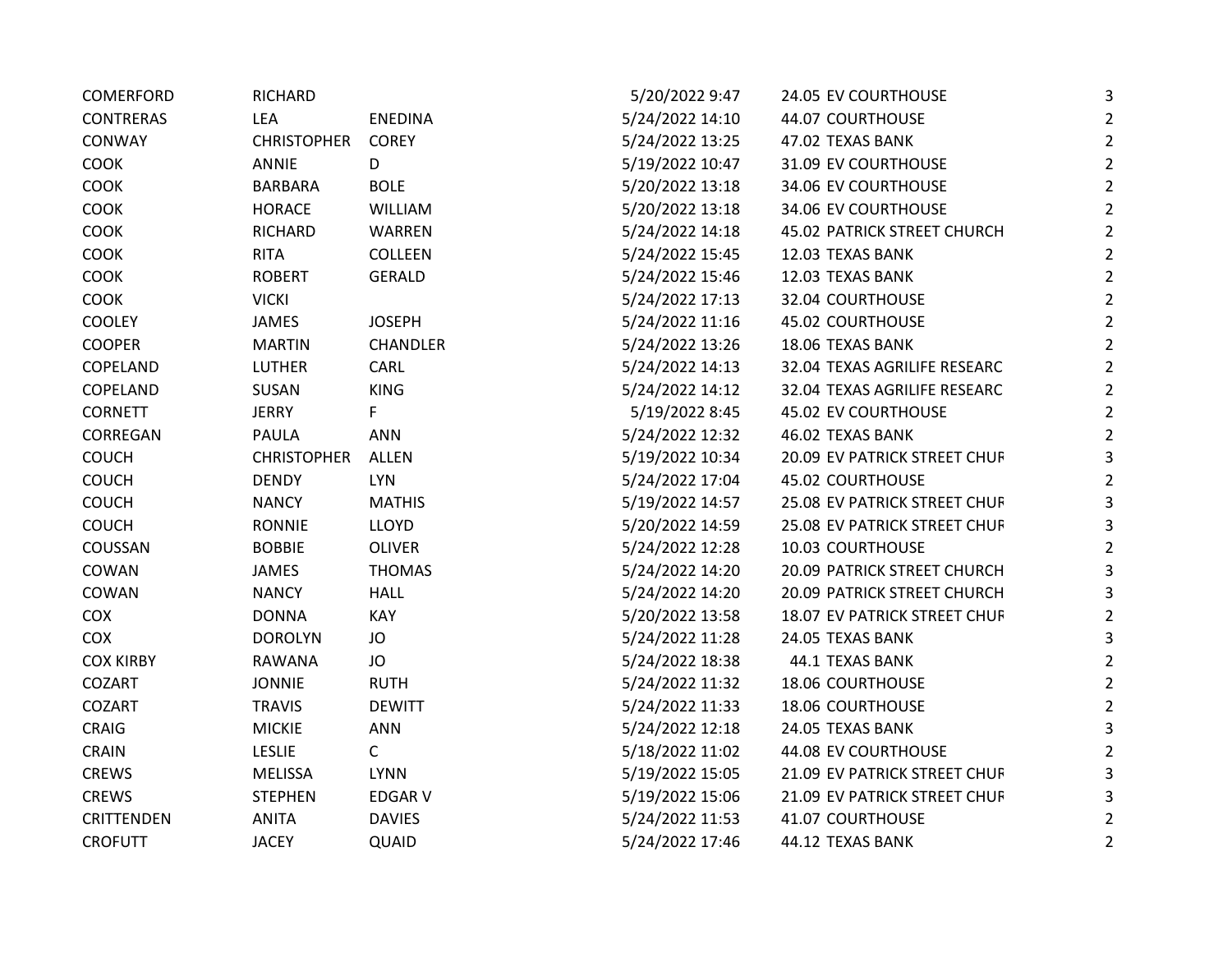| <b>CROFUTT</b>   | <b>TRACY</b>    | LOUANN             |                                    | 5/24/2022 17:46 | 44.12 TEXAS BANK             | $\overline{2}$ |
|------------------|-----------------|--------------------|------------------------------------|-----------------|------------------------------|----------------|
| <b>CROSS</b>     | MALCOLM         | <b>LEE</b>         |                                    | 5/24/2022 14:30 | 12.03 COURTHOUSE             | $\overline{2}$ |
| <b>CROUCH</b>    | <b>GLADYS</b>   | <b>ANN</b>         |                                    | 5/17/2022 12:56 | 21.09 EV PATRICK STREET CHUF | 3              |
| <b>CROUCH</b>    | <b>JOHN</b>     | <b>KEVIN</b>       |                                    | 5/16/2022 16:45 | 21.09 EV PATRICK STREET CHUF | 3              |
| <b>CROUCH</b>    | <b>NANCY</b>    | <b>DUNTON</b>      |                                    | 5/20/2022 14:20 | 20.07 EV PATRICK STREET CHUF | 3              |
| <b>CRUM</b>      | <b>JANET</b>    | <b>ALLEN</b>       |                                    | 5/24/2022 10:54 | 34.06 COURTHOUSE             | $\overline{2}$ |
| <b>CRUM</b>      | <b>MORRIS</b>   | <b>GLENN</b>       |                                    | 5/24/2022 10:53 | 34.06 COURTHOUSE             | $\overline{2}$ |
| <b>CRUMLEY</b>   | <b>BONNIE</b>   | <b>DEE</b>         |                                    | 5/24/2022 13:11 | 18.06 COURTHOUSE             | $\overline{2}$ |
| <b>CRUMLEY</b>   | WILLIAM         | <b>THOMAS</b>      |                                    | 5/24/2022 13:12 | <b>18.06 COURTHOUSE</b>      | $\overline{2}$ |
| <b>CULBERSON</b> | <b>STEPHEN</b>  | WAYNE              |                                    | 5/24/2022 10:46 | 44.1 COURTHOUSE              | $\overline{2}$ |
| <b>CULLIPHER</b> | SANDRA          | LEE                |                                    | 5/24/2022 11:28 | 20.07 PATRICK STREET CHURCH  | 3              |
| <b>CUMMINGS</b>  | <b>KLINT</b>    | <b>MONTGOMERY</b>  |                                    | 5/24/2022 10:18 | 32.04 TEXAS AGRILIFE RESEARC | $\overline{2}$ |
| <b>CUMMINGS</b>  | <b>NANCY</b>    | <b>MYRTLE</b>      |                                    | 5/24/2022 10:18 | 32.04 TEXAS AGRILIFE RESEARC | $\overline{2}$ |
| <b>CUPPS</b>     | PAULA           | <b>ANN</b>         |                                    | 5/24/2022 12:42 | 31.09 COURTHOUSE             | $\overline{2}$ |
| <b>CURRY</b>     | DARRELL         | <b>LEE</b>         |                                    | 5/18/2022 9:55  | 20.07 EV PATRICK STREET CHUF | 3              |
| <b>CURRY</b>     | <b>MARVIN</b>   |                    |                                    | 5/17/2022 12:51 | 20.07 EV PATRICK STREET CHUF | 3              |
| <b>CURRY</b>     | <b>MELONIE</b>  | <b>SUE</b>         |                                    | 5/18/2022 14:42 | 21.09 EV PATRICK STREET CHUF | 3              |
| <b>CURTIS</b>    | <b>MARY</b>     | <b>RUTH</b>        |                                    | 5/24/2022 10:26 | <b>18.06 COURTHOUSE</b>      | $\overline{2}$ |
| <b>CURTIS</b>    | <b>RODERICK</b> | <b>DAVID</b>       |                                    | 5/24/2022 10:26 | 18.06 COURTHOUSE             | $\overline{2}$ |
| <b>DACUS</b>     | <b>JULIA</b>    | <b>HAGAR</b>       |                                    | 5/24/2022 11:04 | 12.03 TEXAS BANK             | $\overline{2}$ |
| <b>DACUS</b>     | <b>MICHAEL</b>  | <b>ALBERT</b>      |                                    | 5/24/2022 11:05 | 12.03 TEXAS BANK             | $\overline{2}$ |
| <b>DADDIO</b>    | <b>JAMES</b>    | <b>CHRISTOPHER</b> |                                    | 5/24/2022 18:40 | 12.04 TEXAS BANK             | $\overline{2}$ |
| <b>DADDIO</b>    | <b>KRISTINA</b> | <b>LYNN</b>        |                                    | 5/24/2022 18:39 | 12.04 TEXAS BANK             | $\overline{2}$ |
| <b>DADDIO</b>    | <b>LINDA</b>    | <b>ANN</b>         |                                    | 5/24/2022 17:38 | 46.02 TEXAS BANK             | $\overline{2}$ |
| <b>DADDIO</b>    | <b>MICHAEL</b>  | <b>ANTHONY</b>     |                                    | 5/24/2022 17:38 | 46.02 TEXAS BANK             | $\overline{2}$ |
| <b>DADDIO</b>    | <b>VINCENT</b>  | PAUL               |                                    | 5/24/2022 17:15 | 24.07 TEXAS BANK             | $\overline{3}$ |
| <b>DANIELS</b>   | <b>DONNIE</b>   | L                  |                                    | 5/24/2022 14:16 | 10.03 COURTHOUSE             | $\overline{2}$ |
| <b>DANIELS</b>   | <b>JOYCE</b>    | <b>GRIFFIN</b>     |                                    | 5/24/2022 14:15 | 10.03 COURTHOUSE             | $\overline{2}$ |
| <b>DANLEY</b>    | JULY            | <b>KARINE</b>      |                                    | 5/20/2022 13:18 | 32.04 EV COURTHOUSE          | $\overline{2}$ |
| <b>DARBY</b>     | <b>JOHN</b>     | <b>CLARENCE</b>    | $\ensuremath{\mathsf{III}}\xspace$ | 5/20/2022 13:36 | 31.09 EV COURTHOUSE          | $\overline{2}$ |
| <b>DARBY</b>     | SANDY           | <b>LILA</b>        |                                    | 5/19/2022 12:48 | 31.09 EV COURTHOUSE          | $\overline{2}$ |
| <b>DAVIS</b>     | <b>BEVERLY</b>  | P                  |                                    | 5/17/2022 13:19 | 24.05 EV COURTHOUSE          | 3              |
| <b>DAVIS</b>     | <b>BILLY</b>    | <b>DANIEL</b>      |                                    | 5/24/2022 17:52 | 44.1 TEXAS AGRILIFE RESEARC  | $\overline{2}$ |
| <b>DAVIS</b>     | CALE            | <b>LUCAS</b>       |                                    | 5/17/2022 13:33 | 33.02 EV COURTHOUSE          | $\overline{2}$ |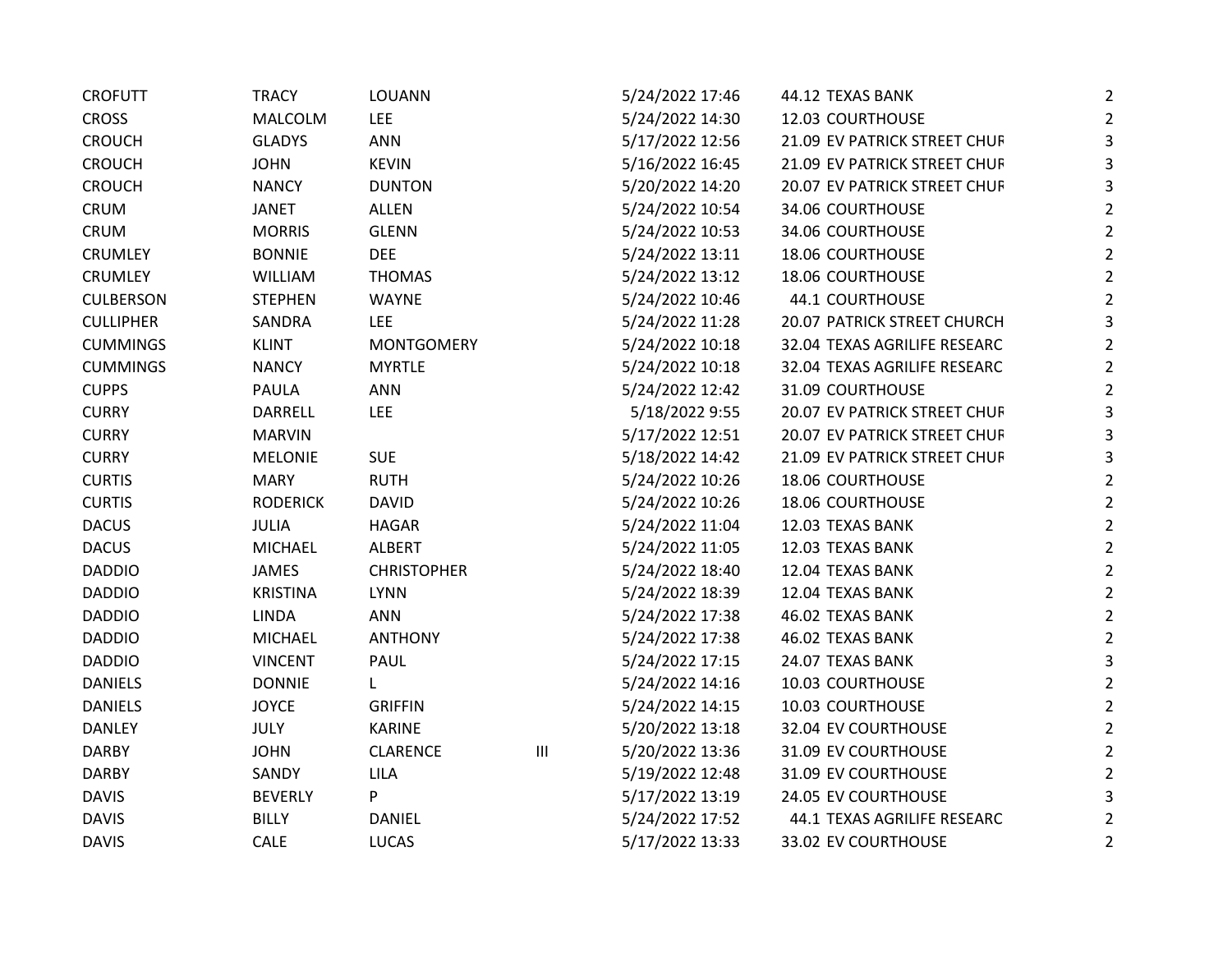| <b>DAVIS</b>    | <b>CECIL</b>   | <b>DEWAYNE</b>  | <b>JR</b> | 5/24/2022 11:11 | 32.04 COURTHOUSE             | $\overline{2}$ |
|-----------------|----------------|-----------------|-----------|-----------------|------------------------------|----------------|
| <b>DAVIS</b>    | <b>GLEN</b>    | EDWARD          |           | 5/24/2022 8:13  | 12.03 TEXAS BANK             | $\overline{2}$ |
| <b>DAVIS</b>    | <b>HOLLY</b>   | <b>YOVETTE</b>  |           | 5/20/2022 12:02 | 32.04 EV COURTHOUSE          | $\overline{2}$ |
| <b>DAVIS</b>    | <b>JERRY</b>   | <b>BRYAN</b>    |           | 5/24/2022 12:58 | 32.04 TEXAS AGRILIFE RESEARC | $\overline{2}$ |
| <b>DAVIS</b>    | <b>LESLIE</b>  | <b>ANN</b>      |           | 5/17/2022 14:03 | 32.04 EV COURTHOUSE          | $\overline{2}$ |
| <b>DAVIS</b>    | <b>MARY</b>    | <b>KAY</b>      |           | 5/24/2022 17:23 | 32.04 TEXAS BANK             | $\overline{2}$ |
| <b>DAVIS</b>    | <b>RODNEY</b>  | E               |           | 5/17/2022 13:19 | 24.05 EV COURTHOUSE          | 3              |
| <b>DAVIS</b>    | SANDRA         | <b>ANN</b>      |           | 5/24/2022 17:52 | 44.1 TEXAS AGRILIFE RESEARC  | $\overline{2}$ |
| <b>DAVIS</b>    | <b>SUE</b>     | <b>TAYLOR</b>   |           | 5/24/2022 13:37 | 45.02 TEXAS BANK             | $\overline{2}$ |
| <b>DAY</b>      | <b>GENE</b>    | <b>RILEY</b>    |           | 5/19/2022 14:48 | 41.08 EV COURTHOUSE          | $\overline{2}$ |
| <b>DAY</b>      | <b>MARIA</b>   | G               |           | 5/19/2022 14:49 | 41.08 EV COURTHOUSE          | $\overline{2}$ |
| <b>DEARING</b>  | <b>DAN</b>     | <b>JOSEPH</b>   |           | 5/17/2022 10:00 | 24.05 EV COURTHOUSE          | 3              |
| <b>DEGRAFF</b>  | <b>KRIS</b>    | <b>LYNN</b>     |           | 5/24/2022 18:14 | 24.05 COURTHOUSE             | 3              |
| <b>DELATER</b>  | <b>BRUCE</b>   | <b>VICTOR</b>   |           | 5/19/2022 13:47 | 12.03 EV COURTHOUSE          | $\overline{2}$ |
| <b>DEMETRUK</b> | KATHARINE      |                 |           | 5/24/2022 8:25  | 45.02 TEXAS BANK             | $\overline{2}$ |
| <b>DENN</b>     | <b>JAMES</b>   | ALLEN           |           | 5/24/2022 13:45 | 20.07 PATRICK STREET CHURCH  | 3              |
| <b>DENNING</b>  | <b>RONNIE</b>  | <b>LEE</b>      |           | 5/18/2022 11:16 | 32.04 EV COURTHOUSE          | $\overline{2}$ |
| <b>DENNIS</b>   | <b>JANE</b>    | <b>BONNET</b>   |           | 5/24/2022 10:27 | 25.06 COURTHOUSE             | 3              |
| <b>DENNIS</b>   | <b>ROY</b>     | CARROL          |           | 5/24/2022 9:38  | 45.02 TEXAS AGRILIFE RESEARC | $\overline{2}$ |
| <b>DENNIS</b>   | SANDRA         | GAIL            |           | 5/24/2022 10:21 | 45.02 TEXAS AGRILIFE RESEARC | $\overline{2}$ |
| <b>DENNIS</b>   | WILLIAM        | ALBERT          |           | 5/24/2022 10:28 | 25.06 COURTHOUSE             | 3              |
| <b>DENSMORE</b> | <b>ANNETTE</b> | <b>LOCKETT</b>  |           | 5/24/2022 9:23  | 30.07 COURTHOUSE             | $\overline{2}$ |
| <b>DENSMORE</b> | <b>JIMMY</b>   | <b>RAY</b>      |           | 5/24/2022 9:23  | 30.07 COURTHOUSE             | $\overline{2}$ |
| <b>DENVER</b>   | PEGGY          | <b>JENNIFER</b> |           | 5/17/2022 12:07 | 44.07 EV COURTHOUSE          | $\overline{2}$ |
| <b>DENVER</b>   | PETER          | <b>ROBERT</b>   |           | 5/17/2022 12:07 | 44.07 EV COURTHOUSE          | $\overline{2}$ |
| <b>DEVINE</b>   | EDWARD         | <b>WAYNE</b>    |           | 5/24/2022 14:20 | 31.07 COURTHOUSE             | $\overline{2}$ |
| <b>DEVINE</b>   | <b>JERY</b>    | <b>WAYNE</b>    |           | 5/24/2022 13:10 | 31.07 COURTHOUSE             | $\overline{2}$ |
| <b>DEWAR</b>    | <b>HOLLY</b>   | A               |           | 5/18/2022 11:52 | 34.06 EV COURTHOUSE          | $\overline{2}$ |
| <b>DICKENS</b>  | <b>KAREN</b>   | KAY             |           | 5/18/2022 16:29 | 44.1 EV COURTHOUSE           | $\overline{2}$ |
| <b>DICKSON</b>  | <b>JARETT</b>  | <b>TODD</b>     |           | 5/24/2022 18:19 | 24.05 TEXAS BANK             | 3              |
| <b>DIETRICH</b> | <b>JANET</b>   | <b>PALMER</b>   |           | 5/24/2022 7:59  | 34.06 COURTHOUSE             | $\overline{2}$ |
| <b>DIETRICH</b> | <b>PATRICK</b> | <b>JOSEPH</b>   |           | 5/24/2022 11:36 | 31.11 PATRICK STREET CHURCH  | $\overline{a}$ |
| <b>DILL</b>     | LANA           | <b>MARIE</b>    |           | 5/24/2022 14:03 | 21.1 PATRICK STREET CHURCH   | 3              |
| <b>DISMUKES</b> | <b>JOHN</b>    | <b>SCOTT</b>    |           | 5/20/2022 12:32 | 34.06 EV COURTHOUSE          | 2              |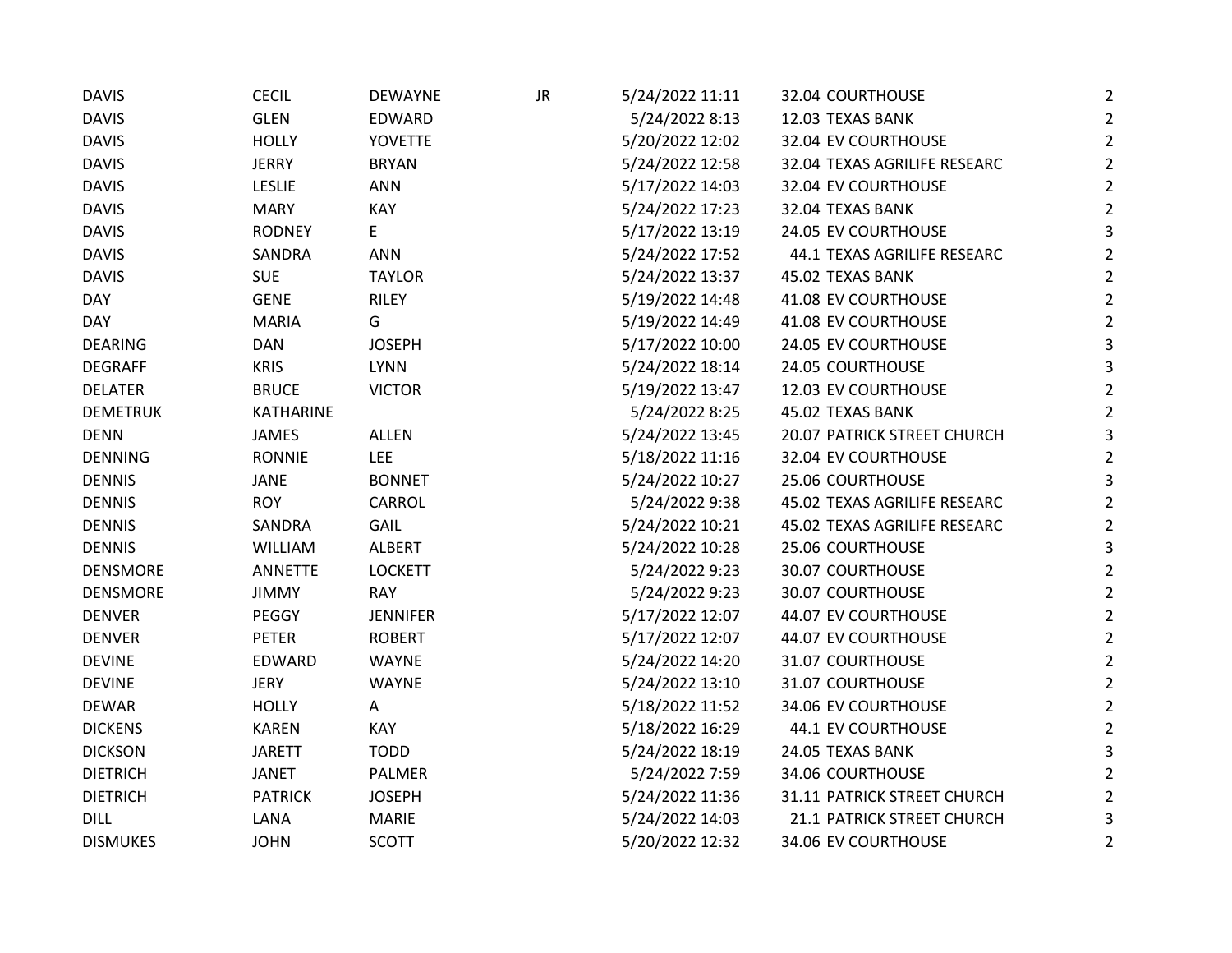| <b>DITTFURTH</b> | <b>CALVARY</b>   | <b>ASHER</b>   |    | 5/24/2022 13:44 | 34.08 COURTHOUSE             | $\overline{2}$ |
|------------------|------------------|----------------|----|-----------------|------------------------------|----------------|
| <b>DITTFURTH</b> | <b>CRISTI</b>    | <b>DAWN</b>    |    | 5/24/2022 13:44 | 34.08 COURTHOUSE             | $\overline{2}$ |
| <b>DITTFURTH</b> | <b>ROY</b>       | EDWARD         | JR | 5/20/2022 16:22 | 34.08 EV COURTHOUSE          | $\overline{2}$ |
| <b>DONALSON</b>  | <b>ROBERT</b>    | T              |    | 5/24/2022 13:43 | 44.07 COURTHOUSE             | $\overline{2}$ |
| <b>DORMAN</b>    | <b>LINDA</b>     | <b>SUE</b>     |    | 5/24/2022 15:54 | 11.03 COURTHOUSE             | $\overline{2}$ |
| <b>DORMAN</b>    | <b>RICHARD</b>   | SAMUEL         | JR | 5/24/2022 15:54 | 11.03 COURTHOUSE             | $\overline{2}$ |
| <b>DORRIS</b>    | <b>DEBORA</b>    | <b>ANN</b>     |    | 5/24/2022 11:34 | 45.02 TEXAS BANK             | $\overline{2}$ |
| <b>DORRIS</b>    | PEGGY            | <b>ANN</b>     |    | 5/24/2022 14:02 | 10.03 TEXAS BANK             | $\overline{2}$ |
| <b>DOTSON</b>    | LADONNA          | LAWRENCE       |    | 5/24/2022 12:44 | 23.04 TEXAS BANK             | 3              |
| <b>DOTSON</b>    | <b>WALTER</b>    | <b>LEE</b>     |    | 5/24/2022 12:44 | 23.04 TEXAS BANK             | 3              |
| <b>DOUGAN</b>    | <b>DONALD</b>    | LEE            |    | 5/19/2022 14:06 | 21.1 EV PATRICK STREET CHUF  | 3              |
| <b>DOUGAN</b>    | <b>KRISTIE</b>   | E              |    | 5/19/2022 8:21  | 21.1 EV PATRICK STREET CHUF  | 3              |
| <b>DOUGLAS</b>   | AMY              | GOLD           |    | 5/24/2022 9:12  | 32.04 COURTHOUSE             | $\overline{2}$ |
| <b>DRAKE</b>     | <b>FLOYD</b>     | ALLEN          |    | 5/18/2022 14:44 | 31.11 EV COURTHOUSE          | $\overline{2}$ |
| <b>DRISKILL</b>  | SUSAN            | M              |    | 5/16/2022 14:11 | 31.07 EV COURTHOUSE          | $\overline{2}$ |
| <b>DRIVER</b>    | <b>RODNEY</b>    | <b>WADE</b>    |    | 5/24/2022 9:54  | 12.04 COURTHOUSE             | $\overline{2}$ |
| <b>DRIVER</b>    | <b>TAMMY</b>     | <b>DAWN</b>    |    | 5/24/2022 11:40 | 12.04 COURTHOUSE             | $\overline{2}$ |
| <b>DRYMALLA</b>  | <b>KAREN</b>     | <b>ELAINE</b>  |    | 5/24/2022 17:35 | 21.1 PATRICK STREET CHURCH   | 3              |
| <b>DUDLEY</b>    | <b>DAN</b>       | R              |    | 5/24/2022 9:53  | 12.04 COURTHOUSE             | $\overline{2}$ |
| <b>DUDLEY</b>    | <b>ELIZABETH</b> | M              |    | 5/24/2022 9:52  | 12.04 COURTHOUSE             | $\overline{2}$ |
| <b>DUDLEY</b>    | KELLY            | KAY            |    | 5/24/2022 13:04 | 44.1 COURTHOUSE              | $\overline{2}$ |
| <b>DUKE</b>      | <b>SHALON</b>    | <b>BROOKE</b>  |    | 5/24/2022 14:18 | 21.09 COURTHOUSE             | 3              |
| <b>DUNCAN</b>    | <b>JUANITA</b>   | <b>BRIDEN</b>  |    | 5/20/2022 15:52 | 20.07 EV PATRICK STREET CHUF | 3              |
| <b>DUNSON</b>    | <b>DANIEL</b>    | LEE            |    | 5/24/2022 11:38 | 31.09 COURTHOUSE             | $\overline{2}$ |
| <b>DUNSON</b>    | WILLIAM          | <b>DWIGHT</b>  |    | 5/24/2022 7:05  | 11.03 COURTHOUSE             | $\overline{2}$ |
| <b>DUNSWORTH</b> | ANDREW           | PAUL           |    | 5/24/2022 16:17 | 32.03 TEXAS AGRILIFE RESEARC | $\overline{2}$ |
| <b>DUNSWORTH</b> | <b>JENNIFER</b>  | <b>MICHELE</b> |    | 5/24/2022 16:16 | 32.03 TEXAS AGRILIFE RESEARC | $\overline{2}$ |
| <b>DUPAS</b>     | <b>MARILYNN</b>  | <b>JEAN</b>    |    | 5/24/2022 11:23 | 33.02 COURTHOUSE             | $\overline{2}$ |
| <b>DURFEY</b>    | <b>CHRISTINE</b> | <b>PHYLLIS</b> |    | 5/24/2022 14:52 | 25.06 TEXAS BANK             | 3              |
| <b>DURFEY</b>    | LEANN            | <b>EVERETT</b> |    | 5/24/2022 16:38 | 46.02 COURTHOUSE             | $\overline{2}$ |
| <b>EAKINS</b>    | <b>KENNETH</b>   | <b>DALE</b>    |    | 5/20/2022 13:45 | 44.1 EV COURTHOUSE           | $\overline{2}$ |
| <b>EAKINS</b>    | PAMELA           | <b>ANN</b>     |    | 5/20/2022 13:45 | 44.1 EV COURTHOUSE           | $\overline{2}$ |
| EARL             | <b>REBECCA</b>   | <b>ANN</b>     |    | 5/17/2022 15:13 | 21.09 EV PATRICK STREET CHUF | 3              |
| EARL             | <b>ROBERT</b>    | LEE            |    | 5/17/2022 15:13 | 21.09 EV PATRICK STREET CHUF | 3              |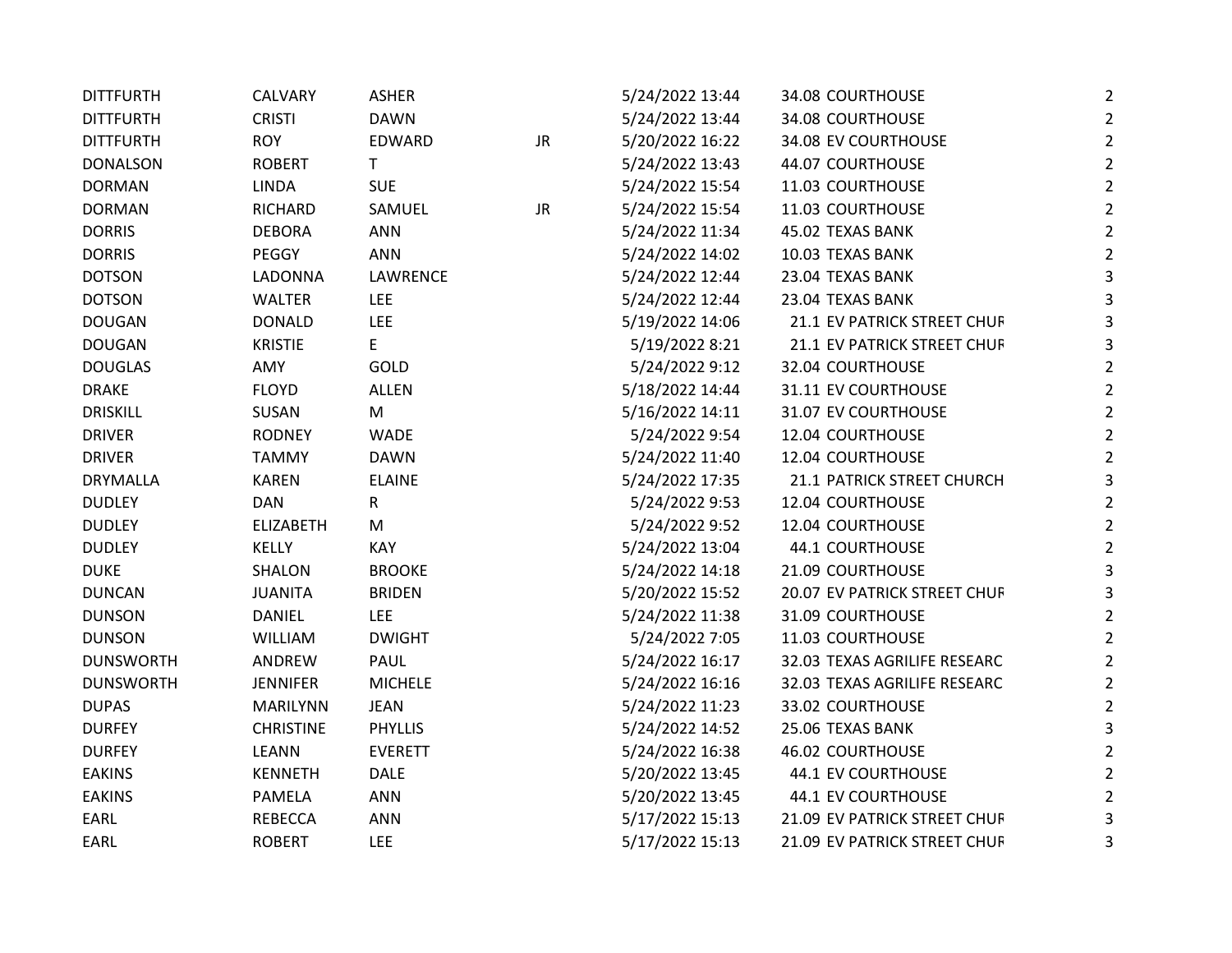| <b>EARP</b>       | <b>AUBREY</b>   | <b>NEAL</b>        | 5/24/2022 15:07 | 20.09 PATRICK STREET CHURCH        | 3              |
|-------------------|-----------------|--------------------|-----------------|------------------------------------|----------------|
| <b>EASTER</b>     | <b>ROGER</b>    | <b>FRANKLIN</b>    | 5/18/2022 13:13 | 24.07 EV COURTHOUSE                | 3              |
| <b>EAVES</b>      | <b>CARY</b>     | <b>DALE</b>        | 5/24/2022 15:24 | 10.03 COURTHOUSE                   | $\overline{2}$ |
| EBERHART          | <b>CHARLES</b>  | <b>SCOTT</b>       | 5/18/2022 11:25 | 34.06 EV COURTHOUSE                | $\overline{2}$ |
| EBERHART          | <b>PATRICIA</b> | L                  | 5/18/2022 11:25 | 34.06 EV COURTHOUSE                | $\overline{2}$ |
| <b>EDGMON</b>     | CAROLYN         | L                  | 5/24/2022 14:30 | 41.08 TEXAS BANK                   | $\overline{2}$ |
| <b>EDWARDS</b>    | <b>CHARLES</b>  | <b>ARVIL</b>       | 5/20/2022 10:57 | 31.09 EV COURTHOUSE                | $\overline{2}$ |
| <b>EDWARDS</b>    | <b>COURTNEY</b> | LAFAY              | 5/24/2022 13:42 | 46.02 TEXAS BANK                   | $\overline{2}$ |
| <b>EDWARDS</b>    | <b>DONALD</b>   | <b>WAYNE</b>       | 5/16/2022 10:51 | 31.07 EV COURTHOUSE                | $\overline{2}$ |
| <b>EDWARDS</b>    | <b>JOHN</b>     | LOYD               | 5/20/2022 10:56 | 32.04 EV COURTHOUSE                | $\overline{2}$ |
| <b>EDWARDS</b>    | <b>JOHNNA</b>   | R                  | 5/16/2022 10:50 | 31.07 EV COURTHOUSE                | $\overline{2}$ |
| <b>EDWARDS</b>    | <b>PATRICIA</b> | <b>ANN</b>         | 5/20/2022 10:55 | 32.04 EV COURTHOUSE                | $\overline{2}$ |
| <b>EDWARDS</b>    | <b>ROBBIE</b>   | LAVERNE            | 5/20/2022 10:57 | 31.09 EV COURTHOUSE                | $\overline{2}$ |
| <b>EICHENBERG</b> | <b>KATHRYN</b>  | S.                 | 5/20/2022 9:35  | 32.03 EV COURTHOUSE                | $\overline{2}$ |
| <b>EICHENBERG</b> | <b>MEREDITH</b> | <b>GEORGE</b>      | 5/20/2022 9:36  | 32.03 EV COURTHOUSE                | $\overline{2}$ |
| <b>EILAND</b>     | <b>BERTHA</b>   | <b>HALFORD</b>     | 5/24/2022 12:53 | 18.07 PATRICK STREET CHURCH        | $\overline{2}$ |
| <b>EILAND</b>     | <b>EDDIE</b>    | <b>LYNN</b>        | 5/24/2022 12:52 | <b>18.07 PATRICK STREET CHURCH</b> | $\overline{2}$ |
| <b>ELLER</b>      | <b>ROBBY</b>    | <b>ROY</b>         | 5/17/2022 8:35  | 23.04 EV COURTHOUSE                | 3              |
| <b>ELLER</b>      | <b>VIVIAN</b>   | <b>ELAINE</b>      | 5/17/2022 10:23 | 23.04 EV COURTHOUSE                | 3              |
| <b>ELLIBEE</b>    | <b>WILDA</b>    | <b>MAE</b>         | 5/24/2022 11:29 | 24.05 TEXAS BANK                   | 3              |
| <b>ELLIOTT</b>    | <b>CHARLES</b>  | <b>WALTER</b>      | 5/24/2022 11:57 | 24.05 TEXAS BANK                   | 3              |
| <b>ELLIOTT</b>    | <b>DEBRA</b>    | <b>KAY</b>         | 5/24/2022 11:56 | 24.05 TEXAS BANK                   | 3              |
| <b>ELLIOTT</b>    | <b>JEAN</b>     | E.                 | 5/18/2022 9:41  | 24.05 EV COURTHOUSE                | 3              |
| <b>ELLIOTT</b>    | <b>JESS</b>     | <b>MELVIN</b>      | 5/18/2022 9:41  | 24.05 EV COURTHOUSE                | 3              |
| <b>ELLIOTT</b>    | <b>PENNY</b>    | <b>TERRELL</b>     | 5/24/2022 14:51 | 47.02 COURTHOUSE                   | $\overline{2}$ |
| <b>ELLIOTT</b>    | <b>STEPHANY</b> | <b>LYNNE</b>       | 5/24/2022 10:41 | <b>18.05 COURTHOUSE</b>            | $\overline{2}$ |
| ELLWAY            | <b>MICHAEL</b>  | <b>CHRISTOPHER</b> | 5/24/2022 11:01 | 34.06 COURTHOUSE                   | $\overline{2}$ |
| <b>ELMS</b>       | <b>CHAD</b>     | <b>ALLEN</b>       | 5/24/2022 18:24 | <b>18.06 COURTHOUSE</b>            | $\overline{2}$ |
| <b>ELMS</b>       | <b>CINDRA</b>   | <b>KAE</b>         | 5/24/2022 18:29 | 23.04 TEXAS BANK                   | 3              |
| <b>ELMS</b>       | CONNER          | <b>WADE</b>        | 5/24/2022 10:31 | 12.03 TEXAS BANK                   | $\overline{2}$ |
| <b>ELMS</b>       | SHERRILL        | <b>WAYNE</b>       | 5/24/2022 16:48 | 23.04 COURTHOUSE                   | $\overline{3}$ |
| <b>ELMS</b>       | STEPHANIE       | <b>ANNE</b>        | 5/24/2022 18:23 | <b>18.06 COURTHOUSE</b>            | $\overline{2}$ |
| <b>ELSTON</b>     | CARROLL         | <b>RAYFORD</b>     | 5/24/2022 14:03 | 30.07 TEXAS AGRILIFE RESEARC       | $\overline{2}$ |
| <b>ELSTON</b>     | <b>DOUGLAS</b>  | <b>MACK</b>        | 5/24/2022 11:29 | 41.06 TEXAS AGRILIFE RESEARC       | $\overline{2}$ |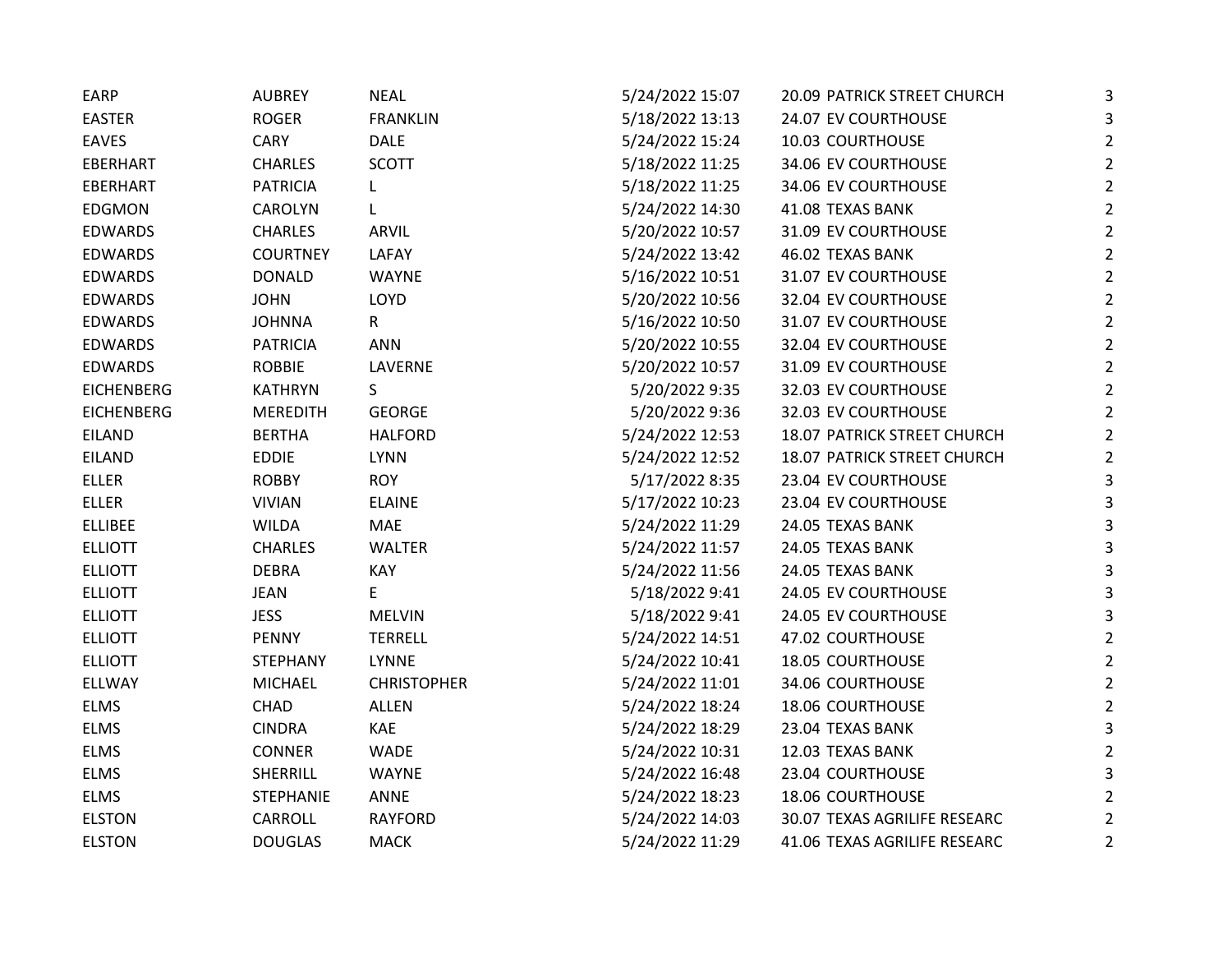| <b>ELSTON</b>      | <b>LINDA</b>   |                 |    | 5/24/2022 12:25 | 30.07 TEXAS AGRILIFE RESEARC | $\overline{2}$ |
|--------------------|----------------|-----------------|----|-----------------|------------------------------|----------------|
| <b>ELSTON</b>      | LORENA         | <b>MICHELLE</b> |    | 5/20/2022 16:46 | 11.03 EV COURTHOUSE          | $\overline{2}$ |
| <b>ELSTON</b>      | RANDAL         | <b>DALE</b>     |    | 5/24/2022 12:17 | 44.1 TEXAS AGRILIFE RESEARC  | $\overline{2}$ |
| <b>ELSTON</b>      | <b>ROGER</b>   | <b>BRICE</b>    |    | 5/24/2022 11:21 | 25.06 TEXAS BANK             | 3              |
| <b>ELSTON</b>      | SANDRA         | LAVERNE         |    | 5/24/2022 11:29 | 41.06 TEXAS AGRILIFE RESEARC | $\overline{2}$ |
| <b>EMMONS</b>      | CAM            | <b>ESPY</b>     |    | 5/19/2022 16:15 | 18.06 EV COURTHOUSE          | $\overline{2}$ |
| <b>ENGLER</b>      | <b>JOHNNYE</b> | <b>FAYE</b>     |    | 5/18/2022 14:01 | 10.03 EV COURTHOUSE          | $\overline{2}$ |
| <b>ENZEROTH</b>    | <b>MONNICA</b> | REBBECCA        |    | 5/17/2022 14:09 | 19.04 EV COURTHOUSE          | $\overline{2}$ |
| <b>ERICHSEN</b>    | <b>JIMMIE</b>  | <b>LEE</b>      |    | 5/16/2022 15:21 | 19.06 EV PATRICK STREET CHUF | $\overline{2}$ |
| ERWIN              | <b>JOSEPH</b>  | <b>GRANT</b>    |    | 5/24/2022 17:50 | 24.05 COURTHOUSE             | 3              |
| ERWIN              | <b>SIDNE</b>   | <b>RAE</b>      |    | 5/24/2022 17:50 | 24.05 COURTHOUSE             | 3              |
| <b>ESPENSCHIED</b> | CARRIE         | V               |    | 5/24/2022 11:13 | 31.11 TEXAS BANK             | $\overline{2}$ |
| <b>ESPENSCHIED</b> | <b>HARVEY</b>  | <b>ARTHUR</b>   | JR | 5/24/2022 11:14 | 31.11 TEXAS BANK             | $\overline{2}$ |
| <b>ESPINOZA</b>    | <b>BETHANY</b> | JO              |    | 5/24/2022 16:18 | 20.07 COURTHOUSE             | 3              |
| <b>ESTES</b>       | <b>CLAYTON</b> | <b>ROGER</b>    |    | 5/24/2022 17:02 | 21.1 PATRICK STREET CHURCH   | 3              |
| <b>ESTES</b>       | <b>DANA</b>    | <b>SUE</b>      |    | 5/24/2022 17:02 | 21.1 PATRICK STREET CHURCH   | 3              |
| <b>ESTES</b>       | <b>SCOTT</b>   | <b>ROGER</b>    |    | 5/24/2022 11:24 | 25.08 PATRICK STREET CHURCH  | 3              |
| <b>EVANS</b>       | <b>ANN</b>     | <b>BAILEY</b>   |    | 5/19/2022 13:30 | 32.04 EV COURTHOUSE          | $\overline{2}$ |
| <b>EVANS</b>       | <b>BRADLEY</b> | A               |    | 5/24/2022 13:47 | 18.06 COURTHOUSE             | $\overline{2}$ |
| <b>EVANS</b>       | <b>CHRIS</b>   | <b>REX</b>      |    | 5/18/2022 15:24 | 25.06 EV PATRICK STREET CHUF | 3              |
| <b>EVANS</b>       | <b>GREGORY</b> | <b>GENE</b>     |    | 5/19/2022 13:30 | 32.04 EV COURTHOUSE          | $\overline{2}$ |
| <b>EVANS</b>       | JANELLE        | K.              |    | 5/24/2022 13:46 | 18.06 COURTHOUSE             | $\overline{2}$ |
| <b>EVANS</b>       | <b>JASON</b>   | <b>SCOTT</b>    |    | 5/24/2022 10:45 | 46.02 COURTHOUSE             | $\overline{2}$ |
| <b>EVANS</b>       | LEE            | D               |    | 5/20/2022 13:55 | 31.11 EV COURTHOUSE          | $\overline{2}$ |
| <b>EVANS</b>       | SONIA          | <b>REIMANN</b>  |    | 5/20/2022 16:55 | 46.02 EV COURTHOUSE          | $\overline{2}$ |
| <b>EVATT</b>       | <b>JAMES</b>   | <b>HOWARD</b>   |    | 5/20/2022 13:26 | 18.06 EV COURTHOUSE          | $\overline{2}$ |
| <b>EVATT</b>       | <b>NANCY</b>   | E               |    | 5/20/2022 13:26 | 18.06 EV COURTHOUSE          | $\overline{2}$ |
| <b>FAIR</b>        | <b>JIMMIE</b>  | <b>NEAL</b>     |    | 5/24/2022 12:07 | 25.06 TEXAS BANK             | 3              |
| <b>FAIR</b>        | SHELLY         | <b>RAY</b>      |    | 5/24/2022 12:06 | 25.06 TEXAS BANK             | 3              |
| <b>FAMBRO</b>      | <b>ROGER</b>   | <b>BRUCE</b>    |    | 5/17/2022 8:22  | 44.07 EV COURTHOUSE          | $2^{\circ}$    |
| <b>FANGMAN</b>     | <b>RICHARD</b> | LOUIS           |    | 5/24/2022 11:15 | 44.1 COURTHOUSE              | $\overline{2}$ |
| <b>FARDEN</b>      | <b>RENEE</b>   | <b>KRISTINE</b> |    | 5/24/2022 11:28 | 19.07 COURTHOUSE             | $\overline{2}$ |
| <b>FARKAS</b>      | <b>GINA</b>    | <b>RENEE</b>    |    | 5/24/2022 16:25 | 44.1 COURTHOUSE              | $\overline{2}$ |
| <b>FARRAR</b>      | <b>DOROTHY</b> | $\mathsf{C}$    |    | 5/19/2022 14:28 | 45.02 EV COURTHOUSE          | 2              |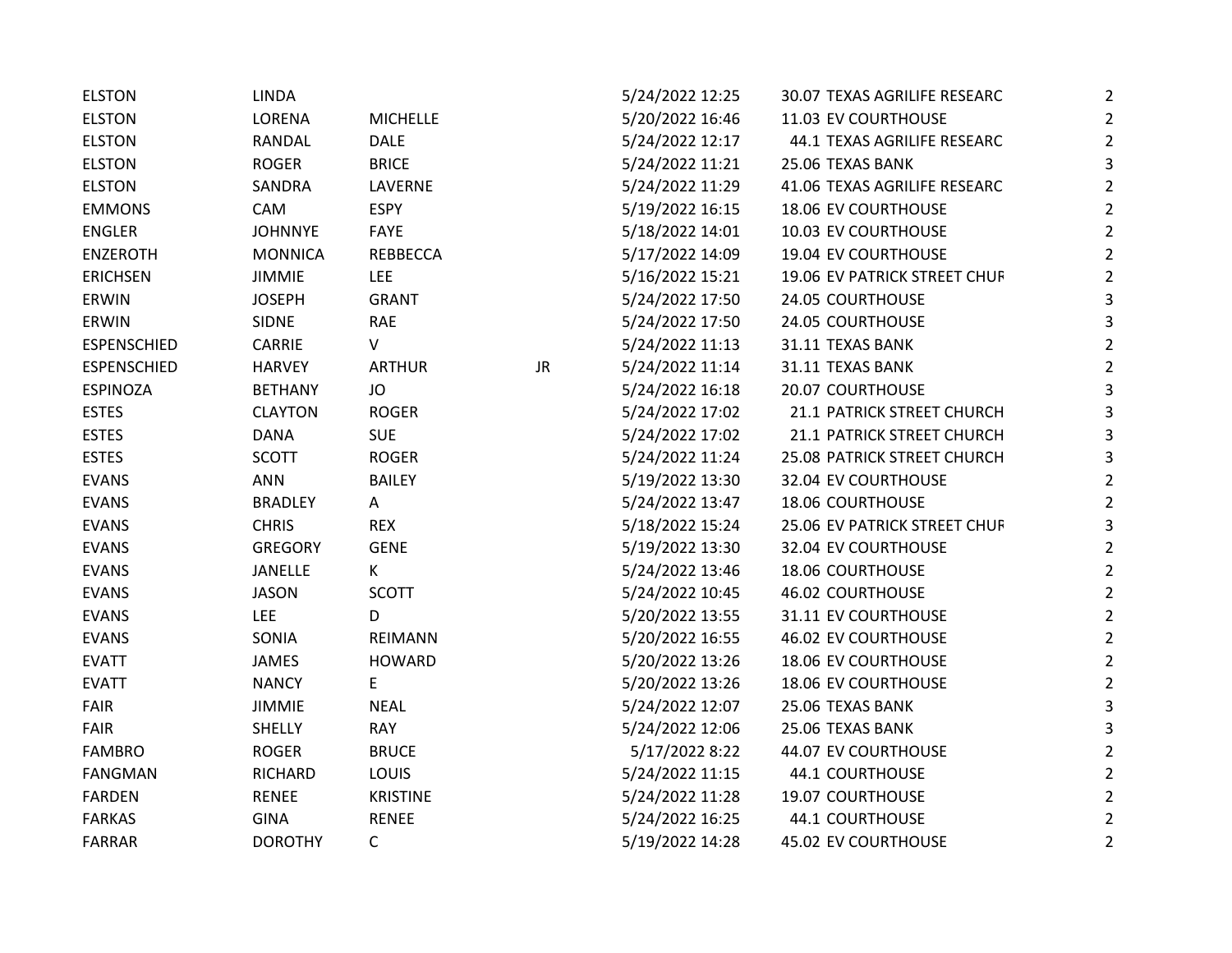| <b>FARROW</b>   | <b>RONALD</b>   | <b>LEE</b>     |          | 5/24/2022 13:36 | 47.02 TEXAS BANK                   | $\overline{2}$ |
|-----------------|-----------------|----------------|----------|-----------------|------------------------------------|----------------|
| <b>FARROW</b>   | <b>SHARI</b>    | <b>LYNN</b>    |          | 5/24/2022 13:36 | 47.02 TEXAS BANK                   | $\overline{2}$ |
| <b>FARTHING</b> | CAROLYN         | <b>RUTH</b>    |          | 5/19/2022 15:34 | 32.04 EV COURTHOUSE                | $\overline{2}$ |
| <b>FARTHING</b> | <b>TEDDY</b>    | <b>VAUN</b>    |          | 5/19/2022 15:35 | 32.04 EV COURTHOUSE                | $\overline{2}$ |
| <b>FAUGHT</b>   | <b>JEANIE</b>   |                |          | 5/24/2022 15:13 | 34.08 COURTHOUSE                   | $\overline{2}$ |
| <b>FELTON</b>   | <b>MELISSA</b>  | <b>RAE</b>     |          | 5/24/2022 18:25 | 19.06 COURTHOUSE                   | $\overline{2}$ |
| <b>FELTY</b>    | <b>JAMES</b>    | N              |          | 5/18/2022 10:02 | 18.08 EV COURTHOUSE                | $\overline{2}$ |
| <b>FELTY</b>    | PEGGY           | L              |          | 5/17/2022 15:31 | 18.08 EV COURTHOUSE                | $\overline{2}$ |
| <b>FENNER</b>   | <b>ESTHER</b>   | YVONNE         |          | 5/20/2022 14:56 | 44.1 EV COURTHOUSE                 | $\overline{2}$ |
| <b>FERGASON</b> | <b>JEFFREY</b>  | <b>LEE</b>     |          | 5/18/2022 13:09 | 24.05 EV COURTHOUSE                | 3              |
| <b>FERGUSON</b> | <b>BRENDA</b>   | KAY            |          | 5/24/2022 15:52 | 18.06 COURTHOUSE                   | $\overline{2}$ |
| <b>FERGUSON</b> | CAROL           | <b>SUE</b>     |          | 5/24/2022 15:12 | 10.03 COURTHOUSE                   | $\overline{2}$ |
| <b>FERGUSON</b> | <b>JIMMY</b>    | <b>HAROLD</b>  |          | 5/24/2022 15:52 | 18.06 COURTHOUSE                   | $\overline{2}$ |
| <b>FERGUSON</b> | <b>MICHAEL</b>  | E              |          | 5/20/2022 15:35 | 31.11 EV COURTHOUSE                | $\overline{2}$ |
| <b>FERGUSON</b> | MICHAEL         | <b>KELLER</b>  |          | 5/24/2022 15:56 | 32.04 COURTHOUSE                   | $\overline{2}$ |
| <b>FERGUSON</b> | <b>THOMAS</b>   | EDWARD         |          | 5/24/2022 15:12 | 10.03 COURTHOUSE                   | $\overline{2}$ |
| <b>FIMBEL</b>   | <b>CHELSEA</b>  | <b>DEE</b>     |          | 5/24/2022 12:16 | 24.05 TEXAS BANK                   | 3              |
| <b>FINCHER</b>  | <b>BRAD</b>     | <b>KIRK</b>    |          | 5/24/2022 16:04 | 30.07 COURTHOUSE                   | $\overline{2}$ |
| <b>FINCHER</b>  | <b>DEBORA</b>   | <b>SUE</b>     |          | 5/24/2022 14:40 | 30.07 COURTHOUSE                   | $\overline{2}$ |
| <b>FINEGAN</b>  | <b>CHARLES</b>  | S              |          | 5/20/2022 12:29 | 21.1 EV PATRICK STREET CHUF        | 3              |
| <b>FINEGAN</b>  | SHERRYL         |                |          | 5/20/2022 12:28 | <b>21.1 EV PATRICK STREET CHUF</b> | 3              |
| <b>FISHER</b>   | <b>KEVIN</b>    | <b>EDWARDS</b> |          | 5/24/2022 11:36 | 32.04 TEXAS AGRILIFE RESEARC       | $\overline{2}$ |
| <b>FISHER</b>   | SONDRA          | <b>LYNN</b>    |          | 5/24/2022 11:35 | 32.04 TEXAS AGRILIFE RESEARC       | $\overline{2}$ |
| <b>FLATBUSH</b> | <b>JOHN</b>     | RICHARD        | SR       | 5/24/2022 15:42 | 41.08 TEXAS BANK                   | $\overline{2}$ |
| <b>FLETCHER</b> | CANDACE         | <b>LEE</b>     |          | 5/24/2022 12:17 | 24.05 TEXAS BANK                   | 3              |
| <b>FLETCHER</b> | <b>NORMAN</b>   | <b>RONALD</b>  |          | 5/24/2022 15:53 | 34.06 COURTHOUSE                   | $\overline{2}$ |
| <b>FLINN</b>    | <b>JEAN</b>     | <b>ANN</b>     |          | 5/24/2022 11:25 | 30.07 COURTHOUSE                   | $\overline{2}$ |
| <b>FLINN</b>    | PHILIP          | <b>ROGER</b>   | $\sf II$ | 5/24/2022 11:25 | 30.07 COURTHOUSE                   | $\overline{2}$ |
| <b>FLOYD</b>    | <b>CHRISTIE</b> | L              |          | 5/24/2022 11:35 | 30.07 COURTHOUSE                   | $\overline{2}$ |
| <b>FLOYD</b>    | RICHARD         | <b>JACKSON</b> |          | 5/24/2022 11:36 | 30.07 COURTHOUSE                   | $\overline{2}$ |
| <b>FONDON</b>   | <b>BELINDA</b>  | JO             |          | 5/24/2022 10:08 | 25.06 COURTHOUSE                   | 3              |
| <b>FONDON</b>   | <b>BRUCE</b>    | EDWARD         |          | 5/24/2022 14:49 | 25.06 COURTHOUSE                   | 3              |
| <b>FONTANA</b>  | <b>REGINA</b>   | <b>MARIE</b>   |          | 5/24/2022 18:05 | 12.03 COURTHOUSE                   | $\overline{2}$ |
| <b>FORD</b>     | <b>DIANA</b>    | <b>CORNELL</b> |          | 5/20/2022 9:06  | 25.06 EV COURTHOUSE                | 3              |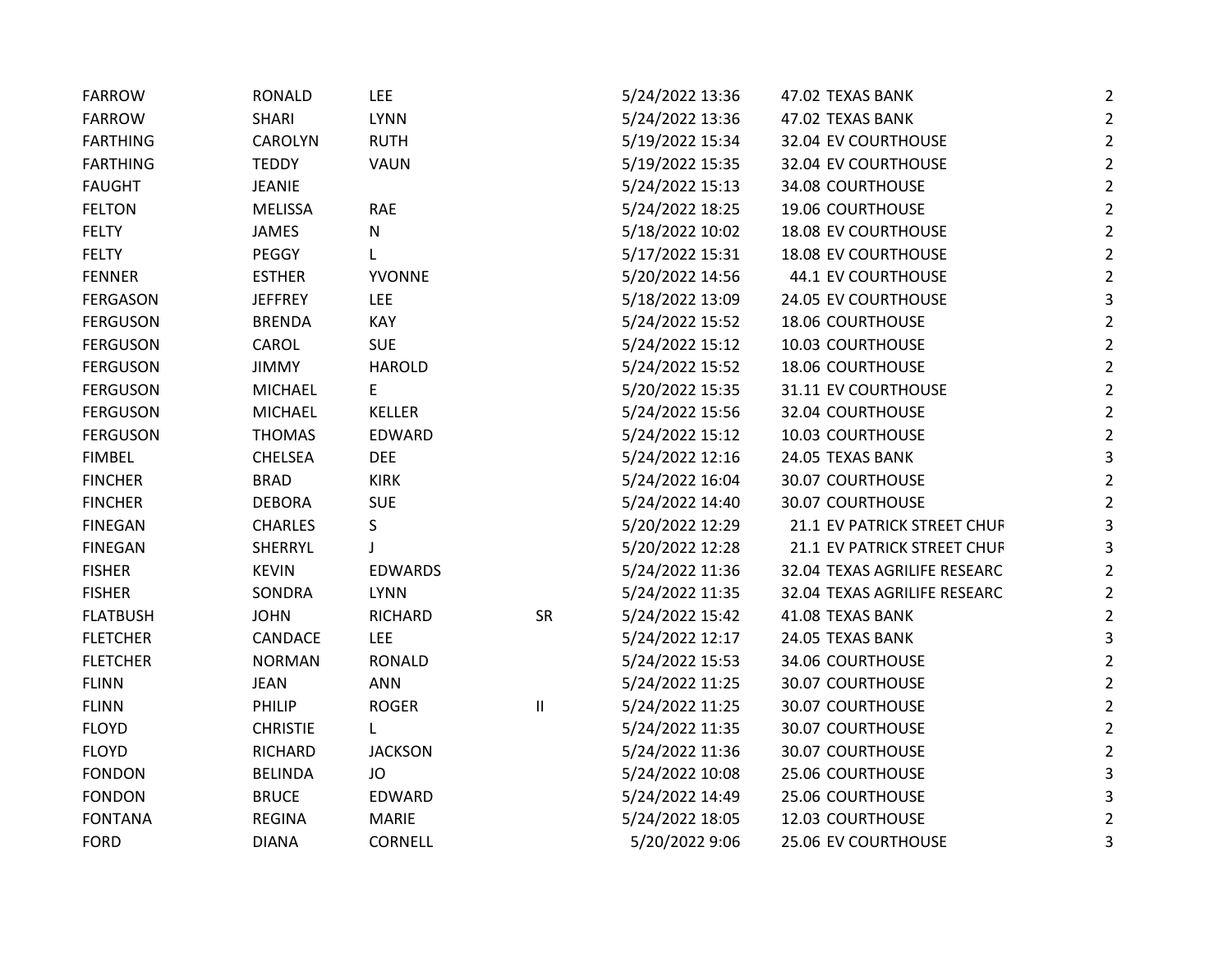| <b>FORD</b>        | <b>JAMES</b>    | <b>THEODORE</b> |           | 5/20/2022 7:54  | 25.06 EV COURTHOUSE          | 3              |
|--------------------|-----------------|-----------------|-----------|-----------------|------------------------------|----------------|
| <b>FOREMAN</b>     | CHAD            | <b>ALLEN</b>    |           | 5/24/2022 17:24 | 44.1 PATRICK STREET CHURCH   | $\overline{2}$ |
| <b>FOSTER</b>      | <b>CHRISTI</b>  | <b>MICHELLE</b> |           | 5/24/2022 15:59 | 45.02 COURTHOUSE             | $\overline{2}$ |
| <b>FOSTER</b>      | MARGARET        | <b>NELL</b>     |           | 5/24/2022 11:51 | 45.02 COURTHOUSE             | $\overline{2}$ |
| <b>FOSTER</b>      | <b>ROBERT</b>   | <b>LUTHER</b>   |           | 5/24/2022 9:03  | 19.04 COURTHOUSE             | $\overline{2}$ |
| <b>FOWLER</b>      | <b>NELDIA</b>   | <b>PRISK</b>    |           | 5/17/2022 10:33 | 31.09 EV COURTHOUSE          | $\overline{2}$ |
| <b>FOX</b>         | <b>JULIE</b>    | <b>ANN</b>      |           | 5/24/2022 8:56  | 41.08 TEXAS AGRILIFE RESEARC | $\overline{2}$ |
| <b>FOX</b>         | <b>NORMAN</b>   | L               |           | 5/24/2022 8:56  | 41.08 TEXAS AGRILIFE RESEARC | $\overline{2}$ |
| <b>FRANK</b>       | <b>KATHLEEN</b> | <b>KASPER</b>   |           | 5/19/2022 12:08 | 19.04 EV COURTHOUSE          | $\overline{2}$ |
| <b>FRANK</b>       | <b>NICKY</b>    | <b>LYNN</b>     |           | 5/19/2022 12:09 | 19.04 EV COURTHOUSE          | $\overline{2}$ |
| <b>FRANKLIN</b>    | <b>GEORGE</b>   | <b>ALBERT</b>   |           | 5/24/2022 8:42  | 12.03 COURTHOUSE             | $\overline{2}$ |
| <b>FRANKO</b>      | <b>DON</b>      | EARL            |           | 5/24/2022 8:58  | 20.07 PATRICK STREET CHURCH  | 3              |
| FRANZ              | <b>CYNTHIA</b>  | M               |           | 5/18/2022 12:54 | 32.04 EV COURTHOUSE          | $\overline{2}$ |
| FRANZ              | <b>JOHN</b>     | <b>STEDING</b>  |           | 5/18/2022 12:54 | 32.04 EV COURTHOUSE          | $\overline{2}$ |
| <b>FREDRICKSON</b> | <b>KEITH</b>    | <b>GORDON</b>   |           | 5/20/2022 14:53 | 34.06 EV COURTHOUSE          | $\overline{2}$ |
| <b>FREDRICKSON</b> | <b>MARTHA</b>   | <b>LEE</b>      |           | 5/24/2022 14:57 | 34.06 TEXAS BANK             | $\overline{2}$ |
| <b>FREELS</b>      | <b>RITA</b>     | <b>ELLIS</b>    |           | 5/24/2022 9:14  | 19.04 COURTHOUSE             | $\overline{2}$ |
| FREEMAN            | <b>GERALD</b>   | <b>WILLIE</b>   |           | 5/19/2022 9:54  | 21.09 EV PATRICK STREET CHUF | 3              |
| FREEMAN            | LOIS            | SINGLETON       |           | 5/19/2022 9:53  | 21.09 EV PATRICK STREET CHUF | 3              |
| <b>FRIEDRICH</b>   | <b>BONNIE</b>   | <b>LEE</b>      |           | 5/24/2022 13:44 | 12.03 TEXAS BANK             | $\overline{2}$ |
| <b>FRITSCHER</b>   | <b>MICHAEL</b>  |                 | <b>JR</b> | 5/24/2022 18:11 | 19.06 PATRICK STREET CHURCH  | $\overline{2}$ |
| <b>FRITTS</b>      | <b>ROBERT</b>   | LARRY           |           | 5/24/2022 18:20 | 25.06 TEXAS BANK             | 3              |
| <b>FULFER</b>      | <b>DANNY</b>    | KINNARD         |           | 5/24/2022 15:27 | 44.08 COURTHOUSE             | $\overline{2}$ |
| <b>GABANY</b>      | <b>NANCY</b>    | <b>RUTH</b>     |           | 5/24/2022 15:57 | 30.06 TEXAS AGRILIFE RESEARC | $\overline{2}$ |
| <b>GAGLIARDI</b>   | <b>JENNA</b>    | <b>ELISE</b>    |           | 5/24/2022 7:58  | 30.07 COURTHOUSE             | $\overline{2}$ |
| <b>GAINES</b>      | <b>JOE</b>      | <b>STEELE</b>   |           | 5/18/2022 8:12  | 30.07 EV COURTHOUSE          | $\overline{2}$ |
| <b>GAINES</b>      | <b>JOE</b>      | <b>GLENN</b>    |           | 5/20/2022 8:55  | 30.07 EV COURTHOUSE          | $\overline{2}$ |
| <b>GAITAN</b>      | <b>FRANCISO</b> | $\mathsf{C}$    | <b>JR</b> | 5/17/2022 10:29 | 20.07 EV PATRICK STREET CHUF | 3              |
| <b>GAITAN</b>      | <b>LEROY</b>    |                 |           | 5/24/2022 15:37 | 20.07 PATRICK STREET CHURCH  | 3              |
| <b>GAITAN</b>      | SARAH           | <b>DARLENE</b>  |           | 5/17/2022 10:29 | 20.07 EV PATRICK STREET CHUF | 3              |
| <b>GAITAN</b>      | WENDA           | K               |           | 5/24/2022 17:32 | 20.07 PATRICK STREET CHURCH  | $\mathsf{3}$   |
| <b>GANT</b>        | <b>CHARLES</b>  | <b>PRESTON</b>  |           | 5/24/2022 15:30 | 32.04 TEXAS AGRILIFE RESEARC | $\overline{2}$ |
| <b>GARCIA</b>      | <b>ROLAN</b>    | <b>DEWAYNE</b>  |           | 5/17/2022 10:46 | 19.07 EV COURTHOUSE          | $\overline{2}$ |
| <b>GARMON</b>      | PEGGY           | <b>LEE</b>      |           | 5/24/2022 18:45 | 12.03 TEXAS AGRILIFE RESEARC | $\overline{2}$ |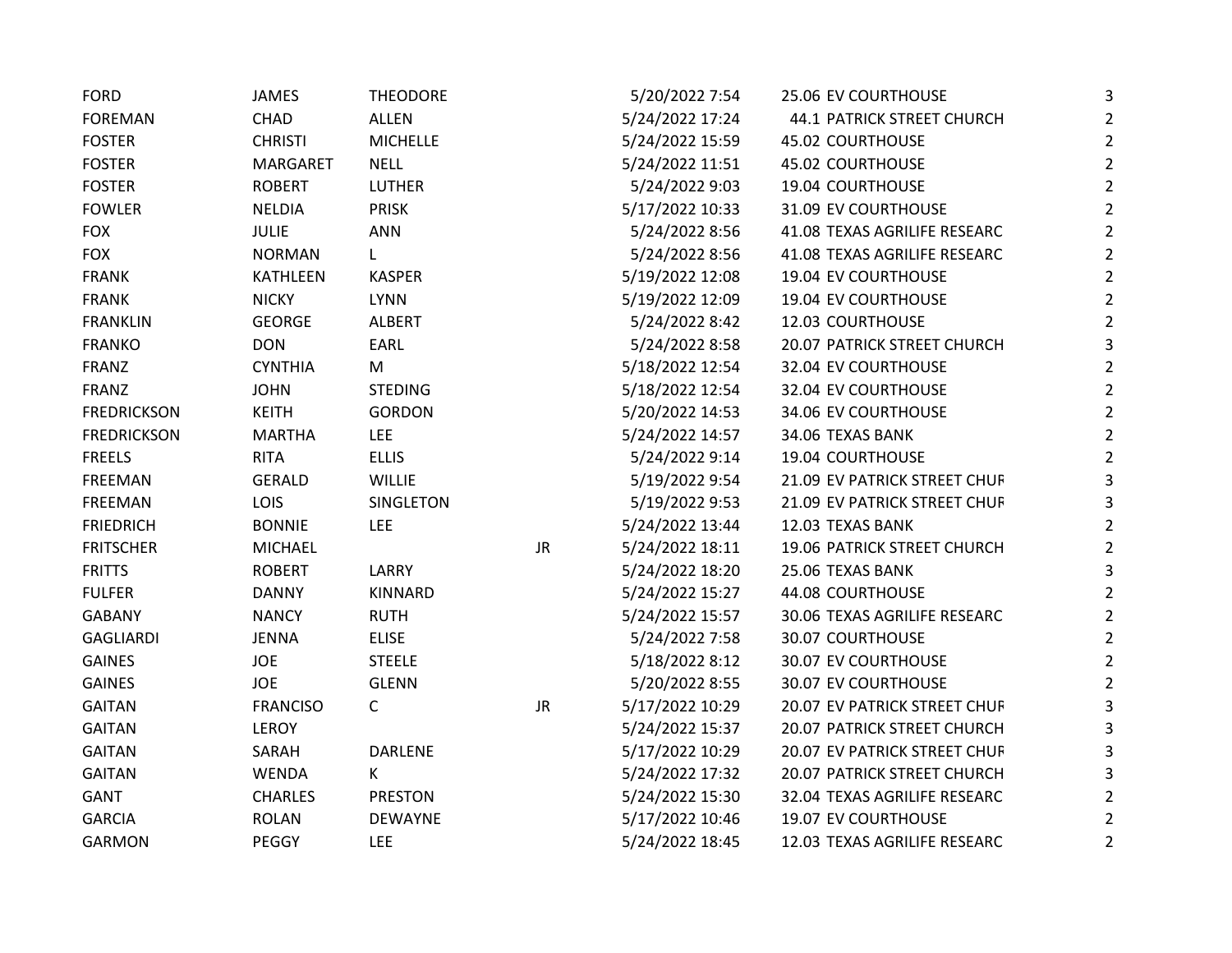| <b>GASTON</b>    | PAUL               | <b>IRVIN</b>     | 5/24/2022 12:39 | 18.06 COURTHOUSE             | $\overline{2}$ |
|------------------|--------------------|------------------|-----------------|------------------------------|----------------|
| <b>GATEWOOD</b>  | CONNIE             | GALE             | 5/17/2022 12:12 | 34.06 EV COURTHOUSE          | $\overline{2}$ |
| <b>GAUTIER</b>   | SARAH              | JANE             | 5/18/2022 14:18 | 45.02 EV COURTHOUSE          | $\overline{2}$ |
| <b>GAVLIK</b>    | <b>SHERRY</b>      | PEARL            | 5/24/2022 13:53 | <b>18.06 COURTHOUSE</b>      | $\overline{2}$ |
| <b>GEIJSEL</b>   | ARJEN              | WILHELMUS-PETRUS | 5/24/2022 12:41 | 45.02 PATRICK STREET CHURCH  | $\overline{2}$ |
| <b>GEORGE</b>    | <b>RONALD</b>      | EDWARD           | 5/24/2022 6:56  | 44.07 TEXAS AGRILIFE RESEARC | $\overline{2}$ |
| <b>GEURIN</b>    | <b>MARY</b>        | <b>LYNN</b>      | 5/17/2022 11:34 | 32.04 EV COURTHOUSE          | $\overline{2}$ |
| <b>GIBSON</b>    | ANGELEE            | <b>COUCH</b>     | 5/20/2022 9:15  | 25.08 EV PATRICK STREET CHUF | 3              |
| <b>GIBSON</b>    | <b>AUDREY</b>      | <b>LYNN</b>      | 5/24/2022 15:27 | 25.08 PATRICK STREET CHURCH  | 3              |
| <b>GIBSON</b>    | <b>BRETT</b>       | <b>MATTHEW</b>   | 5/24/2022 17:11 | 25.08 PATRICK STREET CHURCH  | 3              |
| <b>GIBSON</b>    | <b>DANIEL</b>      | <b>LEE</b>       | 5/24/2022 17:12 | 25.08 PATRICK STREET CHURCH  | 3              |
| <b>GIBSON</b>    | LARRY              | <b>DEE</b>       | 5/24/2022 18:00 | 20.09 PATRICK STREET CHURCH  | 3              |
| <b>GIBSON</b>    | <b>MOLLY</b>       | <b>WOFFORD</b>   | 5/24/2022 17:59 | 20.09 PATRICK STREET CHURCH  | 3              |
| <b>GIBSON</b>    | <b>RYAN</b>        | <b>DANIEL</b>    | 5/24/2022 15:28 | 25.08 PATRICK STREET CHURCH  | 3              |
| <b>GIDEON</b>    | <b>BETTY</b>       | $\mathbf{I}$     | 5/19/2022 16:28 | 24.05 EV COURTHOUSE          | 3              |
| <b>GIDEON</b>    | <b>PRENTIS</b>     | WENDELL          | 5/19/2022 16:29 | 24.05 EV COURTHOUSE          | 3              |
| <b>GIFFORD</b>   | <b>CHRISTOPHER</b> | M                | 5/24/2022 14:39 | 19.07 COURTHOUSE             | 2              |
| <b>GIFFORD</b>   | <b>KENNETH</b>     | <b>MATTHEW</b>   | 5/24/2022 15:11 | 32.04 COURTHOUSE             | $\overline{2}$ |
| <b>GILBERT</b>   | <b>MICHAEL</b>     | <b>BENSON</b>    | 5/19/2022 9:55  | 45.02 EV COURTHOUSE          | $\overline{2}$ |
| <b>GILDER</b>    | <b>GINGER</b>      | <b>VONCILLE</b>  | 5/24/2022 12:39 | 20.09 PATRICK STREET CHURCH  | 3              |
| <b>GILDER</b>    | <b>MICHAEL</b>     | <b>WAYNE</b>     | 5/24/2022 12:40 | 20.09 PATRICK STREET CHURCH  | 3              |
| <b>GILES</b>     | <b>MICHAEL</b>     | <b>RAY</b>       | 5/24/2022 10:36 | 19.04 COURTHOUSE             | $\overline{2}$ |
| <b>GILLESPIE</b> | <b>CATRINA</b>     |                  | 5/24/2022 15:23 | 31.09 COURTHOUSE             | $\overline{2}$ |
| <b>GILLESPIE</b> | <b>COLISA</b>      | B                | 5/24/2022 10:15 | 34.06 COURTHOUSE             | $\overline{2}$ |
| <b>GILLESPIE</b> | <b>ROY</b>         | <b>ALAN</b>      | 5/24/2022 10:16 | 34.06 COURTHOUSE             | $\overline{2}$ |
| <b>GILLILAND</b> | ANGELA             | <b>CROUCH</b>    | 5/24/2022 17:45 | 21.1 PATRICK STREET CHURCH   | 3              |
| <b>GILLILAND</b> | <b>CHARLES</b>     | <b>WAYNE</b>     | 5/24/2022 17:45 | 21.1 PATRICK STREET CHURCH   | 3              |
| <b>GILLISPIE</b> | <b>PERRY</b>       | <b>FLOYD</b>     | 5/24/2022 18:43 | 10.03 COURTHOUSE             | $\overline{2}$ |
| <b>GILMAN</b>    | <b>BRENDA</b>      | <b>CLARK</b>     | 5/16/2022 16:32 | 21.1 EV PATRICK STREET CHUF  | 3              |
| <b>GLIDEWELL</b> | KAY                | <b>EVELYON</b>   | 5/24/2022 12:21 | 33.02 COURTHOUSE             | $\overline{2}$ |
| <b>GOBLE</b>     | <b>FREDIE</b>      | <b>DEE</b>       | 5/17/2022 8:56  | 12.03 EV COURTHOUSE          | $\overline{2}$ |
| <b>GODFREY</b>   | <b>JULIE</b>       | <b>ANN</b>       | 5/24/2022 18:32 | 32.04 TEXAS BANK             | $\overline{2}$ |
| <b>GODFREY</b>   | <b>ROBERT</b>      |                  | 5/24/2022 10:00 | 32.04 TEXAS BANK             | $\overline{2}$ |
| <b>GOMES</b>     | <b>ROSE</b>        | <b>JEANETTE</b>  | 5/24/2022 8:58  | 21.1 PATRICK STREET CHURCH   | 3              |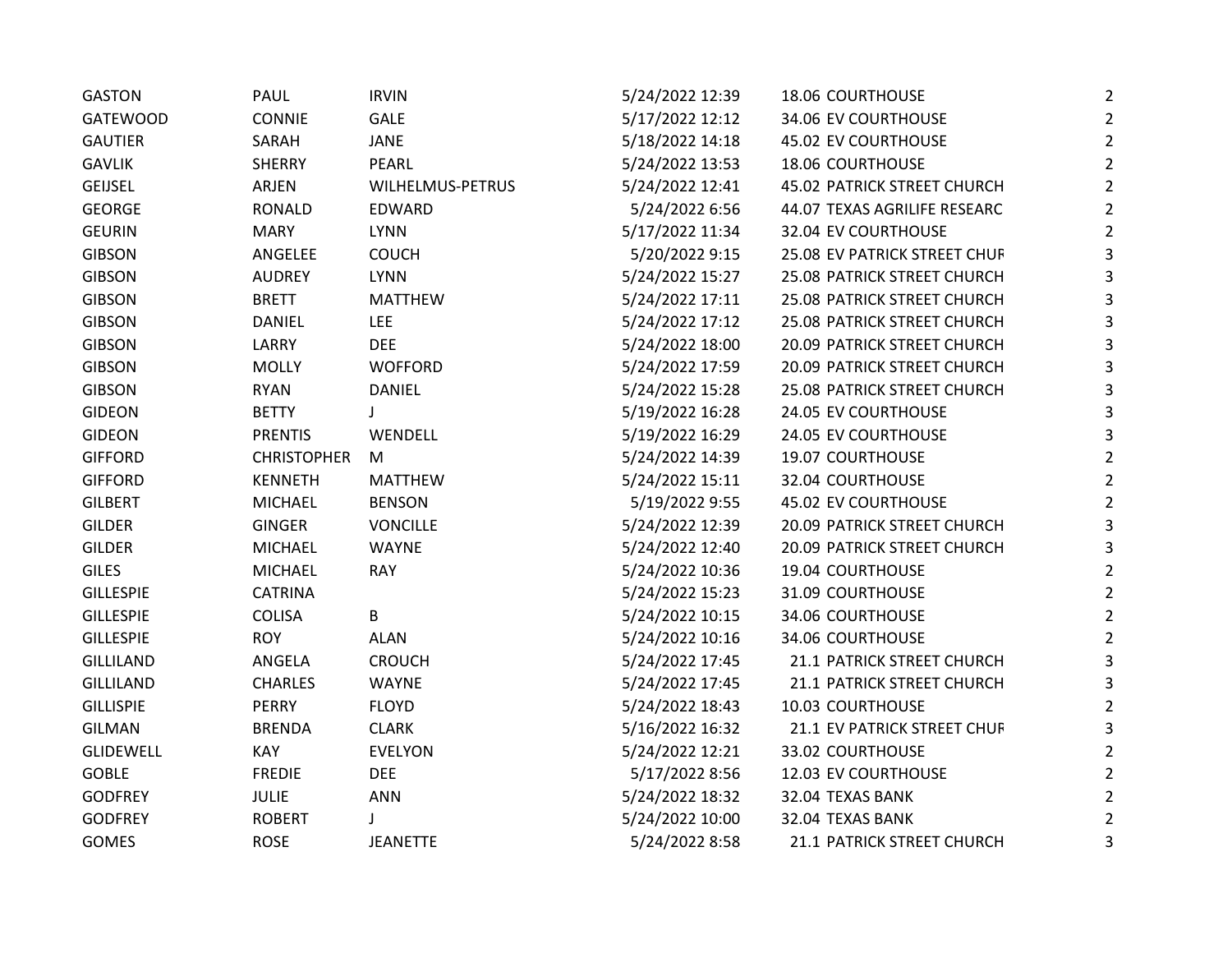| <b>GOODMAN</b>    | <b>GRANTLAN</b>  | <b>JAMES</b>    |   | 5/16/2022 14:15 | 45.02 EV COURTHOUSE          | $\overline{2}$ |
|-------------------|------------------|-----------------|---|-----------------|------------------------------|----------------|
| <b>GOODWIN</b>    | <b>HERBERT</b>   | <b>DELL</b>     |   | 5/18/2022 8:28  | 24.05 EV COURTHOUSE          | $\overline{3}$ |
| <b>GOODWIN</b>    | <b>REBECCA</b>   | <b>LYNN</b>     |   | 5/19/2022 10:26 | 24.05 EV COURTHOUSE          | 3              |
| <b>GOOSSEN</b>    | <b>EZRA</b>      | <b>RUFUS</b>    |   | 5/24/2022 13:57 | 18.07 PATRICK STREET CHURCH  | $\overline{2}$ |
| <b>GORDON</b>     | LARRY            | <b>DALE</b>     |   | 5/24/2022 15:51 | 19.04 COURTHOUSE             | $\overline{2}$ |
| <b>GORDON</b>     | <b>THOMAS</b>    | <b>ANTHONY</b>  |   | 5/16/2022 18:25 | 20.07 EV PATRICK STREET CHUF | 3              |
| <b>GRABHAM</b>    | LAKEN            | <b>MICHELLE</b> |   | 5/24/2022 13:18 | 32.03 COURTHOUSE             | $\overline{2}$ |
| <b>GRABHAM</b>    | RICHARD          | PAUL            |   | 5/24/2022 13:19 | 32.03 COURTHOUSE             | $\overline{2}$ |
| <b>GRAHAM</b>     | SANDRA           | <b>KAY</b>      |   | 5/20/2022 14:58 | 34.06 EV COURTHOUSE          | $\overline{2}$ |
| <b>GRANTHAM</b>   | <b>MARY</b>      | <b>JARESH</b>   |   | 5/24/2022 17:44 | 34.06 TEXAS AGRILIFE RESEARC | $\overline{2}$ |
| <b>GRAVES</b>     | <b>BRENT</b>     | <b>ROYCE</b>    |   | 5/24/2022 17:18 | 44.07 COURTHOUSE             | $\overline{2}$ |
| <b>GRAY</b>       | <b>DEBRA</b>     | KAY             |   | 5/24/2022 14:02 | <b>18.06 COURTHOUSE</b>      | $\overline{2}$ |
| <b>GRAY</b>       | <b>JERRY</b>     | <b>DAN</b>      |   | 5/24/2022 14:02 | 18.06 COURTHOUSE             | $\overline{2}$ |
| <b>GRAY-FRANK</b> | SUSAN            | <b>LYNN</b>     |   | 5/20/2022 16:52 | 12.03 EV COURTHOUSE          | $\overline{2}$ |
| <b>GREEN</b>      | D'ANNA           | <b>LYNN</b>     |   | 5/24/2022 14:28 | 32.04 TEXAS AGRILIFE RESEARC | $\overline{2}$ |
| <b>GREEN</b>      | <b>JERRY</b>     | ARLAND          |   | 5/20/2022 13:29 | 34.08 EV COURTHOUSE          | $\overline{2}$ |
| <b>GREEN</b>      | <b>KATHERINE</b> | EILEEN          |   | 5/24/2022 12:10 | 45.02 COURTHOUSE             | $\overline{2}$ |
| <b>GREEN</b>      | <b>LYNDA</b>     | F.              |   | 5/18/2022 13:31 | 34.08 EV COURTHOUSE          | $\overline{2}$ |
| <b>GREEN</b>      | <b>ROY</b>       | <b>THOMAS</b>   |   | 5/24/2022 8:32  | 32.04 TEXAS AGRILIFE RESEARC | $\overline{2}$ |
| <b>GREENWAY</b>   | <b>GARY</b>      | <b>KNOX</b>     |   | 5/24/2022 11:43 | 21.09 PATRICK STREET CHURCH  | 3              |
| GREENWELL         | <b>DAVID</b>     | ALEXANDER       |   | 5/24/2022 10:44 | 33.02 COURTHOUSE             | $\overline{2}$ |
| <b>GREER</b>      | <b>KELLY</b>     | <b>FRANKLIN</b> |   | 5/19/2022 8:12  | 18.06 EV PATRICK STREET CHUF | $\overline{2}$ |
| <b>GREGORY</b>    | <b>DAVID</b>     | <b>WALTON</b>   |   | 5/19/2022 14:41 | 20.07 EV PATRICK STREET CHUF | 3              |
| GRESHAM           | <b>JOHN</b>      | H               |   | 5/20/2022 12:43 | 34.06 EV COURTHOUSE          | $\overline{2}$ |
| <b>GRIFFIN</b>    | <b>JOE</b>       | WARREN          |   | 5/19/2022 8:23  | 18.06 EV COURTHOUSE          | $\overline{2}$ |
| <b>GRIFFIN</b>    | <b>OPAL</b>      | <b>LOUISE</b>   |   | 5/19/2022 8:22  | <b>18.06 EV COURTHOUSE</b>   | $\overline{2}$ |
| <b>GRIMM</b>      | ANDREW           | <b>THOMAS</b>   |   | 5/19/2022 11:23 | 25.06 EV COURTHOUSE          | 3              |
| <b>GRIMM</b>      | <b>ERIKA</b>     | <b>NICHOLE</b>  |   | 5/17/2022 13:02 | 25.06 EV PATRICK STREET CHUF | 3              |
| <b>GRISHAM</b>    | <b>CYNTHIA</b>   | <b>ANN</b>      |   | 5/24/2022 11:39 | 25.08 PATRICK STREET CHURCH  | 3              |
| <b>GRISHAM</b>    | <b>WILLIAM</b>   | <b>WILLIS</b>   | Ш | 5/17/2022 9:41  | 25.08 EV PATRICK STREET CHUF | $\overline{3}$ |
| <b>GROVES</b>     | <b>KEVIN</b>     | <b>ERIC</b>     |   | 5/24/2022 12:36 | 44.07 COURTHOUSE             | $\overline{2}$ |
| <b>GRUBBS</b>     | <b>CURTIS</b>    | <b>LEE</b>      |   | 5/18/2022 15:31 | 31.11 EV COURTHOUSE          | $\overline{2}$ |
| <b>GRUNDY</b>     | <b>DONALD</b>    | <b>RAY</b>      |   | 5/24/2022 10:17 | 44.07 COURTHOUSE             | $\overline{2}$ |
| <b>GUEST</b>      | <b>KENNETH</b>   | <b>DALE</b>     |   | 5/24/2022 11:00 | 44.07 COURTHOUSE             | $\overline{2}$ |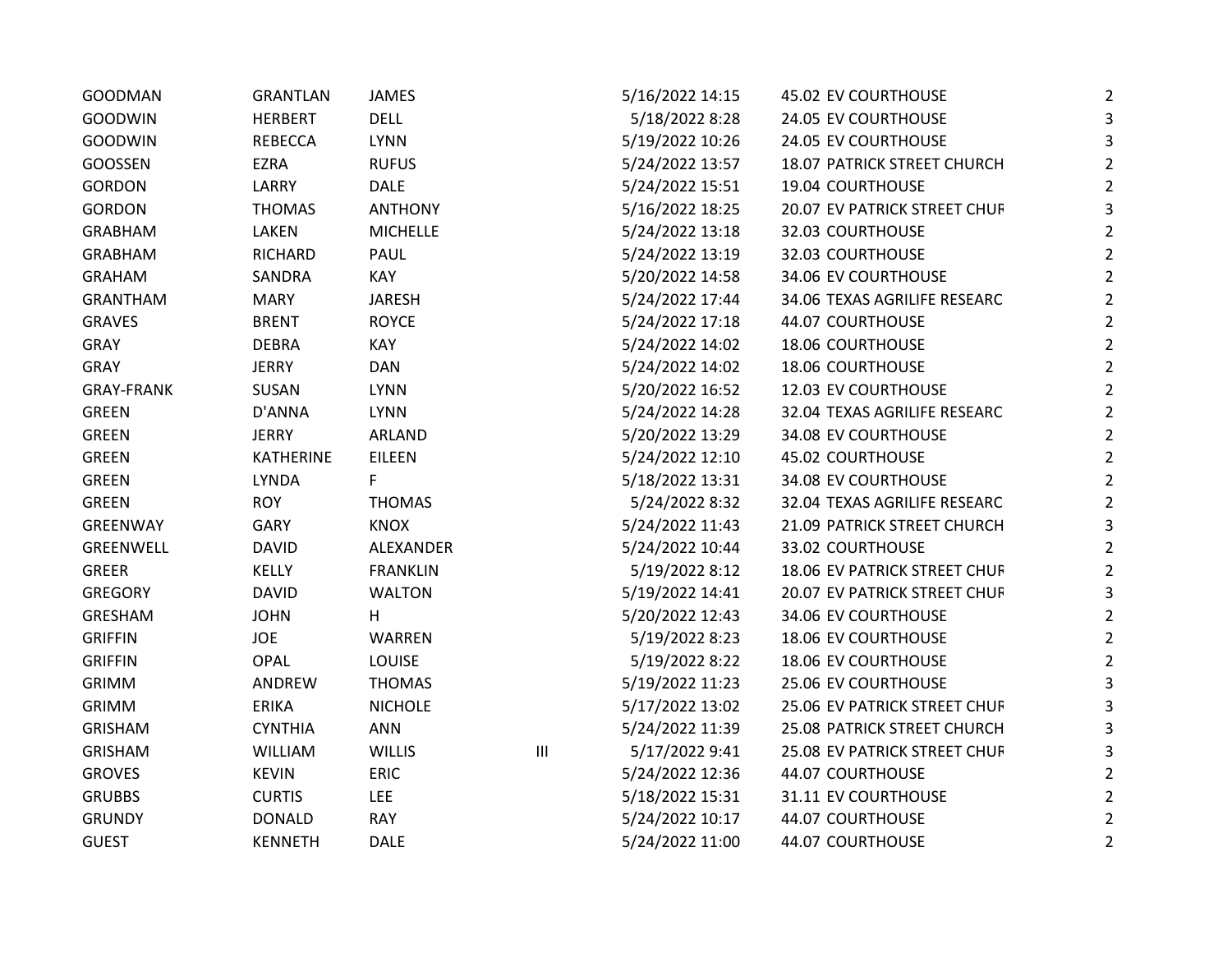| <b>GUIN</b>     | <b>JIMMY</b>    | <b>DARRYL</b>   |           | 5/18/2022 8:25  | 24.05 EV COURTHOUSE          | 3              |
|-----------------|-----------------|-----------------|-----------|-----------------|------------------------------|----------------|
| <b>GUIN</b>     | <b>MARJORIE</b> | <b>JOANN</b>    |           | 5/18/2022 16:34 | 24.05 EV COURTHOUSE          | 3              |
| <b>GUINN</b>    | <b>EVA</b>      | <b>MARIE</b>    |           | 5/24/2022 13:08 | 21.1 COURTHOUSE              | 3              |
| <b>GUINN</b>    | JAMES           | ALLEN           |           | 5/24/2022 13:38 | 21.1 PATRICK STREET CHURCH   | 3              |
| <b>GUISE</b>    | <b>BRENDA</b>   | <b>SUE</b>      |           | 5/24/2022 13:19 | 24.05 COURTHOUSE             | 3              |
| <b>GUISE</b>    | <b>DAVID</b>    | LLOYD           |           | 5/24/2022 13:19 | 24.05 COURTHOUSE             | 3              |
| <b>GUNN</b>     | <b>DORILYNN</b> | CARVALHO        |           | 5/24/2022 14:36 | 45.02 TEXAS BANK             | $\overline{2}$ |
| <b>GUNN</b>     | <b>STEVE</b>    | <b>EDWARD</b>   |           | 5/24/2022 14:37 | 45.02 TEXAS BANK             | $\overline{2}$ |
| <b>GUTHRIE</b>  | <b>DAVID</b>    | <b>CHARLES</b>  |           | 5/16/2022 8:41  | 34.06 EV COURTHOUSE          | $\overline{2}$ |
| <b>HADLEY</b>   | <b>JAMES</b>    | <b>WALTER</b>   |           | 5/24/2022 13:35 | 31.09 COURTHOUSE             | $\overline{2}$ |
| <b>HADLEY</b>   | <b>LOUIS</b>    | <b>SHANE</b>    |           | 5/24/2022 13:35 | 31.09 COURTHOUSE             | $\overline{2}$ |
| <b>HAIGHT</b>   | <b>DENNIS</b>   | <b>MICHAEL</b>  |           | 5/20/2022 9:12  | 20.09 EV PATRICK STREET CHUF | 3              |
| <b>HAIGHT</b>   | LAURELYN        | P               |           | 5/20/2022 9:13  | 20.09 EV PATRICK STREET CHUF | 3              |
| <b>HAILE</b>    | JAMES           | <b>EDWIN</b>    | <b>JR</b> | 5/24/2022 13:14 | 19.07 COURTHOUSE             | $\overline{2}$ |
| <b>HALE</b>     | PAULA           | GAY             |           | 5/16/2022 14:18 | 12.03 EV COURTHOUSE          | $\overline{2}$ |
| <b>HALE</b>     | <b>RICKEY</b>   | GREGG           |           | 5/16/2022 8:28  | 12.03 EV COURTHOUSE          | $\overline{2}$ |
| <b>HALE</b>     | SANDRA          | <b>KATE</b>     |           | 5/24/2022 13:17 | 32.04 COURTHOUSE             | $\overline{2}$ |
| <b>HALEY</b>    | <b>JENNIFER</b> | <b>KAY</b>      |           | 5/24/2022 8:58  | 24.07 TEXAS BANK             | 3              |
| <b>HALEY</b>    | <b>KENNETH</b>  | WAYNE           |           | 5/24/2022 10:28 | 24.07 TEXAS BANK             | 3              |
| <b>HALL</b>     | CAROL           | <b>ELAINE</b>   |           | 5/24/2022 11:35 | 31.11 PATRICK STREET CHURCH  | $\overline{2}$ |
| <b>HALL</b>     | <b>CHARLES</b>  | SAMUEL          |           | 5/24/2022 13:06 | 12.03 TEXAS BANK             | $\overline{2}$ |
| <b>HALL</b>     | <b>DONALD</b>   | <b>JOHN</b>     |           | 5/20/2022 8:21  | 32.04 EV COURTHOUSE          | $\overline{2}$ |
| <b>HALL</b>     | <b>MARK</b>     | WILLIAM         |           | 5/24/2022 11:22 | 34.06 COURTHOUSE             | $\overline{2}$ |
| <b>HALL</b>     | <b>MARY</b>     | <b>MICHELLE</b> |           | 5/20/2022 8:37  | 32.04 EV COURTHOUSE          | $\overline{2}$ |
| <b>HALL</b>     | <b>MICHAEL</b>  | <b>LYNN</b>     |           | 5/18/2022 15:52 | 21.09 EV PATRICK STREET CHUF | 3              |
| <b>HALL</b>     | <b>STACIE</b>   | <b>MICHELLE</b> |           | 5/20/2022 11:21 | 21.09 EV PATRICK STREET CHUF | 3              |
| <b>HALL</b>     | SUSAN           | <b>ALYSS</b>    |           | 5/24/2022 11:23 | 34.06 COURTHOUSE             | $\overline{2}$ |
| <b>HALLUM</b>   | <b>CHERYL</b>   | <b>ANN</b>      |           | 5/18/2022 11:12 | 21.1 EV PATRICK STREET CHUF  | 3              |
| <b>HALLUM</b>   | <b>WILIFORD</b> | <b>GLENN</b>    |           | 5/18/2022 14:30 | 21.1 EV PATRICK STREET CHUF  | 3              |
| <b>HAMILTON</b> | <b>DENNIS</b>   | <b>WAYNE</b>    |           | 5/24/2022 15:08 | 44.08 COURTHOUSE             | $\overline{2}$ |
| <b>HAMILTON</b> | <b>MARY</b>     | <b>EVELYN</b>   |           | 5/24/2022 14:10 | 44.08 TEXAS BANK             | $\overline{2}$ |
| <b>HAMILTON</b> | <b>SHIRLEY</b>  | <b>ANN</b>      |           | 5/24/2022 13:23 | 44.07 TEXAS BANK             | $\overline{2}$ |
| <b>HAMMETT</b>  | LARRY           | <b>ROY</b>      |           | 5/24/2022 10:29 | 18.05 COURTHOUSE             | $\overline{2}$ |
| <b>HAMMETT</b>  | <b>PATRICIA</b> | <b>ANN</b>      |           | 5/24/2022 10:30 | 18.05 COURTHOUSE             | $\overline{2}$ |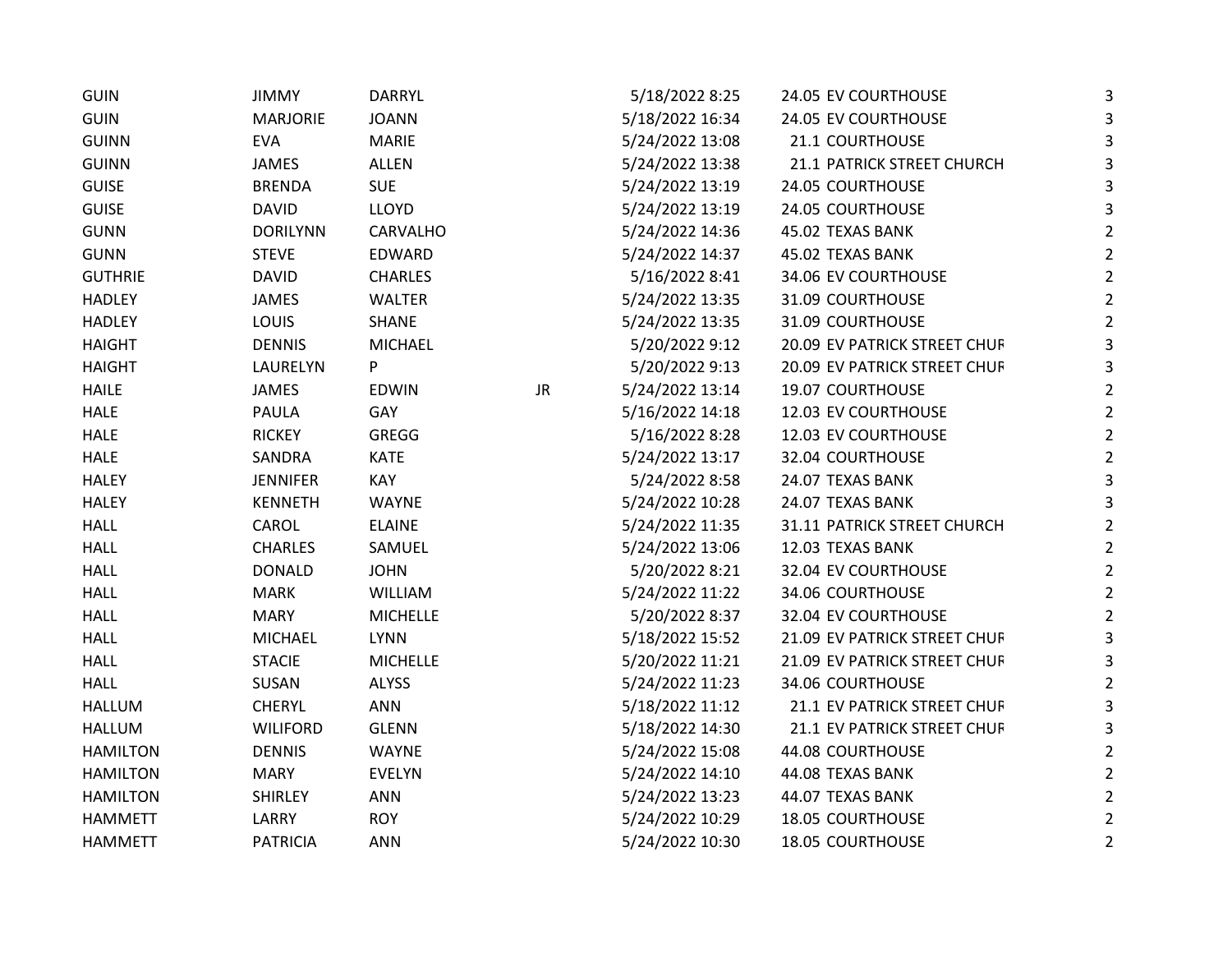| <b>HAMMONS</b>  | SAMUEL          | <b>WALKER</b>   |    | 5/16/2022 10:39 | 21.1 EV PATRICK STREET CHUF  | 3              |
|-----------------|-----------------|-----------------|----|-----------------|------------------------------|----------------|
| <b>HAMPTON</b>  | <b>BARBARA</b>  | R.              |    | 5/16/2022 16:31 | 44.1 EV COURTHOUSE           | $\overline{2}$ |
| <b>HAMPTON</b>  | <b>CAROLYN</b>  | CARR            |    | 5/24/2022 15:35 | 19.04 COURTHOUSE             | $\overline{2}$ |
| <b>HAMPTON</b>  | <b>HARDY</b>    | <b>BLAIR</b>    |    | 5/24/2022 15:36 | 19.04 COURTHOUSE             | $\overline{2}$ |
| <b>HAMPTON</b>  | <b>KATHRYN</b>  | FAY             |    | 5/24/2022 16:49 | 19.04 COURTHOUSE             | $\overline{2}$ |
| <b>HAMPTON</b>  | <b>RONNIE</b>   | <b>JACK</b>     |    | 5/24/2022 9:10  | 19.04 COURTHOUSE             | $\overline{2}$ |
| <b>HANEY</b>    | PEGGY           | <b>BROWN</b>    |    | 5/24/2022 10:44 | 12.03 TEXAS BANK             | $\overline{2}$ |
| <b>HANEY</b>    | WILLIAM         | <b>PARSONS</b>  |    | 5/24/2022 10:44 | 12.03 TEXAS BANK             | $\overline{2}$ |
| <b>HANNA</b>    | <b>JORDON</b>   | <b>MICHAEL</b>  |    | 5/24/2022 13:05 | 21.1 PATRICK STREET CHURCH   | 3              |
| <b>HANNA</b>    | <b>KRISTINE</b> | <b>HOLMES</b>   |    | 5/24/2022 13:05 | 21.1 PATRICK STREET CHURCH   | 3              |
| <b>HANSON</b>   | <b>DAVID</b>    | LEE             |    | 5/24/2022 12:46 | 41.08 TEXAS AGRILIFE RESEARC | $\overline{2}$ |
| <b>HANSON</b>   | <b>JILL</b>     |                 |    | 5/24/2022 12:52 | 30.08 TEXAS AGRILIFE RESEARC | $\overline{2}$ |
| <b>HANSON</b>   | <b>LORA</b>     | ANNE            |    | 5/24/2022 13:32 | 41.08 TEXAS AGRILIFE RESEARC | $\overline{a}$ |
| <b>HARKINS</b>  | JAMES           | <b>STEVE</b>    |    | 5/17/2022 14:52 | 11.03 EV COURTHOUSE          | $\overline{2}$ |
| <b>HARLAN</b>   | SANDRA          | <b>KAY</b>      |    | 5/24/2022 10:50 | <b>18.06 COURTHOUSE</b>      | $\overline{2}$ |
| <b>HARLAN</b>   | SHAWN           | D               |    | 5/24/2022 16:10 | 47.02 TEXAS AGRILIFE RESEARC | $\overline{2}$ |
| <b>HARMON</b>   | <b>BARBARA</b>  | <b>YORK</b>     |    | 5/18/2022 11:02 | 30.07 EV COURTHOUSE          | $\overline{2}$ |
| <b>HARMON</b>   | <b>JIMMY</b>    | LEE             |    | 5/18/2022 11:03 | 30.07 EV COURTHOUSE          | $\overline{2}$ |
| <b>HARP</b>     | <b>FAITH</b>    | J               |    | 5/24/2022 11:49 | 12.03 TEXAS BANK             | $\overline{2}$ |
| <b>HARPOOL</b>  | <b>HARLAN</b>   | <b>FOUNT</b>    |    | 5/24/2022 12:39 | 18.07 COURTHOUSE             | $\overline{2}$ |
| <b>HARRELL</b>  | ANDREW          | <b>MOSS</b>     |    | 5/24/2022 10:36 | 23.05 PATRICK STREET CHURCH  | 3              |
| HARRELL         | JIM             |                 |    | 5/16/2022 11:48 | 21.09 EV PATRICK STREET CHUF | 3              |
| <b>HARRIS</b>   | <b>DALE</b>     | <b>GENE</b>     |    | 5/24/2022 17:19 | 12.03 COURTHOUSE             | $\overline{2}$ |
| <b>HARRIS</b>   | <b>DAN</b>      | <b>MCDUFFIE</b> | JR | 5/24/2022 13:11 | 12.03 COURTHOUSE             | $\overline{2}$ |
| <b>HARRIS</b>   | <b>DEBORAH</b>  | <b>JEAN</b>     |    | 5/24/2022 17:19 | 12.03 COURTHOUSE             | $\overline{2}$ |
| <b>HARRIS</b>   | <b>MARY</b>     | <b>JONES</b>    |    | 5/20/2022 9:41  | 44.07 EV COURTHOUSE          | $\overline{2}$ |
| <b>HARRIS</b>   | <b>RILEY</b>    | <b>EVERETT</b>  |    | 5/24/2022 18:54 | 46.02 TEXAS AGRILIFE RESEARC | $\overline{2}$ |
| <b>HARRIS</b>   | SHARON          | <b>BEA</b>      |    | 5/19/2022 15:20 | 24.07 EV COURTHOUSE          | 3              |
| <b>HARRIS</b>   | <b>TROY</b>     | <b>DARREN</b>   |    | 5/19/2022 15:12 | 24.07 EV COURTHOUSE          | 3              |
| <b>HARRISON</b> | CAROLE          | <b>LYNN</b>     |    | 5/19/2022 16:11 | 24.05 EV COURTHOUSE          | 3              |
| <b>HARRISON</b> | CONTESSA        | <b>RENEE</b>    |    | 5/24/2022 18:32 | 24.05 COURTHOUSE             | 3              |
| <b>HARRISON</b> | <b>LEE</b>      | B               |    | 5/19/2022 16:11 | 24.05 EV COURTHOUSE          | 3              |
| <b>HARRISON</b> | <b>LISA</b>     | Κ               |    | 5/19/2022 9:55  | 45.02 EV COURTHOUSE          | $\overline{2}$ |
| <b>HARRISON</b> | <b>THOMAS</b>   | <b>RHETT</b>    |    | 5/24/2022 13:51 | 24.05 COURTHOUSE             | 3              |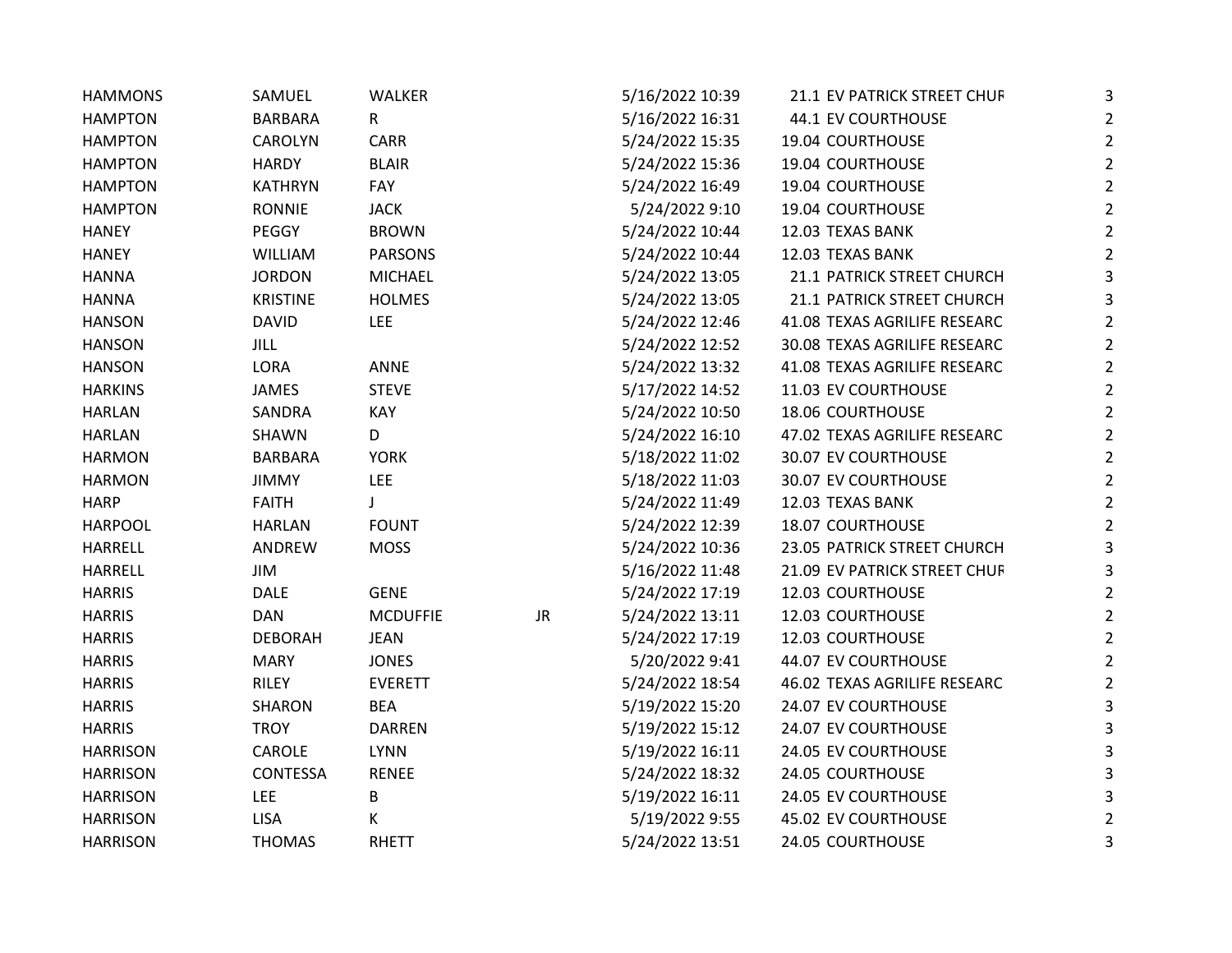| <b>HASCHKE</b>   | <b>ROBERT</b>   | EDWARD          |           | 5/24/2022 7:53  | 12.03 TEXAS BANK             | $\overline{2}$ |
|------------------|-----------------|-----------------|-----------|-----------------|------------------------------|----------------|
| <b>HASCHKE</b>   | SUSAN           | AMY             |           | 5/24/2022 7:53  | 12.03 TEXAS BANK             | $\overline{2}$ |
| <b>HAVENS</b>    | <b>MARY</b>     | <b>EDITH</b>    |           | 5/24/2022 13:19 | 12.03 TEXAS BANK             | $\overline{2}$ |
| <b>HAVENS</b>    | <b>PHYLLIS</b>  | <b>ELAINE</b>   |           | 5/24/2022 19:01 | 18.06 COURTHOUSE             | $\overline{2}$ |
| <b>HAVENS</b>    | ZACHARY         | <b>SETH</b>     |           | 5/24/2022 19:00 | 18.06 COURTHOUSE             | $\overline{2}$ |
| <b>HAYDEN</b>    | <b>JAMIE</b>    | <b>MADER</b>    |           | 5/20/2022 11:10 | 19.07 EV COURTHOUSE          | $\overline{2}$ |
| <b>HAYES</b>     | <b>JAN</b>      | <b>ANN</b>      |           | 5/24/2022 15:05 | 19.07 TEXAS BANK             | $\overline{2}$ |
| <b>HAYES</b>     | <b>RANDOLPH</b> | <b>FLOYD</b>    |           | 5/24/2022 11:37 | 19.07 COURTHOUSE             | $\overline{2}$ |
| <b>HEAP</b>      | <b>KENYA</b>    | LOYCE           |           | 5/18/2022 12:31 | 47.02 EV COURTHOUSE          | $\overline{2}$ |
| <b>HEARN</b>     | <b>JUDITH</b>   | <b>MATTERN</b>  |           | 5/24/2022 17:21 | 41.08 TEXAS AGRILIFE RESEARC | $\overline{2}$ |
| <b>HEARNE</b>    | <b>RONALD</b>   | <b>WAYNE</b>    |           | 5/24/2022 15:58 | 19.07 COURTHOUSE             | $\overline{2}$ |
| <b>HEARNE</b>    | SANDRA          | <b>DARLEEN</b>  |           | 5/24/2022 15:58 | 19.07 COURTHOUSE             | $\overline{2}$ |
| <b>HECK</b>      | <b>JAMES</b>    | <b>MICHAEL</b>  |           | 5/24/2022 18:00 | 31.09 COURTHOUSE             | $\overline{2}$ |
| <b>HEFTON</b>    | <b>HAYLEY</b>   | <b>ANN</b>      |           | 5/24/2022 16:06 | 24.05 COURTHOUSE             | 3              |
| <b>HEFTON</b>    | <b>JOHN</b>     | <b>RIDDLE</b>   | <b>JR</b> | 5/24/2022 16:07 | 24.05 COURTHOUSE             | 3              |
| <b>HEFTON</b>    | <b>KAREN</b>    | <b>KAY</b>      |           | 5/24/2022 16:07 | 24.05 COURTHOUSE             | 3              |
| <b>HEHN</b>      | <b>EVERETT</b>  | <b>BRUCE</b>    |           | 5/24/2022 11:30 | <b>18.05 COURTHOUSE</b>      | $\overline{2}$ |
| <b>HEINTZ</b>    | <b>DWAYNE</b>   | <b>MERVIN</b>   |           | 5/24/2022 13:26 | 34.06 TEXAS AGRILIFE RESEARC | $\overline{2}$ |
| HEINTZELMAN      | <b>CHARLES</b>  | <b>RUSSELL</b>  |           | 5/20/2022 13:03 | 11.03 EV COURTHOUSE          | $\overline{2}$ |
| HEINZE-WRIGHT    | <b>KRISTI</b>   | <b>DAWN</b>     |           | 5/24/2022 11:18 | 32.04 COURTHOUSE             | $\overline{2}$ |
| <b>HELTON</b>    | <b>ROBERT</b>   | <b>GLENN</b>    |           | 5/24/2022 15:31 | 20.07 PATRICK STREET CHURCH  | 3              |
| <b>HELTON</b>    | SHEILA          | <b>TOWNSEND</b> |           | 5/24/2022 15:30 | 20.07 PATRICK STREET CHURCH  | 3              |
| <b>HENDERSON</b> | <b>MICHAEL</b>  | <b>LYNN</b>     |           | 5/24/2022 12:10 | 19.07 COURTHOUSE             | $\overline{2}$ |
| <b>HENDON</b>    | <b>CHARLES</b>  | WESLEY          |           | 5/17/2022 15:16 | 20.07 EV PATRICK STREET CHUF | 3              |
| <b>HENDON</b>    | LINDA           | <b>KAREN</b>    |           | 5/17/2022 15:15 | 20.07 EV PATRICK STREET CHUF | 3              |
| <b>HENDRICK</b>  | <b>FRANCES</b>  | <b>RAMBIN</b>   |           | 5/18/2022 11:38 | 41.08 EV COURTHOUSE          | $\overline{2}$ |
| <b>HENDRIX</b>   | <b>DONNA</b>    | <b>SUE</b>      |           | 5/24/2022 9:17  | 24.07 TEXAS BANK             | 3              |
| <b>HENDRIX</b>   | <b>ROBERT</b>   |                 | JR        | 5/24/2022 9:18  | 24.07 TEXAS BANK             | 3              |
| <b>HENNECH</b>   | <b>MICHAEL</b>  | <b>CHARLES</b>  | SR        | 5/18/2022 13:22 | 12.03 EV COURTHOUSE          | $\overline{2}$ |
| <b>HENSLEY</b>   | <b>WILLIS</b>   | <b>ARTHUR</b>   |           | 5/24/2022 9:28  | 18.06 COURTHOUSE             | $\overline{2}$ |
| <b>HEROD</b>     | <b>DANA</b>     | <b>TERON</b>    |           | 5/24/2022 12:08 | 21.1 PATRICK STREET CHURCH   | 3              |
| <b>HERONEMA</b>  | <b>ALLAN</b>    | <b>JOSEPH</b>   |           | 5/24/2022 12:27 | 30.07 COURTHOUSE             | $\overline{2}$ |
| <b>HERONEMA</b>  | <b>JUDY</b>     | KAYE            |           | 5/24/2022 12:26 | 30.07 COURTHOUSE             | $\overline{2}$ |
| <b>HIBBITTS</b>  | <b>KEVIN</b>    | <b>DONALD</b>   |           | 5/24/2022 16:23 | 25.06 COURTHOUSE             | 3              |
|                  |                 |                 |           |                 |                              |                |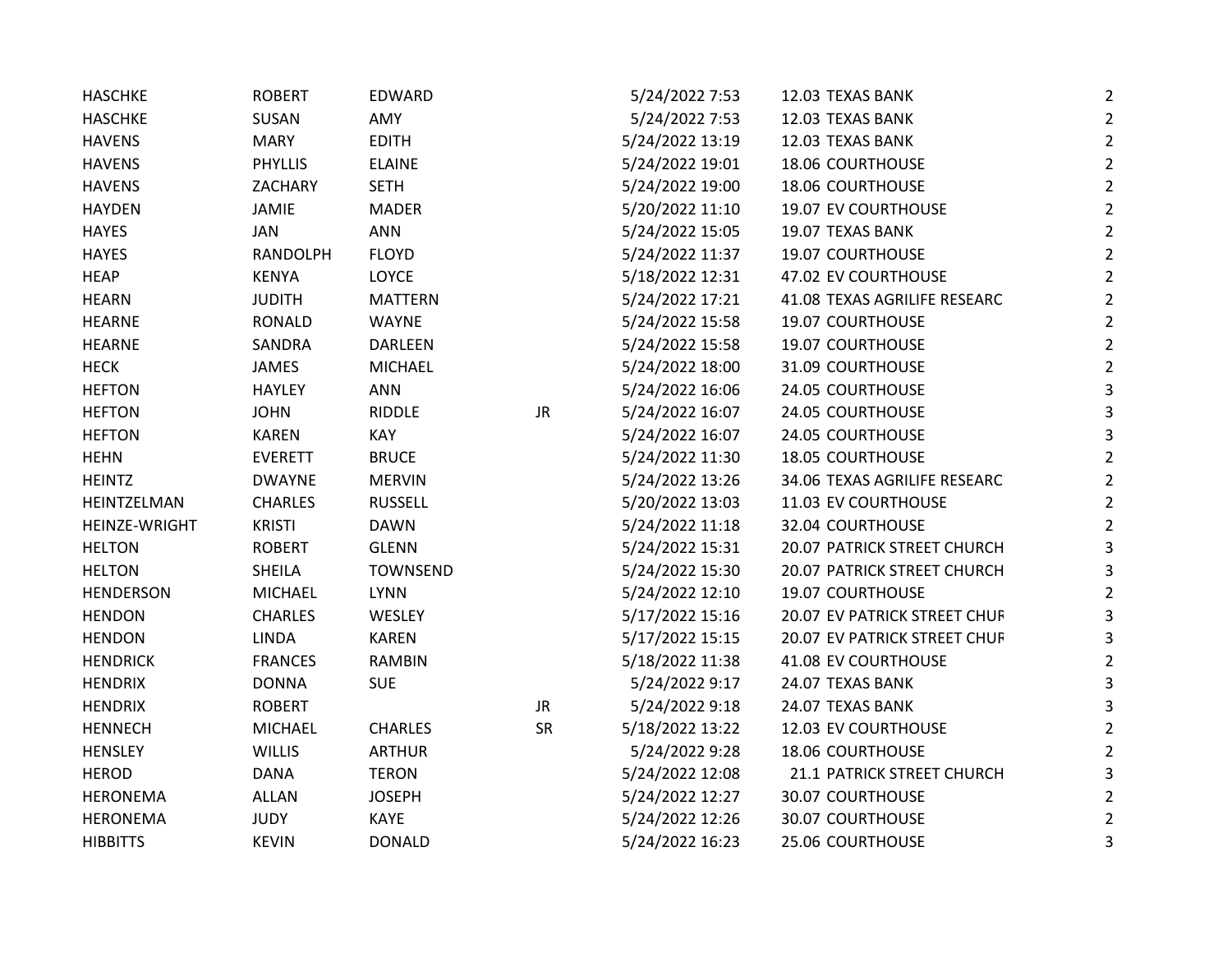| <b>HIBBITTS</b>  | <b>PAULA</b>   | <b>HUDSON</b>  |    | 5/24/2022 16:24 | 25.06 COURTHOUSE             | 3              |
|------------------|----------------|----------------|----|-----------------|------------------------------|----------------|
| <b>HICKS</b>     | LOIS           | <b>JEAN</b>    |    | 5/17/2022 14:35 | 21.09 EV PATRICK STREET CHUF | 3              |
| <b>HICKS</b>     | <b>NICKIE</b>  | <b>DEAN</b>    |    | 5/17/2022 14:34 | 21.09 EV PATRICK STREET CHUF | 3              |
| <b>HICKS</b>     | <b>TONYA</b>   | <b>RENEE</b>   |    | 5/24/2022 16:03 | 20.09 TEXAS BANK             | 3              |
| <b>HIGHTOWER</b> | <b>DONNA</b>   | <b>STEVENS</b> |    | 5/24/2022 12:22 | 20.07 PATRICK STREET CHURCH  | 3              |
| <b>HIGHTOWER</b> | <b>STEPHEN</b> | <b>DALE</b>    |    | 5/24/2022 12:22 | 20.07 PATRICK STREET CHURCH  | 3              |
| <b>HILBUN</b>    | <b>ALLISON</b> | <b>JOYCE</b>   |    | 5/20/2022 9:53  | 32.03 EV COURTHOUSE          | $\overline{2}$ |
| <b>HILBUN</b>    | <b>ROBERT</b>  | <b>FRANCIS</b> |    | 5/20/2022 9:54  | 32.03 EV COURTHOUSE          | $\overline{2}$ |
| <b>HILBURN</b>   | <b>KAY</b>     | B              |    | 5/24/2022 14:11 | 12.03 TEXAS BANK             | $\overline{2}$ |
| <b>HILL</b>      | CAROLYN        | <b>JEAN</b>    |    | 5/24/2022 13:33 | 12.03 COURTHOUSE             | $\overline{2}$ |
| <b>HILL</b>      | <b>MICHAEL</b> | LEE            |    | 5/24/2022 13:27 | 12.03 COURTHOUSE             | $\overline{2}$ |
| <b>HILT</b>      | <b>DIXIE</b>   | <b>MARIE</b>   |    | 5/24/2022 15:30 | 45.02 TEXAS BANK             | $\overline{2}$ |
| <b>HINES</b>     | <b>LISA</b>    | MATHISEN       |    | 5/19/2022 11:10 | 32.03 EV COURTHOUSE          | $\overline{2}$ |
| <b>HINES</b>     | <b>STEPHEN</b> | <b>THOMAS</b>  |    | 5/19/2022 11:10 | 32.03 EV COURTHOUSE          | $\overline{2}$ |
| <b>HODGES</b>    | <b>JOHN</b>    | <b>DELANO</b>  |    | 5/24/2022 9:33  | 21.1 PATRICK STREET CHURCH   | 3              |
| <b>HODGES</b>    | <b>JOHN</b>    | <b>WILLIAM</b> |    | 5/24/2022 10:57 | 41.06 TEXAS AGRILIFE RESEARC | $\overline{2}$ |
| <b>HODGES</b>    | <b>LINDA</b>   | <b>GILLIAM</b> |    | 5/24/2022 10:56 | 41.06 TEXAS AGRILIFE RESEARC | $\overline{2}$ |
| <b>HOFFMAN</b>   | <b>BRANDI</b>  | <b>JEAN</b>    |    | 5/24/2022 14:48 | 25.06 PATRICK STREET CHURCH  | 3              |
| <b>HOFFMAN</b>   | <b>PATSY</b>   | LOU            |    | 5/24/2022 9:08  | 12.03 COURTHOUSE             | $\overline{2}$ |
| <b>HOLLAND</b>   | JAY            | <b>MICHAEL</b> |    | 5/20/2022 11:33 | 24.05 EV COURTHOUSE          | 3              |
| <b>HOLLAND</b>   | <b>JOYCE</b>   | <b>MONIQUE</b> |    | 5/20/2022 14:58 | 24.05 EV COURTHOUSE          | 3              |
| <b>HOLLOWAY</b>  | SANDRA         | <b>ANN</b>     |    | 5/24/2022 16:39 | 32.04 TEXAS BANK             | $\overline{2}$ |
| <b>HOLLOWAY</b>  | WILLIAM        | <b>DALE</b>    |    | 5/24/2022 16:40 | 32.04 TEXAS BANK             | $\overline{2}$ |
| <b>HOLT</b>      | <b>CYNTHIA</b> | <b>JARVIS</b>  |    | 5/24/2022 13:42 | 24.05 COURTHOUSE             | 3              |
| <b>HOLT</b>      | <b>JAMES</b>   | <b>CHARLES</b> | JR | 5/24/2022 13:43 | 24.05 COURTHOUSE             | 3              |
| <b>HOLT</b>      | <b>LINDA</b>   | <b>JEAN</b>    |    | 5/20/2022 14:35 | 12.03 EV COURTHOUSE          | $\overline{2}$ |
| HOLZSCHUH        | <b>HANNAH</b>  | <b>GRACE</b>   |    | 5/24/2022 13:23 | 10.03 COURTHOUSE             | $\overline{2}$ |
| HOLZSCHUH        | <b>TIMOTHY</b> | $\mathsf{C}$   |    | 5/24/2022 17:07 | 10.03 COURTHOUSE             | $\overline{2}$ |
| HOLZSCHUH        | <b>TINA</b>    | M              |    | 5/24/2022 13:23 | 10.03 COURTHOUSE             | $\overline{2}$ |
| <b>HOOKS</b>     | <b>DOYLE</b>   | <b>WAYNE</b>   |    | 5/24/2022 14:48 | 18.06 TEXAS AGRILIFE RESEARC | $\overline{2}$ |
| <b>HOOKS</b>     | <b>LINDA</b>   | N              |    | 5/24/2022 14:47 | 18.06 TEXAS AGRILIFE RESEARC | $\overline{2}$ |
| <b>HOOKS</b>     | <b>MARY</b>    | <b>DUNCAN</b>  |    | 5/24/2022 16:24 | 25.08 PATRICK STREET CHURCH  | 3              |
| <b>HOOPER</b>    | <b>DELORES</b> | COMMANDER      |    | 5/24/2022 12:16 | 20.09 PATRICK STREET CHURCH  | 3              |
| <b>HOOPER</b>    | <b>ROBERT</b>  | <b>GIBSON</b>  |    | 5/24/2022 12:16 | 20.09 PATRICK STREET CHURCH  | 3              |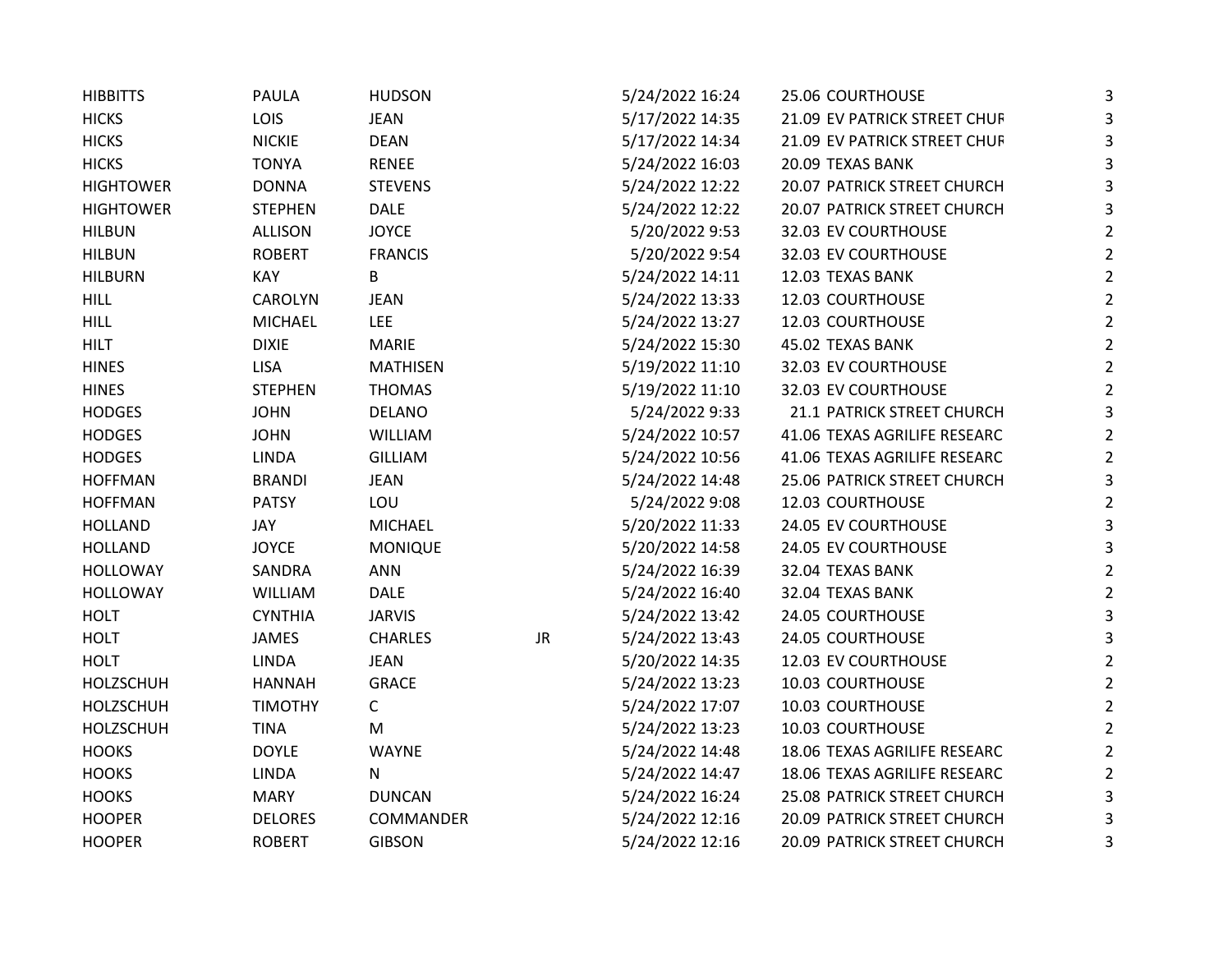| <b>HOOVER</b>     | <b>ROBERT</b>   | <b>GLENN</b>     |     | 5/24/2022 11:50 | 32.04 COURTHOUSE             | $\overline{2}$ |
|-------------------|-----------------|------------------|-----|-----------------|------------------------------|----------------|
| <b>HORN WOOD</b>  | <b>MARY</b>     | <b>CHARLOTTE</b> |     | 5/24/2022 9:43  | 21.1 PATRICK STREET CHURCH   | 3              |
| <b>HORNER</b>     | <b>BRANDON</b>  | <b>LEVI</b>      |     | 5/24/2022 16:48 | 45.02 TEXAS BANK             | $\overline{2}$ |
| <b>HORNER</b>     | <b>JENNIFER</b> | GAYE             |     | 5/24/2022 16:48 | 45.02 TEXAS BANK             | $\overline{2}$ |
| <b>HORNER</b>     | LEVI            | <b>DANNY</b>     |     | 5/18/2022 11:05 | 45.02 EV COURTHOUSE          | $\overline{2}$ |
| <b>HORTON</b>     | EDMUND          | <b>ROBERT</b>    |     | 5/24/2022 7:17  | 12.03 TEXAS BANK             | $\overline{2}$ |
| <b>HOUSE</b>      | <b>BETTE</b>    | C                |     | 5/24/2022 17:29 | 25.08 PATRICK STREET CHURCH  | 3              |
| <b>HOUSE</b>      | <b>GARRON</b>   | <b>LEE</b>       |     | 5/24/2022 9:55  | 25.08 PATRICK STREET CHURCH  | 3              |
| <b>HOUSE</b>      | PHILIP          | <b>EDWIN</b>     |     | 5/20/2022 14:47 | 25.08 EV PATRICK STREET CHUF | 3              |
| <b>HOUSE</b>      | <b>RHONDA</b>   | SAWYER           |     | 5/24/2022 9:55  | 25.08 PATRICK STREET CHURCH  | 3              |
| <b>HOWARD</b>     | <b>DAVID</b>    | CHANDLER         |     | 5/24/2022 18:21 | 32.03 PATRICK STREET CHURCH  | $\overline{2}$ |
| <b>HOWARD</b>     | DERRELL         | <b>PRESTON</b>   |     | 5/24/2022 15:19 | 10.03 COURTHOUSE             | $\overline{2}$ |
| <b>HOWARD</b>     | <b>EDDIE</b>    | RAMSEY           |     | 5/18/2022 15:32 | 21.1 EV PATRICK STREET CHUF  | 3              |
| <b>HOWARD</b>     | <b>KRISTINA</b> |                  |     | 5/24/2022 18:19 | 25.08 PATRICK STREET CHURCH  | 3              |
| <b>HOWARD</b>     | <b>MARY</b>     | <b>BRAY</b>      |     | 5/18/2022 15:33 | 21.1 EV PATRICK STREET CHUF  | 3              |
| <b>HOWARD</b>     | <b>OLA</b>      | <b>FAYE</b>      |     | 5/24/2022 13:16 | 19.07 TEXAS BANK             | $\overline{2}$ |
| <b>HOWARD</b>     | <b>ROY</b>      | <b>ROLAND</b>    |     | 5/19/2022 11:18 | 12.03 EV COURTHOUSE          | $\overline{2}$ |
| <b>HOWARD</b>     | <b>VIRGINIA</b> | <b>RUTH</b>      |     | 5/19/2022 11:19 | 12.03 EV COURTHOUSE          | $\overline{2}$ |
| <b>HOWLE</b>      | <b>TYLER</b>    | <b>MORGAN</b>    |     | 5/16/2022 10:20 | 25.06 EV COURTHOUSE          | 3              |
| <b>HUCKABEE</b>   | <b>BRANDON</b>  | JAY              |     | 5/17/2022 9:46  | 12.03 EV COURTHOUSE          | $\overline{2}$ |
| <b>HUEY</b>       | <b>REBECCA</b>  | <b>ANNETTE</b>   |     | 5/20/2022 12:04 | 33.02 EV COURTHOUSE          | $\overline{2}$ |
| <b>HUFFMAN</b>    | <b>DAVID</b>    | LEON             | JR. | 5/24/2022 12:25 | 32.04 COURTHOUSE             | $\overline{2}$ |
| <b>HUFFMAN</b>    | <b>JOHNNIE</b>  |                  |     | 5/18/2022 11:04 | 45.02 EV COURTHOUSE          | $\overline{2}$ |
| <b>HUFFMAN</b>    | SUSAN           | KIMBERLY         |     | 5/24/2022 12:25 | 32.04 COURTHOUSE             | $\overline{2}$ |
| <b>HUGHES</b>     | <b>DENNIS</b>   | SHANNON          |     | 5/24/2022 12:47 | 12.03 TEXAS BANK             | $\overline{2}$ |
| <b>HUNT</b>       | <b>ALESA</b>    | L                |     | 5/24/2022 9:11  | 44.09 COURTHOUSE             | $\overline{2}$ |
| <b>HUNT</b>       | <b>GARY</b>     | <b>LEE</b>       |     | 5/24/2022 18:56 | 46.02 COURTHOUSE             | $\overline{2}$ |
| <b>HUNT</b>       | <b>KENNETH</b>  | W                |     | 5/24/2022 9:12  | 44.09 COURTHOUSE             | $\overline{2}$ |
| <b>HUNT</b>       | <b>VICKIE</b>   | <b>SUE</b>       |     | 5/24/2022 18:55 | 46.02 COURTHOUSE             | $\overline{2}$ |
| <b>HUSTON</b>     | <b>AUDREY</b>   | KAY              |     | 5/24/2022 11:05 | 32.03 COURTHOUSE             | $\overline{2}$ |
| <b>HUSTON</b>     | JAMES           | LEONARD          |     | 5/16/2022 15:28 | 18.06 EV COURTHOUSE          | $\overline{2}$ |
| <b>HUSTON</b>     | <b>JUDITH</b>   | KAY              |     | 5/16/2022 15:27 | 18.06 EV COURTHOUSE          | $\overline{2}$ |
| <b>HUSTON</b>     | <b>MICHAEL</b>  | <b>THOMAS</b>    |     | 5/17/2022 16:37 | 32.03 EV COURTHOUSE          | $\mathbf 2$    |
| <b>HUTCHINSON</b> | <b>MITCHELL</b> | LEIGH            |     | 5/24/2022 16:08 | 31.07 COURTHOUSE             | $\overline{2}$ |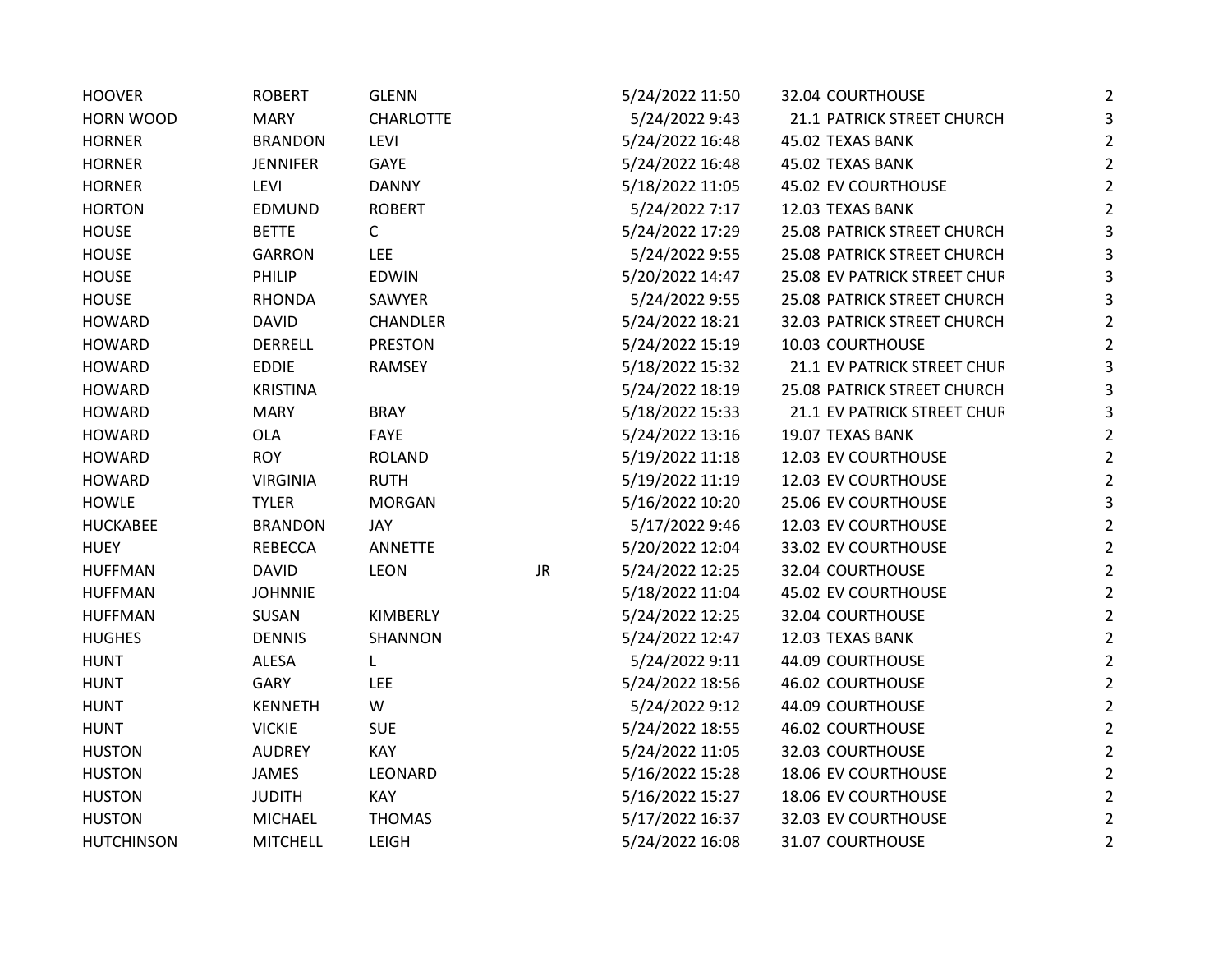| <b>HUTTON</b>     | <b>VANCE</b>       | <b>WAYNE</b>    |           | 5/18/2022 10:01 | 12.03 EV COURTHOUSE          | $\overline{2}$ |
|-------------------|--------------------|-----------------|-----------|-----------------|------------------------------|----------------|
| <b>HYDE</b>       | ALBERT             | G               | JR        | 5/24/2022 14:17 | 20.07 PATRICK STREET CHURCH  | 3              |
| <b>HYDE</b>       | <b>GLORIA</b>      | <b>JEAN</b>     |           | 5/24/2022 8:40  | 34.08 COURTHOUSE             | $\overline{2}$ |
| <b>HYDE</b>       | <b>KATHY</b>       | <b>ELAINE</b>   |           | 5/20/2022 13:55 | 18.06 EV COURTHOUSE          | $\overline{2}$ |
| <b>HYDE</b>       | <b>RICKEY</b>      | <b>DON</b>      |           | 5/20/2022 13:56 | 18.06 EV COURTHOUSE          | $\overline{2}$ |
| <b>HYMER</b>      | PAULA              | KAY             |           | 5/24/2022 11:01 | 44.1 TEXAS BANK              | $\overline{2}$ |
| <b>HYMER</b>      | <b>RALPH</b>       | <b>CHESTER</b>  | <b>JR</b> | 5/24/2022 11:01 | 44.1 TEXAS BANK              | $\overline{2}$ |
| <b>ILEY</b>       | <b>RICHARD</b>     | LOYAD           |           | 5/18/2022 16:27 | 10.03 EV COURTHOUSE          | $\overline{2}$ |
| ILEY              | SHARON             | <b>LYNN</b>     |           | 5/17/2022 12:08 | 10.03 EV COURTHOUSE          | $\overline{2}$ |
| $\sf IP$          | <b>JOAN</b>        | <b>MARY</b>     |           | 5/18/2022 12:25 | 24.05 EV COURTHOUSE          | 3              |
| IP                | <b>KAM</b>         | <b>WOON</b>     |           | 5/17/2022 10:35 | 24.05 EV COURTHOUSE          | 3              |
| <b>IRICK</b>      | <b>EMMA</b>        | L               |           | 5/24/2022 17:22 | 24.07 TEXAS BANK             | 3              |
| <b>IRSIK</b>      | <b>JAMES</b>       | <b>MICHAEL</b>  |           | 5/24/2022 13:53 | 41.08 TEXAS AGRILIFE RESEARC | $\overline{2}$ |
| <b>JACKS</b>      | <b>CHARLOTTE</b>   | <b>MARIE</b>    |           | 5/16/2022 12:19 | 25.08 EV PATRICK STREET CHUF | 3              |
| <b>JACKS</b>      | EARL               | <b>BAXTON</b>   | <b>JR</b> | 5/16/2022 12:20 | 25.08 EV PATRICK STREET CHUF | 3              |
| <b>JACKSON</b>    | <b>JANET</b>       | <b>LEE</b>      |           | 5/20/2022 14:02 | 45.02 EV COURTHOUSE          | $\overline{2}$ |
| <b>JACKSON</b>    | <b>JIMMY</b>       | <b>RAY</b>      |           | 5/24/2022 15:00 | 21.09 PATRICK STREET CHURCH  | 3              |
| <b>JACKSON</b>    | <b>JUSTIN</b>      | <b>COLT</b>     |           | 5/24/2022 10:02 | 21.09 PATRICK STREET CHURCH  | 3              |
| <b>JACKSON</b>    | <b>LISA</b>        | JO              |           | 5/24/2022 16:38 | 44.1 COURTHOUSE              | $\overline{2}$ |
| <b>JACKSON</b>    | PHILLIP            | <b>DEAN</b>     |           | 5/24/2022 11:34 | 11.03 COURTHOUSE             | $\overline{2}$ |
| <b>JACKSON</b>    | PHILLIP            | <b>DEAN</b>     | Ш         | 5/24/2022 14:26 | <b>18.06 COURTHOUSE</b>      | $\overline{2}$ |
| <b>JACKSON</b>    | <b>ROBERT</b>      | CHAD            |           | 5/24/2022 16:39 | 44.1 COURTHOUSE              | $\overline{2}$ |
| <b>JACKSON</b>    | <b>STEVEN</b>      | CRAIG           |           | 5/19/2022 14:11 | 45.02 EV COURTHOUSE          | $\overline{2}$ |
| <b>JACKSON</b>    | <b>TERESA</b>      | KAYE            |           | 5/24/2022 15:00 | 21.09 PATRICK STREET CHURCH  | 3              |
| <b>JAEGER</b>     | PAMELA             | <b>LYNN</b>     |           | 5/24/2022 14:25 | <b>18.06 COURTHOUSE</b>      | $\overline{2}$ |
| <b>JAUREGUITO</b> | <b>JOHN</b>        | WILLIAM         |           | 5/24/2022 14:46 | 24.07 COURTHOUSE             | 3              |
| <b>JAUREGUITO</b> | <b>TIMOTHY</b>     | <b>PACO</b>     |           | 5/24/2022 8:04  | 44.07 COURTHOUSE             | $\overline{2}$ |
| <b>JENKINS</b>    | <b>BILLY</b>       | <b>RALPH</b>    |           | 5/24/2022 11:56 | 24.05 COURTHOUSE             | 3              |
| <b>JENNINGS</b>   | <b>CAROLYN</b>     | <b>STANFORD</b> |           | 5/24/2022 9:35  | 34.08 COURTHOUSE             | $\overline{2}$ |
| <b>JENNINGS</b>   | <b>HENRY</b>       | <b>LEE</b>      |           | 5/24/2022 9:35  | 34.08 COURTHOUSE             | $\overline{2}$ |
| <b>JENNINGS</b>   | <b>KHRISTOPHER</b> | <b>SHAWN</b>    |           | 5/24/2022 14:48 | 21.09 PATRICK STREET CHURCH  | 3              |
| <b>JENNINGS</b>   | <b>RONNALD</b>     | <b>WINN</b>     |           | 5/24/2022 17:37 | 21.09 PATRICK STREET CHURCH  | 3              |
| <b>JENNINGS</b>   | <b>WINONA</b>      | <b>CORENE</b>   |           | 5/24/2022 17:37 | 21.09 PATRICK STREET CHURCH  | 3              |
| <b>JESSUP</b>     | <b>DAVID</b>       | <b>ALLEN</b>    |           | 5/24/2022 14:39 | 33.02 COURTHOUSE             | $\overline{2}$ |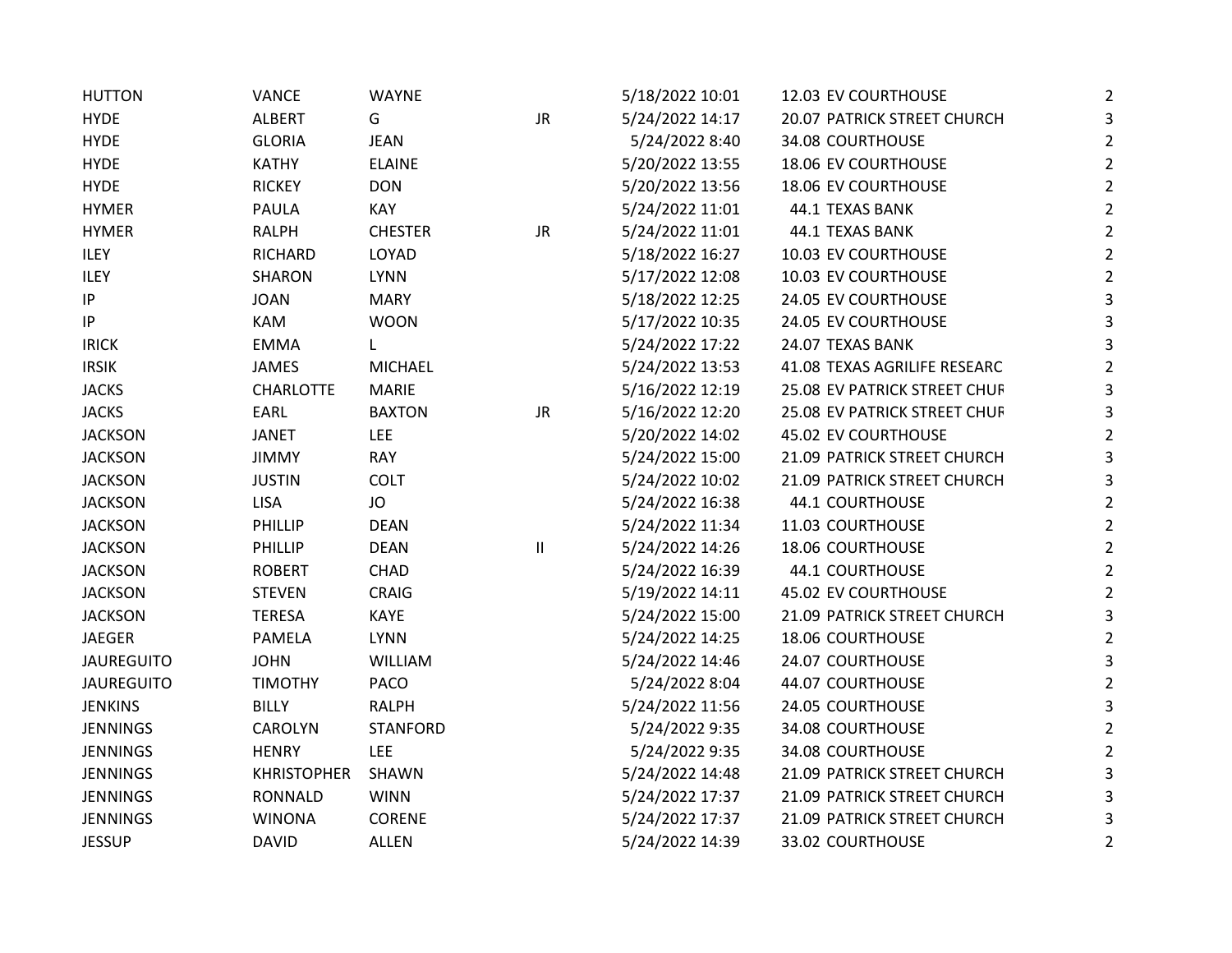| <b>JOB</b>      | <b>MARIAN</b>    | <b>JANE</b>     |    | 5/18/2022 9:25  | 19.06 EV PATRICK STREET CHUF       | $\overline{2}$ |
|-----------------|------------------|-----------------|----|-----------------|------------------------------------|----------------|
| <b>JOB</b>      | <b>WILBUR</b>    | <b>DENNIS</b>   |    | 5/18/2022 9:25  | 19.06 EV PATRICK STREET CHUF       | $\overline{2}$ |
| <b>JOHNS</b>    | APRYL            | <b>NICOLE</b>   |    | 5/24/2022 12:42 | 12.03 TEXAS BANK                   | $\overline{2}$ |
| <b>JOHNS</b>    | <b>CATHERINE</b> | <b>EYLER</b>    |    | 5/24/2022 12:42 | 12.03 TEXAS BANK                   | $\overline{2}$ |
| <b>JOHNS</b>    | <b>ROBERT</b>    | EDWARD          |    | 5/24/2022 18:45 | 12.03 TEXAS BANK                   | $\overline{2}$ |
| <b>JOHNSON</b>  | <b>DANIEL</b>    | KOLT            |    | 5/24/2022 13:44 | 20.09 PATRICK STREET CHURCH        | 3              |
| <b>JOHNSON</b>  | <b>ELIZABETH</b> | <b>ANN</b>      |    | 5/24/2022 13:09 | 46.02 COURTHOUSE                   | $\overline{2}$ |
| <b>JOHNSON</b>  | <b>JEFFREY</b>   | PAUL            |    | 5/17/2022 14:59 | 20.09 EV PATRICK STREET CHUF       | 3              |
| <b>JOHNSON</b>  | <b>JOHNNY</b>    | <b>LYNN</b>     |    | 5/20/2022 10:59 | 34.06 EV COURTHOUSE                | $\overline{2}$ |
| <b>JOHNSON</b>  | LEE              | <b>HOWARD</b>   |    | 5/24/2022 9:13  | 30.07 TEXAS AGRILIFE RESEARC       | $\overline{2}$ |
| <b>JOHNSON</b>  | LESLEY           | SUZANNE         |    | 5/24/2022 16:45 | <b>20.09 PATRICK STREET CHURCH</b> | 3              |
| <b>JOHNSON</b>  | <b>MARY</b>      | L               |    | 5/16/2022 14:50 | 12.03 EV COURTHOUSE                | $\overline{2}$ |
| <b>JOHNSON</b>  | SHARON           | <b>LYNN</b>     |    | 5/20/2022 10:58 | 34.06 EV COURTHOUSE                | $\overline{2}$ |
| <b>JOHNSON</b>  | <b>TERRI</b>     | <b>HASTINGS</b> |    | 5/24/2022 9:12  | 30.07 TEXAS AGRILIFE RESEARC       | $\overline{2}$ |
| <b>JOHNSON</b>  | <b>THOMAS</b>    | D               |    | 5/16/2022 14:51 | 12.03 EV COURTHOUSE                | $\overline{2}$ |
| <b>JOHNSON</b>  | <b>THOMAS</b>    | <b>LEE</b>      |    | 5/16/2022 13:12 | 12.03 EV COURTHOUSE                | $\overline{2}$ |
| <b>JOHNSTON</b> | <b>CAROLYN</b>   | JANE            |    | 5/20/2022 16:25 | 32.03 EV COURTHOUSE                | $\overline{2}$ |
| <b>JOHNSTON</b> | <b>DONNA</b>     | <b>HILL</b>     |    | 5/24/2022 11:27 | 20.07 PATRICK STREET CHURCH        | 3              |
| <b>JOLLEY</b>   | JEANNE           | <b>LOUCILLE</b> |    | 5/24/2022 14:04 | 32.04 TEXAS AGRILIFE RESEARC       | $\overline{2}$ |
| <b>JONES</b>    | <b>BEVERLY</b>   | <b>ANN</b>      |    | 5/20/2022 12:01 | 32.04 EV COURTHOUSE                | $\overline{2}$ |
| <b>JONES</b>    | <b>CHARLES</b>   | <b>DON</b>      |    | 5/18/2022 10:49 | 12.03 EV COURTHOUSE                | $\overline{2}$ |
| <b>JONES</b>    | <b>DARLA</b>     | <b>ANN</b>      |    | 5/24/2022 10:09 | 31.07 COURTHOUSE                   | $\overline{2}$ |
| <b>JONES</b>    | <b>DENNIS</b>    | <b>GERARD</b>   |    | 5/24/2022 13:56 | 45.02 TEXAS BANK                   | $\overline{2}$ |
| <b>JONES</b>    | <b>FELIX</b>     | <b>BEN</b>      |    | 5/17/2022 10:32 | 30.07 EV COURTHOUSE                | $\overline{2}$ |
| <b>JONES</b>    | <b>GARY</b>      | <b>MACK</b>     |    | 5/19/2022 13:41 | 20.07 EV PATRICK STREET CHUF       | 3              |
| <b>JONES</b>    | <b>GWINDA</b>    | LOREA           |    | 5/20/2022 8:29  | 24.05 EV COURTHOUSE                | 3              |
| <b>JONES</b>    | <b>HARRY</b>     | W               |    | 5/20/2022 12:00 | 32.04 EV COURTHOUSE                | $\overline{2}$ |
| <b>JONES</b>    | <b>HOLLIS</b>    | <b>DEAN</b>     |    | 5/19/2022 10:18 | 10.03 EV COURTHOUSE                | $\overline{2}$ |
| <b>JONES</b>    | <b>JAMES</b>     | <b>MICHAEL</b>  |    | 5/24/2022 16:28 | <b>18.08 COURTHOUSE</b>            | $\overline{2}$ |
| <b>JONES</b>    | JAMIE            | LAWREN          |    | 5/24/2022 12:16 | 44.1 COURTHOUSE                    | $\overline{2}$ |
| <b>JONES</b>    | <b>LLOYD</b>     | EDWARD          | SR | 5/24/2022 14:18 | 45.02 COURTHOUSE                   | $\overline{2}$ |
| <b>JONES</b>    | <b>PATRICIA</b>  | <b>ANN</b>      |    | 5/24/2022 11:03 | 45.02 COURTHOUSE                   | $\overline{2}$ |
| <b>JONES</b>    | <b>ROGER</b>     | <b>KEITH</b>    |    | 5/24/2022 9:06  | 20.09 PATRICK STREET CHURCH        | 3              |
| <b>JONES</b>    | <b>TIMOTHY</b>   | L               |    | 5/20/2022 11:20 | 18.06 EV COURTHOUSE                | $\overline{2}$ |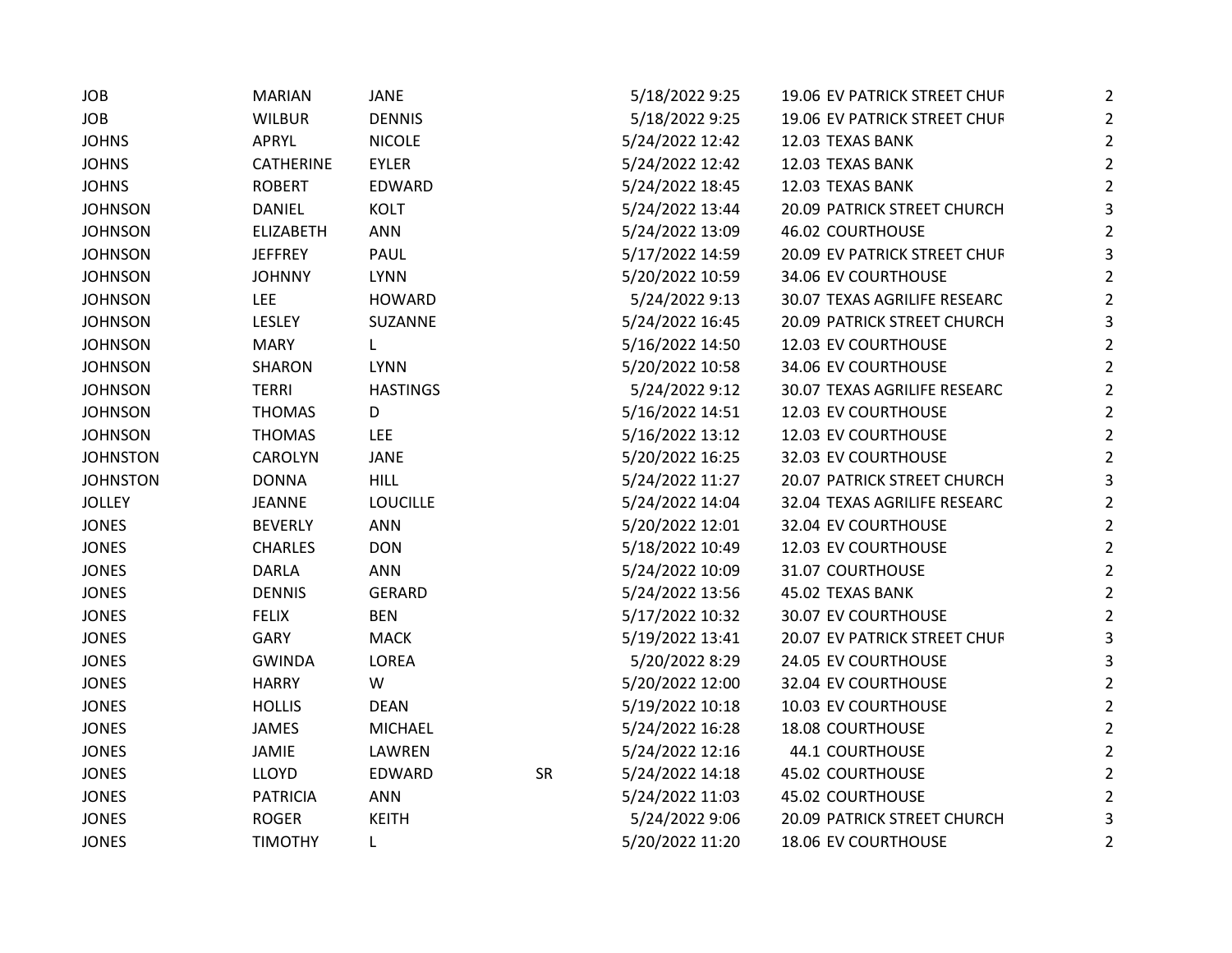| <b>JURNEY</b>     | <b>CELINDA</b>   | JO             |           | 5/17/2022 9:52  | 20.09 EV PATRICK STREET CHUF | 3              |
|-------------------|------------------|----------------|-----------|-----------------|------------------------------|----------------|
| <b>JURNEY</b>     | <b>MICHAEL</b>   | <b>WAYNE</b>   |           | 5/17/2022 13:01 | 20.09 EV PATRICK STREET CHUF | 3              |
| <b>KARNES</b>     | <b>DANNY</b>     | <b>DELOY</b>   |           | 5/24/2022 10:23 | 34.08 COURTHOUSE             | $\overline{2}$ |
| <b>KARNES</b>     | <b>JANA</b>      | M              |           | 5/24/2022 10:23 | 34.08 COURTHOUSE             | $\overline{2}$ |
| <b>KARNES</b>     | <b>MARSHA</b>    | <b>LYNN</b>    |           | 5/24/2022 10:03 | 34.08 COURTHOUSE             | $\overline{2}$ |
| <b>KARNES</b>     | <b>OTIS</b>      | LARRY          |           | 5/24/2022 10:04 | 34.08 COURTHOUSE             | $\overline{2}$ |
| KAUFHOLD          | <b>SHARRON</b>   | <b>GIBBS</b>   |           | 5/24/2022 13:37 | 10.03 COURTHOUSE             | $\overline{2}$ |
| <b>KAUFHOLD</b>   | <b>VICTOR</b>    | <b>MARTIN</b>  | <b>JR</b> | 5/24/2022 13:37 | 10.03 COURTHOUSE             | $\overline{2}$ |
| <b>KEENE</b>      | <b>SHERRI</b>    |                |           | 5/24/2022 11:51 | 32.03 COURTHOUSE             | $\overline{2}$ |
| <b>KEITH</b>      | <b>BRIAN</b>     | <b>DALE</b>    |           | 5/24/2022 12:42 | 25.08 PATRICK STREET CHURCH  | 3              |
| <b>KEITH</b>      | <b>DONALD</b>    | <b>EDWARDS</b> |           | 5/24/2022 18:05 | 12.03 TEXAS BANK             | $\overline{2}$ |
| <b>KEITH</b>      | <b>DONNA</b>     | <b>JURNEY</b>  |           | 5/16/2022 11:00 | 21.09 EV PATRICK STREET CHUF | $\mathsf{3}$   |
| <b>KEITH</b>      | <b>FRANK</b>     | ELI            |           | 5/16/2022 13:29 | 21.09 EV PATRICK STREET CHUF | 3              |
| <b>KEITH</b>      | <b>KAREN</b>     | <b>ELLIS</b>   |           | 5/24/2022 15:01 | 25.08 PATRICK STREET CHURCH  | $\mathsf{3}$   |
| <b>KEITH</b>      | LANITA           | <b>JEAN</b>    |           | 5/24/2022 18:06 | 12.03 TEXAS BANK             | $\overline{2}$ |
| <b>KEITH</b>      | <b>LUTHER</b>    | <b>DON</b>     |           | 5/24/2022 11:14 | 25.08 PATRICK STREET CHURCH  | 3              |
| <b>KEITH</b>      | <b>MARY</b>      | SUSAN          |           | 5/24/2022 7:27  | 25.08 PATRICK STREET CHURCH  | 3              |
| <b>KEITH</b>      | <b>ROBERT</b>    | <b>DALE</b>    |           | 5/24/2022 13:22 | 25.08 PATRICK STREET CHURCH  | 3              |
| <b>KEITH</b>      | SARA             | <b>KATE</b>    |           | 5/18/2022 16:20 | 20.07 EV PATRICK STREET CHUF | 3              |
| <b>KEITH</b>      | <b>STEPHANIE</b> | <b>DIANE</b>   |           | 5/24/2022 16:22 | 25.08 TEXAS BANK             | 3              |
| <b>KELLAR</b>     | <b>ROBERT</b>    | <b>DEAN</b>    |           | 5/19/2022 10:25 | 21.12 EV COURTHOUSE          | 3              |
| KELLEHER          | <b>STACY</b>     | LEN            |           | 5/24/2022 13:23 | 44.07 TEXAS BANK             | $\overline{2}$ |
| KELLER            | <b>EDGAR</b>     | <b>CHARLES</b> | JR.       | 5/18/2022 11:00 | 10.03 EV PATRICK STREET CHUF | $\overline{2}$ |
| <b>KELLY</b>      | <b>KENNETH</b>   | <b>LEE</b>     |           | 5/19/2022 10:48 | 47.02 EV COURTHOUSE          | $\overline{2}$ |
| <b>KERR</b>       | <b>KEVIN</b>     | ANDREW         |           | 5/24/2022 17:00 | 12.03 TEXAS BANK             | $\overline{2}$ |
| <b>KEY</b>        | <b>BETTYE</b>    | SHOWERS        |           | 5/24/2022 10:07 | 41.06 TEXAS AGRILIFE RESEARC | $\overline{2}$ |
| <b>KEY</b>        | <b>GARY</b>      | <b>STEFON</b>  |           | 5/24/2022 10:06 | 41.06 TEXAS AGRILIFE RESEARC | $\overline{2}$ |
| <b>KICYLA</b>     | <b>PATRICIA</b>  | <b>WATKINS</b> |           | 5/20/2022 8:25  | 44.07 EV COURTHOUSE          | $\overline{2}$ |
| <b>KICYLA</b>     | <b>WALTER</b>    | <b>GEORGE</b>  |           | 5/20/2022 8:26  | 44.07 EV COURTHOUSE          | $\overline{2}$ |
| KILLOUGH          | JAMES            | <b>HENRY</b>   | JR        | 5/24/2022 18:07 | 20.09 PATRICK STREET CHURCH  | 3              |
| <b>KILPATRICK</b> | <b>JANICE</b>    | <b>HORN</b>    |           | 5/19/2022 9:10  | <b>18.08 EV COURTHOUSE</b>   | $\overline{2}$ |
| <b>KILPATRICK</b> | <b>WILLIAM</b>   | <b>CLAUDE</b>  |           | 5/19/2022 9:10  | <b>18.08 EV COURTHOUSE</b>   | $\overline{2}$ |
| KINCANNON         | <b>DAVID</b>     | <b>HAROLD</b>  |           | 5/18/2022 9:29  | 41.06 EV COURTHOUSE          | $\overline{2}$ |
| <b>KING</b>       | <b>CINDY</b>     | <b>KAY</b>     |           | 5/24/2022 10:30 | 45.02 COURTHOUSE             | $\overline{2}$ |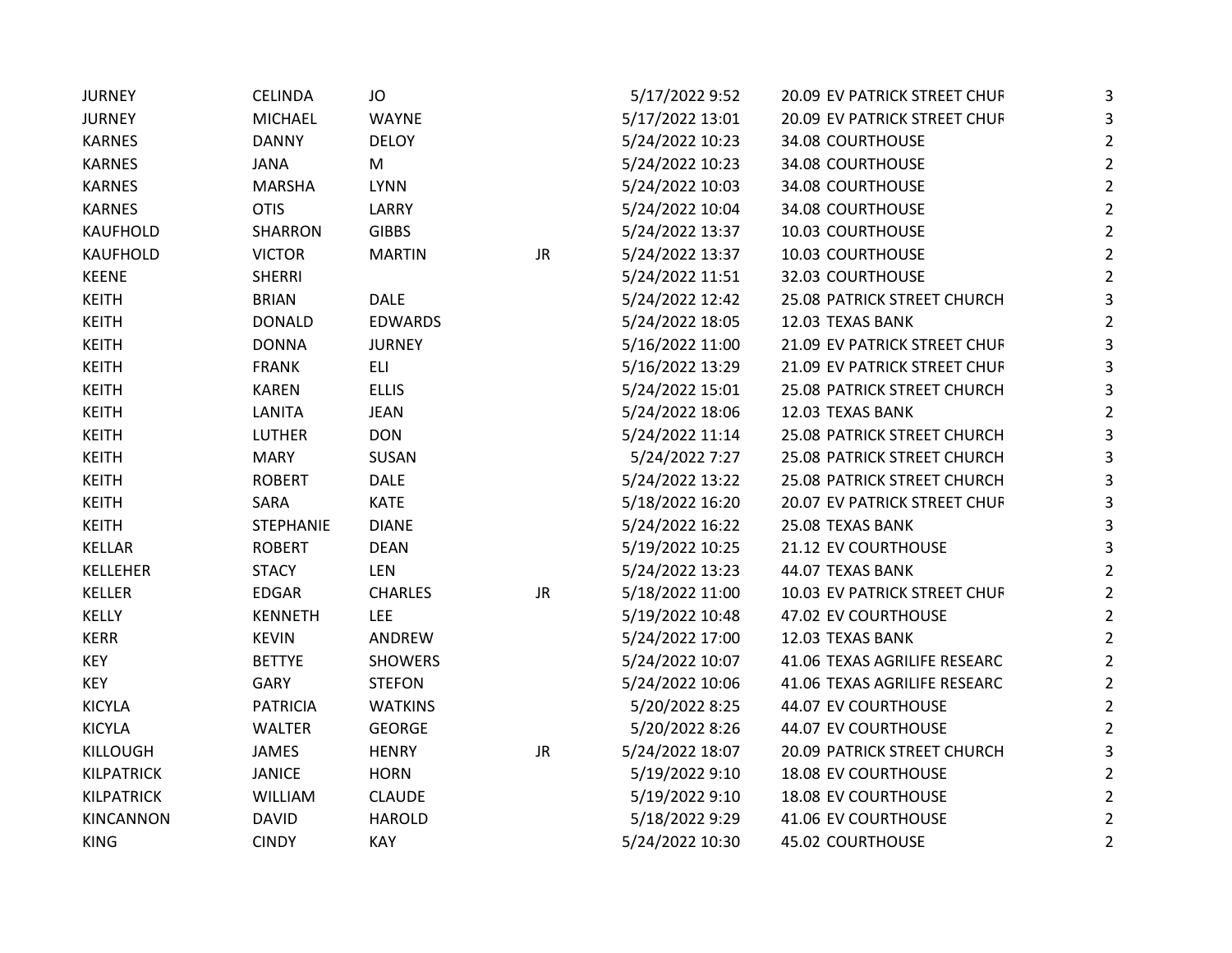| <b>KING</b>      | <b>JIMMY</b>     | LEWIS           |           | 5/24/2022 10:30 | 45.02 COURTHOUSE             | $\overline{2}$ |
|------------------|------------------|-----------------|-----------|-----------------|------------------------------|----------------|
| <b>KING</b>      | <b>RONNIE</b>    | <b>DWAYLEN</b>  |           | 5/24/2022 11:45 | 19.07 TEXAS BANK             | $\overline{2}$ |
| <b>KING</b>      | <b>TERESA</b>    | G               |           | 5/24/2022 11:45 | 19.07 TEXAS BANK             | $\overline{c}$ |
| <b>KIRBY</b>     | <b>GARY</b>      | WILLIAM         |           | 5/24/2022 18:38 | 44.1 TEXAS BANK              | $\overline{2}$ |
| <b>KIRKLEN</b>   |                  | <b>LEE</b>      |           |                 | 25.08 PATRICK STREET CHURCH  | 3              |
|                  | <b>DON</b>       |                 |           | 5/24/2022 13:45 |                              |                |
| <b>KLEIN</b>     | <b>JANE</b>      | <b>CLARK</b>    |           | 5/24/2022 11:57 | 47.02 TEXAS BANK             | $\overline{2}$ |
| <b>KNOEDLER</b>  | <b>ROBERT</b>    | <b>BRUCE</b>    | SR        | 5/24/2022 11:20 | 44.1 COURTHOUSE              | $\overline{2}$ |
| <b>KOKE</b>      | <b>ANNA</b>      | <b>GERDIENA</b> |           | 5/24/2022 16:15 | 25.06 COURTHOUSE             | 3              |
| <b>KOKE</b>      | <b>NATALIE</b>   | SHANNON         |           | 5/24/2022 13:09 | 25.06 COURTHOUSE             | 3              |
| <b>KOKE</b>      | SONYA            | <b>ANN</b>      |           | 5/24/2022 13:09 | 25.06 COURTHOUSE             | 3              |
| KOLB             | <b>CORTNEY</b>   | <b>DEANN</b>    |           | 5/24/2022 18:26 | 21.09 PATRICK STREET CHURCH  | 3              |
| KOLB             | <b>DEWAYNE</b>   | ALLEN           |           | 5/24/2022 18:27 | 21.09 PATRICK STREET CHURCH  | 3              |
| <b>KONVICKA</b>  | <b>BENEDDA</b>   | <b>MCCLOUD</b>  |           | 5/18/2022 11:12 | 12.03 EV COURTHOUSE          | $\overline{2}$ |
| <b>KONVICKA</b>  | JAMES            | $\perp$         |           | 5/18/2022 11:13 | 12.03 EV COURTHOUSE          | $\overline{2}$ |
| <b>KOPCHAK</b>   | <b>CLARISSA</b>  | H               |           | 5/18/2022 16:07 | 41.06 EV COURTHOUSE          | $\overline{2}$ |
| <b>KOPCHAK</b>   | JAMES            | <b>HOWARD</b>   | <b>JR</b> | 5/24/2022 15:15 | 41.06 COURTHOUSE             | $\overline{2}$ |
| <b>KOWALSKI</b>  | <b>CHESTER</b>   | <b>ALAN</b>     | Ш         | 5/24/2022 15:23 | 46.02 COURTHOUSE             | $\overline{2}$ |
| <b>KREY</b>      | <b>ARCY</b>      | <b>HAROLD</b>   |           | 5/19/2022 16:39 | 21.09 EV PATRICK STREET CHUF | 3              |
| <b>KREY</b>      | <b>ELIZABETH</b> | <b>GRACE</b>    |           | 5/19/2022 16:38 | 21.09 EV PATRICK STREET CHUF | 3              |
| <b>KRIEG</b>     | <b>LINDA</b>     | <b>MORRISON</b> |           | 5/18/2022 13:11 | 21.09 EV PATRICK STREET CHUF | $\overline{3}$ |
| <b>KRUEGER</b>   | <b>BRITTANY</b>  | <b>JEROL</b>    |           | 5/24/2022 9:26  | 30.07 COURTHOUSE             | $\overline{2}$ |
| KULLEY           | <b>KEVIN</b>     | <b>THOMAS</b>   |           | 5/20/2022 10:29 | 25.06 EV COURTHOUSE          | 3              |
| <b>KULLEY</b>    | <b>MARSHA</b>    | <b>JACKSON</b>  |           | 5/16/2022 17:07 | 30.07 EV COURTHOUSE          | $\overline{2}$ |
| <b>KUNISHIGE</b> | <b>SCOTT</b>     | <b>JAMES</b>    |           | 5/20/2022 12:11 | 12.03 EV COURTHOUSE          | $\overline{2}$ |
| LADUQUE          | LYNDA            | <b>WATSON</b>   |           | 5/18/2022 15:14 | 25.06 EV COURTHOUSE          | 3              |
| LAIRD            | <b>JOHN</b>      | <b>THOMAS</b>   |           | 5/18/2022 14:23 | 47.02 EV COURTHOUSE          | $\overline{2}$ |
| LAIRD            | LAURA            | <b>SUE</b>      |           | 5/18/2022 14:22 | 47.02 EV COURTHOUSE          | $\overline{2}$ |
| LANE             | <b>BOBBY</b>     | <b>GLEN</b>     |           | 5/24/2022 12:33 | 45.02 TEXAS BANK             | $\overline{2}$ |
| LANHAM           | <b>JEFFREY</b>   | <b>KENT</b>     |           | 5/19/2022 13:22 | 47.02 EV COURTHOUSE          | $\overline{2}$ |
| LARMER           | WILLIAM          | <b>GORDON</b>   |           | 5/19/2022 13:55 | 32.04 EV COURTHOUSE          | $\overline{2}$ |
| LARUE            | <b>COLIN</b>     | <b>BLAKE</b>    |           | 5/24/2022 17:05 | 45.02 TEXAS AGRILIFE RESEARC | $\overline{2}$ |
| LASATER          | <b>DONNA</b>     | <b>LYNN</b>     |           | 5/20/2022 12:57 | 25.1 EV COURTHOUSE           | 3              |
| LASATER          | <b>RUSSELL</b>   | <b>KEITH</b>    |           | 5/20/2022 12:57 | 25.1 EV COURTHOUSE           | 3              |
| LAVERGNE         | <b>HORACE</b>    | <b>WAYNE</b>    |           | 5/24/2022 12:13 | 44.1 COURTHOUSE              | 2              |
|                  |                  |                 |           |                 |                              |                |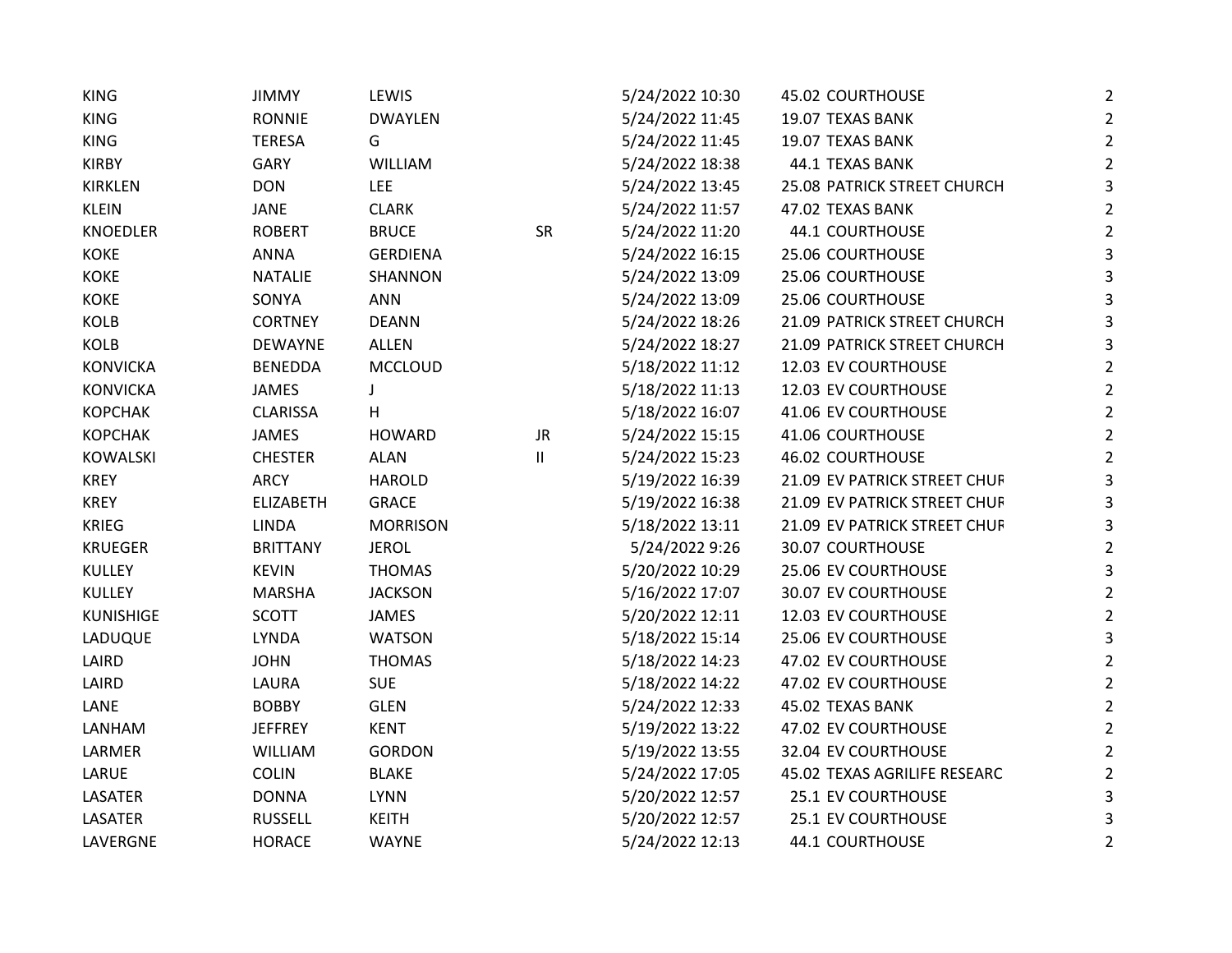| LAVERGNE           | <b>THERESIA</b>  | <b>ALICE</b>    |           | 5/24/2022 14:47 | 44.1 COURTHOUSE              | $\overline{2}$ |
|--------------------|------------------|-----------------|-----------|-----------------|------------------------------|----------------|
| LAWRENCE           | <b>MANUEL</b>    |                 | <b>JR</b> | 5/24/2022 18:17 | 32.03 COURTHOUSE             | $\overline{2}$ |
| LAWRENCE           | PAMELA           | KAY             |           | 5/24/2022 16:02 | 32.03 COURTHOUSE             | $\overline{2}$ |
| LAY                | <b>JOANNA</b>    | ALLEN           |           | 5/19/2022 11:25 | 12.04 EV COURTHOUSE          | $\overline{2}$ |
| LEACH              | <b>BRENDA</b>    | KAY             |           | 5/24/2022 10:34 | 21.09 PATRICK STREET CHURCH  | 3              |
| LEATHERWOOD        | <b>ALLAN</b>     | <b>CHARLES</b>  |           | 5/16/2022 13:00 | 25.06 EV COURTHOUSE          | 3              |
| <b>LEATHERWOOD</b> | <b>BETTY</b>     |                 |           | 5/16/2022 13:00 | 25.06 EV COURTHOUSE          | 3              |
| LEATHERWOOD        | <b>CLARENCE</b>  | <b>EDWARD</b>   |           | 5/24/2022 15:02 | 20.09 PATRICK STREET CHURCH  | 3              |
| <b>LEATHERWOOD</b> | <b>JAMES</b>     | <b>CROUCH</b>   |           | 5/18/2022 10:31 | 20.07 EV PATRICK STREET CHUF | 3              |
| <b>LEATHERWOOD</b> | <b>KATHRYN</b>   | <b>LYNN</b>     |           | 5/24/2022 14:53 | 25.06 COURTHOUSE             | 3              |
| <b>LEATHERWOOD</b> | <b>KENNETH</b>   | <b>DALE</b>     |           | 5/24/2022 14:53 | 25.06 COURTHOUSE             | 3              |
| <b>LEATHERWOOD</b> | <b>LISA</b>      | <b>NEWTON</b>   |           | 5/17/2022 16:17 | 20.07 EV PATRICK STREET CHUF | 3              |
| LEATHERWOOD        | <b>PATRICK</b>   | <b>LEE</b>      |           | 5/24/2022 8:55  | 20.07 PATRICK STREET CHURCH  | 3              |
| <b>LEE</b>         | <b>BARBARA</b>   | JO              |           | 5/24/2022 9:24  | 24.05 COURTHOUSE             | 3              |
| <b>LEE</b>         | <b>DANNY</b>     | <b>CURTIS</b>   |           | 5/16/2022 13:21 | 44.07 EV COURTHOUSE          | $\overline{2}$ |
| LEE                | <b>DEBRA</b>     | <b>NEWTON</b>   |           | 5/16/2022 13:23 | 44.07 EV COURTHOUSE          | $\overline{2}$ |
| <b>LEE</b>         | <b>DON</b>       | CARROLL         |           | 5/20/2022 14:21 | 31.09 EV COURTHOUSE          | $\overline{2}$ |
| LEESE              | <b>JAMES</b>     | M               |           | 5/18/2022 13:27 | 44.1 EV COURTHOUSE           | $\overline{2}$ |
| LEESE              | <b>SENA</b>      | <b>GOODLETT</b> |           | 5/18/2022 13:27 | 44.1 EV COURTHOUSE           | $\overline{2}$ |
| LEISHER SAMENFINK  | PEGGY            | <b>JOANNE</b>   |           | 5/24/2022 13:48 | <b>30.08 COURTHOUSE</b>      | $\overline{2}$ |
| LEMKE              | <b>GERALD</b>    | <b>WAYNE</b>    |           | 5/24/2022 15:19 | 21.09 PATRICK STREET CHURCH  | 3              |
| LEMKE              | THERESA          | <b>BEACH</b>    |           | 5/24/2022 16:34 | 21.09 PATRICK STREET CHURCH  | 3              |
| LEONARD            | SANDRA           | LAETITIA        |           | 5/20/2022 12:28 | 46.02 EV COURTHOUSE          | $\overline{2}$ |
| LESLEY             | <b>BETTY</b>     | <b>FOSTER</b>   |           | 5/24/2022 9:40  | 31.07 TEXAS AGRILIFE RESEARC | $\overline{2}$ |
| LESLEY             | <b>DIANA</b>     | GAIL            |           | 5/24/2022 14:44 | 31.07 COURTHOUSE             | $\overline{2}$ |
| LESLEY             | <b>KENNETH</b>   | L               |           | 5/24/2022 9:40  | 31.07 TEXAS AGRILIFE RESEARC | $\overline{2}$ |
| LESLEY             | <b>STEPHEN</b>   | W               |           | 5/24/2022 14:02 | 31.07 TEXAS BANK             | $\overline{2}$ |
| LEVISAY            | <b>CHARLES</b>   | <b>GLEN</b>     |           | 5/20/2022 10:12 | 34.06 EV COURTHOUSE          | $\overline{2}$ |
| LEVISAY            | <b>DIANA</b>     | <b>SUE</b>      |           | 5/24/2022 10:37 | 45.02 COURTHOUSE             | $\overline{2}$ |
| LEWELLEN           | <b>ELIZABETH</b> | <b>BARBER</b>   |           | 5/20/2022 12:46 | 34.06 EV COURTHOUSE          | $\overline{2}$ |
| LEWIS              | <b>CHARLES</b>   | KENNETH         |           | 5/24/2022 11:58 | 12.03 TEXAS BANK             | $\overline{2}$ |
| LEWIS              | <b>MARION</b>    | <b>DEAN</b>     |           | 5/24/2022 17:09 | 21.09 PATRICK STREET CHURCH  | 3              |
| LEWIS              | <b>PAULINE</b>   | <b>ANN</b>      |           | 5/24/2022 10:46 | 21.09 PATRICK STREET CHURCH  | 3              |
| LEWIS              | VALERIE          | <b>JAYNE</b>    |           | 5/24/2022 11:58 | 12.03 TEXAS BANK             | $\overline{2}$ |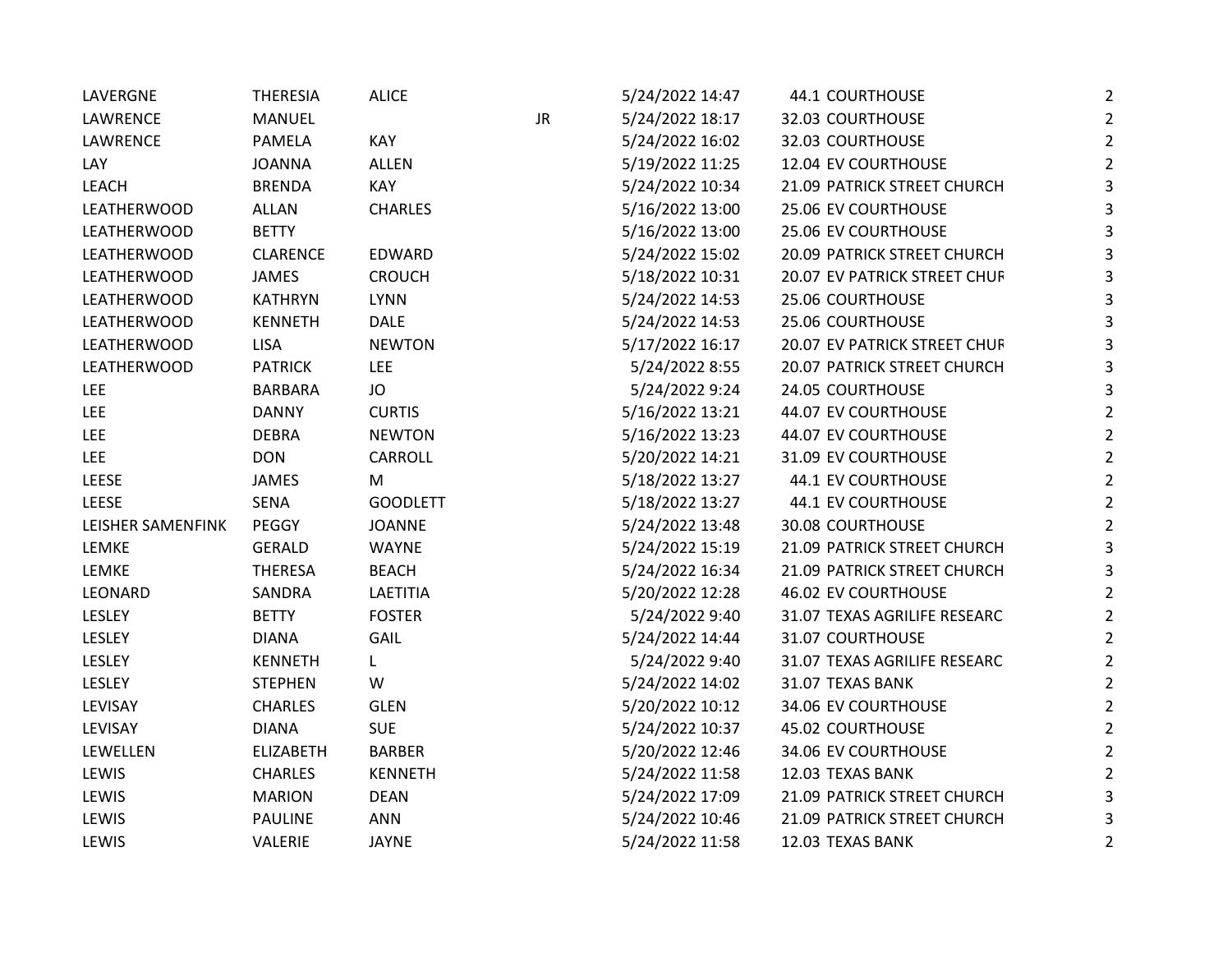| <b>VICKI</b>       | <b>SIMMONS</b>   | 5/24/2022 12:33 | 20.07 PATRICK STREET CHURCH  | 3              |
|--------------------|------------------|-----------------|------------------------------|----------------|
| CHARLENE           |                  | 5/24/2022 13:25 | 31.07 COURTHOUSE             | $\overline{2}$ |
| <b>GLORIA</b>      | <b>ANN</b>       | 5/24/2022 13:27 | 31.07 COURTHOUSE             | $\overline{2}$ |
| <b>LLOYD</b>       | <b>WAYNE</b>     | 5/24/2022 13:27 | 31.07 COURTHOUSE             | $\overline{2}$ |
| RICHARD            | <b>CHARLES</b>   | 5/24/2022 13:25 | 31.07 COURTHOUSE             | $\overline{2}$ |
| <b>DEBORAH</b>     | <b>ELIZABETH</b> | 5/24/2022 15:34 | 30.07 TEXAS AGRILIFE RESEARC | $\overline{2}$ |
| <b>MICHAEL</b>     | D                | 5/24/2022 9:52  | 30.07 COURTHOUSE             | $\overline{2}$ |
| LAURA              | LEIGH            | 5/24/2022 16:59 | 18.06 COURTHOUSE             | $\overline{2}$ |
| <b>GARY</b>        | <b>HOWARD</b>    | 5/24/2022 14:32 | 24.05 COURTHOUSE             | 3              |
| <b>JUDY</b>        | <b>ANN</b>       | 5/24/2022 13:41 | 24.05 COURTHOUSE             | 3              |
| PAMELA             | <b>SUE</b>       | 5/24/2022 14:32 | 24.05 COURTHOUSE             | 3              |
| WILLIAM            | <b>DAMON</b>     | 5/24/2022 12:54 | 25.06 PATRICK STREET CHURCH  | 3              |
| <b>JOE</b>         | <b>CHARLES</b>   | 5/24/2022 12:33 | 21.09 PATRICK STREET CHURCH  | 3              |
| <b>LISA</b>        | <b>DANELLE</b>   | 5/24/2022 18:21 | 34.06 TEXAS AGRILIFE RESEARC | $\overline{2}$ |
| <b>ROBERT</b>      | JAMES            | 5/24/2022 18:22 | 34.06 TEXAS AGRILIFE RESEARC | $\overline{2}$ |
| <b>MELINDA</b>     | <b>ANN</b>       | 5/24/2022 12:59 | 19.07 PATRICK STREET CHURCH  | $\overline{2}$ |
| PAUL               | <b>JOBE</b>      | 5/24/2022 13:00 | 19.07 PATRICK STREET CHURCH  | $\overline{2}$ |
| <b>ROBERT</b>      | PHILIP           | 5/24/2022 9:57  | 34.06 COURTHOUSE             | $\overline{2}$ |
| <b>FRANCES</b>     | <b>IRENE</b>     | 5/17/2022 12:03 | 20.09 EV PATRICK STREET CHUF | 3              |
| <b>JESUS</b>       | <b>PEDRO</b>     | 5/17/2022 12:03 | 20.09 EV PATRICK STREET CHUF | 3              |
| <b>MARILYN</b>     | <b>JOYCE</b>     | 5/24/2022 11:30 | 21.09 PATRICK STREET CHURCH  | 3              |
| <b>BARBARA</b>     | $\Gamma$         | 5/19/2022 10:20 | 19.07 EV COURTHOUSE          | $\overline{2}$ |
| ANGIE              | <b>DEANN</b>     | 5/18/2022 10:09 | 32.03 EV COURTHOUSE          | $\overline{2}$ |
| <b>CHRISTOPHER</b> | LAWRENCE         | 5/18/2022 10:09 | 32.03 EV COURTHOUSE          | $\overline{2}$ |
| <b>MARY</b>        | <b>WILLIAMS</b>  | 5/18/2022 13:03 | 18.07 EV COURTHOUSE          | $\overline{2}$ |
| <b>CHRISTI</b>     | <b>MARIE</b>     | 5/24/2022 12:50 | 25.06 PATRICK STREET CHURCH  | 3              |
| <b>MARY</b>        | <b>JOYCE</b>     | 5/16/2022 10:53 | 25.06 EV COURTHOUSE          | 3              |
| <b>TONY</b>        | <b>LEE</b>       | 5/16/2022 10:53 | 25.06 EV COURTHOUSE          | 3              |
| <b>JUDY</b>        | KAY              | 5/19/2022 9:34  | 23.04 EV COURTHOUSE          | 3              |
| <b>ALEXIS</b>      | ANNE             | 5/24/2022 12:15 | 20.07 PATRICK STREET CHURCH  | 3              |
| <b>KENNETH</b>     | <b>WAYNE</b>     | 5/24/2022 16:16 | 20.07 PATRICK STREET CHURCH  | 3              |
| <b>BETTY</b>       | S                | 5/19/2022 13:23 | 21.1 EV PATRICK STREET CHUF  | 3              |
| <b>DWIGHT</b>      | LEE              | 5/17/2022 9:01  | 21.1 EV PATRICK STREET CHUF  | 3              |
| <b>JESSIE</b>      | LEE              | 5/19/2022 13:23 | 21.1 EV PATRICK STREET CHUF  | 3              |
|                    |                  |                 |                              |                |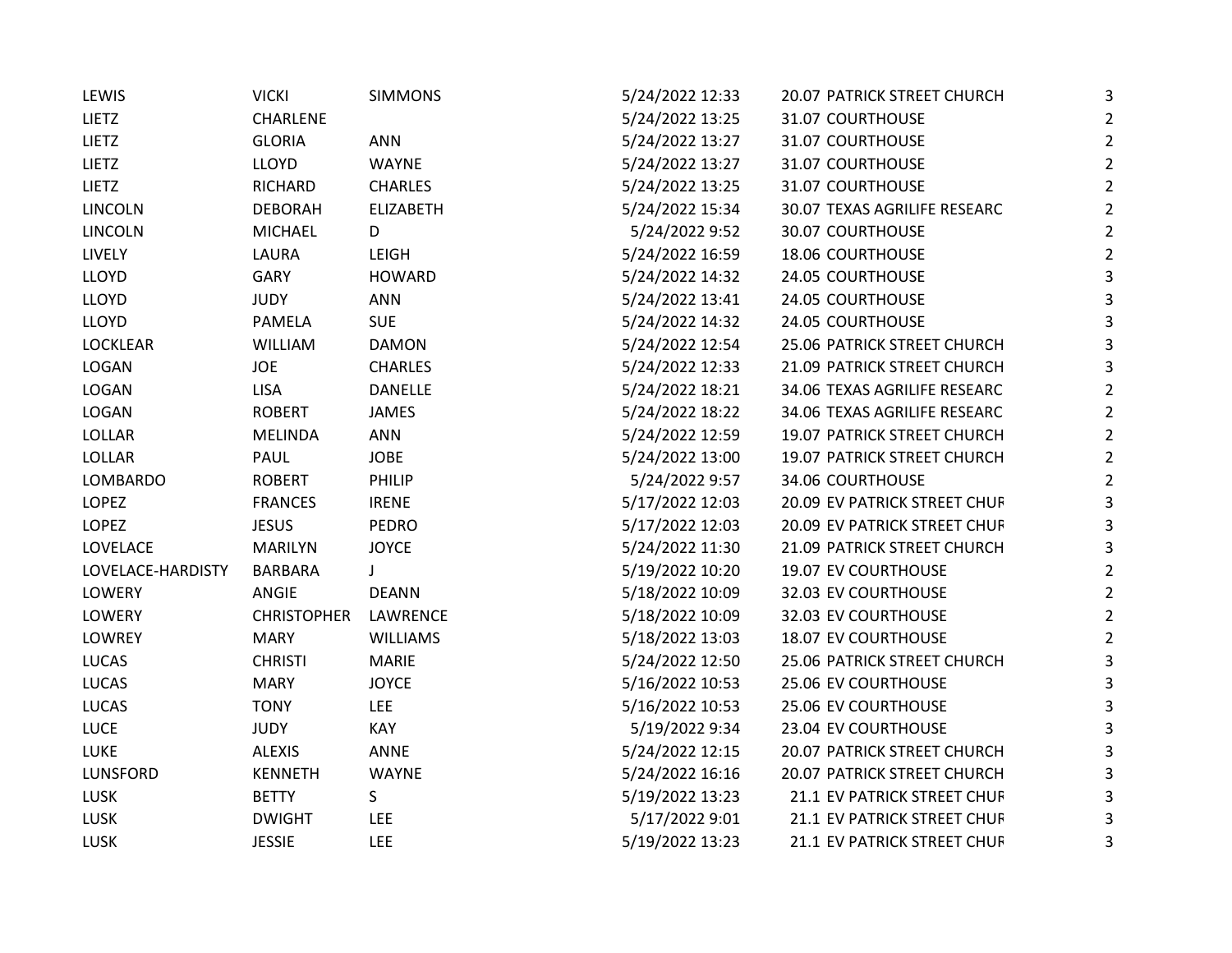| LUTTRELL             | <b>CALVIN</b>   | <b>CLEO CLINTON</b> |               | 5/24/2022 17:46 | 41.06 TEXAS AGRILIFE RESEARC | 2              |
|----------------------|-----------------|---------------------|---------------|-----------------|------------------------------|----------------|
| LUTTRELL             | <b>KERRY</b>    | <b>BRYANT</b>       |               | 5/24/2022 17:46 | 41.06 TEXAS AGRILIFE RESEARC | 2              |
| LUTTRELL             | <b>SHIRLEY</b>  | <b>RUTH</b>         |               | 5/24/2022 17:45 | 41.06 TEXAS AGRILIFE RESEARC | $\overline{2}$ |
| <b>MABRY</b>         | <b>WILTON</b>   | VANDER              |               | 5/17/2022 10:30 | 24.05 EV COURTHOUSE          | 3              |
| <b>MADDOX</b>        | JIM             | <b>THOMAS</b>       |               | 5/19/2022 10:54 | 20.09 EV PATRICK STREET CHUF | 3              |
| <b>MADDOX</b>        | SUSAN           | RAILEY              |               | 5/19/2022 10:53 | 20.09 EV PATRICK STREET CHUF | 3              |
| <b>MADDY</b>         | <b>FRANK</b>    | EDWARD              |               | 5/24/2022 11:43 | 34.06 COURTHOUSE             | $\overline{2}$ |
| <b>MADDY</b>         | <b>THOMA</b>    | LOU                 |               | 5/24/2022 11:43 | 34.06 COURTHOUSE             | $\overline{2}$ |
| <b>MADER</b>         | CRAIG           | G                   |               | 5/20/2022 14:18 | 19.07 EV COURTHOUSE          | $\overline{2}$ |
| <b>MADER</b>         | <b>DEBORAH</b>  | ANNE                |               | 5/19/2022 11:16 | 19.07 EV COURTHOUSE          | $\overline{2}$ |
| <b>MADRUGA</b>       | <b>JACQUE</b>   | CHARLENE            |               | 5/20/2022 8:23  | 21.09 EV PATRICK STREET CHUF | 3              |
| MAGEE                | <b>ANN</b>      |                     |               | 5/20/2022 8:30  | 19.07 EV COURTHOUSE          | $\overline{2}$ |
| <b>MAHAN</b>         | AMY             | KAYE                |               | 5/24/2022 13:36 | 19.07 COURTHOUSE             | $\overline{2}$ |
| <b>MAJORS</b>        | <b>VICKIE</b>   | <b>LYNN</b>         |               | 5/19/2022 12:25 | 12.03 EV COURTHOUSE          | $\overline{2}$ |
| <b>MAKITA TAFOYA</b> | <b>BERTHA</b>   | <b>ELENA</b>        |               | 5/24/2022 12:35 | 18.06 COURTHOUSE             | $\overline{2}$ |
| <b>MALONE</b>        | <b>CHARLES</b>  | EDWARD              |               | 5/19/2022 10:40 | 20.07 EV PATRICK STREET CHUF | 3              |
| <b>MALONE</b>        | <b>JEAN</b>     | <b>SWIFT</b>        |               | 5/20/2022 9:20  | 20.07 EV PATRICK STREET CHUF | 3              |
| <b>MANGRUM</b>       | <b>BOBBY</b>    | WAYNE               |               | 5/24/2022 14:50 | 10.03 COURTHOUSE             | $\overline{2}$ |
| <b>MANTZ</b>         | <b>KAROLINE</b> | <b>ELAINE</b>       |               | 5/24/2022 9:09  | 32.04 COURTHOUSE             | $\overline{2}$ |
| <b>MARETT</b>        | <b>MARK</b>     | EDWARD              |               | 5/16/2022 10:21 | 20.07 EV PATRICK STREET CHUF | 3              |
| <b>MARRS</b>         | <b>RHEA</b>     | <b>JEAN</b>         |               | 5/24/2022 8:02  | <b>18.05 COURTHOUSE</b>      | $\overline{2}$ |
| <b>MARTIN</b>        | <b>ALLANA</b>   | <b>TALIAFERRO</b>   |               | 5/24/2022 7:08  | 12.03 TEXAS BANK             | $\overline{2}$ |
| <b>MARTIN</b>        | CAROLYN         | <b>SUE</b>          |               | 5/20/2022 13:06 | 45.02 EV COURTHOUSE          | $\overline{2}$ |
| <b>MARTIN</b>        | <b>CHARLES</b>  | <b>RAY</b>          |               | 5/24/2022 13:59 | 47.02 TEXAS BANK             | $\overline{2}$ |
| <b>MARTIN</b>        | <b>DAVID</b>    | LANHAM              |               | 5/17/2022 14:10 | 20.09 EV PATRICK STREET CHUF | 3              |
| <b>MARTIN</b>        | <b>HOWARD</b>   | <b>HILL</b>         |               | 5/24/2022 11:45 | 45.02 COURTHOUSE             | $\overline{2}$ |
| <b>MARTIN</b>        | <b>JAMES</b>    | B                   | $\mathsf{IV}$ | 5/24/2022 7:09  | 12.03 TEXAS BANK             | $\overline{2}$ |
| <b>MARTIN</b>        | <b>ROSE</b>     | <b>MARIE</b>        |               | 5/17/2022 14:09 | 20.09 EV PATRICK STREET CHUF | 3              |
| <b>MARTIN HOWLE</b>  | <b>EMILY</b>    | <b>ANN</b>          |               | 5/16/2022 10:20 | 25.06 EV COURTHOUSE          | 3              |
| <b>MARTINEZ</b>      | JAIME           |                     |               | 5/24/2022 14:40 | 45.02 COURTHOUSE             | $\overline{2}$ |
| MASSEY               | SUSAN           | D                   |               | 5/17/2022 13:53 | 18.06 EV COURTHOUSE          | $\overline{2}$ |
| <b>MATHESON</b>      | COLE            | <b>MILLER</b>       |               | 5/24/2022 15:55 | 44.1 TEXAS AGRILIFE RESEARC  | $\overline{2}$ |
| <b>MATHESON</b>      | <b>CONNOR</b>   | <b>OKEEFE</b>       |               | 5/24/2022 15:57 | 44.1 TEXAS AGRILIFE RESEARC  | $\overline{2}$ |
| <b>MATHESON</b>      | <b>KYLE</b>     | <b>MARK</b>         |               | 5/24/2022 8:10  | 44.1 TEXAS AGRILIFE RESEARC  | $\overline{2}$ |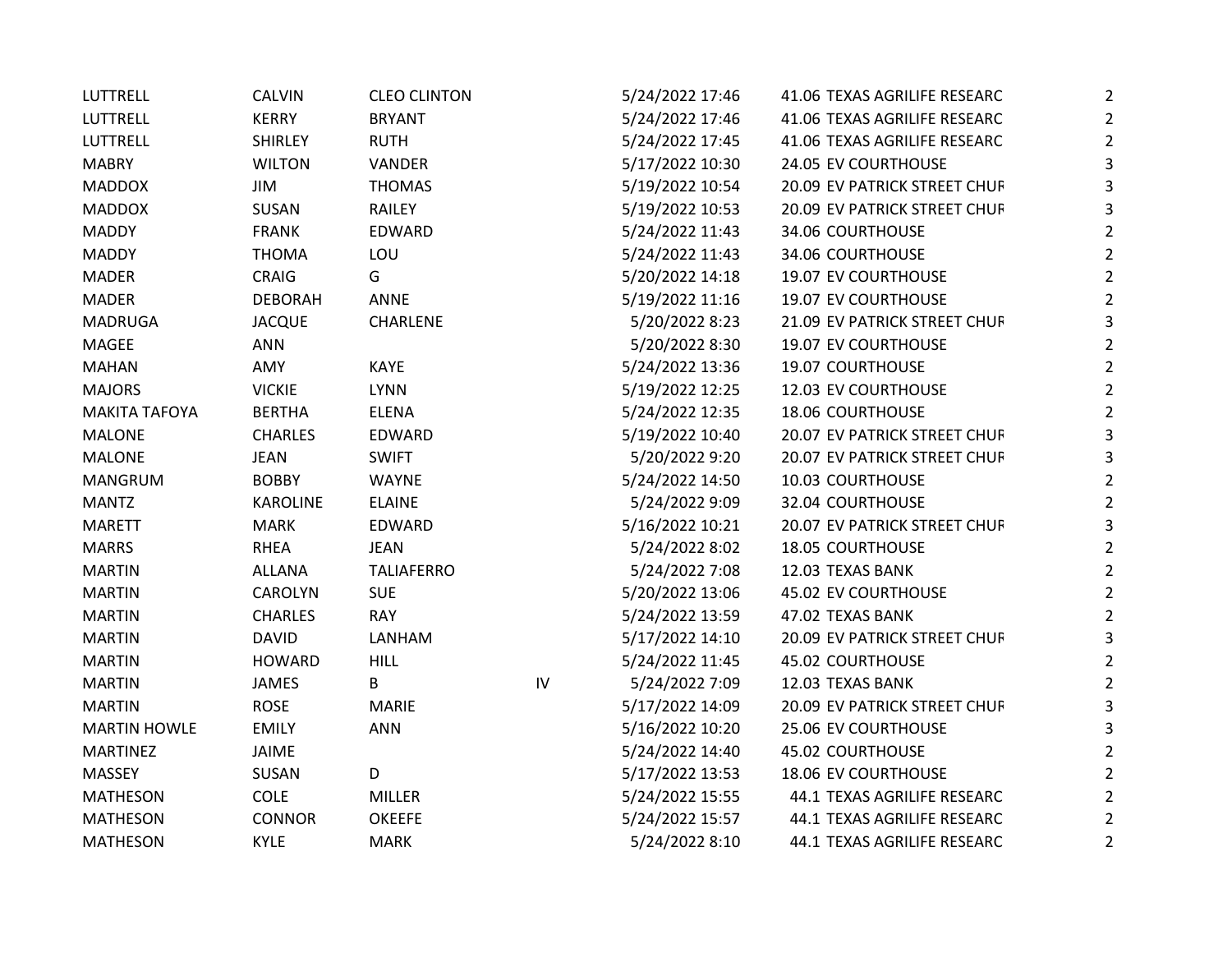| <b>MATTHEWS</b>  | <b>STACIE</b>   | <b>ANN</b>       | 5/24/2022 15:01 | 18.07 COURTHOUSE             | $\overline{2}$ |
|------------------|-----------------|------------------|-----------------|------------------------------|----------------|
| <b>MATTHEWS</b>  | <b>THOMAS</b>   | <b>GENE</b>      | 5/20/2022 9:08  | 46.02 EV COURTHOUSE          | $\overline{2}$ |
| <b>MATTOCKS</b>  | <b>JAMES</b>    | <b>DONALD</b>    | 5/24/2022 14:36 | 44.07 COURTHOUSE             | $\overline{2}$ |
| <b>MAXEY</b>     | <b>PATRICIA</b> | <b>BONE</b>      | 5/24/2022 15:56 | 24.05 TEXAS BANK             | 3              |
| <b>MAYBERRY</b>  | <b>GRIEG</b>    | <b>EDWIN</b>     | 5/20/2022 13:57 | 47.02 EV COURTHOUSE          | $\overline{2}$ |
| <b>MAYES</b>     | LAUREN          | <b>FAITH</b>     | 5/20/2022 12:07 | 19.04 EV COURTHOUSE          | $\overline{2}$ |
| MAYFIELD         | <b>JAMES</b>    | <b>HAROLD</b>    | 5/18/2022 15:31 | 31.09 EV COURTHOUSE          | $\overline{2}$ |
| MAYFIELD         | <b>JON</b>      | <b>DAVID</b>     | 5/24/2022 10:37 | 23.05 COURTHOUSE             | 3              |
| <b>MAYHALL</b>   | <b>DAVID</b>    | <b>WAYNE</b>     | 5/24/2022 11:24 | 21.09 PATRICK STREET CHURCH  | 3              |
| <b>MC KERNAN</b> | <b>CATHY</b>    | <b>JOSEPHINE</b> | 5/24/2022 15:55 | 41.06 TEXAS AGRILIFE RESEARC | $\overline{2}$ |
| <b>MC KERNAN</b> | <b>DENNIS</b>   | <b>JOSEPH</b>    | 5/24/2022 15:56 | 41.06 TEXAS AGRILIFE RESEARC | $\overline{2}$ |
| <b>MCAFEE</b>    | <b>DEBORAH</b>  | KAY              | 5/20/2022 14:28 | 44.08 EV COURTHOUSE          | $\overline{2}$ |
| <b>MCAFEE</b>    | <b>THOMAS</b>   | L                | 5/20/2022 14:28 | 44.08 EV COURTHOUSE          | $\overline{2}$ |
| <b>MCCARTY</b>   | WARREN          | E                | 5/24/2022 16:59 | 25.09 PATRICK STREET CHURCH  | 3              |
| <b>MCCARVER</b>  | <b>REBECCA</b>  | <b>LOFTIN</b>    | 5/24/2022 11:36 | 34.06 COURTHOUSE             | $\overline{2}$ |
| <b>MCCLAIN</b>   | <b>KATE</b>     | <b>ELIZABETH</b> | 5/24/2022 15:47 | 44.07 TEXAS AGRILIFE RESEARC | $\overline{2}$ |
| <b>MCCLAMMY</b>  | <b>JOHN</b>     | <b>DOUGLAS</b>   | 5/24/2022 12:05 | 31.11 TEXAS BANK             | $\overline{2}$ |
| <b>MCCLAMMY</b>  | <b>MARY</b>     | <b>FRANCES</b>   | 5/24/2022 12:05 | 31.11 TEXAS BANK             | $\overline{2}$ |
| <b>MCCLATCHY</b> | <b>DEBORAH</b>  | JO               | 5/16/2022 9:14  | 20.07 EV PATRICK STREET CHUF | 3              |
| <b>MCCLATCHY</b> | <b>JERRY</b>    | <b>WAYNE</b>     | 5/16/2022 9:13  | 20.07 EV PATRICK STREET CHUF | 3              |
| <b>MCCLEERY</b>  | <b>KRISTINA</b> | LOUANNE          | 5/24/2022 10:10 | 23.04 TEXAS BANK             | 3              |
| <b>MCCLESKEY</b> | <b>MIKE</b>     | <b>FINLEY</b>    | 5/24/2022 9:22  | 12.03 TEXAS BANK             | $\overline{2}$ |
| <b>MCCLINTON</b> | <b>MARK</b>     | <b>ANTHONY</b>   | 5/24/2022 7:54  | 33.02 COURTHOUSE             | $\overline{2}$ |
| <b>MCCLINTON</b> | <b>ROBIN</b>    | <b>BRISTER</b>   | 5/24/2022 9:15  | 33.02 COURTHOUSE             | $\overline{2}$ |
| <b>MCCLURG</b>   | <b>PATRICIA</b> | ANNE             | 5/24/2022 8:04  | 30.06 TEXAS AGRILIFE RESEARC | $\overline{2}$ |
| <b>MCCLURG</b>   | <b>SCOTT</b>    | <b>THOMAS</b>    | 5/24/2022 11:24 | 30.06 TEXAS AGRILIFE RESEARC | $\overline{2}$ |
| MCCOLLUM         | <b>JANA</b>     | <b>LYNN</b>      | 5/24/2022 16:57 | 25.06 COURTHOUSE             | 3              |
| <b>MCCOLLUM</b>  | <b>RODNEY</b>   | <b>RAY</b>       | 5/19/2022 12:25 | 12.03 EV COURTHOUSE          | $\overline{2}$ |
| <b>MCCOY</b>     | <b>DENNIS</b>   | <b>LEE</b>       | 5/24/2022 9:37  | 31.11 COURTHOUSE             | $\overline{2}$ |
| <b>MCCOY</b>     | <b>MARY</b>     | <b>DALE</b>      | 5/24/2022 9:36  | 31.11 COURTHOUSE             | $\overline{2}$ |
| <b>MCCRURY</b>   | <b>PATRICIA</b> | KAY              | 5/19/2022 12:40 | 12.03 EV COURTHOUSE          | $\overline{2}$ |
| <b>MCCRURY</b>   | WILLIAM         | <b>CLIFTON</b>   | 5/19/2022 12:40 | 12.03 EV COURTHOUSE          | $\overline{2}$ |
| <b>MCCULLOCH</b> | <b>BRYAN</b>    | <b>LEE</b>       | 5/20/2022 13:27 | 32.04 EV COURTHOUSE          | $\overline{2}$ |
| <b>MCCULLOCH</b> | <b>CINDY</b>    | <b>VESTAL</b>    | 5/20/2022 13:28 | 32.04 EV COURTHOUSE          | $\overline{2}$ |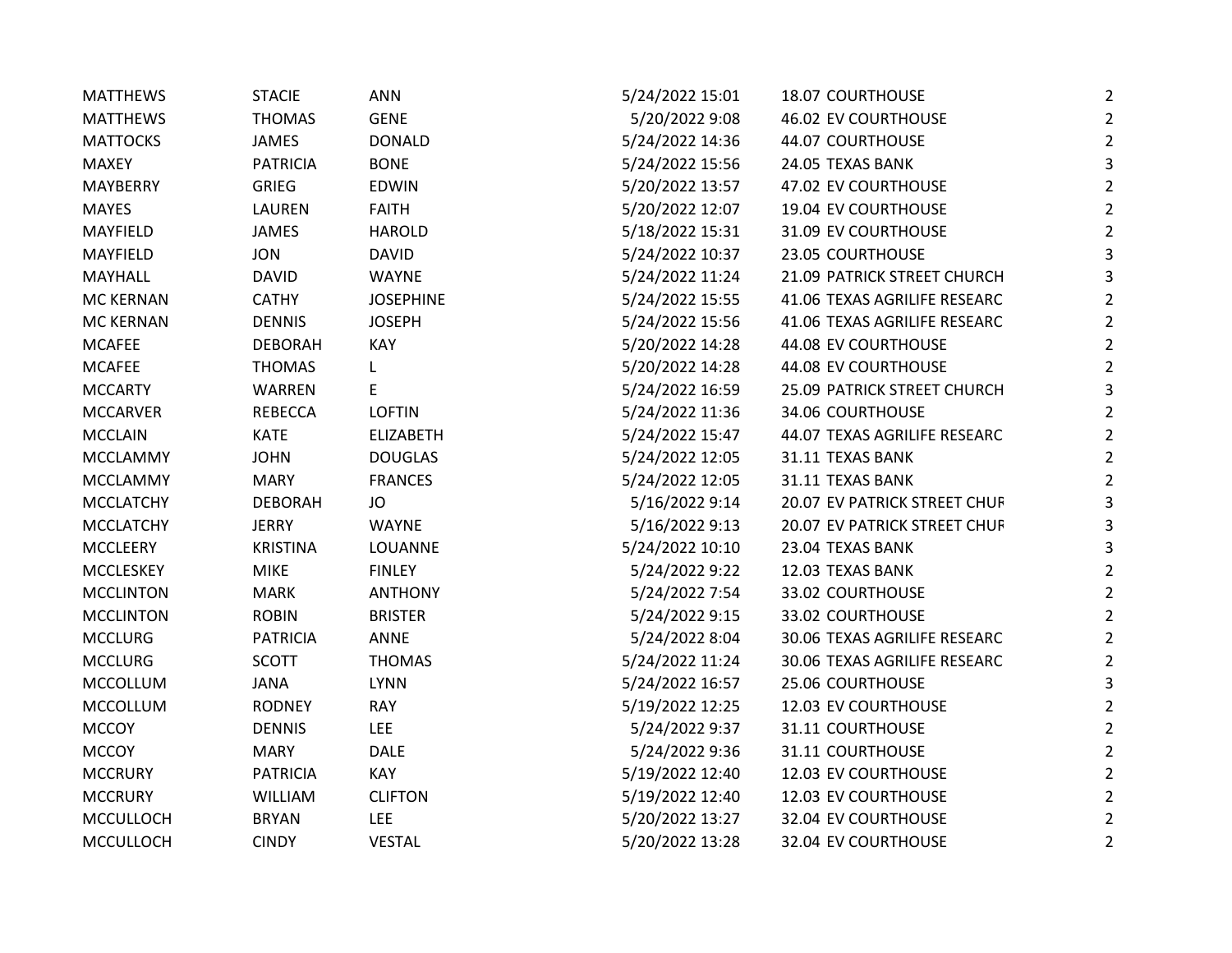| <b>MCCURTAIN</b>  | <b>GARY</b>     | <b>DON</b>       |    | 5/24/2022 11:21 | 32.04 COURTHOUSE             | $\overline{2}$ |
|-------------------|-----------------|------------------|----|-----------------|------------------------------|----------------|
| <b>MCCURTAIN</b>  | <b>KATHLEEN</b> | L                |    | 5/24/2022 11:20 | 32.04 COURTHOUSE             | $\overline{2}$ |
| MCDONALD          | <b>CHRISTY</b>  | <b>ANN</b>       |    | 5/24/2022 11:48 | 10.03 COURTHOUSE             | $\overline{2}$ |
| MCDONALD          | <b>JANE</b>     | <b>ELIZABETH</b> |    | 5/24/2022 11:07 | <b>19.07 COURTHOUSE</b>      | $\overline{2}$ |
| MCDONALD          | RICHARD         | <b>KENT</b>      |    | 5/24/2022 11:08 | 19.07 COURTHOUSE             | $\overline{2}$ |
| MCDONALD          | <b>STEPHEN</b>  | <b>KELLY</b>     |    | 5/24/2022 11:47 | 10.03 COURTHOUSE             | $\overline{2}$ |
| MCDOUGAL          | <b>REBECCA</b>  | <b>STONE</b>     |    | 5/24/2022 15:41 | 24.05 TEXAS BANK             | 3              |
| <b>MCELYEA</b>    | <b>WILLIAM</b>  | R                |    | 5/19/2022 10:54 | 32.04 EV COURTHOUSE          | $\overline{2}$ |
| <b>MCENDREE</b>   | <b>MARCUS</b>   | <b>NEIL</b>      |    | 5/24/2022 17:51 | 12.03 TEXAS BANK             | $\overline{2}$ |
| <b>MCFARLAND</b>  | ANNE            | <b>MARIE</b>     |    | 5/24/2022 10:56 | 12.04 TEXAS BANK             | $\overline{2}$ |
| <b>MCFARLAND</b>  | MARSHALL        | <b>JOE</b>       |    | 5/24/2022 9:22  | 12.04 TEXAS BANK             | $\overline{2}$ |
| <b>MCGAHAN</b>    | <b>DONALD</b>   | <b>GREG</b>      |    | 5/24/2022 18:18 | 12.03 TEXAS BANK             | $\overline{2}$ |
| <b>MCGAHAN</b>    | <b>KATHLEEN</b> | <b>RENE</b>      |    | 5/24/2022 12:19 | 12.03 TEXAS BANK             | $\overline{2}$ |
| <b>MCGUIRE</b>    | <b>TIMOTHY</b>  | <b>JAMES</b>     |    | 5/24/2022 11:00 | 20.07 PATRICK STREET CHURCH  | 3              |
| <b>MCINROE</b>    | <b>KEEGAN</b>   | <b>THOMAS</b>    |    | 5/18/2022 14:21 | 21.09 EV PATRICK STREET CHUF | 3              |
| <b>MCINTOSH</b>   | <b>BETTY</b>    | <b>LOUISE</b>    |    | 5/20/2022 12:48 | 21.09 EV COURTHOUSE          | 3              |
| <b>MCKESSON</b>   | <b>ANITA</b>    | LOUISE           |    | 5/24/2022 12:50 | 18.07 PATRICK STREET CHURCH  | 2              |
| <b>MCKINNEY</b>   | <b>MARLA</b>    | <b>CRAVEN</b>    |    | 5/16/2022 9:07  | 44.07 EV COURTHOUSE          | $\overline{2}$ |
| <b>MCKINNON</b>   | <b>MAC</b>      | <b>BYRTON</b>    |    | 5/16/2022 13:51 | 20.07 EV PATRICK STREET CHUF | 3              |
| <b>MCLATCHY</b>   | <b>JOSEPH</b>   | <b>AARON</b>     |    | 5/19/2022 16:34 | 24.05 EV COURTHOUSE          | 3              |
| <b>MCLATCHY</b>   | <b>KRISTIAN</b> | <b>KEITH</b>     |    | 5/19/2022 16:34 | 24.05 EV COURTHOUSE          | 3              |
| <b>MCLEROY</b>    | <b>BOBBY</b>    | <b>CHANCE</b>    |    | 5/24/2022 15:33 | 24.07 TEXAS AGRILIFE RESEARC | 3              |
| <b>MCMASTER</b>   | <b>EMILEE</b>   | SANDERS          |    | 5/24/2022 12:59 | 24.05 COURTHOUSE             | 3              |
| <b>MCMASTER</b>   | <b>TOMMY</b>    | <b>LYNN</b>      |    | 5/24/2022 13:00 | 24.05 COURTHOUSE             | 3              |
| <b>MCNAUGHTEN</b> | <b>BILLIE</b>   | LANELL           |    | 5/18/2022 10:10 | 34.06 EV COURTHOUSE          | $\overline{2}$ |
| <b>MCNEAL</b>     | <b>RODNEY</b>   | WARREN           |    | 5/18/2022 13:12 | 20.09 EV PATRICK STREET CHUF | 3              |
| <b>MCNICKLE</b>   | <b>MICHAEL</b>  | <b>RYAN</b>      | SR | 5/24/2022 17:37 | 33.02 COURTHOUSE             | $\overline{2}$ |
| <b>MCNUTT</b>     | <b>GARY</b>     | <b>VAN</b>       |    | 5/24/2022 13:15 | 20.09 PATRICK STREET CHURCH  | 3              |
| <b>MCNUTT</b>     | <b>SHARON</b>   | <b>ANN</b>       |    | 5/24/2022 13:58 | 20.09 PATRICK STREET CHURCH  | 3              |
| <b>MCPHERSON</b>  | LENA            | <b>JONES</b>     |    | 5/24/2022 12:29 | 41.08 TEXAS AGRILIFE RESEARC | $\overline{2}$ |
| <b>MCPHERSON</b>  | WILLIAM         | <b>ROYCE</b>     |    | 5/24/2022 12:30 | 41.08 TEXAS AGRILIFE RESEARC | $\overline{2}$ |
| <b>MEADOR</b>     | <b>JUDITH</b>   | <b>MARTIN</b>    |    | 5/24/2022 17:46 | 19.04 COURTHOUSE             | $\overline{2}$ |
| <b>MEADOR</b>     | MARILYN         |                  |    | 5/24/2022 10:46 | 44.07 COURTHOUSE             | $\overline{2}$ |
| <b>MEDDERS</b>    | <b>JAMES</b>    | L                |    | 5/24/2022 10:23 | 41.06 TEXAS AGRILIFE RESEARC | 2              |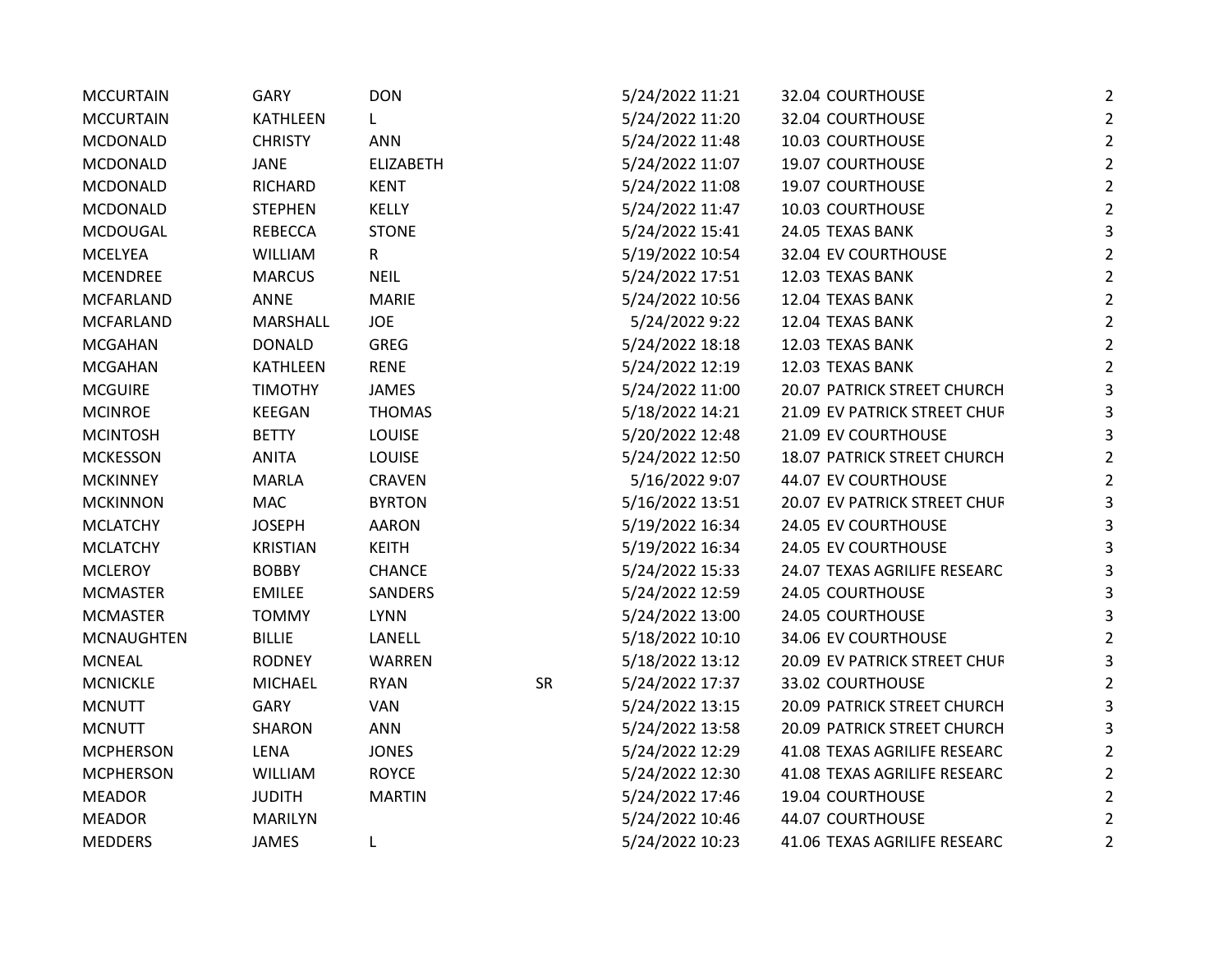| <b>MEDDERS</b>   | <b>JUDY</b>     | <b>MANN</b>       |           | 5/24/2022 10:22 | 41.06 TEXAS AGRILIFE RESEARC | $\overline{2}$ |
|------------------|-----------------|-------------------|-----------|-----------------|------------------------------|----------------|
| <b>MENDEZ</b>    | <b>TRENDA</b>   | ANNETTE           |           | 5/16/2022 14:42 | 21.09 EV PATRICK STREET CHUF | 3              |
| <b>MERCK</b>     | <b>OLA</b>      | <b>SAUERS</b>     |           | 5/19/2022 14:41 | 33.02 EV COURTHOUSE          | $\overline{2}$ |
| <b>METZLER</b>   | CARLA           | <b>MARIE</b>      |           | 5/19/2022 10:44 | 18.05 EV COURTHOUSE          | $\overline{2}$ |
| <b>METZLER</b>   | <b>JIMM</b>     | <b>ROBERT</b>     |           | 5/19/2022 10:44 | 18.05 EV COURTHOUSE          | $\overline{2}$ |
| <b>MEWHINNEY</b> | <b>CHATSUDA</b> |                   |           | 5/24/2022 15:39 | 12.03 TEXAS BANK             | $\overline{2}$ |
| <b>MEWHINNEY</b> | <b>PATRICIA</b> | KAY               |           | 5/24/2022 10:10 | 41.07 COURTHOUSE             | $\overline{2}$ |
| <b>MEWHINNEY</b> | RICHARD         | <b>ROBERT</b>     |           | 5/24/2022 15:42 | 12.03 TEXAS BANK             | $\overline{2}$ |
| <b>MEYERS</b>    | <b>DAVID</b>    | <b>GRAHAM</b>     |           | 5/24/2022 7:21  | 46.02 COURTHOUSE             | $\overline{2}$ |
| <b>MEYERS</b>    | <b>JAMES</b>    | ANDREW            |           | 5/18/2022 11:52 | 21.09 EV PATRICK STREET CHUF | 3              |
| <b>MICHAEL</b>   | <b>EUGENE</b>   | M                 | <b>JR</b> | 5/24/2022 11:19 | 41.08 TEXAS AGRILIFE RESEARC | $\overline{2}$ |
| <b>MILBURN</b>   | CAROL           | <b>ANN</b>        |           | 5/24/2022 13:42 | 19.07 COURTHOUSE             | $\overline{2}$ |
| <b>MILES</b>     | LABETH          | <b>GREGSTON</b>   |           | 5/24/2022 11:41 | 31.07 TEXAS AGRILIFE RESEARC | $\overline{2}$ |
| MILLER           | AMY             | <b>LYNN</b>       |           | 5/24/2022 15:17 | 44.07 TEXAS BANK             | $\overline{2}$ |
| <b>MILLER</b>    | <b>ANNA</b>     | <b>PANSERA</b>    |           | 5/24/2022 15:08 | 41.08 COURTHOUSE             | $\overline{2}$ |
| MILLER           | CALEB           | <b>LYNN</b>       |           | 5/24/2022 17:20 | 12.03 TEXAS BANK             | $\overline{2}$ |
| MILLER           | <b>DEBORAH</b>  | LUEDECKE          |           | 5/24/2022 13:04 | 12.03 TEXAS BANK             | $\overline{2}$ |
| <b>MILLER</b>    | <b>DEBRA</b>    | <b>JOAN</b>       |           | 5/16/2022 13:07 | 24.07 EV COURTHOUSE          | 3              |
| <b>MILLER</b>    | <b>DENNIS</b>   | ANDREW            |           | 5/17/2022 10:05 | 12.03 EV COURTHOUSE          | $\overline{2}$ |
| MILLER           | <b>DONALD</b>   | <b>BAILEY</b>     |           | 5/24/2022 13:05 | 12.03 TEXAS BANK             | $\overline{2}$ |
| <b>MILLER</b>    | <b>HERBERT</b>  | <b>GLEN</b>       |           | 5/24/2022 12:56 | 24.06 COURTHOUSE             | 3              |
| <b>MILLER</b>    | <b>JERRY</b>    | <b>FERN</b>       |           | 5/17/2022 14:39 | 23.04 EV COURTHOUSE          | 3              |
| MILLER           | <b>KAREN</b>    | <b>ELIZABETH</b>  |           | 5/17/2022 14:39 | 23.04 EV COURTHOUSE          | 3              |
| MILLER           | <b>LISA</b>     | <b>PATRICK</b>    |           | 5/17/2022 12:42 | 12.03 EV COURTHOUSE          | $\overline{2}$ |
| <b>MILLER</b>    | <b>MARK</b>     | EDWARD            |           | 5/24/2022 16:23 | 12.03 COURTHOUSE             | $\overline{2}$ |
| <b>MILLER</b>    | PATTI           | SPIVEY            |           | 5/19/2022 10:04 | 21.1 EV PATRICK STREET CHUF  | 3              |
| <b>MILLER</b>    | <b>PATTY</b>    | <b>MARIE</b>      |           | 5/24/2022 12:50 | 24.06 COURTHOUSE             | 3              |
| <b>MILLER</b>    | REBEKAH         | <b>RAE</b>        |           | 5/24/2022 13:08 | 44.07 TEXAS BANK             | $\overline{2}$ |
| MILLER           | SARAH           | <b>BROTHERTON</b> |           | 5/17/2022 14:35 | 19.07 EV COURTHOUSE          | $\overline{2}$ |
| <b>MILLER</b>    | <b>SIDNEY</b>   | CARROLL           |           | 5/16/2022 13:08 | 24.07 EV COURTHOUSE          | 3              |
| MILLER           | <b>TERRY</b>    | <b>WAYNE</b>      |           | 5/24/2022 7:58  | 21.1 PATRICK STREET CHURCH   | 3              |
| <b>MILLS</b>     | JAY             | <b>DEAN</b>       |           | 5/24/2022 7:57  | 34.08 COURTHOUSE             | $\overline{2}$ |
| <b>MILLS</b>     | <b>JENNIFER</b> |                   |           | 5/24/2022 17:29 | 46.02 TEXAS AGRILIFE RESEARC | $\overline{2}$ |
| <b>MINDER</b>    | <b>DORENE</b>   | <b>DOERING</b>    |           | 5/19/2022 13:57 | 30.07 EV COURTHOUSE          | 2              |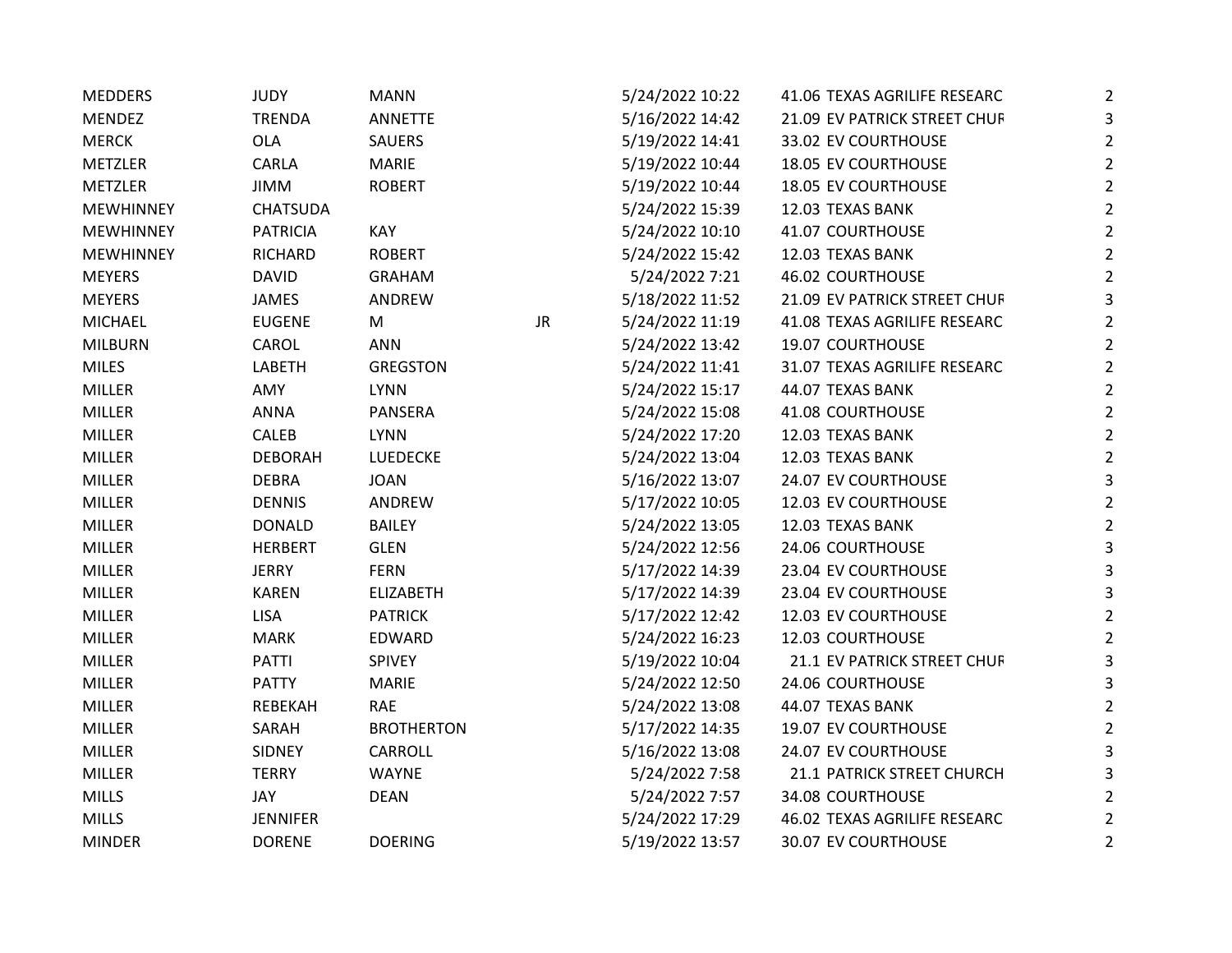| <b>MINIX</b>      | <b>DEAN</b>      | <b>ALAN</b>     |           | 5/24/2022 12:41 | 30.07 TEXAS AGRILIFE RESEARC | $\overline{2}$ |
|-------------------|------------------|-----------------|-----------|-----------------|------------------------------|----------------|
| <b>MINOR</b>      | <b>GABRIEL</b>   |                 |           | 5/24/2022 13:05 | 21.09 PATRICK STREET CHURCH  | 3              |
| <b>MITCHELL</b>   | <b>GEORGE</b>    | <b>RAY</b>      |           | 5/24/2022 10:43 | 19.06 COURTHOUSE             | $\overline{2}$ |
| <b>MODEN</b>      | <b>GERTRUDE</b>  | <b>JOAN</b>     |           | 5/24/2022 13:45 | 32.04 COURTHOUSE             | $\overline{2}$ |
| <b>MOERMAN</b>    | <b>ANDRIES</b>   |                 |           | 5/24/2022 18:53 | 19.07 COURTHOUSE             | $\overline{2}$ |
| <b>MOERMAN</b>    | <b>DEBORAH</b>   | <b>LYN</b>      |           | 5/24/2022 18:51 | 19.07 COURTHOUSE             | $\overline{2}$ |
| <b>MOLENAAR</b>   | LEENDERT         | <b>GERRITT</b>  |           | 5/17/2022 8:05  | 30.07 EV COURTHOUSE          | $\overline{2}$ |
| <b>MONTGOMERY</b> | <b>DEANIE</b>    | <b>ROYCE</b>    |           | 5/18/2022 14:46 | 23.04 EV COURTHOUSE          | 3              |
| <b>MONTGOMERY</b> | <b>RACHEL</b>    | <b>HOLLIDAY</b> |           | 5/20/2022 11:59 | 41.08 EV COURTHOUSE          | $\overline{2}$ |
| <b>MONTGOMERY</b> | <b>SHERRON</b>   | KAY             |           | 5/18/2022 14:45 | 23.04 EV COURTHOUSE          | 3              |
| <b>MONTGOMERY</b> | <b>TERI</b>      | <b>WULF</b>     |           | 5/24/2022 9:44  | 45.02 TEXAS BANK             | $\overline{2}$ |
| <b>MOON</b>       | <b>BETTY</b>     | <b>FONVILLE</b> |           | 5/17/2022 9:38  | 25.06 EV COURTHOUSE          | 3              |
| <b>MOON</b>       | <b>MARVIN</b>    | <b>DALE</b>     |           | 5/17/2022 9:38  | 25.06 EV COURTHOUSE          | 3              |
| <b>MOONEY</b>     | <b>JIMMY</b>     | <b>DWAYNE</b>   |           | 5/24/2022 11:29 | 45.02 COURTHOUSE             | $\overline{2}$ |
| <b>MOORE</b>      | <b>BARBARA</b>   | <b>FRAME</b>    |           | 5/20/2022 16:33 | 32.04 EV COURTHOUSE          | $\overline{2}$ |
| <b>MOORE</b>      | <b>CHARLE</b>    |                 |           | 5/24/2022 13:50 | 30.07 COURTHOUSE             | $\overline{2}$ |
| <b>MOORE</b>      | <b>DAVID</b>     | WAYNE           |           | 5/18/2022 12:31 | 32.03 EV COURTHOUSE          | $\overline{2}$ |
| <b>MOORE</b>      | F                | <b>CHERYL</b>   |           | 5/20/2022 13:08 | 44.1 EV COURTHOUSE           | $\overline{2}$ |
| <b>MOORE</b>      | <b>GWENDOLYN</b> | <b>TURNBOW</b>  |           | 5/24/2022 10:55 | 44.1 TEXAS AGRILIFE RESEARC  | $\overline{2}$ |
| <b>MOORE</b>      | JAMES            | <b>RONALD</b>   |           | 5/24/2022 10:56 | 44.1 TEXAS AGRILIFE RESEARC  | $\overline{2}$ |
| <b>MOORE</b>      | <b>JEFFREY</b>   | <b>TAYLOR</b>   |           | 5/20/2022 12:09 | 45.02 EV COURTHOUSE          | $\overline{2}$ |
| <b>MOORE</b>      | <b>JOHN</b>      | <b>MERRILL</b>  |           | 5/24/2022 13:50 | 30.07 COURTHOUSE             | $\overline{2}$ |
| <b>MOORE</b>      | <b>LINDSAY</b>   | <b>LANETTE</b>  |           | 5/20/2022 12:24 | 21.1 EV PATRICK STREET CHUF  | 3              |
| <b>MOORE</b>      | NELDA            | <b>JEAN</b>     |           | 5/24/2022 14:15 | 10.03 COURTHOUSE             | $\overline{2}$ |
| <b>MOORE</b>      | <b>ROSCOE</b>    | <b>HAYDEN</b>   | <b>JR</b> | 5/20/2022 16:33 | 32.04 EV COURTHOUSE          | $\overline{2}$ |
| <b>MOORE</b>      | SAMMY            | DEWAYNE         |           | 5/20/2022 12:45 | 20.07 EV COURTHOUSE          | 3              |
| <b>MOORE</b>      | <b>TROY</b>      | <b>OLIVER</b>   |           | 5/20/2022 10:49 | 44.1 EV COURTHOUSE           | $\overline{2}$ |
| <b>MORALES</b>    | <b>ALEXIA</b>    | <b>FAITH</b>    |           | 5/24/2022 8:06  | 31.09 COURTHOUSE             | $\overline{2}$ |
| <b>MORAN</b>      | <b>JOSH</b>      | <b>JAMES</b>    |           | 5/24/2022 17:48 | 24.05 TEXAS BANK             | 3              |
| <b>MORAN</b>      | <b>JULIE</b>     | ANNE            |           | 5/24/2022 17:47 | 24.05 TEXAS BANK             | 3              |
| <b>MORAVEC</b>    | <b>RACHEL</b>    | <b>ANNA</b>     |           | 5/24/2022 10:38 | 33.02 TEXAS AGRILIFE RESEARC | $\overline{2}$ |
| <b>MORIN</b>      | <b>ALBERT</b>    | $\mathsf O$     |           | 5/24/2022 18:32 | 20.07 PATRICK STREET CHURCH  | 3              |
| <b>MOSS</b>       | <b>MARTHA</b>    | J               |           | 5/16/2022 10:13 | 41.08 EV COURTHOUSE          | $\overline{2}$ |
| <b>MOTES</b>      | <b>DENNIS</b>    | <b>GLENN</b>    |           | 5/24/2022 14:31 | 31.09 COURTHOUSE             | 2              |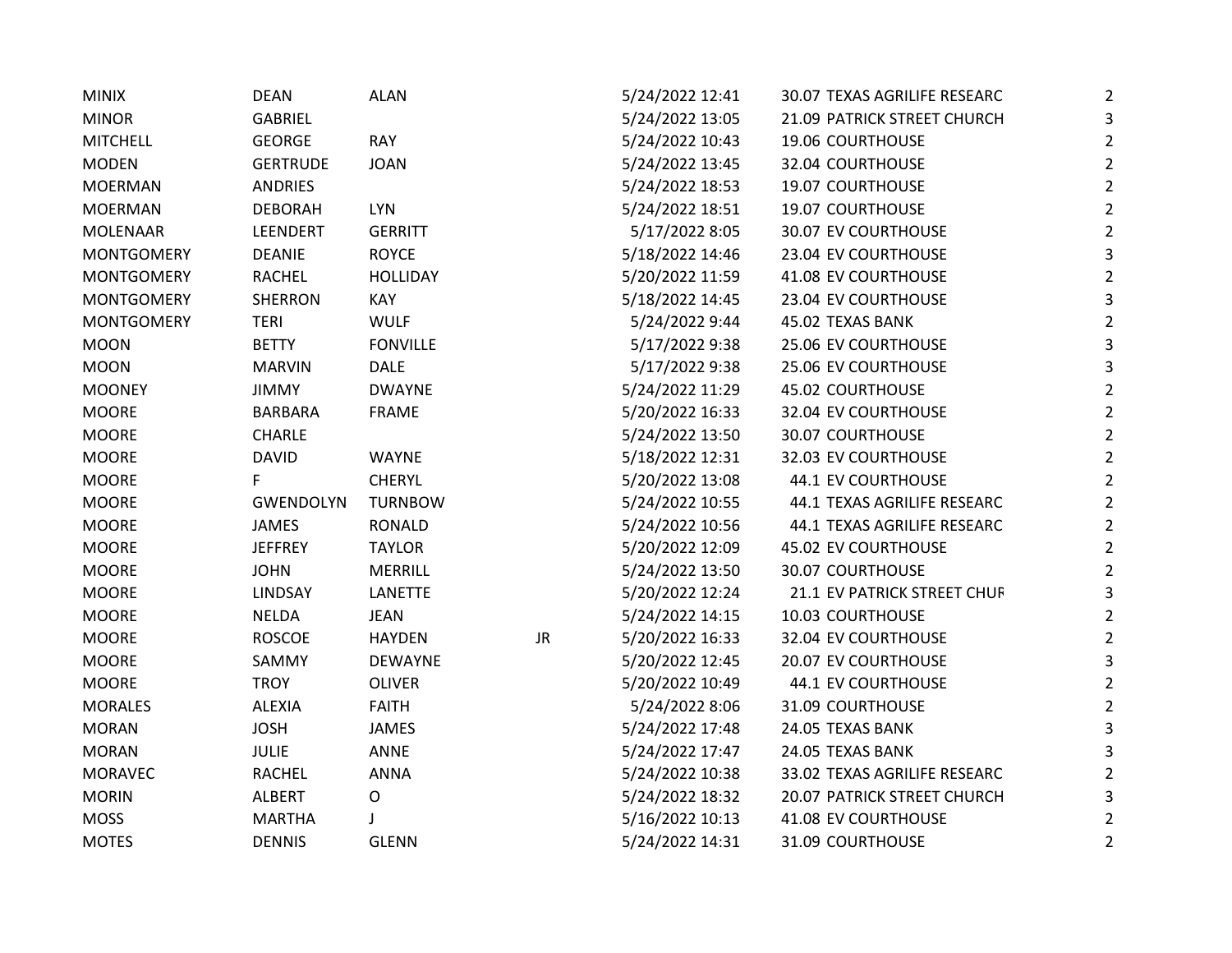| <b>MOTES</b>    | <b>SHAN</b>      | <b>LIANN</b>     |            | 5/24/2022 14:32 | 31.09 COURTHOUSE             | $\overline{2}$          |
|-----------------|------------------|------------------|------------|-----------------|------------------------------|-------------------------|
| <b>MUERY</b>    | GAY              | <b>SMITH</b>     |            | 5/24/2022 16:37 | 32.04 COURTHOUSE             | $\overline{2}$          |
| <b>MUERY</b>    | <b>JOHN</b>      | <b>MAHON</b>     |            | 5/24/2022 16:38 | 32.04 COURTHOUSE             | $\overline{2}$          |
| <b>MULLOY</b>   | <b>DAVID</b>     | PAUL             |            | 5/16/2022 12:28 | 20.07 EV PATRICK STREET CHUF | $\overline{\mathbf{3}}$ |
| <b>MUMBERT</b>  | <b>BARBARA</b>   | <b>ANN</b>       |            | 5/24/2022 11:13 | 44.07 COURTHOUSE             | $\overline{2}$          |
| <b>MUNCEY</b>   | <b>WILLIAM</b>   | <b>JAMES</b>     |            | 5/24/2022 14:55 | 32.03 COURTHOUSE             | $\overline{2}$          |
| <b>MURRAY</b>   | <b>ENITH</b>     | C                |            | 5/24/2022 13:11 | 20.07 PATRICK STREET CHURCH  | $\overline{\mathbf{3}}$ |
| <b>MUSGROVE</b> | <b>JOHN</b>      | <b>LITTLE</b>    |            | 5/24/2022 14:09 | 32.03 COURTHOUSE             | $\overline{2}$          |
| <b>MYERS</b>    | <b>MARILYN</b>   | <b>CHRISTIAN</b> |            | 5/24/2022 10:40 | <b>18.06 COURTHOUSE</b>      | $\overline{2}$          |
| MYERS-COX       | <b>CHRISTINA</b> | <b>ANN</b>       |            | 5/24/2022 10:41 | <b>18.06 COURTHOUSE</b>      | $\overline{2}$          |
| <b>NASH</b>     | <b>JAMES</b>     | <b>MICHAEL</b>   |            | 5/24/2022 16:19 | 25.06 COURTHOUSE             | 3                       |
| <b>NASH</b>     | <b>MICHAEL</b>   | <b>ALAN</b>      |            | 5/24/2022 13:31 | 12.03 COURTHOUSE             | $\overline{2}$          |
| <b>NATIONS</b>  | <b>DAVID</b>     | LEMUEL           |            | 5/19/2022 15:30 | 45.02 EV COURTHOUSE          | $\overline{2}$          |
| <b>NATIONS</b>  | <b>MATTHEW</b>   | <b>DAVID</b>     |            | 5/17/2022 16:39 | 45.02 EV COURTHOUSE          | $\overline{2}$          |
| <b>NEAL</b>     | <b>BECKY</b>     | B                |            | 5/17/2022 15:02 | 21.1 EV PATRICK STREET CHUF  | 3                       |
| <b>NEAL</b>     | <b>BILLY</b>     | <b>DALE</b>      |            | 5/17/2022 15:03 | 21.1 EV PATRICK STREET CHUF  | 3                       |
| NEELY           | SUSAN            | <b>LEE</b>       |            | 5/20/2022 10:19 | 19.07 EV COURTHOUSE          | $\overline{2}$          |
| <b>NELSON</b>   | <b>DANIEL</b>    | <b>RAY</b>       |            | 5/24/2022 16:27 | 45.02 TEXAS BANK             | $\overline{2}$          |
| <b>NELSON</b>   | <b>KANDY</b>     | <b>GRAHAM</b>    |            | 5/24/2022 16:27 | 45.02 TEXAS BANK             | $\overline{2}$          |
| <b>NELSON</b>   | PAUL             | <b>MICHAEL</b>   | JR.        | 5/24/2022 13:27 | 32.04 TEXAS BANK             | $\overline{2}$          |
| <b>NELSON</b>   | <b>THOMAS</b>    | <b>JOSEPH</b>    |            | 5/16/2022 11:22 | 34.06 EV COURTHOUSE          | $\overline{2}$          |
| <b>NEWELL</b>   | <b>PAMELA</b>    | <b>CHERYL</b>    |            | 5/20/2022 12:34 | 32.04 EV COURTHOUSE          | $\overline{2}$          |
| NEWSOME         | <b>ALICE</b>     | <b>ARRINGTON</b> |            | 5/18/2022 10:50 | 24.05 EV COURTHOUSE          | 3                       |
| <b>NEWTON</b>   | <b>KELLIE</b>    | <b>LYNN</b>      |            | 5/24/2022 17:54 | 21.1 PATRICK STREET CHURCH   | 3                       |
| <b>NEWTON</b>   | <b>KENNETH</b>   | <b>ALAN</b>      |            | 5/24/2022 17:55 | 21.1 PATRICK STREET CHURCH   | 3                       |
| <b>NICHOLS</b>  | RICHARD          | LEROY            |            | 5/16/2022 10:08 | 24.05 EV COURTHOUSE          | 3                       |
| <b>NOEL</b>     | CARY             | <b>TALBOTT</b>   |            | 5/24/2022 14:05 | 34.06 COURTHOUSE             | $\overline{2}$          |
| <b>NOEL</b>     | <b>TEENA</b>     | <b>MARIE</b>     |            | 5/24/2022 14:05 | 34.06 COURTHOUSE             | $\overline{2}$          |
| <b>NORRIS</b>   | <b>JERRY</b>     | LANE             |            | 5/19/2022 14:06 | 24.07 EV COURTHOUSE          | 3                       |
| <b>NORRIS</b>   | <b>KENNETH</b>   | <b>JEWELL</b>    | ${\sf SR}$ | 5/20/2022 14:02 | 19.07 EV COURTHOUSE          | $\overline{2}$          |
| <b>NORRIS</b>   | LARRY            | <b>ALAN</b>      |            | 5/17/2022 16:56 | 20.07 EV PATRICK STREET CHUF | $\overline{\mathbf{3}}$ |
| <b>NORRIS</b>   | <b>MARCIA</b>    | <b>ANN</b>       |            | 5/19/2022 14:05 | 24.07 EV COURTHOUSE          | 3                       |
| <b>NORRIS</b>   | <b>REBECCA</b>   | <b>JOYCE</b>     |            | 5/20/2022 14:03 | 19.07 EV COURTHOUSE          | $\overline{2}$          |
| <b>NOSSENT</b>  | <b>JAMES</b>     | <b>PIERRE</b>    |            | 5/24/2022 10:36 | 20.07 PATRICK STREET CHURCH  | 3                       |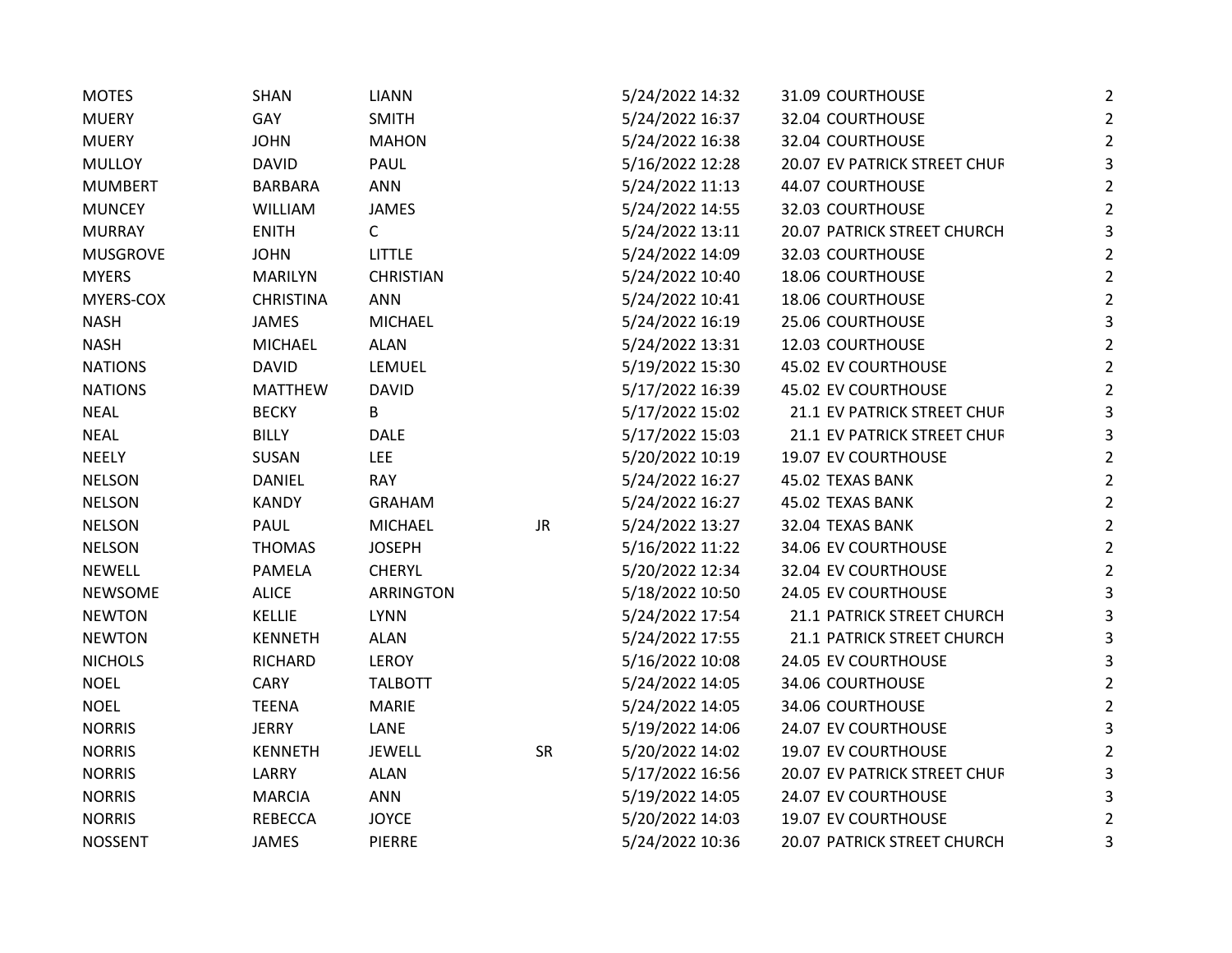| <b>OAKES</b>    | <b>ALVIN</b>    | COY             | 5/17/2022 15:09 | 46.02 EV COURTHOUSE          | $\overline{2}$ |
|-----------------|-----------------|-----------------|-----------------|------------------------------|----------------|
| <b>OBRIEN</b>   | <b>PATRICIA</b> | <b>MARIE</b>    | 5/24/2022 14:46 | 24.07 COURTHOUSE             | $\mathbf{3}$   |
| <b>ODELL</b>    | <b>DEBORAH</b>  | <b>ANN</b>      | 5/24/2022 10:29 | 18.07 COURTHOUSE             | $\overline{2}$ |
| <b>ODELL</b>    | <b>MICHAEL</b>  | WARREN          | 5/24/2022 10:29 | 18.07 COURTHOUSE             | $\overline{2}$ |
| <b>ODONNELL</b> | <b>BARBA</b>    | <b>JANE</b>     | 5/16/2022 11:07 | 21.1 EV PATRICK STREET CHUF  | 3              |
| <b>ODONNELL</b> | <b>VICTOR</b>   | <b>HALL</b>     | 5/16/2022 11:08 | 21.1 EV PATRICK STREET CHUF  | 3              |
| <b>OLIVER</b>   | VANESSA         | <b>HICKS</b>    | 5/24/2022 9:13  | 32.04 COURTHOUSE             | $\overline{2}$ |
| OLSZEWSKI       | <b>JOHN</b>     | <b>MATTHEW</b>  | 5/24/2022 17:54 | 30.07 TEXAS AGRILIFE RESEARC | $\overline{2}$ |
| <b>ONEAL</b>    | JAMES           | <b>MICHAEL</b>  | 5/24/2022 13:49 | 45.02 TEXAS BANK             | $\overline{2}$ |
| <b>OWEN</b>     | ALFRED          | <b>BUNYAN</b>   | 5/17/2022 8:59  | 44.07 EV COURTHOUSE          | $\overline{2}$ |
| <b>OWEN</b>     | <b>SHARON</b>   |                 | 5/17/2022 8:59  | 44.07 EV COURTHOUSE          | $\overline{2}$ |
| OWSLEY          | <b>WALTER</b>   | <b>FRANKLIN</b> | 5/24/2022 8:57  | 32.04 TEXAS AGRILIFE RESEARC | $\overline{2}$ |
| <b>PACK</b>     | ANGELA          | <b>MARIE</b>    | 5/24/2022 9:38  | 25.06 COURTHOUSE             | 3              |
| <b>PACK</b>     | <b>CHRISTIN</b> | <b>NICOLE</b>   | 5/17/2022 14:45 | 18.06 EV COURTHOUSE          | $\overline{2}$ |
| <b>PACK</b>     | <b>DEBORAH</b>  | <b>SUE</b>      | 5/20/2022 11:08 | 18.06 EV COURTHOUSE          | $\overline{2}$ |
| <b>PACK</b>     | <b>DUSTIN</b>   | <b>SHANE</b>    | 5/18/2022 13:10 | <b>18.06 EV COURTHOUSE</b>   | $\overline{2}$ |
| <b>PACK</b>     | <b>JASON</b>    | <b>CHANCE</b>   | 5/16/2022 8:06  | 24.05 EV COURTHOUSE          | 3              |
| <b>PACK</b>     | <b>JUDY</b>     | GAYE            | 5/20/2022 13:46 | <b>18.06 EV COURTHOUSE</b>   | $\overline{2}$ |
| <b>PACK</b>     | <b>KACIE</b>    | <b>WYNNE</b>    | 5/20/2022 11:03 | 24.05 EV COURTHOUSE          | 3              |
| <b>PACK</b>     | <b>MCKENNA</b>  | <b>ELAINE</b>   | 5/20/2022 12:20 | 24.05 EV COURTHOUSE          | $\overline{3}$ |
| <b>PACK</b>     | <b>RICKY</b>    | <b>DON</b>      | 5/24/2022 8:28  | 12.04 TEXAS BANK             | $\overline{2}$ |
| <b>PACK</b>     | <b>STEVEN</b>   | <b>REED</b>     | 5/20/2022 13:46 | <b>18.06 EV COURTHOUSE</b>   | $\overline{2}$ |
| <b>PADILLA</b>  | <b>EMILY</b>    | <b>GRAHAM</b>   | 5/24/2022 9:42  | 30.07 TEXAS AGRILIFE RESEARC | $\overline{a}$ |
| <b>PADILLA</b>  | SOLOMON         |                 | 5/18/2022 13:32 | 30.07 EV COURTHOUSE          | $\overline{2}$ |
| PANNELL         | <b>MARY</b>     | LOU             | 5/19/2022 8:37  | 44.09 EV COURTHOUSE          | $\overline{2}$ |
| <b>PANNELL</b>  | <b>PATRICK</b>  | WILLIAM         | 5/19/2022 8:37  | 44.09 EV COURTHOUSE          | $\overline{2}$ |
| PARHAM          | <b>BERTHA</b>   | MAE             | 5/24/2022 10:55 | 18.06 COURTHOUSE             | $\overline{2}$ |
| PARHAM          | KIMBERLY        | ANNE            | 5/24/2022 12:04 | 44.07 TEXAS AGRILIFE RESEARC | $\overline{2}$ |
| PARHAM          | <b>WILFORD</b>  | CARROLL         | 5/20/2022 12:56 | 18.06 EV COURTHOUSE          | $\overline{2}$ |
| PARHAM          | <b>WILLIAM</b>  | <b>WADE</b>     | 5/24/2022 12:04 | 44.07 TEXAS AGRILIFE RESEARC | $\overline{2}$ |
| <b>PARIS</b>    | <b>DIANE</b>    | <b>HELEN</b>    | 5/24/2022 16:17 | 32.03 COURTHOUSE             | $\overline{2}$ |
| <b>PARKER</b>   | <b>ALEX</b>     | KIM             | 5/18/2022 12:30 | 25.06 EV COURTHOUSE          | 3              |
| <b>PARKER</b>   | <b>HARVEY</b>   | <b>GERALD</b>   | 5/20/2022 8:51  | 10.03 EV COURTHOUSE          | $\overline{2}$ |
| <b>PARKER</b>   | <b>KENDRA</b>   | LOUISE          | 5/24/2022 17:20 | 32.04 TEXAS AGRILIFE RESEARC | 2              |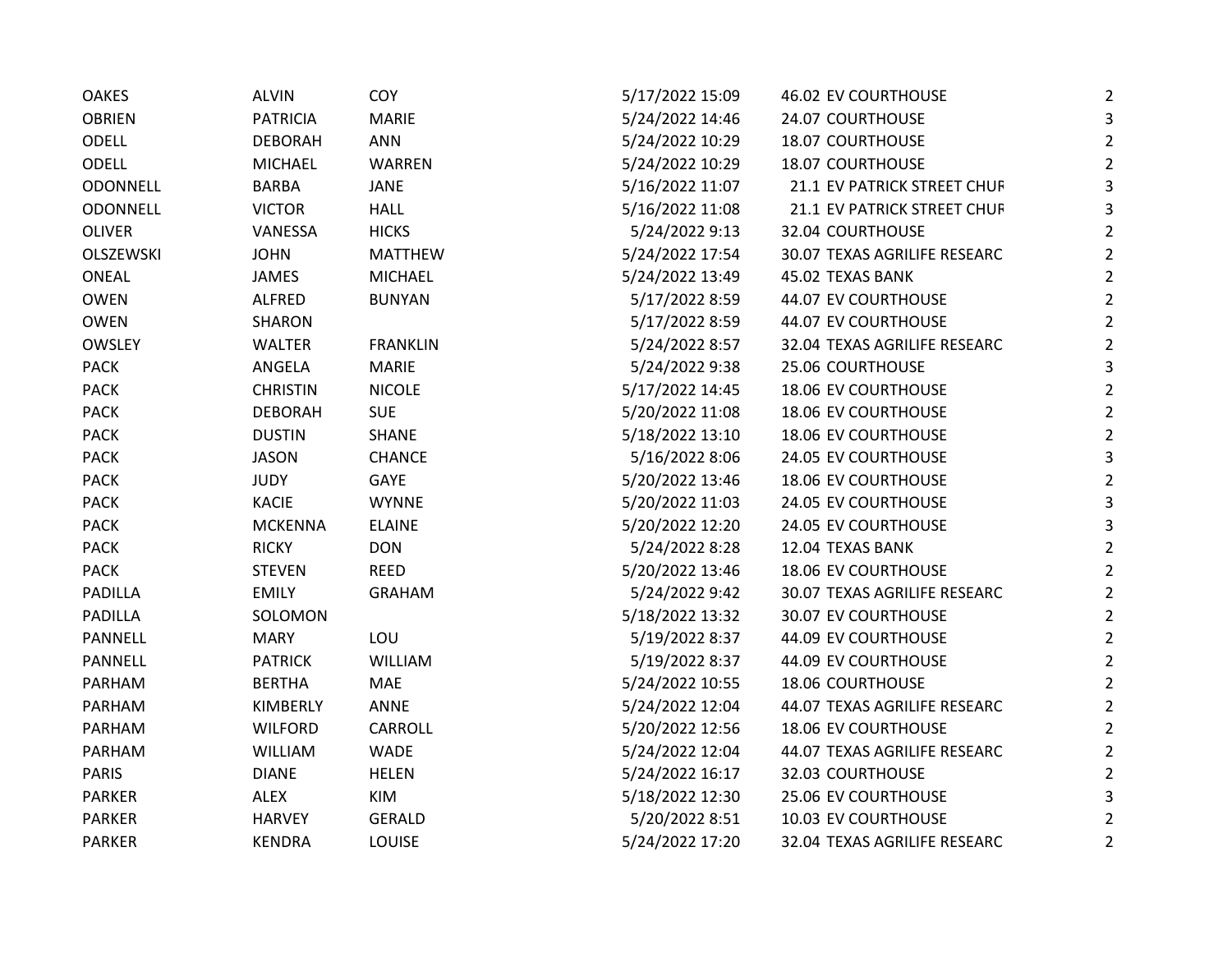| <b>PARKER</b>        | <b>NAN</b>      | S               |               | 5/18/2022 12:24 | 25.06 EV COURTHOUSE          | 3              |
|----------------------|-----------------|-----------------|---------------|-----------------|------------------------------|----------------|
| <b>PARKER</b>        | <b>SHIRLEY</b>  | <b>ANN</b>      |               | 5/17/2022 9:56  | 34.06 EV COURTHOUSE          | $\overline{2}$ |
| <b>PARKER</b>        | <b>STEPHEN</b>  | <b>JOHN</b>     |               | 5/17/2022 9:57  | 34.06 EV COURTHOUSE          | $\overline{2}$ |
| <b>PARKER</b>        | <b>STEVEN</b>   | <b>MASON</b>    |               | 5/24/2022 11:02 | 32.04 COURTHOUSE             | $\overline{2}$ |
| <b>PARKER MARTIN</b> | PAULA           | MAGDALENA       |               | 5/24/2022 13:58 | 47.02 TEXAS BANK             | $\overline{2}$ |
| <b>PARKS</b>         | <b>LYNETTE</b>  | <b>TYLER</b>    |               | 5/24/2022 13:05 | 25.06 TEXAS BANK             | 3              |
| <b>PARKS</b>         | <b>MERLE</b>    | JO              |               | 5/18/2022 14:21 | 24.05 EV COURTHOUSE          | 3              |
| <b>PARKS</b>         | RANDY           | <b>WAYNE</b>    |               | 5/24/2022 15:33 | 25.06 TEXAS AGRILIFE RESEARC | 3              |
| <b>PARRO</b>         | <b>PATRICIA</b> | ANNE            |               | 5/19/2022 12:45 | 34.06 EV COURTHOUSE          | $\overline{2}$ |
| <b>PARRO</b>         | <b>VINCENT</b>  | E               | $\mathsf{II}$ | 5/19/2022 12:45 | 34.06 EV COURTHOUSE          | $\overline{2}$ |
| <b>PARSONS</b>       | <b>KERRY</b>    | <b>JEAN</b>     |               | 5/24/2022 13:01 | 21.09 PATRICK STREET CHURCH  | 3              |
| <b>PATE</b>          | <b>BEN</b>      | <b>TERRELL</b>  |               | 5/16/2022 11:48 | 20.07 EV PATRICK STREET CHUF | 3              |
| <b>PATRICK</b>       | <b>JANET</b>    | E               |               | 5/17/2022 12:34 | 24.05 EV COURTHOUSE          | 3              |
| PATTERSON            | <b>TRENT</b>    | P               |               | 5/24/2022 12:23 | 19.07 COURTHOUSE             | $\overline{2}$ |
| <b>PATTON</b>        | <b>CATHY</b>    | <b>ELAINE</b>   |               | 5/18/2022 10:37 | 34.06 EV COURTHOUSE          | $\overline{2}$ |
| <b>PATTON</b>        | <b>JENNIFER</b> | <b>LEA</b>      |               | 5/24/2022 13:56 | 41.06 COURTHOUSE             | $\overline{2}$ |
| <b>PEACOCK</b>       | <b>AMANDA</b>   | <b>LYNN</b>     |               | 5/20/2022 14:54 | 30.07 EV COURTHOUSE          | $\overline{2}$ |
| <b>PEACOCK</b>       | <b>ROBIN</b>    | <b>DWAIN</b>    |               | 5/19/2022 16:47 | 21.1 EV PATRICK STREET CHUF  | 3              |
| <b>PEARCEY</b>       | <b>KAREN</b>    | <b>BARTON</b>   |               | 5/24/2022 10:09 | 21.1 PATRICK STREET CHURCH   | 3              |
| <b>PEARCEY</b>       | LEROY           | <b>GENE</b>     |               | 5/24/2022 10:10 | 21.1 PATRICK STREET CHURCH   | 3              |
| PEDERSON             | <b>BOBBIE</b>   | <b>ROBINSON</b> |               | 5/24/2022 12:37 | 12.03 TEXAS BANK             | $\overline{2}$ |
| <b>PEEK</b>          | <b>TERESA</b>   | <b>ANN</b>      |               | 5/24/2022 11:17 | 23.04 TEXAS BANK             | 3              |
| <b>PEETERS</b>       | <b>JOSEPH</b>   | <b>JEFFREY</b>  |               | 5/20/2022 8:11  | 34.06 EV COURTHOUSE          | $\overline{2}$ |
| <b>PEISER</b>        | <b>BURLIE</b>   | <b>ELLIOTT</b>  |               | 5/24/2022 16:21 | 47.02 TEXAS AGRILIFE RESEARC | $\overline{2}$ |
| PEMBERTON            | <b>JACKIE</b>   | SHARON          |               | 5/17/2022 9:02  | 46.02 EV COURTHOUSE          | $\overline{2}$ |
| PENDLETON            | PAUL            | <b>KYLE</b>     |               | 5/24/2022 15:57 | 12.03 COURTHOUSE             | $\overline{2}$ |
| PENDRAY              | <b>BILLIE</b>   | KAYE            |               | 5/24/2022 9:29  | 33.02 COURTHOUSE             | $\overline{2}$ |
| <b>PENNY</b>         | <b>ASHLEY</b>   |                 |               | 5/16/2022 18:19 | 34.08 EV COURTHOUSE          | $\overline{2}$ |
| <b>PERKINS</b>       | <b>KENT</b>     |                 |               | 5/24/2022 11:15 | 44.07 COURTHOUSE             | $\overline{2}$ |
| PERRY                | <b>CHUCK</b>    | <b>ALAN</b>     |               | 5/24/2022 8:31  | 33.02 COURTHOUSE             | $\overline{2}$ |
| <b>PERRY</b>         | <b>SEAN</b>     | M               |               | 5/24/2022 17:02 | 12.03 COURTHOUSE             | $\overline{2}$ |
| PERSSON              | LARS            | <b>INGVAR</b>   |               | 5/20/2022 10:04 | 23.04 EV COURTHOUSE          | 3              |
| <b>PETTKE</b>        | <b>DIANA</b>    | <b>PISELL</b>   |               | 5/20/2022 14:29 | 25.06 EV COURTHOUSE          | 3              |
| <b>PETTKE</b>        | <b>DONALD</b>   | <b>ROBERT</b>   | <b>JR</b>     | 5/20/2022 14:30 | 25.06 EV COURTHOUSE          | 3              |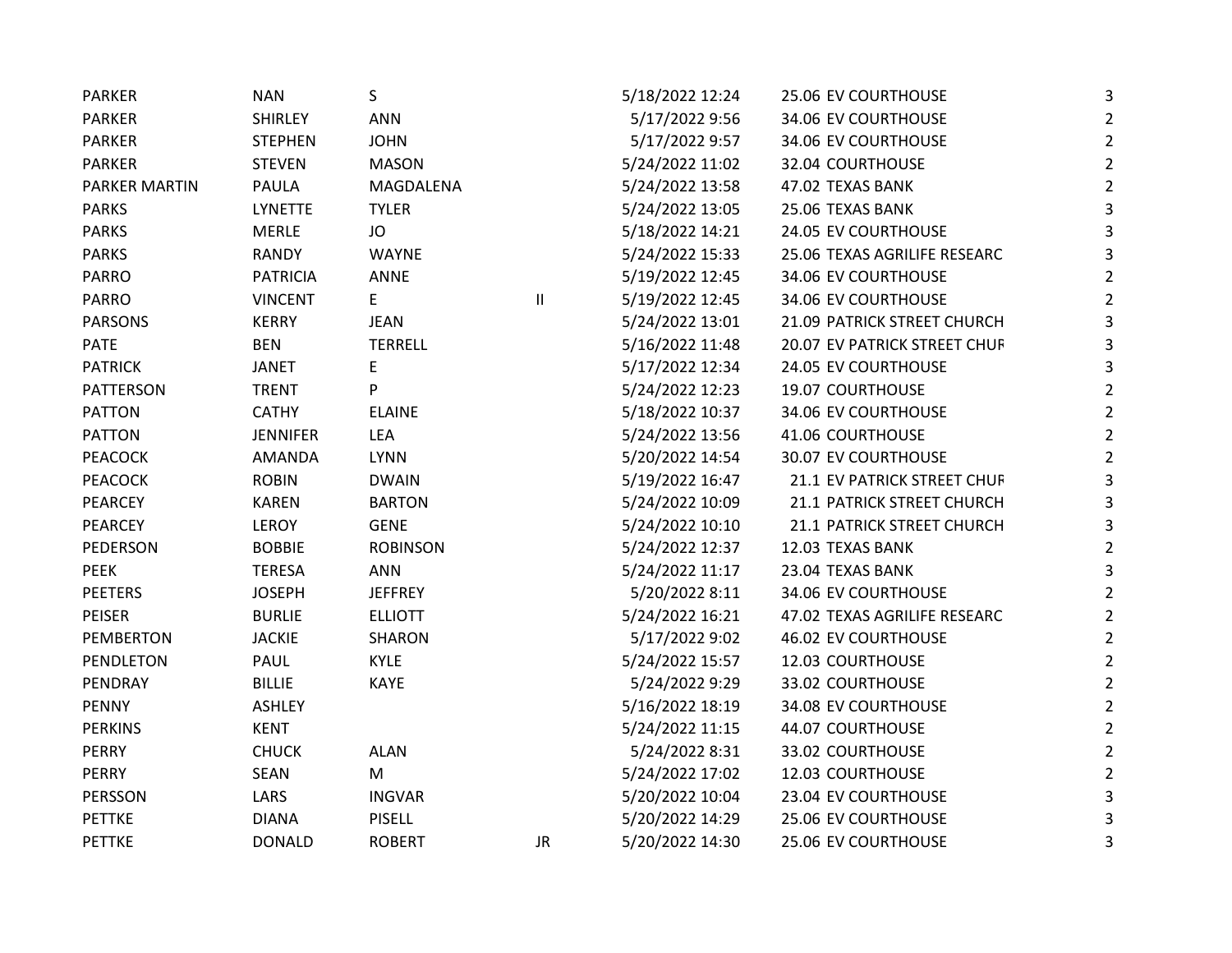| PHIFER          | <b>KAREN</b>   | <b>TOWNZEN</b> |                    | 5/24/2022 16:24 | 44.08 COURTHOUSE             | $\overline{2}$          |
|-----------------|----------------|----------------|--------------------|-----------------|------------------------------|-------------------------|
| PHIFER          | <b>MICHAEL</b> | <b>BRUCE</b>   |                    | 5/24/2022 16:25 | 44.08 COURTHOUSE             | $\overline{2}$          |
| <b>PHILIPS</b>  | <b>JESSICA</b> | CAYE           |                    | 5/24/2022 17:33 | 25.06 COURTHOUSE             | $\overline{\mathbf{3}}$ |
| <b>PHILIPS</b>  | <b>STEVEN</b>  | <b>TODD</b>    |                    | 5/24/2022 17:33 | 25.06 COURTHOUSE             | 3                       |
| <b>PHILLIPS</b> | <b>DAVID</b>   | MICHAEL        |                    | 5/24/2022 16:10 | 45.02 COURTHOUSE             | $\overline{2}$          |
| <b>PHILLIPS</b> | <b>JULIE</b>   | <b>ANNETTE</b> |                    | 5/24/2022 17:26 | 45.02 COURTHOUSE             | $\overline{2}$          |
| <b>PICHA</b>    | <b>DAVID</b>   | <b>JOHN</b>    |                    | 5/24/2022 14:20 | 12.04 TEXAS BANK             | $\overline{2}$          |
| <b>PIERCE</b>   | <b>CHARLES</b> | LARRY          |                    | 5/17/2022 14:01 | 45.02 EV COURTHOUSE          | $\overline{2}$          |
| <b>PIERCE</b>   | SAMMIE         | <b>WYNETTE</b> |                    | 5/17/2022 14:00 | 45.02 EV COURTHOUSE          | $\overline{2}$          |
| <b>PIERCE</b>   | SANDRA         | K              |                    | 5/18/2022 12:12 | 11.03 EV COURTHOUSE          | $\overline{2}$          |
| <b>PINKSTON</b> | <b>ALLEN</b>   | <b>SCOTT</b>   |                    | 5/24/2022 9:33  | 44.07 COURTHOUSE             | $\overline{2}$          |
| <b>PIPES</b>    | <b>MARILYN</b> | <b>YVONNE</b>  |                    | 5/24/2022 12:53 | 32.04 COURTHOUSE             | $\overline{2}$          |
| <b>PIPES</b>    | WILLIE         | B              | $\mathop{\rm III}$ | 5/24/2022 12:54 | 32.04 COURTHOUSE             | $\overline{2}$          |
| PITTMAN         | <b>STANLEY</b> | <b>EUGENE</b>  |                    | 5/17/2022 12:19 | 12.04 EV COURTHOUSE          | $\overline{2}$          |
| PITTMAN         | <b>TERRY</b>   | <b>TYLER</b>   |                    | 5/17/2022 12:19 | 12.04 EV COURTHOUSE          | $\overline{2}$          |
| <b>POLK</b>     | <b>BARRY</b>   | <b>LYNN</b>    |                    | 5/24/2022 11:22 | <b>18.08 COURTHOUSE</b>      | $\overline{2}$          |
| <b>POLK</b>     | SANDRA         | LATRECE        |                    | 5/24/2022 11:22 | 18.08 COURTHOUSE             | $\overline{2}$          |
| POLLARD         | <b>MICKY</b>   | <b>MARTIN</b>  |                    | 5/17/2022 14:10 | 19.04 EV COURTHOUSE          | $\overline{2}$          |
| <b>PONDER</b>   | <b>DANA</b>    | <b>JO</b>      |                    | 5/24/2022 13:52 | 41.08 TEXAS AGRILIFE RESEARC | $\overline{2}$          |
| <b>POPE</b>     | <b>JOE</b>     | <b>NORMAN</b>  |                    | 5/18/2022 14:30 | 32.04 EV COURTHOUSE          | $\overline{2}$          |
| <b>PORTER</b>   | <b>ALICE</b>   | <b>JEAN</b>    |                    | 5/19/2022 14:13 | 11.03 EV COURTHOUSE          | $\overline{2}$          |
| <b>PORTER</b>   | <b>DEBBIE</b>  | LOU            |                    | 5/20/2022 15:49 | 10.03 EV COURTHOUSE          | $\overline{2}$          |
| <b>PORTER</b>   | <b>JAMYE</b>   | <b>NELL</b>    |                    | 5/24/2022 17:31 | 18.07 PATRICK STREET CHURCH  | $\overline{2}$          |
| <b>PORTER</b>   | <b>MARVIN</b>  | <b>DOYLE</b>   |                    | 5/24/2022 17:31 | 18.07 PATRICK STREET CHURCH  | $\overline{2}$          |
| POTERACKI       | JAMES          | <b>MICHAEL</b> |                    | 5/24/2022 10:05 | 34.08 COURTHOUSE             | $\overline{2}$          |
| POTERACKI       | <b>JANET</b>   | <b>SUE</b>     |                    | 5/24/2022 10:04 | 34.08 COURTHOUSE             | $\overline{2}$          |
| <b>POWELL</b>   | <b>DEANNA</b>  | <b>ELAINE</b>  |                    | 5/24/2022 17:33 | 32.04 TEXAS AGRILIFE RESEARC | $\overline{2}$          |
| <b>POWELL</b>   | <b>JOHN</b>    | <b>LOREN</b>   |                    | 5/24/2022 18:07 | 32.04 TEXAS AGRILIFE RESEARC | $\overline{2}$          |
| <b>POWERS</b>   | <b>ALAN</b>    | <b>WAYNE</b>   |                    | 5/24/2022 13:01 | 44.1 COURTHOUSE              | $\overline{2}$          |
| <b>POWERS</b>   | <b>JERRY</b>   | <b>DON</b>     |                    | 5/18/2022 13:42 | 30.08 EV COURTHOUSE          | $\overline{2}$          |
| <b>POWERS</b>   | <b>RHONDA</b>  | <b>DELL</b>    |                    | 5/19/2022 10:03 | 30.08 EV COURTHOUSE          | $\overline{2}$          |
| <b>PRATT</b>    | <b>MICHAEL</b> | <b>LEE</b>     |                    | 5/20/2022 16:23 | 44.07 EV COURTHOUSE          | $\overline{2}$          |
| <b>PRICE</b>    | <b>RICHARD</b> | LEE            |                    | 5/17/2022 14:10 | 31.11 EV COURTHOUSE          | $\overline{2}$          |
| <b>PRICE</b>    | <b>TRACY</b>   | <b>LYNN</b>    |                    | 5/24/2022 13:45 | 31.11 COURTHOUSE             | $\overline{2}$          |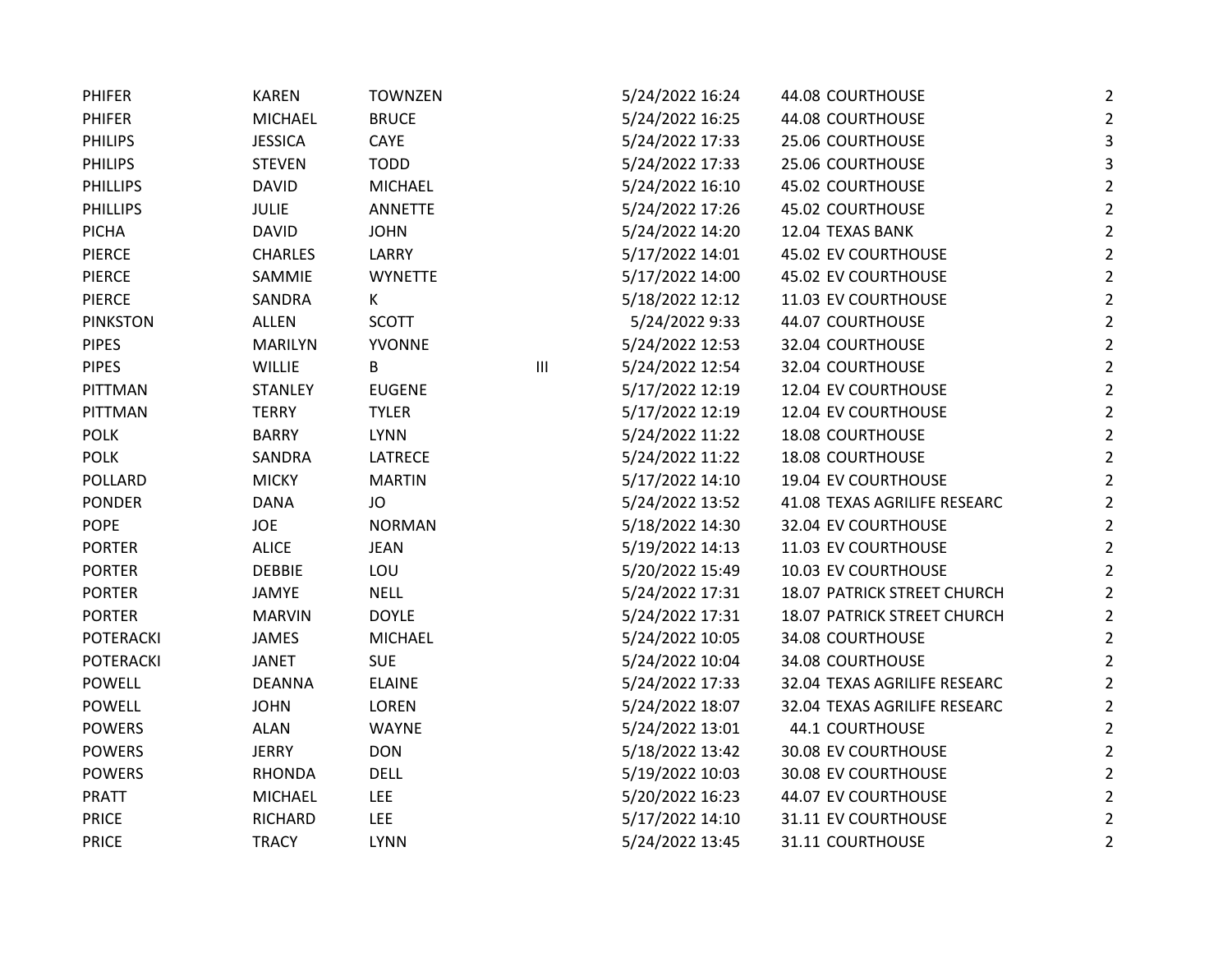| PRIDDY          | <b>MARLIN</b>    | <b>DOUGLAS</b>  |    | 5/24/2022 17:12 | 44.1 TEXAS BANK              | $\overline{2}$ |
|-----------------|------------------|-----------------|----|-----------------|------------------------------|----------------|
| <b>PROCTER</b>  | <b>DANNAH</b>    | <b>MORRISON</b> |    | 5/20/2022 16:13 | 25.06 EV COURTHOUSE          | $\overline{3}$ |
| <b>PROUGH</b>   | <b>DEBRA</b>     | <b>BOYLES</b>   |    | 5/20/2022 10:34 | 41.06 EV COURTHOUSE          | $\overline{2}$ |
| <b>PROUGH</b>   | <b>ROBERT</b>    |                 |    | 5/20/2022 10:35 | 41.06 EV COURTHOUSE          | $\overline{2}$ |
| <b>PRUETZ</b>   | <b>JOHN</b>      | <b>WALTER</b>   |    | 5/24/2022 16:01 | 30.08 TEXAS AGRILIFE RESEARC | $\overline{2}$ |
| PRUITT          | <b>MICHAEL</b>   | <b>ALLAN</b>    |    | 5/24/2022 12:16 | 20.07 PATRICK STREET CHURCH  | 3              |
| QUARLES         | <b>ARLIN</b>     | LEO             |    | 5/20/2022 10:44 | 30.08 EV COURTHOUSE          | $\overline{2}$ |
| <b>QUARLES</b>  | <b>MARLIN</b>    | LEROY           |    | 5/24/2022 9:26  | 30.07 TEXAS AGRILIFE RESEARC | $\overline{2}$ |
| QUARLES         | <b>MARY</b>      | <b>LUCAS</b>    |    | 5/24/2022 9:25  | 30.07 TEXAS AGRILIFE RESEARC | $\overline{2}$ |
| <b>RAMOS</b>    | KARMICHAEL       | <b>RYAN</b>     |    | 5/24/2022 10:58 | 41.06 TEXAS AGRILIFE RESEARC | $\overline{2}$ |
| RAMSAY          | ANDREW           | ALAN            |    | 5/24/2022 12:43 | 32.03 COURTHOUSE             | $\overline{2}$ |
| RASBERRY        | <b>JESSIE</b>    | <b>OWEN</b>     |    | 5/16/2022 14:21 | 24.05 EV COURTHOUSE          | 3              |
| RASBERRY        | SARAH            | <b>BURNS</b>    |    | 5/16/2022 14:20 | 24.05 EV COURTHOUSE          | 3              |
| <b>RASCO</b>    | <b>KAREN</b>     | ANNETTE         |    | 5/24/2022 14:08 | 32.03 TEXAS AGRILIFE RESEARC | $\overline{2}$ |
| <b>RATHBURN</b> | <b>FRANCES</b>   | <b>LEE</b>      |    | 5/24/2022 14:39 | 24.05 TEXAS BANK             | 3              |
| <b>RATHBURN</b> | <b>HAROLD</b>    | <b>BRUCE</b>    |    | 5/24/2022 14:39 | 24.05 TEXAS BANK             | 3              |
| <b>RAY</b>      | ALBERT           | <b>CLINTON</b>  |    | 5/17/2022 9:00  | 24.07 EV COURTHOUSE          | 3              |
| <b>RAY</b>      | <b>BARBARA</b>   | L               |    | 5/19/2022 13:35 | 44.07 EV COURTHOUSE          | $\overline{2}$ |
| <b>RAY</b>      | CAMERON          | WAYNE           |    | 5/20/2022 13:45 | 25.06 EV PATRICK STREET CHUF | 3              |
| <b>RAY</b>      | <b>CHRISTINE</b> | MAY             |    | 5/17/2022 13:31 | 44.07 EV COURTHOUSE          | $\overline{2}$ |
| <b>RAY</b>      | <b>CLAYTON</b>   | <b>WAYDE</b>    |    | 5/20/2022 10:52 | 25.06 EV PATRICK STREET CHUF | 3              |
| <b>RAY</b>      | <b>DEBBIE</b>    | MCDONALD        |    | 5/18/2022 11:24 | 24.07 EV COURTHOUSE          | 3              |
| <b>RAY</b>      | <b>FREDERICK</b> | <b>WAYNE</b>    |    | 5/17/2022 9:25  | 44.07 EV COURTHOUSE          | $\overline{2}$ |
| REDDELL         | <b>PAUL</b>      | <b>DOUGLAS</b>  |    | 5/24/2022 8:31  | 18.08 COURTHOUSE             | $\overline{2}$ |
| <b>REDDOCH</b>  | $\mathsf{C}$     | <b>WINSETT</b>  |    | 5/24/2022 12:25 | 32.04 COURTHOUSE             | $\overline{2}$ |
| <b>REDDOCH</b>  | GAIL             |                 |    | 5/24/2022 12:24 | 32.04 COURTHOUSE             | $\overline{2}$ |
| <b>REED</b>     | <b>CAROLYN</b>   | <b>INEZ</b>     |    | 5/17/2022 11:08 | 45.02 EV COURTHOUSE          | $\overline{2}$ |
| <b>REED</b>     | <b>CHARLES</b>   | MANSEL          |    | 5/17/2022 11:09 | 45.02 EV COURTHOUSE          | $\overline{2}$ |
| <b>REED</b>     | <b>CONNIE</b>    | <b>PRATER</b>   |    | 5/24/2022 8:27  | 20.07 PATRICK STREET CHURCH  | 3              |
| <b>REED</b>     | <b>DANNY</b>     | <b>LEE</b>      |    | 5/24/2022 15:43 | 47.02 TEXAS BANK             | $\overline{2}$ |
| <b>REED</b>     | <b>DAVID</b>     | <b>TROY</b>     |    | 5/20/2022 10:53 | 21.09 EV PATRICK STREET CHUF | 3              |
| <b>REED</b>     | <b>JAMES</b>     | <b>DENNIS</b>   | JR | 5/24/2022 8:28  | 20.07 PATRICK STREET CHURCH  | 3              |
| <b>REED</b>     | KIMBERLY         | WALDREP         |    | 5/17/2022 10:00 | 25.06 EV PATRICK STREET CHUF | 3              |
| <b>REED</b>     | <b>ROBERT</b>    | <b>HOWARD</b>   |    | 5/17/2022 10:01 | 25.06 EV PATRICK STREET CHUF | 3              |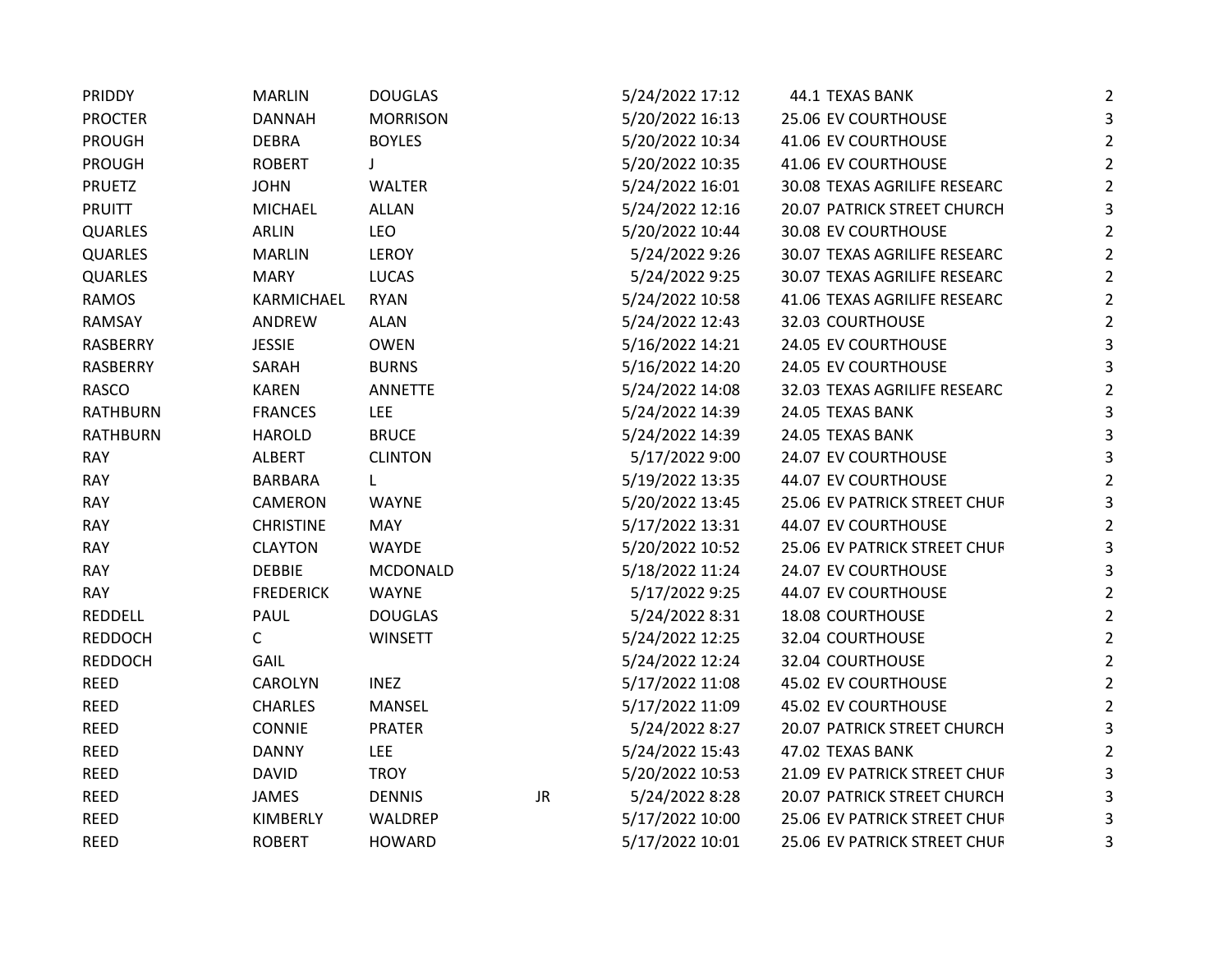| <b>REEVES</b><br><b>ALVIN</b><br>E<br>5/18/2022 9:43<br>21.09 EV PATRICK STREET CHUF<br>3<br>$\overline{2}$<br><b>REYNOLDS</b><br>KIMBERLY<br><b>RENE</b><br>5/24/2022 10:11<br>10.03 TEXAS BANK<br>5/20/2022 7:57<br>$\overline{2}$<br><b>REYNOLDS</b><br><b>MARCIE</b><br><b>LYNN</b><br>33.02 EV COURTHOUSE<br>$\overline{2}$<br>5/24/2022 10:11<br>REYNOLDS<br><b>MARK</b><br><b>KEVIN</b><br>10.03 TEXAS BANK<br>$\overline{2}$<br><b>KEITH</b><br><b>REYNOLDS</b><br>RICHARD<br>5/24/2022 9:32<br>41.06 COURTHOUSE<br>$\overline{2}$<br><b>REYNOLDS</b><br><b>VICKI</b><br>5/24/2022 9:31<br>41.06 COURTHOUSE<br><b>JOE</b><br>JR.<br>$\overline{2}$<br><b>RHODES</b><br><b>RAYMON</b><br>5/24/2022 13:07<br>32.04 COURTHOUSE<br>$\overline{2}$<br><b>RICE</b><br><b>WHITE</b><br>5/24/2022 17:37<br>19.07 COURTHOUSE<br><b>MARGARET</b><br>$\overline{2}$<br>5/24/2022 13:49<br><b>GARY</b><br>LEE<br>12.03 COURTHOUSE<br>$\overline{2}$<br><b>JO NELL</b><br>5/24/2022 13:48<br>12.03 COURTHOUSE<br><b>RICHARDSON</b><br>3<br><b>RICKY</b><br>20.07 PATRICK STREET CHURCH<br><b>RICHARDSON</b><br>LEWIS<br>5/24/2022 16:18<br><b>RICHEY</b><br>CAROLYN<br>LEUTZINGER<br>5/24/2022 16:36<br>31.07 COURTHOUSE<br>$\overline{2}$<br>5/24/2022 16:37<br>31.07 COURTHOUSE<br>$\overline{2}$<br><b>RICHEY</b><br><b>DELWIN</b><br>EARL<br>$\overline{2}$<br><b>MARY</b><br>LOU<br>5/19/2022 13:47<br>12.03 EV COURTHOUSE<br>$\overline{2}$<br><b>RIDING</b><br><b>MARJORIE</b><br><b>MERRITT</b><br>5/20/2022 12:03<br>32.04 EV COURTHOUSE<br>3<br><b>MITCHELL</b><br>5/24/2022 18:37<br>20.09 PATRICK STREET CHURCH<br><b>DONNA</b><br><b>JOE</b><br><b>MAC</b><br>5/24/2022 18:37<br>20.09 PATRICK STREET CHURCH<br>3<br>D<br>$\overline{2}$<br>KELLYE<br>5/24/2022 11:43<br>41.06 TEXAS AGRILIFE RESEARC<br>$\overline{2}$<br>EARL<br>5/24/2022 15:33<br>44.1 TEXAS BANK<br>LIMEY<br>$\overline{2}$<br>5/24/2022 11:44<br>41.06 TEXAS AGRILIFE RESEARC<br><b>RILEY</b><br><b>MICHAEL</b><br>EDWARD<br>3<br><b>ROBERSON CROFT</b><br><b>BRENDA</b><br><b>JOYCE</b><br>5/24/2022 16:19<br>25.06 COURTHOUSE<br><b>SCOTT</b><br>5/24/2022 12:12<br>$\overline{2}$<br><b>ROBERTS</b><br><b>TED</b><br>33.02 COURTHOUSE<br>3<br><b>DENISE</b><br><b>ANN</b><br>5/24/2022 17:16<br>24.05 COURTHOUSE<br><b>ROBERTSON</b><br>3<br>5/17/2022 10:40<br>23.04 EV COURTHOUSE<br><b>ROBERTSON</b><br><b>SUE</b><br><b>ANN</b><br>3<br>5/17/2022 10:40<br><b>ROBERTSON</b><br><b>THOMAS</b><br>H<br>23.04 EV COURTHOUSE<br>$\overline{2}$<br><b>ROBINSON</b><br><b>DEBORAH</b><br>5/20/2022 10:03<br>10.03 EV COURTHOUSE<br>$\overline{2}$<br><b>MICHAEL</b><br>5/20/2022 10:04<br>10.03 EV COURTHOUSE<br><b>ROBINSON</b><br><b>DAN</b><br>5/24/2022 15:08<br>$\overline{2}$<br><b>ROBINSON</b><br><b>NICKY</b><br>L.<br>45.02 COURTHOUSE<br>$\overline{2}$<br>5/20/2022 15:31<br><b>ROBISON</b><br><b>DON</b><br>RAYMOND<br>47.02 EV COURTHOUSE<br>$\overline{2}$<br><b>ROBISON</b><br><b>MYRTLE</b><br>MAE<br>5/20/2022 15:30<br>47.02 EV COURTHOUSE<br>$\overline{2}$<br>5/17/2022 15:19<br>19.06 EV PATRICK STREET CHUF<br><b>RODGERS</b><br><b>JIMMY</b><br><b>LYNN</b><br>5/24/2022 17:30<br>$\overline{2}$<br><b>RODRIGUEZ</b><br>18.06 TEXAS AGRILIFE RESEARC<br><b>MAX</b><br>5/24/2022 17:44<br>19.07 COURTHOUSE<br>$\overline{2}$<br><b>ROELKE</b><br><b>DANIEL</b><br><b>GREGORY</b> |                   |        |  |                 |                     |   |
|----------------------------------------------------------------------------------------------------------------------------------------------------------------------------------------------------------------------------------------------------------------------------------------------------------------------------------------------------------------------------------------------------------------------------------------------------------------------------------------------------------------------------------------------------------------------------------------------------------------------------------------------------------------------------------------------------------------------------------------------------------------------------------------------------------------------------------------------------------------------------------------------------------------------------------------------------------------------------------------------------------------------------------------------------------------------------------------------------------------------------------------------------------------------------------------------------------------------------------------------------------------------------------------------------------------------------------------------------------------------------------------------------------------------------------------------------------------------------------------------------------------------------------------------------------------------------------------------------------------------------------------------------------------------------------------------------------------------------------------------------------------------------------------------------------------------------------------------------------------------------------------------------------------------------------------------------------------------------------------------------------------------------------------------------------------------------------------------------------------------------------------------------------------------------------------------------------------------------------------------------------------------------------------------------------------------------------------------------------------------------------------------------------------------------------------------------------------------------------------------------------------------------------------------------------------------------------------------------------------------------------------------------------------------------------------------------------------------------------------------------------------------------------------------------------------------------------------------------------------------------------------------------------------------------------------------------------------------------------------------------------------------------------------------------------------------------------------------------------------------------------------------------------------------------------------------------------------------------------------------------------------------------------------------------------------------------------------------------------------------------------------|-------------------|--------|--|-----------------|---------------------|---|
|                                                                                                                                                                                                                                                                                                                                                                                                                                                                                                                                                                                                                                                                                                                                                                                                                                                                                                                                                                                                                                                                                                                                                                                                                                                                                                                                                                                                                                                                                                                                                                                                                                                                                                                                                                                                                                                                                                                                                                                                                                                                                                                                                                                                                                                                                                                                                                                                                                                                                                                                                                                                                                                                                                                                                                                                                                                                                                                                                                                                                                                                                                                                                                                                                                                                                                                                                                                        | <b>REED</b>       | SANDRA |  | 5/18/2022 14:40 | 10.03 EV COURTHOUSE | 2 |
|                                                                                                                                                                                                                                                                                                                                                                                                                                                                                                                                                                                                                                                                                                                                                                                                                                                                                                                                                                                                                                                                                                                                                                                                                                                                                                                                                                                                                                                                                                                                                                                                                                                                                                                                                                                                                                                                                                                                                                                                                                                                                                                                                                                                                                                                                                                                                                                                                                                                                                                                                                                                                                                                                                                                                                                                                                                                                                                                                                                                                                                                                                                                                                                                                                                                                                                                                                                        |                   |        |  |                 |                     |   |
|                                                                                                                                                                                                                                                                                                                                                                                                                                                                                                                                                                                                                                                                                                                                                                                                                                                                                                                                                                                                                                                                                                                                                                                                                                                                                                                                                                                                                                                                                                                                                                                                                                                                                                                                                                                                                                                                                                                                                                                                                                                                                                                                                                                                                                                                                                                                                                                                                                                                                                                                                                                                                                                                                                                                                                                                                                                                                                                                                                                                                                                                                                                                                                                                                                                                                                                                                                                        |                   |        |  |                 |                     |   |
|                                                                                                                                                                                                                                                                                                                                                                                                                                                                                                                                                                                                                                                                                                                                                                                                                                                                                                                                                                                                                                                                                                                                                                                                                                                                                                                                                                                                                                                                                                                                                                                                                                                                                                                                                                                                                                                                                                                                                                                                                                                                                                                                                                                                                                                                                                                                                                                                                                                                                                                                                                                                                                                                                                                                                                                                                                                                                                                                                                                                                                                                                                                                                                                                                                                                                                                                                                                        |                   |        |  |                 |                     |   |
|                                                                                                                                                                                                                                                                                                                                                                                                                                                                                                                                                                                                                                                                                                                                                                                                                                                                                                                                                                                                                                                                                                                                                                                                                                                                                                                                                                                                                                                                                                                                                                                                                                                                                                                                                                                                                                                                                                                                                                                                                                                                                                                                                                                                                                                                                                                                                                                                                                                                                                                                                                                                                                                                                                                                                                                                                                                                                                                                                                                                                                                                                                                                                                                                                                                                                                                                                                                        |                   |        |  |                 |                     |   |
|                                                                                                                                                                                                                                                                                                                                                                                                                                                                                                                                                                                                                                                                                                                                                                                                                                                                                                                                                                                                                                                                                                                                                                                                                                                                                                                                                                                                                                                                                                                                                                                                                                                                                                                                                                                                                                                                                                                                                                                                                                                                                                                                                                                                                                                                                                                                                                                                                                                                                                                                                                                                                                                                                                                                                                                                                                                                                                                                                                                                                                                                                                                                                                                                                                                                                                                                                                                        |                   |        |  |                 |                     |   |
|                                                                                                                                                                                                                                                                                                                                                                                                                                                                                                                                                                                                                                                                                                                                                                                                                                                                                                                                                                                                                                                                                                                                                                                                                                                                                                                                                                                                                                                                                                                                                                                                                                                                                                                                                                                                                                                                                                                                                                                                                                                                                                                                                                                                                                                                                                                                                                                                                                                                                                                                                                                                                                                                                                                                                                                                                                                                                                                                                                                                                                                                                                                                                                                                                                                                                                                                                                                        |                   |        |  |                 |                     |   |
|                                                                                                                                                                                                                                                                                                                                                                                                                                                                                                                                                                                                                                                                                                                                                                                                                                                                                                                                                                                                                                                                                                                                                                                                                                                                                                                                                                                                                                                                                                                                                                                                                                                                                                                                                                                                                                                                                                                                                                                                                                                                                                                                                                                                                                                                                                                                                                                                                                                                                                                                                                                                                                                                                                                                                                                                                                                                                                                                                                                                                                                                                                                                                                                                                                                                                                                                                                                        |                   |        |  |                 |                     |   |
|                                                                                                                                                                                                                                                                                                                                                                                                                                                                                                                                                                                                                                                                                                                                                                                                                                                                                                                                                                                                                                                                                                                                                                                                                                                                                                                                                                                                                                                                                                                                                                                                                                                                                                                                                                                                                                                                                                                                                                                                                                                                                                                                                                                                                                                                                                                                                                                                                                                                                                                                                                                                                                                                                                                                                                                                                                                                                                                                                                                                                                                                                                                                                                                                                                                                                                                                                                                        |                   |        |  |                 |                     |   |
|                                                                                                                                                                                                                                                                                                                                                                                                                                                                                                                                                                                                                                                                                                                                                                                                                                                                                                                                                                                                                                                                                                                                                                                                                                                                                                                                                                                                                                                                                                                                                                                                                                                                                                                                                                                                                                                                                                                                                                                                                                                                                                                                                                                                                                                                                                                                                                                                                                                                                                                                                                                                                                                                                                                                                                                                                                                                                                                                                                                                                                                                                                                                                                                                                                                                                                                                                                                        | <b>RICHARDSON</b> |        |  |                 |                     |   |
|                                                                                                                                                                                                                                                                                                                                                                                                                                                                                                                                                                                                                                                                                                                                                                                                                                                                                                                                                                                                                                                                                                                                                                                                                                                                                                                                                                                                                                                                                                                                                                                                                                                                                                                                                                                                                                                                                                                                                                                                                                                                                                                                                                                                                                                                                                                                                                                                                                                                                                                                                                                                                                                                                                                                                                                                                                                                                                                                                                                                                                                                                                                                                                                                                                                                                                                                                                                        |                   |        |  |                 |                     |   |
|                                                                                                                                                                                                                                                                                                                                                                                                                                                                                                                                                                                                                                                                                                                                                                                                                                                                                                                                                                                                                                                                                                                                                                                                                                                                                                                                                                                                                                                                                                                                                                                                                                                                                                                                                                                                                                                                                                                                                                                                                                                                                                                                                                                                                                                                                                                                                                                                                                                                                                                                                                                                                                                                                                                                                                                                                                                                                                                                                                                                                                                                                                                                                                                                                                                                                                                                                                                        |                   |        |  |                 |                     |   |
|                                                                                                                                                                                                                                                                                                                                                                                                                                                                                                                                                                                                                                                                                                                                                                                                                                                                                                                                                                                                                                                                                                                                                                                                                                                                                                                                                                                                                                                                                                                                                                                                                                                                                                                                                                                                                                                                                                                                                                                                                                                                                                                                                                                                                                                                                                                                                                                                                                                                                                                                                                                                                                                                                                                                                                                                                                                                                                                                                                                                                                                                                                                                                                                                                                                                                                                                                                                        |                   |        |  |                 |                     |   |
|                                                                                                                                                                                                                                                                                                                                                                                                                                                                                                                                                                                                                                                                                                                                                                                                                                                                                                                                                                                                                                                                                                                                                                                                                                                                                                                                                                                                                                                                                                                                                                                                                                                                                                                                                                                                                                                                                                                                                                                                                                                                                                                                                                                                                                                                                                                                                                                                                                                                                                                                                                                                                                                                                                                                                                                                                                                                                                                                                                                                                                                                                                                                                                                                                                                                                                                                                                                        |                   |        |  |                 |                     |   |
|                                                                                                                                                                                                                                                                                                                                                                                                                                                                                                                                                                                                                                                                                                                                                                                                                                                                                                                                                                                                                                                                                                                                                                                                                                                                                                                                                                                                                                                                                                                                                                                                                                                                                                                                                                                                                                                                                                                                                                                                                                                                                                                                                                                                                                                                                                                                                                                                                                                                                                                                                                                                                                                                                                                                                                                                                                                                                                                                                                                                                                                                                                                                                                                                                                                                                                                                                                                        | <b>RIDENOUR</b>   |        |  |                 |                     |   |
|                                                                                                                                                                                                                                                                                                                                                                                                                                                                                                                                                                                                                                                                                                                                                                                                                                                                                                                                                                                                                                                                                                                                                                                                                                                                                                                                                                                                                                                                                                                                                                                                                                                                                                                                                                                                                                                                                                                                                                                                                                                                                                                                                                                                                                                                                                                                                                                                                                                                                                                                                                                                                                                                                                                                                                                                                                                                                                                                                                                                                                                                                                                                                                                                                                                                                                                                                                                        |                   |        |  |                 |                     |   |
|                                                                                                                                                                                                                                                                                                                                                                                                                                                                                                                                                                                                                                                                                                                                                                                                                                                                                                                                                                                                                                                                                                                                                                                                                                                                                                                                                                                                                                                                                                                                                                                                                                                                                                                                                                                                                                                                                                                                                                                                                                                                                                                                                                                                                                                                                                                                                                                                                                                                                                                                                                                                                                                                                                                                                                                                                                                                                                                                                                                                                                                                                                                                                                                                                                                                                                                                                                                        | <b>RILEY</b>      |        |  |                 |                     |   |
|                                                                                                                                                                                                                                                                                                                                                                                                                                                                                                                                                                                                                                                                                                                                                                                                                                                                                                                                                                                                                                                                                                                                                                                                                                                                                                                                                                                                                                                                                                                                                                                                                                                                                                                                                                                                                                                                                                                                                                                                                                                                                                                                                                                                                                                                                                                                                                                                                                                                                                                                                                                                                                                                                                                                                                                                                                                                                                                                                                                                                                                                                                                                                                                                                                                                                                                                                                                        | <b>RILEY</b>      |        |  |                 |                     |   |
|                                                                                                                                                                                                                                                                                                                                                                                                                                                                                                                                                                                                                                                                                                                                                                                                                                                                                                                                                                                                                                                                                                                                                                                                                                                                                                                                                                                                                                                                                                                                                                                                                                                                                                                                                                                                                                                                                                                                                                                                                                                                                                                                                                                                                                                                                                                                                                                                                                                                                                                                                                                                                                                                                                                                                                                                                                                                                                                                                                                                                                                                                                                                                                                                                                                                                                                                                                                        | <b>RILEY</b>      |        |  |                 |                     |   |
|                                                                                                                                                                                                                                                                                                                                                                                                                                                                                                                                                                                                                                                                                                                                                                                                                                                                                                                                                                                                                                                                                                                                                                                                                                                                                                                                                                                                                                                                                                                                                                                                                                                                                                                                                                                                                                                                                                                                                                                                                                                                                                                                                                                                                                                                                                                                                                                                                                                                                                                                                                                                                                                                                                                                                                                                                                                                                                                                                                                                                                                                                                                                                                                                                                                                                                                                                                                        | RILEY             |        |  |                 |                     |   |
|                                                                                                                                                                                                                                                                                                                                                                                                                                                                                                                                                                                                                                                                                                                                                                                                                                                                                                                                                                                                                                                                                                                                                                                                                                                                                                                                                                                                                                                                                                                                                                                                                                                                                                                                                                                                                                                                                                                                                                                                                                                                                                                                                                                                                                                                                                                                                                                                                                                                                                                                                                                                                                                                                                                                                                                                                                                                                                                                                                                                                                                                                                                                                                                                                                                                                                                                                                                        |                   |        |  |                 |                     |   |
|                                                                                                                                                                                                                                                                                                                                                                                                                                                                                                                                                                                                                                                                                                                                                                                                                                                                                                                                                                                                                                                                                                                                                                                                                                                                                                                                                                                                                                                                                                                                                                                                                                                                                                                                                                                                                                                                                                                                                                                                                                                                                                                                                                                                                                                                                                                                                                                                                                                                                                                                                                                                                                                                                                                                                                                                                                                                                                                                                                                                                                                                                                                                                                                                                                                                                                                                                                                        |                   |        |  |                 |                     |   |
|                                                                                                                                                                                                                                                                                                                                                                                                                                                                                                                                                                                                                                                                                                                                                                                                                                                                                                                                                                                                                                                                                                                                                                                                                                                                                                                                                                                                                                                                                                                                                                                                                                                                                                                                                                                                                                                                                                                                                                                                                                                                                                                                                                                                                                                                                                                                                                                                                                                                                                                                                                                                                                                                                                                                                                                                                                                                                                                                                                                                                                                                                                                                                                                                                                                                                                                                                                                        |                   |        |  |                 |                     |   |
|                                                                                                                                                                                                                                                                                                                                                                                                                                                                                                                                                                                                                                                                                                                                                                                                                                                                                                                                                                                                                                                                                                                                                                                                                                                                                                                                                                                                                                                                                                                                                                                                                                                                                                                                                                                                                                                                                                                                                                                                                                                                                                                                                                                                                                                                                                                                                                                                                                                                                                                                                                                                                                                                                                                                                                                                                                                                                                                                                                                                                                                                                                                                                                                                                                                                                                                                                                                        |                   |        |  |                 |                     |   |
|                                                                                                                                                                                                                                                                                                                                                                                                                                                                                                                                                                                                                                                                                                                                                                                                                                                                                                                                                                                                                                                                                                                                                                                                                                                                                                                                                                                                                                                                                                                                                                                                                                                                                                                                                                                                                                                                                                                                                                                                                                                                                                                                                                                                                                                                                                                                                                                                                                                                                                                                                                                                                                                                                                                                                                                                                                                                                                                                                                                                                                                                                                                                                                                                                                                                                                                                                                                        |                   |        |  |                 |                     |   |
|                                                                                                                                                                                                                                                                                                                                                                                                                                                                                                                                                                                                                                                                                                                                                                                                                                                                                                                                                                                                                                                                                                                                                                                                                                                                                                                                                                                                                                                                                                                                                                                                                                                                                                                                                                                                                                                                                                                                                                                                                                                                                                                                                                                                                                                                                                                                                                                                                                                                                                                                                                                                                                                                                                                                                                                                                                                                                                                                                                                                                                                                                                                                                                                                                                                                                                                                                                                        |                   |        |  |                 |                     |   |
|                                                                                                                                                                                                                                                                                                                                                                                                                                                                                                                                                                                                                                                                                                                                                                                                                                                                                                                                                                                                                                                                                                                                                                                                                                                                                                                                                                                                                                                                                                                                                                                                                                                                                                                                                                                                                                                                                                                                                                                                                                                                                                                                                                                                                                                                                                                                                                                                                                                                                                                                                                                                                                                                                                                                                                                                                                                                                                                                                                                                                                                                                                                                                                                                                                                                                                                                                                                        |                   |        |  |                 |                     |   |
|                                                                                                                                                                                                                                                                                                                                                                                                                                                                                                                                                                                                                                                                                                                                                                                                                                                                                                                                                                                                                                                                                                                                                                                                                                                                                                                                                                                                                                                                                                                                                                                                                                                                                                                                                                                                                                                                                                                                                                                                                                                                                                                                                                                                                                                                                                                                                                                                                                                                                                                                                                                                                                                                                                                                                                                                                                                                                                                                                                                                                                                                                                                                                                                                                                                                                                                                                                                        |                   |        |  |                 |                     |   |
|                                                                                                                                                                                                                                                                                                                                                                                                                                                                                                                                                                                                                                                                                                                                                                                                                                                                                                                                                                                                                                                                                                                                                                                                                                                                                                                                                                                                                                                                                                                                                                                                                                                                                                                                                                                                                                                                                                                                                                                                                                                                                                                                                                                                                                                                                                                                                                                                                                                                                                                                                                                                                                                                                                                                                                                                                                                                                                                                                                                                                                                                                                                                                                                                                                                                                                                                                                                        |                   |        |  |                 |                     |   |
|                                                                                                                                                                                                                                                                                                                                                                                                                                                                                                                                                                                                                                                                                                                                                                                                                                                                                                                                                                                                                                                                                                                                                                                                                                                                                                                                                                                                                                                                                                                                                                                                                                                                                                                                                                                                                                                                                                                                                                                                                                                                                                                                                                                                                                                                                                                                                                                                                                                                                                                                                                                                                                                                                                                                                                                                                                                                                                                                                                                                                                                                                                                                                                                                                                                                                                                                                                                        |                   |        |  |                 |                     |   |
|                                                                                                                                                                                                                                                                                                                                                                                                                                                                                                                                                                                                                                                                                                                                                                                                                                                                                                                                                                                                                                                                                                                                                                                                                                                                                                                                                                                                                                                                                                                                                                                                                                                                                                                                                                                                                                                                                                                                                                                                                                                                                                                                                                                                                                                                                                                                                                                                                                                                                                                                                                                                                                                                                                                                                                                                                                                                                                                                                                                                                                                                                                                                                                                                                                                                                                                                                                                        |                   |        |  |                 |                     |   |
|                                                                                                                                                                                                                                                                                                                                                                                                                                                                                                                                                                                                                                                                                                                                                                                                                                                                                                                                                                                                                                                                                                                                                                                                                                                                                                                                                                                                                                                                                                                                                                                                                                                                                                                                                                                                                                                                                                                                                                                                                                                                                                                                                                                                                                                                                                                                                                                                                                                                                                                                                                                                                                                                                                                                                                                                                                                                                                                                                                                                                                                                                                                                                                                                                                                                                                                                                                                        |                   |        |  |                 |                     |   |
|                                                                                                                                                                                                                                                                                                                                                                                                                                                                                                                                                                                                                                                                                                                                                                                                                                                                                                                                                                                                                                                                                                                                                                                                                                                                                                                                                                                                                                                                                                                                                                                                                                                                                                                                                                                                                                                                                                                                                                                                                                                                                                                                                                                                                                                                                                                                                                                                                                                                                                                                                                                                                                                                                                                                                                                                                                                                                                                                                                                                                                                                                                                                                                                                                                                                                                                                                                                        |                   |        |  |                 |                     |   |
|                                                                                                                                                                                                                                                                                                                                                                                                                                                                                                                                                                                                                                                                                                                                                                                                                                                                                                                                                                                                                                                                                                                                                                                                                                                                                                                                                                                                                                                                                                                                                                                                                                                                                                                                                                                                                                                                                                                                                                                                                                                                                                                                                                                                                                                                                                                                                                                                                                                                                                                                                                                                                                                                                                                                                                                                                                                                                                                                                                                                                                                                                                                                                                                                                                                                                                                                                                                        |                   |        |  |                 |                     |   |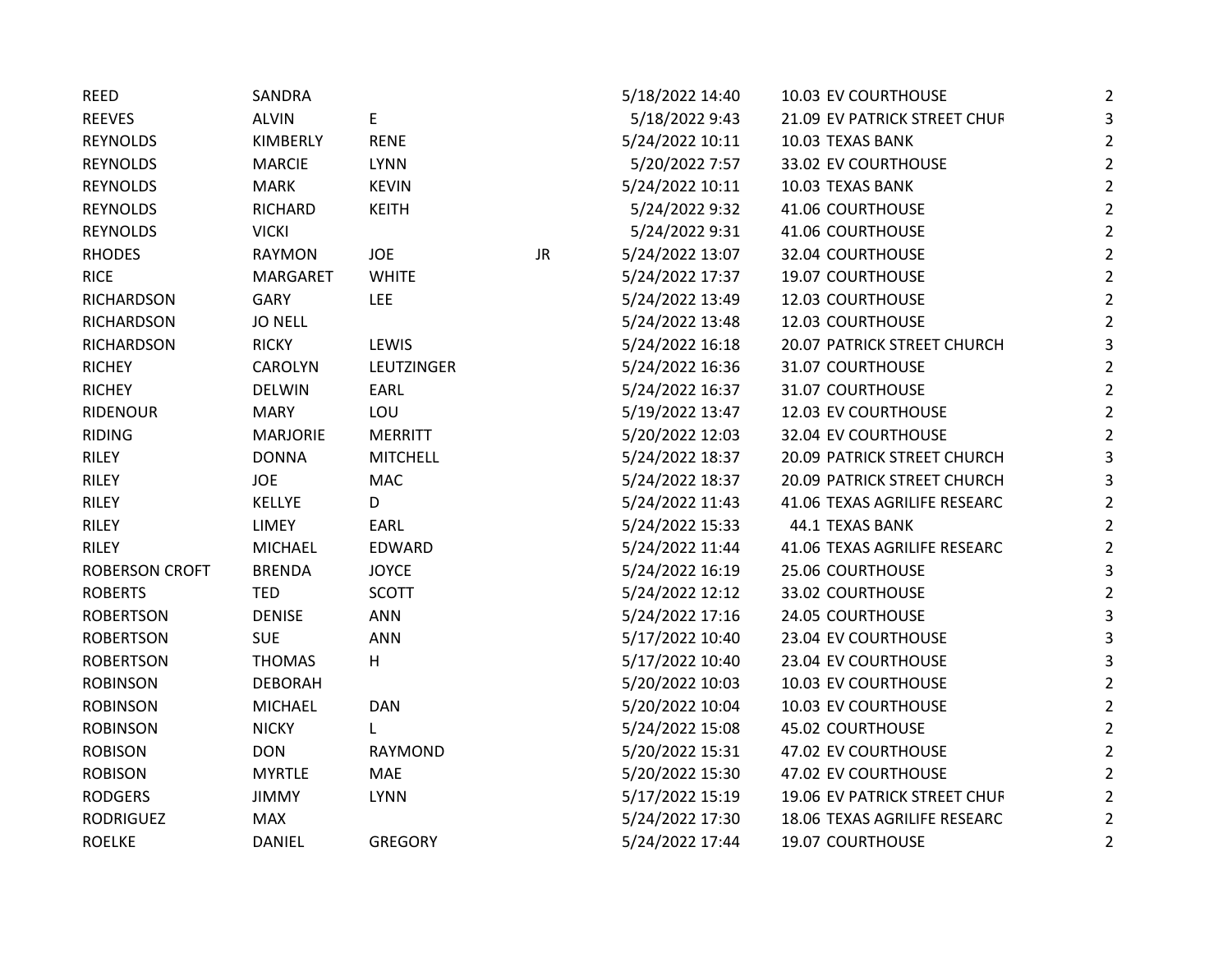| <b>ROELKE</b>   | <b>GREGORY</b>   | A               |           | 5/24/2022 12:12 | 34.06 COURTHOUSE             | $\overline{2}$ |
|-----------------|------------------|-----------------|-----------|-----------------|------------------------------|----------------|
| <b>ROELKE</b>   | <b>HOLLY</b>     | <b>KATHRYN</b>  |           | 5/24/2022 11:28 | 19.07 COURTHOUSE             | $\overline{2}$ |
| <b>ROELKE</b>   | <b>KAREN</b>     | <b>ANN</b>      |           | 5/24/2022 12:13 | 34.06 COURTHOUSE             | $\overline{2}$ |
| <b>ROGERS</b>   | <b>CLIFFORD</b>  | <b>LEE</b>      |           | 5/17/2022 8:03  | 41.07 EV COURTHOUSE          | $\overline{2}$ |
| <b>ROGERS</b>   | <b>EVA</b>       | <b>MARIE</b>    |           | 5/24/2022 15:35 | 33.02 COURTHOUSE             | $\overline{2}$ |
| <b>ROGERS</b>   | <b>JOE</b>       | <b>LYNN</b>     |           | 5/24/2022 9:46  | 41.06 TEXAS AGRILIFE RESEARC | $\overline{2}$ |
| <b>ROGERS</b>   | <b>KAREN</b>     | <b>JILL</b>     |           | 5/24/2022 12:17 | 23.04 COURTHOUSE             | 3              |
| <b>ROGERS</b>   | <b>LINDA</b>     | JO              |           | 5/17/2022 8:02  | 41.07 EV COURTHOUSE          | $\overline{2}$ |
| <b>ROGERS</b>   | MARGARET         | <b>LUCAS</b>    |           | 5/17/2022 12:45 | 25.06 EV COURTHOUSE          | 3              |
| <b>ROGERS</b>   | <b>MELVIN</b>    | EARL            |           | 5/17/2022 12:45 | 25.06 EV COURTHOUSE          | 3              |
| <b>ROGERS</b>   | <b>MORGAN</b>    | <b>DENISE</b>   |           | 5/20/2022 11:29 | 12.03 EV COURTHOUSE          | $\overline{2}$ |
| <b>ROHAN</b>    | <b>DARLA</b>     | <b>SUE</b>      |           | 5/20/2022 12:58 | 31.11 EV COURTHOUSE          | $\overline{2}$ |
| <b>ROHAN</b>    | <b>RONALD</b>    | <b>FRANK</b>    |           | 5/20/2022 12:59 | 31.11 EV COURTHOUSE          | $\overline{2}$ |
| <b>ROITSCH</b>  | <b>CHARLES</b>   | <b>JOSEPH</b>   |           | 5/24/2022 17:02 | 25.06 COURTHOUSE             | 3              |
| <b>ROITSCH</b>  | SARAH            | <b>JEAN</b>     |           | 5/24/2022 10:02 | 46.02 COURTHOUSE             | $\overline{2}$ |
| <b>ROLLINS</b>  | <b>BETTY</b>     | <b>JEAN</b>     |           | 5/16/2022 17:18 | 20.07 EV PATRICK STREET CHUF | 3              |
| <b>ROSE</b>     | ALLEN            | <b>ROY</b>      |           | 5/19/2022 8:34  | 18.06 EV COURTHOUSE          | $\overline{2}$ |
| <b>ROSE</b>     | <b>BARBARA</b>   | JANE            |           | 5/19/2022 8:33  | <b>18.06 EV COURTHOUSE</b>   | $\overline{2}$ |
| <b>ROSE</b>     | <b>ROBERT</b>    | <b>GLENN</b>    |           | 5/16/2022 13:54 | 44.1 EV COURTHOUSE           | $\overline{2}$ |
| <b>ROSE</b>     | <b>ROBERT</b>    | <b>RUSSELL</b>  |           | 5/20/2022 10:11 | 12.03 EV COURTHOUSE          | $\overline{2}$ |
| <b>ROSE</b>     | <b>RONALD</b>    | L               |           | 5/20/2022 11:40 | 12.03 EV COURTHOUSE          | $\overline{2}$ |
| <b>ROSS</b>     | EDWARD           | D               | <b>JR</b> | 5/19/2022 10:25 | 32.04 EV COURTHOUSE          | $\overline{2}$ |
| <b>ROSS</b>     | <b>KEVIN</b>     | <b>LEE</b>      |           | 5/24/2022 9:41  | 21.1 PATRICK STREET CHURCH   | 3              |
| <b>ROUNTREE</b> | <b>RANDOLPH</b>  | <b>WINSLER</b>  |           | 5/20/2022 14:39 | 45.02 EV COURTHOUSE          | $\overline{2}$ |
| <b>ROWE</b>     | <b>KAREN</b>     | <b>PARKS</b>    |           | 5/19/2022 10:21 | 25.06 EV PATRICK STREET CHUF | 3              |
| <b>RUCKER</b>   | <b>OLA</b>       | <b>THORNTON</b> |           | 5/18/2022 14:24 | 24.05 EV COURTHOUSE          | 3              |
| <b>RUGARI</b>   | <b>FRANCISCO</b> | <b>ANTONIO</b>  |           | 5/24/2022 13:47 | 18.08 COURTHOUSE             | $\overline{2}$ |
| <b>RUIZ</b>     | <b>GRETCHEN</b>  | ANNE            |           | 5/24/2022 14:28 | 21.1 PATRICK STREET CHURCH   | 3              |
| <b>RUIZ</b>     | <b>JOHN</b>      | <b>MANUEL</b>   |           | 5/24/2022 17:23 | 21.1 PATRICK STREET CHURCH   | 3              |
| <b>RUSH</b>     | <b>ETHEL</b>     | SHARON          |           | 5/16/2022 10:58 | 44.1 EV COURTHOUSE           | $\overline{2}$ |
| <b>RUSH</b>     | <b>RONNIE</b>    | WADEMAN         |           | 5/18/2022 10:03 | 19.07 EV COURTHOUSE          | $\overline{2}$ |
| <b>RUSSELL</b>  | <b>BILLY</b>     | <b>JOE</b>      |           | 5/24/2022 9:50  | 18.07 PATRICK STREET CHURCH  | $\overline{2}$ |
| <b>RUSSELL</b>  | <b>CYNTHIA</b>   | <b>MATHEWS</b>  |           | 5/24/2022 7:43  | 20.09 PATRICK STREET CHURCH  | 3              |
| <b>RUSSELL</b>  | <b>JEANNIE</b>   | <b>DARLINE</b>  |           | 5/24/2022 12:04 | 18.07 PATRICK STREET CHURCH  | 2              |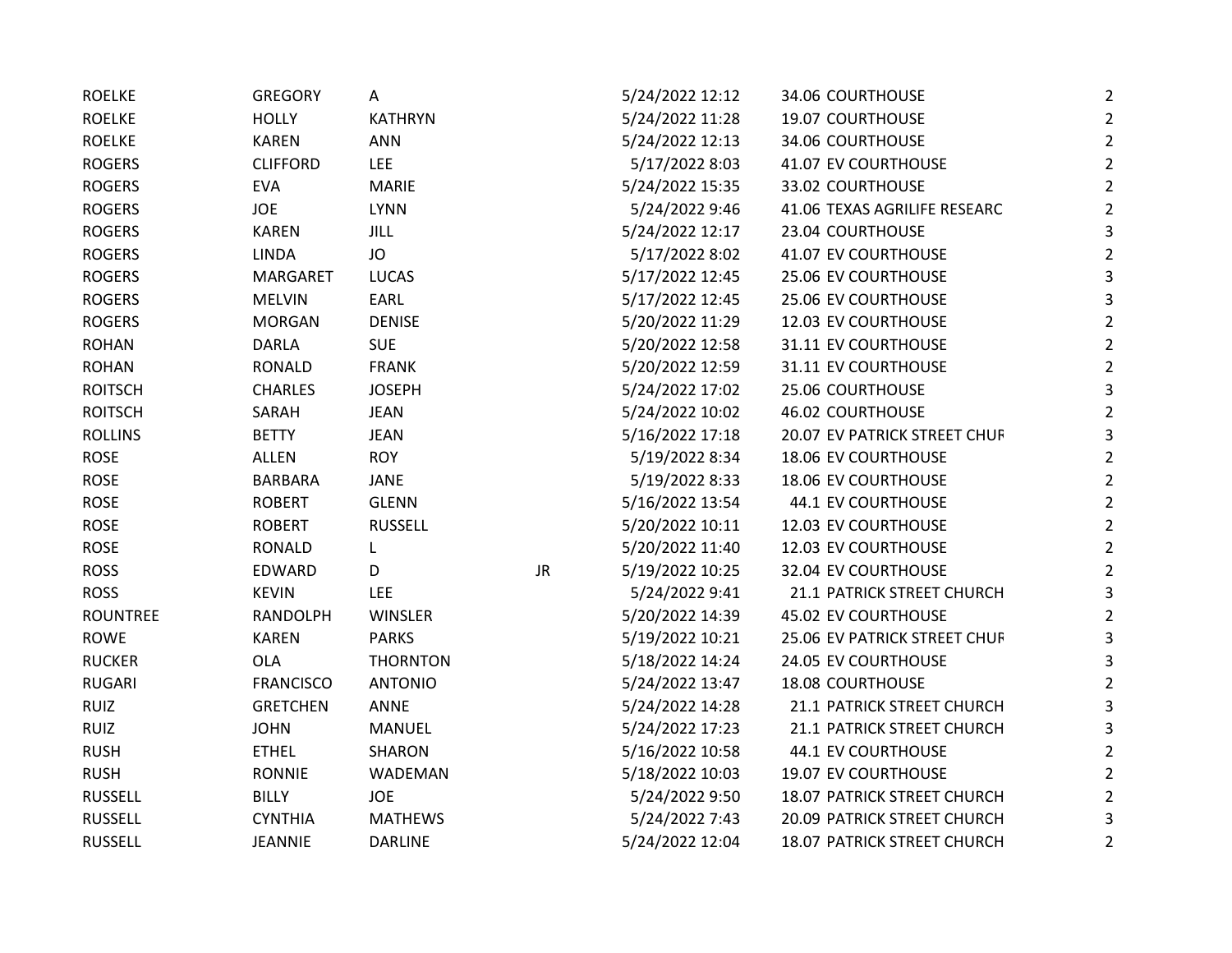| <b>RUTLEDGE</b>   | <b>JANICE</b>   | <b>JONES</b>     |                                    | 5/18/2022 16:33 | 21.09 EV PATRICK STREET CHUF | 3              |
|-------------------|-----------------|------------------|------------------------------------|-----------------|------------------------------|----------------|
| <b>RUTLEDGE</b>   | <b>KANDI</b>    | <b>ANN</b>       |                                    | 5/24/2022 7:02  | 32.04 TEXAS AGRILIFE RESEARC | $\overline{2}$ |
| <b>RUTLEDGE</b>   | <b>RODNEY</b>   | WAYNE            |                                    | 5/24/2022 7:03  | 32.04 TEXAS AGRILIFE RESEARC | $\overline{2}$ |
| <b>SACKETT</b>    | <b>CARRIE</b>   | <b>MARIE</b>     |                                    | 5/17/2022 9:44  | 41.08 EV COURTHOUSE          | $\overline{2}$ |
| <b>SACKETT</b>    | <b>JOHN</b>     | L                | $\ensuremath{\mathsf{III}}\xspace$ | 5/17/2022 14:26 | 41.08 EV COURTHOUSE          | $\overline{2}$ |
| SADLER            | <b>JERRY</b>    | <b>RAY</b>       |                                    | 5/24/2022 8:58  | 34.06 COURTHOUSE             | $\overline{2}$ |
| SADLER            | LINDA           | <b>TAPPAN</b>    |                                    | 5/24/2022 8:57  | 34.06 COURTHOUSE             | $\overline{2}$ |
| SADLER            | WENDELL         | <b>CLARKE</b>    |                                    | 5/24/2022 13:00 | 34.06 COURTHOUSE             | $\overline{2}$ |
| SAENZ             | <b>RODOLFO</b>  |                  |                                    | 5/24/2022 10:31 | 18.08 COURTHOUSE             | $\overline{2}$ |
| SAENZ             | <b>ROSA</b>     | <b>MARIA</b>     |                                    | 5/24/2022 10:31 | <b>18.08 COURTHOUSE</b>      | $\overline{2}$ |
| SAGE              | <b>JAMES</b>    | EDWARD           |                                    | 5/17/2022 15:17 | 20.07 EV PATRICK STREET CHUF | 3              |
| SAGE              | <b>LETA</b>     | R.               |                                    | 5/17/2022 15:17 | 20.07 EV PATRICK STREET CHUF | 3              |
| SALYARDS          | <b>JENNIFER</b> | <b>NICOLE</b>    |                                    | 5/24/2022 18:53 | 19.07 COURTHOUSE             | $\overline{2}$ |
| SALYER            | <b>ANJELICA</b> | <b>TISCARENO</b> |                                    | 5/24/2022 12:49 | 20.09 PATRICK STREET CHURCH  | 3              |
| SALYER            | <b>JEFFERY</b>  | <b>ROBERT</b>    |                                    | 5/24/2022 12:48 | 20.09 PATRICK STREET CHURCH  | 3              |
| SALYER            | <b>RICKY</b>    | <b>DALE</b>      |                                    | 5/20/2022 8:10  | 20.09 EV PATRICK STREET CHUF | 3              |
| SALYER            | <b>TERESA</b>   | <b>ANN</b>       |                                    | 5/20/2022 8:10  | 20.09 EV PATRICK STREET CHUF | 3              |
| SAMENFINK         | <b>ANTHONY</b>  | <b>GRAY</b>      |                                    | 5/20/2022 15:54 | 30.08 EV COURTHOUSE          | 2              |
| SANCHEZ           | <b>EMMA</b>     |                  |                                    | 5/19/2022 8:20  | <b>18.05 EV COURTHOUSE</b>   | $\overline{2}$ |
| SANDERS           | <b>HOLLY</b>    | <b>MICHELE</b>   |                                    | 5/24/2022 15:53 | 21.1 PATRICK STREET CHURCH   | 3              |
| SANDY             | ANGELA          | <b>LYNN</b>      |                                    | 5/24/2022 10:24 | 18.06 COURTHOUSE             | $\overline{2}$ |
| SAUPP             | <b>LINDA</b>    | <b>LUCILLE</b>   |                                    | 5/24/2022 11:58 | 30.07 TEXAS AGRILIFE RESEARC | $\overline{2}$ |
| <b>SAUPP</b>      | MICHAEL         | <b>JOHN</b>      | JR.                                | 5/24/2022 11:58 | 30.07 TEXAS AGRILIFE RESEARC | $\overline{2}$ |
| SAWYER            | <b>JOSEPH</b>   | LARSON           |                                    | 5/18/2022 15:45 | 32.04 EV COURTHOUSE          | $\overline{2}$ |
| SAWYER            | PAMELA          | <b>BARNHILL</b>  |                                    | 5/18/2022 15:44 | 32.04 EV COURTHOUSE          | $\overline{2}$ |
| SAXON             | <b>CLIFFORD</b> | <b>RAY</b>       |                                    | 5/24/2022 8:11  | 24.07 COURTHOUSE             | 3              |
| <b>SCANLAN</b>    | WILLIAM         | <b>NEIL</b>      |                                    | 5/24/2022 9:46  | 34.06 COURTHOUSE             | $\overline{2}$ |
| SCHLAUTMAN        | SALLY           | <b>JOAN</b>      |                                    | 5/24/2022 11:19 | 45.02 COURTHOUSE             | $\overline{2}$ |
| SCHMITTOU         | <b>JIMMY</b>    | <b>DON</b>       |                                    | 5/17/2022 8:58  | 11.03 EV COURTHOUSE          | $\overline{2}$ |
| <b>SCHOUTEN</b>   | <b>THOMAS</b>   | <b>ANTHONY</b>   |                                    | 5/24/2022 12:19 | 47.02 COURTHOUSE             | $\overline{2}$ |
| <b>SCHROEDTER</b> | LINDA           | REED             |                                    | 5/24/2022 10:36 | 19.07 TEXAS BANK             | $\overline{2}$ |
| <b>SCHROEDTER</b> | <b>ROBERT</b>   | <b>JAMES</b>     |                                    | 5/24/2022 16:04 | 19.07 TEXAS BANK             | $\overline{2}$ |
| <b>SCHUCK</b>     | <b>BARTON</b>   | <b>BOOTH</b>     |                                    | 5/24/2022 11:06 | 44.07 COURTHOUSE             | $\overline{2}$ |
| <b>SCHUCK</b>     | <b>MELINDA</b>  | LEE              |                                    | 5/24/2022 11:06 | 44.07 COURTHOUSE             | 2              |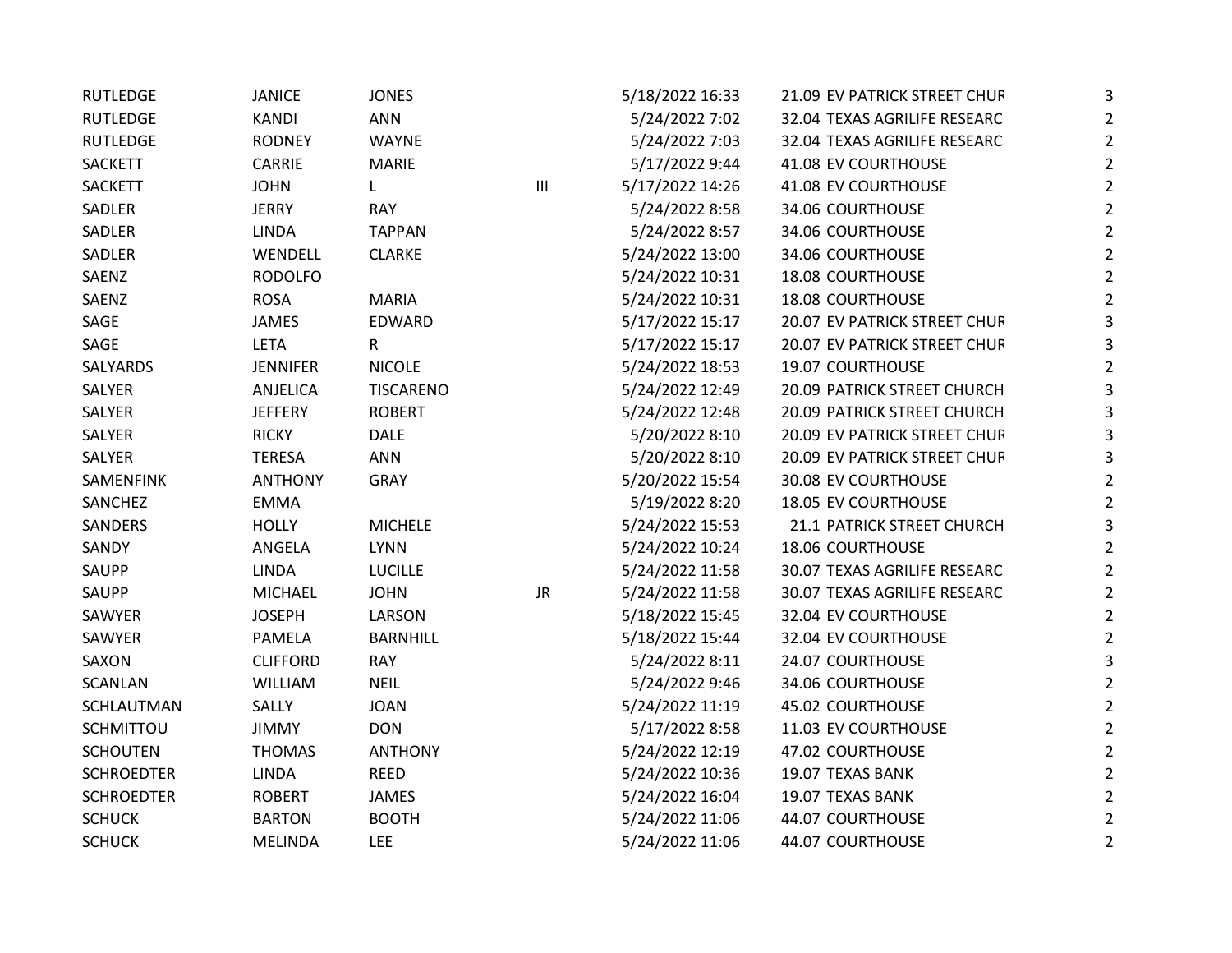| <b>SCHULLE</b>        | RACHAEL          | <b>CHRISTINE</b>   | 5/17/2022 11:33 | 30.07 EV COURTHOUSE          | $\overline{2}$          |
|-----------------------|------------------|--------------------|-----------------|------------------------------|-------------------------|
| <b>SCOGGINS SPANN</b> | SUSAN            | <b>JANE</b>        | 5/24/2022 10:41 | 20.09 PATRICK STREET CHURCH  | 3                       |
| <b>SCOTT</b>          | <b>GEORGIA</b>   | <b>ANN</b>         | 5/24/2022 8:52  | 34.06 COURTHOUSE             | $\overline{2}$          |
| <b>SCOTT</b>          | <b>GERALD</b>    | <b>WAYNE</b>       | 5/24/2022 13:23 | 33.02 COURTHOUSE             | $\overline{2}$          |
| <b>SCOTT</b>          | <b>JOHN</b>      | L                  | 5/18/2022 13:47 | 44.07 EV COURTHOUSE          | $\overline{2}$          |
| <b>SCOTT</b>          | <b>JOHNNY</b>    | <b>MIKE</b>        | 5/24/2022 8:12  | 45.02 TEXAS BANK             | $\overline{2}$          |
| <b>SCOTT</b>          | <b>WILL</b>      | <b>CODY</b>        | 5/24/2022 8:52  | 44.08 COURTHOUSE             | $\overline{2}$          |
| <b>SCROGGINS</b>      | <b>JAMES</b>     | <b>RAY</b>         | 5/17/2022 15:14 | 19.07 EV COURTHOUSE          | $\overline{2}$          |
| SEAY                  | <b>MICHAEL</b>   | <b>FANT</b>        | 5/19/2022 10:33 | 19.06 EV PATRICK STREET CHUF | $\overline{2}$          |
| <b>SEELIG</b>         | <b>SHARON</b>    | SUZANNE            | 5/20/2022 9:29  | 32.04 EV COURTHOUSE          | $\overline{2}$          |
| <b>SEGIT</b>          | <b>DAVID</b>     | <b>RUSSELL</b>     | 5/24/2022 9:51  | 20.09 PATRICK STREET CHURCH  | $\overline{\mathbf{3}}$ |
| <b>SEGURA</b>         | <b>ROBERT</b>    |                    | 5/24/2022 8:26  | 12.03 TEXAS BANK             | $\overline{2}$          |
| SEGURA                | SONYA            | <b>JEAN</b>        | 5/24/2022 11:15 | 12.03 TEXAS BANK             | $\overline{2}$          |
| SHADDEN               | <b>BETHANY</b>   | KAY                | 5/19/2022 14:50 | <b>18.08 EV COURTHOUSE</b>   | $\overline{2}$          |
| SHADDEN               | <b>RANDY</b>     | <b>ALLEN</b>       | 5/24/2022 15:50 | <b>18.08 COURTHOUSE</b>      | $\overline{2}$          |
| <b>SHAFER</b>         | <b>CURTIS</b>    | <b>DWAYNE</b>      | 5/20/2022 14:56 | 44.07 EV COURTHOUSE          | $\overline{2}$          |
| <b>SHAFER</b>         | <b>JENNIFER</b>  | <b>MARIE</b>       | 5/24/2022 7:38  | 44.07 COURTHOUSE             | $\overline{2}$          |
| <b>SHAFER</b>         | <b>KATHERINE</b> | LANTZ              | 5/20/2022 15:03 | 44.07 EV COURTHOUSE          | $\overline{2}$          |
| <b>SHAFER</b>         | RAZ              |                    | 5/24/2022 7:37  | 44.07 COURTHOUSE             | $\overline{2}$          |
| <b>SHARP</b>          | <b>GARY</b>      | <b>JIMMY</b>       | 5/19/2022 9:26  | 21.1 EV PATRICK STREET CHUF  | 3                       |
| <b>SHARP</b>          | <b>JASON</b>     | <b>HOWARD</b>      | 5/20/2022 11:38 | 24.05 EV COURTHOUSE          | 3                       |
| <b>SHARP</b>          | <b>PATRICIA</b>  | <b>GAYLE</b>       | 5/19/2022 9:27  | 21.1 EV PATRICK STREET CHUF  | 3                       |
| SHAW                  | <b>CORY</b>      | EDWARD             | 5/24/2022 11:57 | 18.06 COURTHOUSE             | $\overline{2}$          |
| SHAW                  | <b>DEBRA</b>     | <b>FINE</b>        | 5/24/2022 10:48 | 20.09 PATRICK STREET CHURCH  | 3                       |
| SHAW                  | <b>JOANNA</b>    | <b>GRESHAM</b>     | 5/24/2022 11:57 | <b>18.06 COURTHOUSE</b>      | $\overline{2}$          |
| SHAW                  | LARRY            | <b>NEIL</b>        | 5/18/2022 15:46 | 32.04 EV COURTHOUSE          | $\overline{2}$          |
| SHAW                  | <b>ROBERT</b>    | <b>WAYNE</b>       | 5/24/2022 10:48 | 20.09 PATRICK STREET CHURCH  | 3                       |
| <b>SHAW</b>           | SALENA           | GAYLE              | 5/24/2022 18:14 | 19.06 PATRICK STREET CHURCH  | $\overline{2}$          |
| <b>SHAW</b>           | <b>VANNIS</b>    | <b>BRYANT</b>      | 5/24/2022 18:15 | 19.06 PATRICK STREET CHURCH  | $\overline{2}$          |
| SHAWVER               | ANGELA           | LENORA             | 5/24/2022 8:35  | 32.04 COURTHOUSE             | $\overline{2}$          |
| SHAWVER               | <b>CAROLYN</b>   | <b>RENEE</b>       | 5/16/2022 17:12 | 24.05 EV PATRICK STREET CHUF | 3                       |
| SHAWVER               | <b>JOEL</b>      | PAUL               | 5/24/2022 8:30  | 32.04 COURTHOUSE             | $\overline{2}$          |
| <b>SHELTON</b>        | <b>JEREMY</b>    | <b>CHRISTOPHER</b> | 5/24/2022 10:15 | 23.04 PATRICK STREET CHURCH  | 3                       |
| <b>SHELTON</b>        | <b>MARTHA</b>    | <b>BURKETT</b>     | 5/19/2022 15:05 | 10.03 EV COURTHOUSE          | $\overline{2}$          |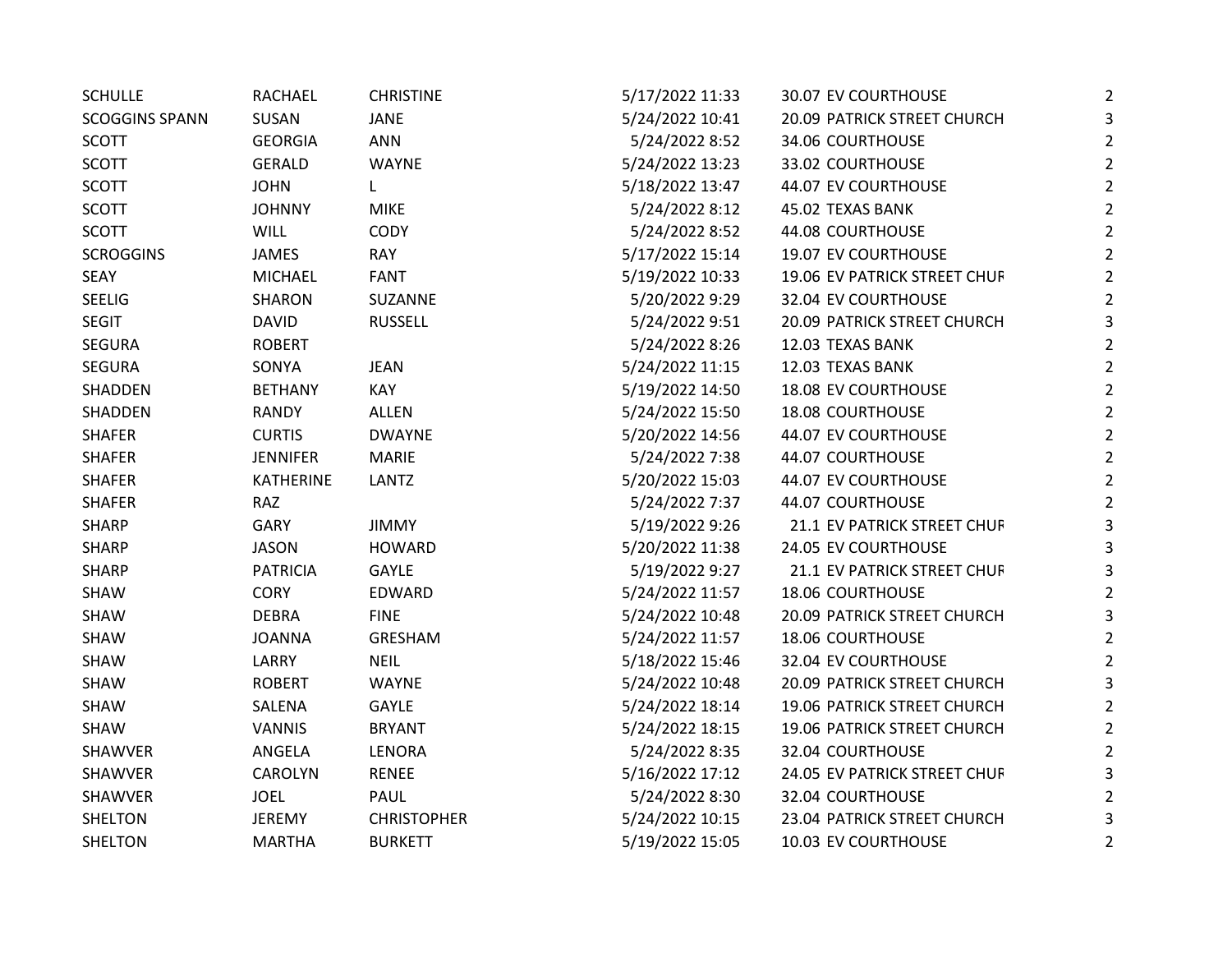| SHERIDAN        | <b>REBECCA</b>  | L                |                             | 5/24/2022 17:14 | 31.07 TEXAS BANK             | $\overline{2}$ |
|-----------------|-----------------|------------------|-----------------------------|-----------------|------------------------------|----------------|
| SHERRIN         | <b>DWAIN</b>    | <b>UDELL</b>     |                             | 5/18/2022 15:00 | 23.04 EV PATRICK STREET CHUF | 3              |
| <b>SHERRIN</b>  | <b>JOYCE</b>    | <b>CLENDENEN</b> |                             | 5/18/2022 15:00 | 23.04 EV PATRICK STREET CHUF | 3              |
| SHERWIN         | <b>BARBARA</b>  | <b>POWELL</b>    |                             | 5/17/2022 11:22 | <b>19.07 EV COURTHOUSE</b>   | $\overline{2}$ |
| SHERWIN         | <b>GENE</b>     | <b>HUGH</b>      |                             | 5/17/2022 11:23 | 19.07 EV COURTHOUSE          | $\overline{2}$ |
| SHEWMAKER       | <b>DARIN</b>    | <b>WAYNE</b>     |                             | 5/20/2022 9:26  | 30.07 EV COURTHOUSE          | $\overline{2}$ |
| SHEWMAKER       | <b>DENISE</b>   | <b>MARIE</b>     |                             | 5/20/2022 9:25  | 30.07 EV COURTHOUSE          | $\overline{2}$ |
| SHEWMAKER       | <b>KIRAN</b>    | <b>JEAN</b>      |                             | 5/20/2022 9:25  | 30.07 EV COURTHOUSE          | $\overline{2}$ |
| <b>SHINBERG</b> | <b>MARCIE</b>   | <b>HOUSE</b>     |                             | 5/24/2022 18:41 | 21.09 PATRICK STREET CHURCH  | 3              |
| <b>SHORES</b>   | <b>ARTHUR</b>   | <b>DOUGLAS</b>   |                             | 5/24/2022 10:33 | 41.07 COURTHOUSE             | $\overline{2}$ |
| <b>SHORES</b>   | CAROL           | <b>JOHNSON</b>   |                             | 5/24/2022 10:33 | 41.07 COURTHOUSE             | $\overline{2}$ |
| <b>SIDES</b>    | <b>DIANE</b>    | <b>TRIESCH</b>   |                             | 5/24/2022 10:43 | 20.09 PATRICK STREET CHURCH  | 3              |
| <b>SIDES</b>    | <b>ROBERT</b>   | EARL             |                             | 5/24/2022 10:43 | 20.09 PATRICK STREET CHURCH  | 3              |
| SIMARD          | COGENE          |                  |                             | 5/24/2022 10:15 | 34.06 COURTHOUSE             | $\overline{2}$ |
| <b>SIMPSON</b>  | <b>CHARLES</b>  | E.               |                             | 5/20/2022 14:09 | 46.02 EV COURTHOUSE          | $\overline{2}$ |
| <b>SIMPSON</b>  | LARRY           | <b>DON</b>       |                             | 5/18/2022 13:59 | 21.1 EV COURTHOUSE           | 3              |
| <b>SIMPSON</b>  | <b>LYNANN</b>   | <b>KRUSE</b>     |                             | 5/20/2022 14:09 | <b>46.02 EV COURTHOUSE</b>   | $\overline{2}$ |
| <b>SIMS</b>     | <b>CLIFFORD</b> | <b>ALLEN</b>     |                             | 5/24/2022 15:39 | 20.07 PATRICK STREET CHURCH  | 3              |
| <b>SIMS</b>     | <b>DENISE</b>   | ARLENE           |                             | 5/24/2022 15:39 | 20.07 PATRICK STREET CHURCH  | 3              |
| <b>SIMS</b>     | <b>DON</b>      | <b>MICHEAL</b>   |                             | 5/18/2022 12:17 | 19.07 EV PATRICK STREET CHUF | $\overline{2}$ |
| <b>SIMS</b>     | <b>HANK</b>     | <b>WAYNE</b>     |                             | 5/18/2022 7:59  | <b>19.07 EV COURTHOUSE</b>   | $\overline{2}$ |
| <b>SKINNER</b>  | <b>MARVIN</b>   | RICHARD          |                             | 5/24/2022 13:55 | 34.06 COURTHOUSE             | $\overline{2}$ |
| <b>SLATE</b>    | <b>KENNETH</b>  | <b>WAYNE</b>     |                             | 5/16/2022 13:10 | 34.06 EV COURTHOUSE          | $\overline{2}$ |
| <b>SLATE</b>    | <b>SHERRY</b>   | <b>HUFFORD</b>   |                             | 5/16/2022 13:10 | 34.06 EV COURTHOUSE          | $\overline{2}$ |
| SLAWSON         | SHELBY          | LAINE            |                             | 5/18/2022 15:54 | 18.06 EV COURTHOUSE          | $\overline{2}$ |
| SLOAN           | <b>KATHY</b>    | <b>POWELL</b>    |                             | 5/20/2022 13:11 | 11.03 EV COURTHOUSE          | $\overline{2}$ |
| SMALL           | <b>EVERETT</b>  | T.               | $\mathop{\rm III}\nolimits$ | 5/16/2022 14:57 | 12.03 EV COURTHOUSE          | $\overline{2}$ |
| SMALL           | <b>ROBERT</b>   | <b>CHARLES</b>   |                             | 5/20/2022 13:16 | 44.07 EV COURTHOUSE          | $\overline{2}$ |
| SMALL           | SHEILA          | <b>GILMAN</b>    |                             | 5/20/2022 13:17 | 44.07 EV COURTHOUSE          | $\overline{2}$ |
| SMALLING        | <b>DIANA</b>    | <b>LEE</b>       |                             | 5/24/2022 13:20 | 31.07 COURTHOUSE             | $\overline{2}$ |
| SMALLING        | <b>MILTON</b>   | <b>RANDY</b>     |                             | 5/24/2022 13:21 | 31.07 COURTHOUSE             | $\overline{2}$ |
| <b>SMITH</b>    | <b>BARBARA</b>  | E                |                             | 5/19/2022 12:07 | 45.02 EV COURTHOUSE          | $\overline{2}$ |
| <b>SMITH</b>    | <b>BERNARD</b>  | <b>JOSEPH</b>    |                             | 5/18/2022 11:19 | 31.1 EV COURTHOUSE           | $\overline{2}$ |
| <b>SMITH</b>    | <b>BRADLEY</b>  | <b>ALFORD</b>    |                             | 5/24/2022 18:16 | 24.05 TEXAS BANK             | 3              |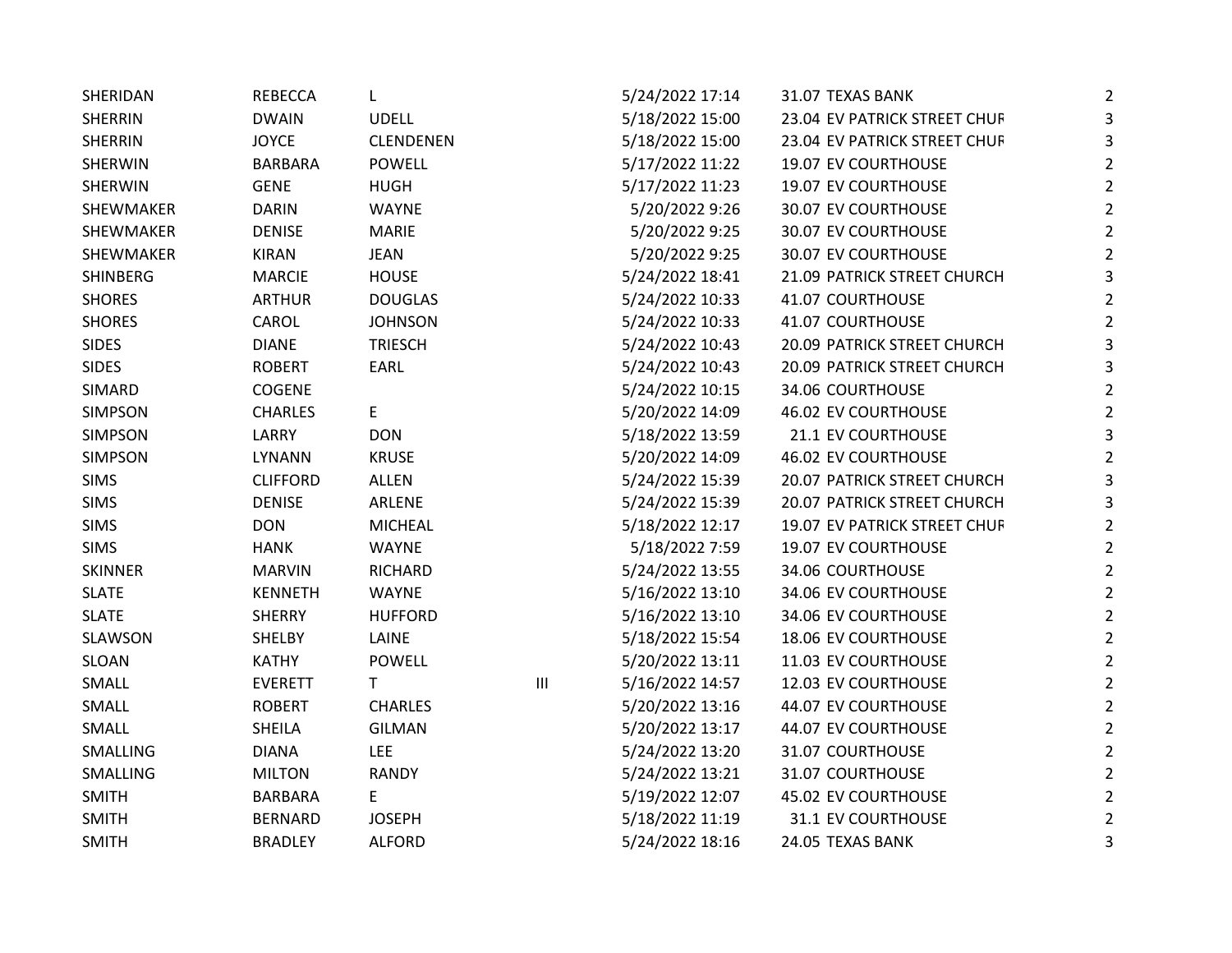| <b>SMITH</b>    | <b>CAROLYN</b>   |                  |               | 5/20/2022 12:34 | 20.07 EV COURTHOUSE          | 3              |
|-----------------|------------------|------------------|---------------|-----------------|------------------------------|----------------|
| <b>SMITH</b>    | CRAIG            | <b>ALLAN</b>     |               | 5/16/2022 13:40 | 32.03 EV COURTHOUSE          | $\overline{2}$ |
| <b>SMITH</b>    | <b>CYNTHIA</b>   | <b>ADCOCK</b>    |               | 5/24/2022 15:26 | 24.05 COURTHOUSE             | 3              |
| <b>SMITH</b>    | <b>JAMES</b>     | LOWELL           |               | 5/20/2022 9:09  | 41.07 EV COURTHOUSE          | $\overline{2}$ |
| <b>SMITH</b>    | <b>JETT</b>      | <b>ALLAN</b>     |               | 5/24/2022 13:28 | <b>18.06 COURTHOUSE</b>      | $\overline{2}$ |
| <b>SMITH</b>    | <b>JOHN</b>      | REED             |               | 5/24/2022 10:13 | 41.07 TEXAS AGRILIFE RESEARC | $\overline{2}$ |
| <b>SMITH</b>    | KATHERINE        | <b>HORAK</b>     |               | 5/24/2022 8:29  | 46.02 COURTHOUSE             | $\overline{2}$ |
| <b>SMITH</b>    | LANA             | <b>WISE</b>      |               | 5/24/2022 13:27 | 24.07 COURTHOUSE             | 3              |
| <b>SMITH</b>    | <b>LAURIE</b>    | <b>JEANETTE</b>  |               | 5/19/2022 16:17 | 21.1 EV PATRICK STREET CHUF  | 3              |
| <b>SMITH</b>    | <b>MARGARET</b>  | <b>DIANE</b>     |               | 5/24/2022 13:02 | 25.06 COURTHOUSE             | 3              |
| <b>SMITH</b>    | <b>MAX</b>       | <b>ALAN</b>      |               | 5/19/2022 14:18 | 20.07 EV PATRICK STREET CHUF | 3              |
| <b>SMITH</b>    | <b>TAMARA</b>    | WARD             |               | 5/24/2022 18:15 | 24.05 TEXAS BANK             | 3              |
| <b>SMITH</b>    | <b>TIMOTHY</b>   | <b>GENE</b>      |               | 5/24/2022 13:03 | 25.06 COURTHOUSE             | 3              |
| SMOLA           | <b>ELAINE</b>    | <b>ELIZABETH</b> |               | 5/24/2022 18:26 | 21.12 TEXAS BANK             | 3              |
| SMOLA           | JAMES            | <b>JOSEPH</b>    |               | 5/24/2022 18:27 | 21.12 TEXAS BANK             | 3              |
| SMOLA           | <b>JESSICA</b>   | <b>ELAINE</b>    |               | 5/24/2022 18:27 | 21.12 TEXAS BANK             | 3              |
| SNEAD           | <b>JAYLON</b>    | LEE              |               | 5/18/2022 8:43  | 12.03 EV COURTHOUSE          | $\overline{2}$ |
| SNYDER          | <b>JOHN</b>      | <b>MARCUS</b>    |               | 5/24/2022 12:36 | 31.09 COURTHOUSE             | $\overline{2}$ |
| SOLLEY          | <b>MARION</b>    | <b>BOB</b>       |               | 5/24/2022 15:03 | 20.07 PATRICK STREET CHURCH  | 3              |
| SOWDER          | JAMES            | <b>RAY</b>       | $\mathbf{II}$ | 5/24/2022 13:12 | 34.06 COURTHOUSE             | $\overline{2}$ |
| SPANN           | <b>CHARLOTTE</b> |                  |               | 5/24/2022 10:41 | 20.07 PATRICK STREET CHURCH  | 3              |
| SPARKMAN        | <b>DONNA</b>     | <b>WILLETT</b>   |               | 5/24/2022 9:34  | 41.06 TEXAS AGRILIFE RESEARC | $\overline{2}$ |
| SPARKMAN        | <b>DUANE</b>     | O                |               | 5/17/2022 13:00 | 45.02 EV COURTHOUSE          | $\overline{2}$ |
| SPARKMAN        | <b>TERRY</b>     | <b>LYNN</b>      |               | 5/24/2022 9:34  | 41.06 TEXAS AGRILIFE RESEARC | $\overline{2}$ |
| SPINDOR         | <b>GARY</b>      | <b>LEE</b>       |               | 5/24/2022 14:06 | 41.06 TEXAS BANK             | $\overline{2}$ |
| SPINDOR         | <b>JUDY</b>      | <b>JORDAN</b>    |               | 5/24/2022 13:32 | 41.06 COURTHOUSE             | $\overline{2}$ |
| SPIVA           | <b>DAVID</b>     | <b>ARLAN</b>     |               | 5/24/2022 17:48 | <b>30.06 COURTHOUSE</b>      | $\overline{2}$ |
| SPIVA           | <b>DONNA</b>     | <b>SUE</b>       |               | 5/24/2022 17:48 | 30.06 COURTHOUSE             | $\overline{2}$ |
| SPURLEN         | <b>DALE</b>      | <b>BRYAN</b>     |               | 5/24/2022 18:11 | 25.06 PATRICK STREET CHURCH  | 3              |
| SPURLEN         | LAURA            | KAY              |               | 5/24/2022 18:12 | 25.06 PATRICK STREET CHURCH  | 3              |
| <b>STACY</b>    | <b>RACHEL</b>    | <b>REEVES</b>    |               | 5/24/2022 15:45 | 12.03 COURTHOUSE             | $\overline{2}$ |
| <b>STAFFORD</b> | <b>CINDY</b>     | LOU              |               | 5/24/2022 14:02 | 18.06 COURTHOUSE             | $\overline{2}$ |
| <b>STANFORD</b> | <b>DANNY</b>     | LANE             |               | 5/24/2022 12:48 | 19.07 COURTHOUSE             | $\overline{2}$ |
| <b>STANFORD</b> | <b>DOLLY</b>     | $\mathsf C$      |               | 5/24/2022 12:47 | 19.07 COURTHOUSE             | $\overline{2}$ |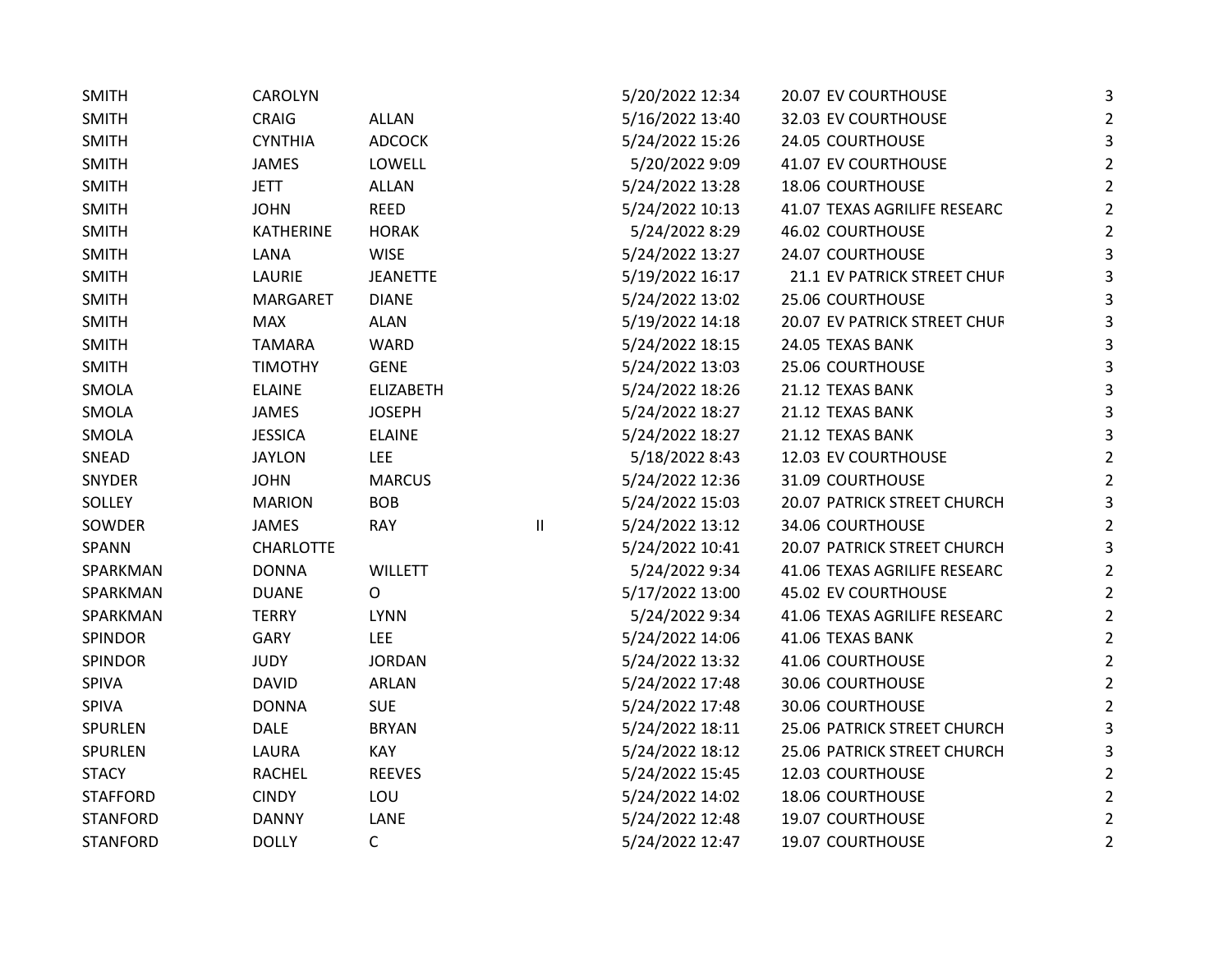|                  | LARRY            | <b>MONROE</b>       |                                    |                 | 25.06 COURTHOUSE             |                |
|------------------|------------------|---------------------|------------------------------------|-----------------|------------------------------|----------------|
| <b>STANFORD</b>  |                  |                     |                                    | 5/24/2022 18:31 |                              | 3              |
| <b>STANLEY</b>   | <b>BILLY</b>     | <b>CHARLES</b>      |                                    | 5/24/2022 11:58 | <b>18.06 COURTHOUSE</b>      | $\overline{2}$ |
| <b>STANPHILL</b> | <b>DAVID</b>     | <b>LEE</b>          |                                    | 5/24/2022 13:17 | 44.1 TEXAS BANK              | $\overline{2}$ |
| <b>STANPHILL</b> | <b>DEBRA</b>     | <b>GRAHAM</b>       |                                    | 5/17/2022 11:09 | 44.1 EV COURTHOUSE           | $\overline{2}$ |
| <b>STARK</b>     | <b>DEBORAH</b>   | <b>BOBBIE</b>       |                                    | 5/18/2022 13:57 | 21.1 EV COURTHOUSE           | 3              |
| <b>STASEY</b>    | <b>DEBRA</b>     | <b>LYNN LUMSDEN</b> |                                    | 5/24/2022 12:47 | 24.05 COURTHOUSE             | 3              |
| <b>STASEY</b>    | <b>WILLIAM</b>   | GARY                |                                    | 5/24/2022 12:49 | 24.05 COURTHOUSE             | 3              |
| <b>STAUD</b>     | <b>JOHN</b>      | <b>JOSEPH</b>       | $\ensuremath{\mathsf{III}}\xspace$ | 5/24/2022 17:28 | 21.09 PATRICK STREET CHURCH  | 3              |
| <b>STEED</b>     | <b>STEVE</b>     | <b>ALAN</b>         |                                    | 5/24/2022 14:06 | 10.03 COURTHOUSE             | $\overline{2}$ |
| <b>STEELE</b>    | <b>STEFANIE</b>  | E                   |                                    | 5/24/2022 12:14 | 24.05 COURTHOUSE             | 3              |
| <b>STEEN</b>     | <b>DONNA</b>     | <b>HILL</b>         |                                    | 5/24/2022 17:25 | 25.06 COURTHOUSE             | 3              |
| <b>STELTER</b>   | <b>KATHERINE</b> | <b>DEE</b>          |                                    | 5/24/2022 16:40 | 31.07 TEXAS AGRILIFE RESEARC | $\overline{2}$ |
| <b>STELTER</b>   | <b>WALTER</b>    | ALLEN               |                                    | 5/24/2022 16:39 | 31.07 TEXAS AGRILIFE RESEARC | $\overline{2}$ |
| <b>STEPHEN</b>   | <b>EVELYN</b>    | KAY                 |                                    | 5/24/2022 13:48 | 20.07 PATRICK STREET CHURCH  | 3              |
| <b>STEPHEN</b>   | <b>JOE</b>       | D                   |                                    | 5/24/2022 13:48 | 20.07 PATRICK STREET CHURCH  | 3              |
| <b>STEPHEN</b>   | <b>JOHN</b>      | <b>CHRISTOPHER</b>  |                                    | 5/24/2022 12:11 | 24.05 COURTHOUSE             | 3              |
| <b>STEPHEN</b>   | <b>LUPE</b>      | <b>TAPIA</b>        |                                    | 5/24/2022 12:50 | 24.05 COURTHOUSE             | 3              |
| <b>STEPHEN</b>   | <b>NEAL</b>      | <b>DWAYNE</b>       |                                    | 5/24/2022 12:39 | 41.07 TEXAS AGRILIFE RESEARC | $\overline{2}$ |
| <b>STEPHENS</b>  | <b>CHARLES</b>   | <b>RAY</b>          |                                    | 5/24/2022 10:54 | 32.04 TEXAS AGRILIFE RESEARC | $\overline{2}$ |
| <b>STEPHENS</b>  | <b>IVAN</b>      | <b>OTHEL</b>        |                                    | 5/24/2022 15:10 | 34.08 COURTHOUSE             | $\overline{2}$ |
| <b>STEPHENS</b>  | <b>MARSHA</b>    | R.                  |                                    | 5/16/2022 12:12 | 12.03 EV COURTHOUSE          | $\overline{2}$ |
| <b>STEPHENS</b>  | <b>NORMA</b>     |                     |                                    | 5/24/2022 10:54 | 32.04 TEXAS AGRILIFE RESEARC | $\overline{2}$ |
| <b>STEPHENS</b>  | <b>PATRICIA</b>  | KUYKENDALL          |                                    | 5/24/2022 15:10 | 34.08 COURTHOUSE             | $\overline{2}$ |
| <b>STEPHENS</b>  | <b>ROBERT</b>    | D                   |                                    | 5/24/2022 14:27 | 19.07 COURTHOUSE             | $\overline{2}$ |
| <b>STEVENS</b>   | LANA             | <b>COGBURN</b>      |                                    | 5/17/2022 11:39 | 25.06 EV COURTHOUSE          | 3              |
| <b>STEVENS</b>   | <b>RACHEAL</b>   | <b>ANN</b>          |                                    | 5/18/2022 13:46 | 25.06 EV COURTHOUSE          | 3              |
| <b>STEVENS</b>   | <b>SCOTT</b>     | <b>KEITH</b>        |                                    | 5/24/2022 17:20 | 25.06 COURTHOUSE             | 3              |
| <b>STEWART</b>   | <b>BETTE</b>     | T                   |                                    | 5/16/2022 12:10 | 21.1 EV PATRICK STREET CHUF  | 3              |
| <b>STEWART</b>   | CRYSTAL          | <b>STARR</b>        |                                    | 5/24/2022 10:29 | 18.08 TEXAS AGRILIFE RESEARC | $\overline{2}$ |
| <b>STEWART</b>   | DALE             | <b>LYNN</b>         |                                    | 5/24/2022 9:05  | 18.08 TEXAS AGRILIFE RESEARC | $\overline{2}$ |
| <b>STEWART</b>   | <b>HARVE</b>     | <b>DEMACK</b>       |                                    | 5/24/2022 14:53 | 23.05 PATRICK STREET CHURCH  | 3              |
| <b>STEWART</b>   | <b>JIMMIE</b>    | <b>DEWITT</b>       |                                    | 5/24/2022 10:24 | 19.07 COURTHOUSE             | $\overline{2}$ |
| <b>STEWART</b>   | <b>MICHEAL</b>   | <b>JESS</b>         | SR                                 | 5/16/2022 10:46 | 45.02 EV COURTHOUSE          | $\overline{2}$ |
| <b>STEWART</b>   | <b>PHYLLIS</b>   | SPURLOCK            |                                    | 5/24/2022 10:24 | 19.07 COURTHOUSE             | $\overline{2}$ |
|                  |                  |                     |                                    |                 |                              |                |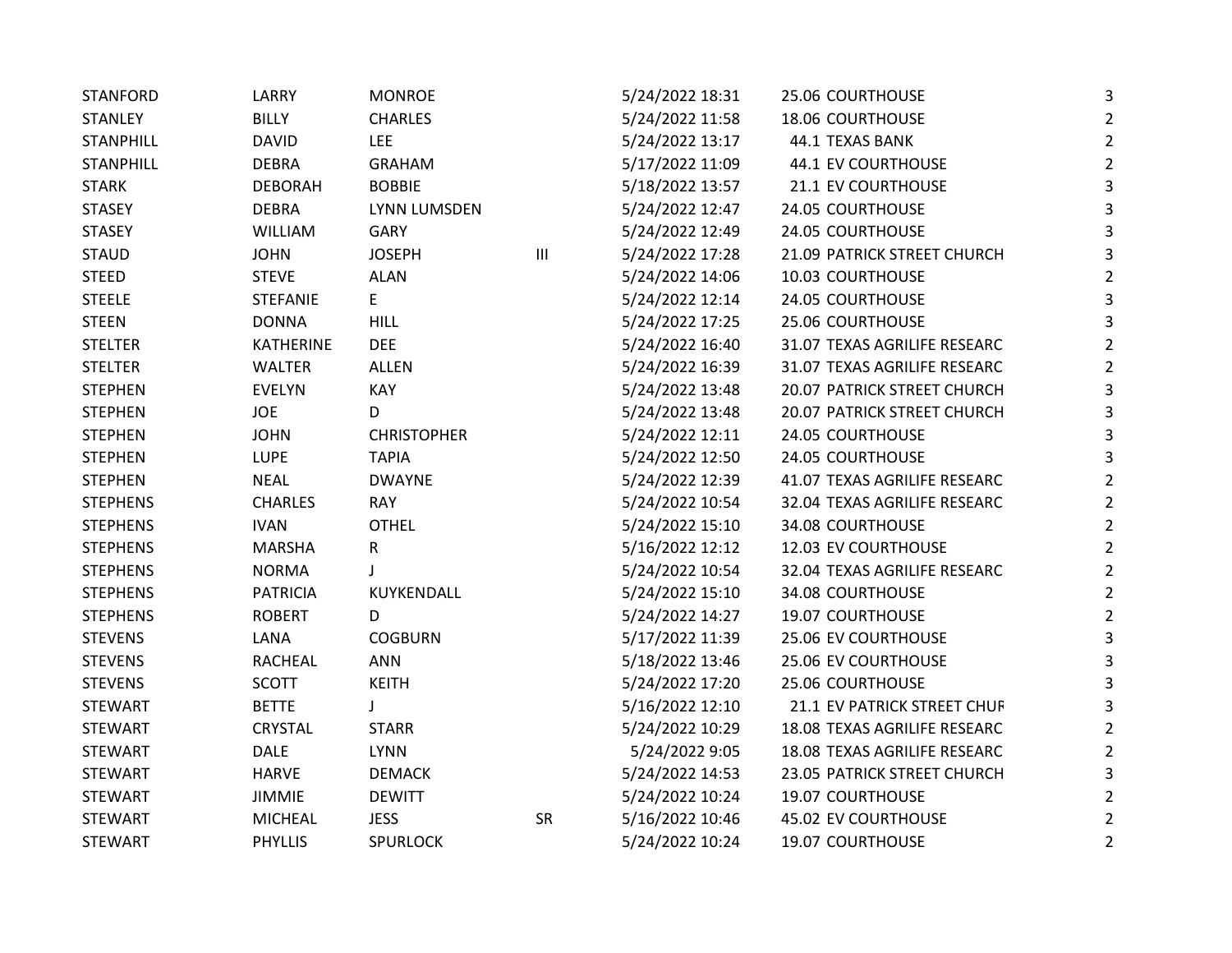| <b>STEWART</b>    | R               | $\perp$          |           | 5/16/2022 12:10 | 21.1 EV PATRICK STREET CHUF  | 3              |
|-------------------|-----------------|------------------|-----------|-----------------|------------------------------|----------------|
| <b>STEWART</b>    | SHAY            | <b>MASON</b>     |           | 5/16/2022 10:46 | 45.02 EV COURTHOUSE          | $\overline{2}$ |
| <b>STIDHAM</b>    | <b>BOBBY</b>    | <b>STEWART</b>   |           | 5/20/2022 14:41 | 47.02 EV COURTHOUSE          | $\overline{2}$ |
| <b>STIDHAM</b>    | SYLVIA          | <b>ELAINE</b>    |           | 5/24/2022 15:41 | 47.02 TEXAS AGRILIFE RESEARC | $\overline{2}$ |
| <b>STOCKTON</b>   | JAMES           | <b>DAVID</b>     |           | 5/24/2022 9:18  | 46.02 COURTHOUSE             | $\overline{2}$ |
| <b>STOCKTON</b>   | SONJA           | <b>ELAINE</b>    |           | 5/24/2022 9:18  | 46.02 COURTHOUSE             | $\overline{2}$ |
| <b>STOKES</b>     | <b>DIANE</b>    | <b>ELIZABETH</b> |           | 5/24/2022 10:32 | 41.06 TEXAS AGRILIFE RESEARC | $\overline{2}$ |
| <b>STOKES</b>     | <b>FLOYD</b>    | WILEY            |           | 5/24/2022 13:03 | 44.1 COURTHOUSE              | $\overline{2}$ |
| <b>STOKES</b>     | <b>KENNETH</b>  | <b>WAYNE</b>     |           | 5/24/2022 10:32 | 41.06 TEXAS AGRILIFE RESEARC | $\overline{2}$ |
| <b>STONE</b>      | <b>ELVIS</b>    | <b>RAY</b>       | <b>JR</b> | 5/20/2022 13:08 | 44.07 EV COURTHOUSE          | $\overline{2}$ |
| <b>STONE</b>      | <b>GLENDA</b>   | LEE              |           | 5/20/2022 13:09 | 44.07 EV COURTHOUSE          | $\overline{2}$ |
| <b>STONE</b>      | <b>HEATH</b>    | <b>GENTRY</b>    |           | 5/20/2022 10:14 | 44.07 EV COURTHOUSE          | $\overline{2}$ |
| <b>STONE</b>      | MICHAEL         | <b>DALE</b>      |           | 5/24/2022 15:11 | 44.07 COURTHOUSE             | $\overline{2}$ |
| <b>STONE</b>      | <b>RICKEY</b>   | <b>DON</b>       |           | 5/18/2022 11:08 | 44.07 EV COURTHOUSE          | $\overline{2}$ |
| <b>STONE</b>      | <b>THOMAS</b>   | <b>RAY</b>       |           | 5/20/2022 14:20 | 12.04 EV COURTHOUSE          | $\overline{2}$ |
| <b>STONE</b>      | <b>VICTORIA</b> | LEE              |           | 5/18/2022 15:48 | 19.07 EV COURTHOUSE          | $\overline{2}$ |
| <b>STOVALL</b>    | <b>DOUGLAS</b>  | <b>GORDON</b>    |           | 5/24/2022 10:18 | 31.11 COURTHOUSE             | $\overline{2}$ |
| <b>STRANGE</b>    | <b>GINGER</b>   | <b>MICHELLE</b>  |           | 5/24/2022 12:07 | 34.06 COURTHOUSE             | $\overline{2}$ |
| <b>STRANGE</b>    | <b>KERRY</b>    | G                |           | 5/24/2022 12:07 | 34.06 COURTHOUSE             | $\overline{2}$ |
| <b>STRANGE</b>    | <b>WANDA</b>    | <b>DOOLY</b>     |           | 5/24/2022 12:06 | 34.06 COURTHOUSE             | $\overline{2}$ |
| <b>STRICKLAND</b> | <b>BRUCE</b>    | <b>LEE</b>       |           | 5/24/2022 12:34 | 19.07 PATRICK STREET CHURCH  | $\overline{2}$ |
| <b>STRIPLING</b>  | <b>MARY</b>     | <b>KATHLEEN</b>  |           | 5/24/2022 9:33  | 12.04 TEXAS BANK             | $\overline{2}$ |
| <b>STRIPLING</b>  | WARREN          | <b>KEITH</b>     |           | 5/24/2022 9:34  | 12.04 TEXAS BANK             | $\overline{2}$ |
| <b>STRONG</b>     | LARRY           | <b>DON</b>       |           | 5/20/2022 14:14 | 34.08 EV COURTHOUSE          | $\overline{2}$ |
| <b>STUARD</b>     | <b>IVA</b>      | <b>NELL</b>      |           | 5/24/2022 10:33 | 21.09 PATRICK STREET CHURCH  | 3              |
| <b>STYRON</b>     | KELLI           | LEIGH            |           | 5/18/2022 8:56  | 19.07 EV COURTHOUSE          | $\overline{2}$ |
| SULLIVAN          | <b>LYNDA</b>    |                  |           | 5/20/2022 13:33 | 18.06 EV COURTHOUSE          | $\overline{2}$ |
| <b>SULT</b>       | <b>GARY</b>     | <b>DON</b>       |           | 5/24/2022 11:41 | 12.03 TEXAS BANK             | $\overline{2}$ |
| <b>SULT</b>       | <b>JANA</b>     | KAY              |           | 5/24/2022 13:45 | 12.03 TEXAS BANK             | $\overline{2}$ |
| <b>SUMPTER</b>    | <b>WESTLEY</b>  | <b>KEITH</b>     |           | 5/18/2022 8:44  | 19.04 EV COURTHOUSE          | $\overline{2}$ |
| <b>SUMPTION</b>   | <b>DENISE</b>   | <b>LUCILLE</b>   |           | 5/16/2022 11:53 | 34.06 EV COURTHOUSE          | $\overline{2}$ |
| <b>SUMPTION</b>   | <b>WILLIAM</b>  | <b>ANTHONY</b>   |           | 5/16/2022 11:53 | 34.06 EV COURTHOUSE          | $\overline{2}$ |
| <b>SURLEY</b>     | <b>DAVID</b>    | <b>RAY</b>       |           | 5/20/2022 8:27  | 32.03 EV COURTHOUSE          | $\mathbf 2$    |
| <b>SURLEY</b>     | <b>MARLENE</b>  | <b>DAWNE</b>     |           | 5/20/2022 8:27  | 32.03 EV COURTHOUSE          | $\overline{2}$ |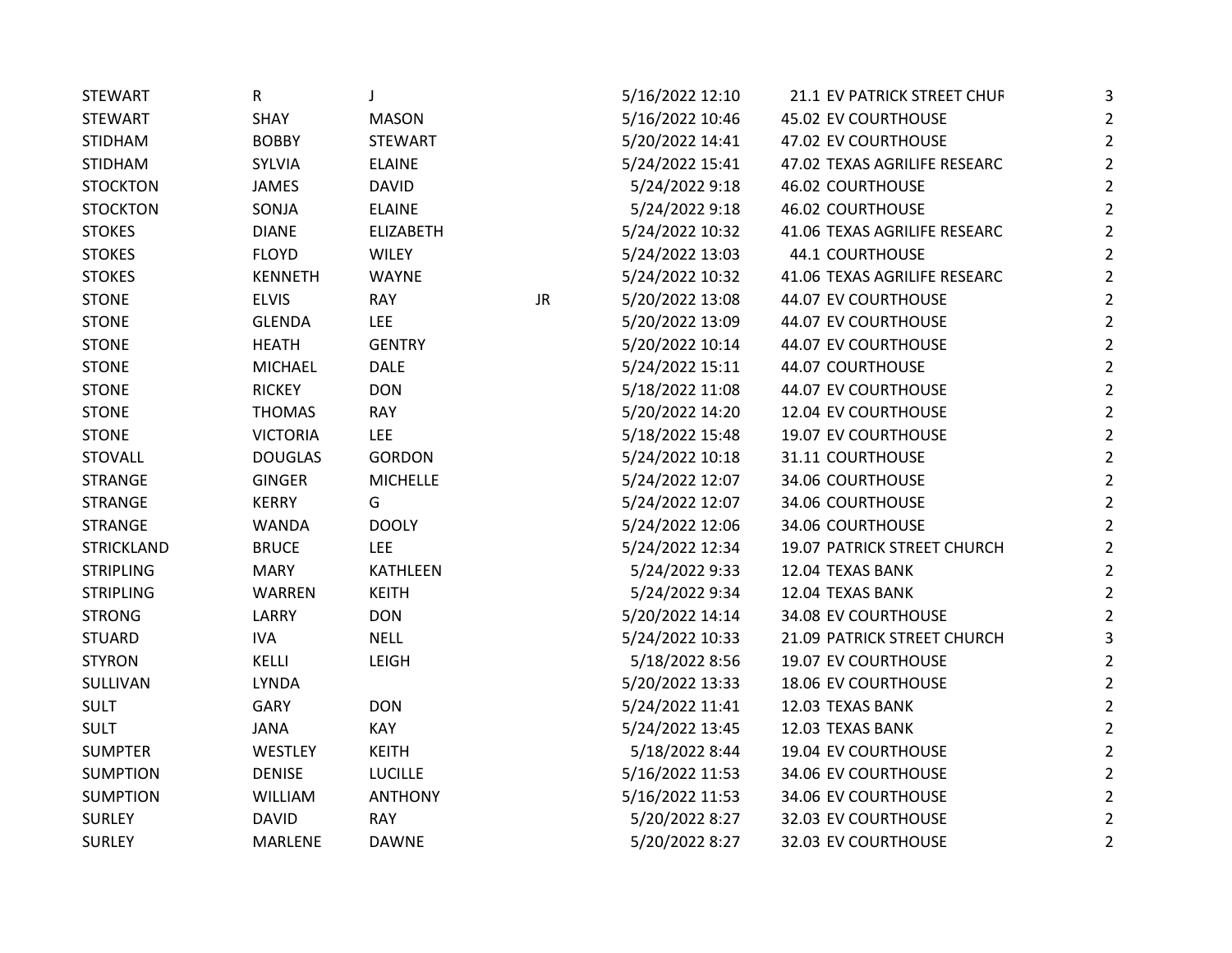| <b>SUTTON</b>     | CARLENE          | <b>LUCKETT</b>   | 5/19/2022 10:52 | 19.07 EV COURTHOUSE          | $\overline{2}$ |
|-------------------|------------------|------------------|-----------------|------------------------------|----------------|
| <b>SUTTON</b>     | <b>CEBURN</b>    | ANDREW           | 5/16/2022 15:47 | 19.07 EV COURTHOUSE          | $\overline{2}$ |
| SWEARINGEN        | <b>DAVID</b>     | EDWARD           | 5/24/2022 10:33 | 12.03 TEXAS BANK             | $\overline{2}$ |
| SWEARINGEN        | <b>GEORGE</b>    | WELDON           | 5/19/2022 14:24 | 10.03 EV COURTHOUSE          | $\overline{2}$ |
| SWEARINGEN        | <b>JANEY</b>     | ALDERETE         | 5/19/2022 14:24 | 10.03 EV COURTHOUSE          | $\overline{2}$ |
| SWINDLE           | GAIL             | <b>AUSTIN</b>    | 5/18/2022 11:21 | 19.07 EV COURTHOUSE          | $\overline{2}$ |
| <b>TADLOCK</b>    | <b>GLORIANA</b>  | CRAWFORD         | 5/24/2022 15:15 | 12.03 TEXAS BANK             | $\overline{2}$ |
| <b>TADLOCK</b>    | RICHARD          | EARL             | 5/24/2022 15:21 | 12.03 TEXAS BANK             | $\overline{2}$ |
| <b>TAEGEL</b>     | <b>J'CLE</b>     | <b>GAYLE</b>     | 5/24/2022 16:34 | 11.03 COURTHOUSE             | $\overline{2}$ |
| <b>TAEGEL</b>     | <b>TYLER</b>     | <b>DAYNE</b>     | 5/24/2022 16:35 | 11.03 COURTHOUSE             | $\overline{2}$ |
| <b>TALAMANTES</b> | SHARLENE         | <b>MARGARETT</b> | 5/20/2022 16:04 | 20.07 EV COURTHOUSE          | $\overline{3}$ |
| <b>TALLY</b>      | <b>DONNA</b>     | <b>DENISE</b>    | 5/24/2022 10:51 | 18.06 TEXAS BANK             | $\overline{2}$ |
| <b>TANNER</b>     | <b>ELIZABETH</b> | <b>ANN</b>       | 5/18/2022 16:34 | 32.04 EV COURTHOUSE          | $\overline{2}$ |
| <b>TATE</b>       | <b>EDNA</b>      | <b>HICKS</b>     | 5/24/2022 13:16 | 44.07 COURTHOUSE             | $\overline{2}$ |
| <b>TATE</b>       | <b>JOHNNY</b>    | ALBERT           | 5/24/2022 16:47 | 18.06 COURTHOUSE             | $\overline{2}$ |
| <b>TATE</b>       | <b>KATHY</b>     | <b>LYNN</b>      | 5/24/2022 16:46 | 18.06 COURTHOUSE             | $\overline{2}$ |
| <b>TATE</b>       | <b>RONALD</b>    | CARROLL          | 5/24/2022 13:16 | 44.07 COURTHOUSE             | $\overline{2}$ |
| <b>TATSCH</b>     | <b>VICKIE</b>    | K                | 5/24/2022 13:34 | 11.03 TEXAS BANK             | $\overline{2}$ |
| <b>TAYLOR</b>     | <b>BARBARA</b>   |                  | 5/17/2022 15:11 | 18.06 EV COURTHOUSE          | $\overline{2}$ |
| <b>TAYLOR</b>     | <b>JERRY</b>     | <b>DWAYNE</b>    | 5/17/2022 15:11 | 18.06 EV COURTHOUSE          | $\overline{2}$ |
| <b>TERRELL</b>    | <b>FRANK</b>     |                  | 5/24/2022 11:58 | 24.07 COURTHOUSE             | 3              |
| <b>TERRELL</b>    | <b>KATHLEEN</b>  | <b>CROTHERS</b>  | 5/24/2022 11:58 | 24.07 COURTHOUSE             | 3              |
| THACKERSON        | <b>JUSTIN</b>    | SHANE            | 5/24/2022 17:12 | 23.04 PATRICK STREET CHURCH  | 3              |
| <b>THETFORD</b>   | <b>PAMELA</b>    | <b>JANE</b>      | 5/20/2022 10:48 | 32.03 EV COURTHOUSE          | $\overline{2}$ |
| <b>THOMAS</b>     | <b>HEDRICK</b>   | RANDOLPH         | 5/19/2022 13:48 | 45.02 EV COURTHOUSE          | $\overline{2}$ |
| <b>THOMPSON</b>   | <b>BLAKE</b>     | <b>BRADFORD</b>  | 5/24/2022 9:36  | 24.05 COURTHOUSE             | 3              |
| <b>THOMPSON</b>   | <b>GARY</b>      | <b>ALAN</b>      | 5/24/2022 10:51 | 30.07 TEXAS AGRILIFE RESEARC | $\overline{2}$ |
| <b>THOMPSON</b>   | <b>GREG</b>      | <b>LEE</b>       | 5/24/2022 16:32 | 34.06 COURTHOUSE             | $\overline{2}$ |
| <b>THOMPSON</b>   | <b>HELEN</b>     | LORRAINE         | 5/20/2022 8:50  | 10.03 EV COURTHOUSE          | $\overline{2}$ |
| <b>THOMPSON</b>   | <b>JANICE</b>    | SHARON           | 5/24/2022 8:16  | 44.07 COURTHOUSE             | $\overline{2}$ |
| <b>THOMPSON</b>   | <b>JIMMY</b>     | <b>GENE</b>      | 5/19/2022 10:50 | 20.07 EV PATRICK STREET CHUF | $\overline{3}$ |
| <b>THOMPSON</b>   | <b>JUDY</b>      | <b>KING</b>      | 5/19/2022 10:51 | 20.07 EV PATRICK STREET CHUF | 3              |
| <b>THOMPSON</b>   | LAWRENCE         | EARL             | 5/24/2022 8:29  | 31.09 COURTHOUSE             | $\overline{2}$ |
| <b>THOMPSON</b>   | PAIGE            | <b>ELIZABETH</b> | 5/24/2022 9:10  | 24.05 COURTHOUSE             | 3              |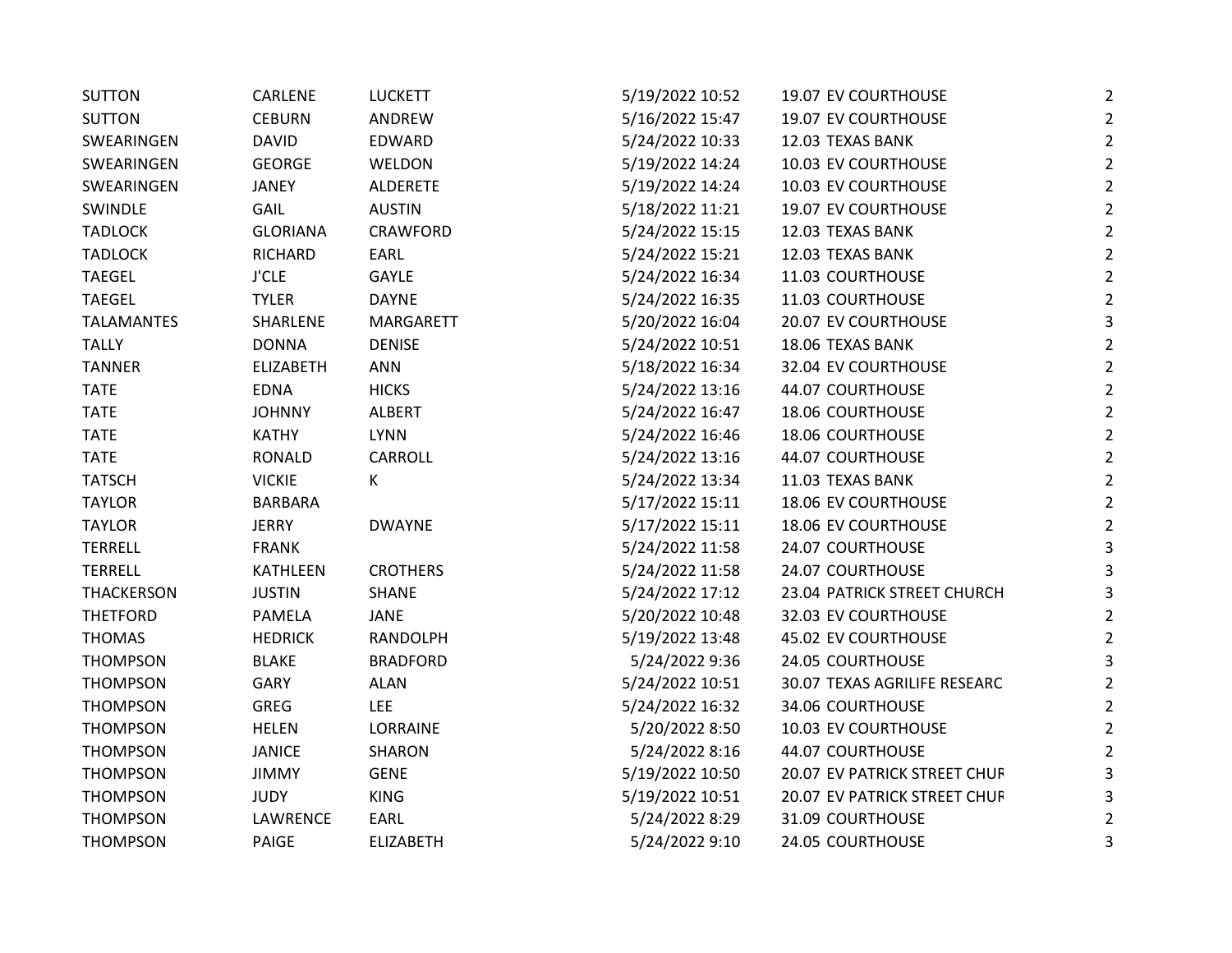| <b>THOMPSON</b>  | <b>PHYLLIS</b>   |                    |           | 5/24/2022 16:31 | 34.06 COURTHOUSE             | $\overline{2}$ |
|------------------|------------------|--------------------|-----------|-----------------|------------------------------|----------------|
| <b>THOMPSON</b>  | <b>RUSSEL</b>    | <b>WADE</b>        |           | 5/24/2022 13:14 | <b>18.06 COURTHOUSE</b>      | $\overline{2}$ |
| <b>THOMPSON</b>  | <b>VIRGIL</b>    | <b>LEE</b>         |           | 5/24/2022 8:16  | 44.07 COURTHOUSE             | $\overline{2}$ |
| <b>THORNTON</b>  | <b>JERRY</b>     | <b>CLAUDE</b>      |           | 5/19/2022 9:24  | 44.1 EV COURTHOUSE           | $\overline{2}$ |
| <b>THORNTON</b>  | <b>LINDA</b>     | <b>STARNES</b>     |           | 5/19/2022 15:08 | 44.1 EV COURTHOUSE           | $\overline{2}$ |
| <b>THURMAN</b>   | RICHARD          | <b>DOYLE</b>       |           | 5/18/2022 12:24 | 24.05 EV COURTHOUSE          | 3              |
| <b>TIDMORE</b>   | <b>TANNA</b>     | <b>LYNN</b>        |           | 5/16/2022 17:14 | 20.07 EV PATRICK STREET CHUF | 3              |
| <b>TIDMORE</b>   | WILLIAM          | <b>TRAVIS</b>      |           | 5/16/2022 17:37 | 20.07 EV PATRICK STREET CHUF | 3              |
| <b>TIDWELL</b>   | <b>ARTHUR</b>    | <b>LYNN</b>        |           | 5/24/2022 16:12 | 20.07 PATRICK STREET CHURCH  | 3              |
| <b>TIDWELL</b>   | <b>CAROLYN</b>   | <b>ANN</b>         |           | 5/18/2022 13:30 | 20.07 EV PATRICK STREET CHUF | 3              |
| <b>TIPERT</b>    | LANCE            | <b>BRADLEY</b>     |           | 5/24/2022 15:51 | 19.07 COURTHOUSE             | $\overline{2}$ |
| <b>TIPTON</b>    | <b>BARBARA</b>   | <b>CULBERHOUSE</b> |           | 5/24/2022 11:01 | 30.06 TEXAS AGRILIFE RESEARC | $\overline{2}$ |
| <b>TIPTON</b>    | <b>NED</b>       | <b>EMMETT</b>      |           | 5/24/2022 11:27 | 30.06 TEXAS AGRILIFE RESEARC | $\overline{2}$ |
| <b>TODD</b>      | <b>FRANCES</b>   | <b>KRIEG</b>       |           | 5/24/2022 12:38 | 34.06 COURTHOUSE             | $\overline{2}$ |
| <b>TODD</b>      | <b>HAROLD</b>    | <b>CHRISTOPHER</b> | <b>JR</b> | 5/24/2022 12:38 | 34.06 COURTHOUSE             | $\overline{2}$ |
| <b>TOLBOOM</b>   | MARGARET         | <b>ANN</b>         |           | 5/19/2022 13:18 | 21.1 EV PATRICK STREET CHUF  | 3              |
| <b>TOLBOOM</b>   | <b>THEODORUS</b> | <b>JAN</b>         |           | 5/17/2022 13:52 | 21.1 EV COURTHOUSE           | 3              |
| <b>TOLLETT</b>   | <b>AMANDA</b>    | <b>JEAN</b>        |           | 5/24/2022 16:52 | <b>18.05 COURTHOUSE</b>      | $\overline{2}$ |
| <b>TOMLINSON</b> | <b>BILLY</b>     | <b>JOE</b>         |           | 5/17/2022 10:08 | 24.05 EV COURTHOUSE          | 3              |
| <b>TOMLINSON</b> | <b>JAMES</b>     | <b>DAVID</b>       |           | 5/24/2022 18:25 | 24.05 TEXAS BANK             | 3              |
| <b>TOMLINSON</b> | MARGARET         | <b>ANN</b>         |           | 5/24/2022 18:21 | 24.05 TEXAS BANK             | 3              |
| <b>TONNE</b>     | <b>STACIE</b>    |                    |           | 5/24/2022 14:14 | 32.04 TEXAS AGRILIFE RESEARC | $\overline{2}$ |
| TRAMMELL         | <b>MARY</b>      | <b>DENT</b>        |           | 5/20/2022 15:38 | 18.06 EV COURTHOUSE          | $\overline{2}$ |
| <b>TRAYLOR</b>   | <b>RANDY</b>     | <b>MORRIS</b>      |           | 5/16/2022 13:23 | 18.06 EV COURTHOUSE          | $\overline{2}$ |
| TREADWAY         | ERIN             | <b>MARY</b>        |           | 5/24/2022 10:16 | 21.1 PATRICK STREET CHURCH   | 3              |
| TREADWAY         | JAMES            | <b>THOMAS</b>      |           | 5/24/2022 10:16 | 21.1 PATRICK STREET CHURCH   | 3              |
| <b>TROUTMAN</b>  | AMY              | RANELL             |           | 5/24/2022 12:01 | 32.04 COURTHOUSE             | $\overline{2}$ |
| TRUESDELL        | SHANNON          |                    |           | 5/24/2022 18:15 | 41.07 COURTHOUSE             | $\overline{2}$ |
| <b>TRUSS</b>     | <b>TRAVIS</b>    | <b>DALE</b>        |           | 5/17/2022 16:37 | 18.06 EV COURTHOUSE          | $\overline{2}$ |
| <b>TRUSS</b>     | <b>VICKI</b>     | LYNN               |           | 5/17/2022 16:36 | 18.06 EV COURTHOUSE          | $\overline{2}$ |
| <b>TRUSSELL</b>  | CARLA            | <b>STACY</b>       |           | 5/19/2022 16:03 | 12.03 EV COURTHOUSE          | $\overline{2}$ |
| TRUSSELL         | <b>RICHARD</b>   | LYNN               |           | 5/19/2022 16:04 | 12.03 EV COURTHOUSE          | $\overline{2}$ |
| <b>TUCKER</b>    | <b>JAMES</b>     | <b>IRA</b>         |           | 5/18/2022 11:48 | 12.03 EV COURTHOUSE          | $\overline{2}$ |
| <b>TUCKER</b>    | <b>JANET</b>     | <b>ELAINE</b>      |           | 5/18/2022 11:47 | 12.03 EV COURTHOUSE          | $\overline{2}$ |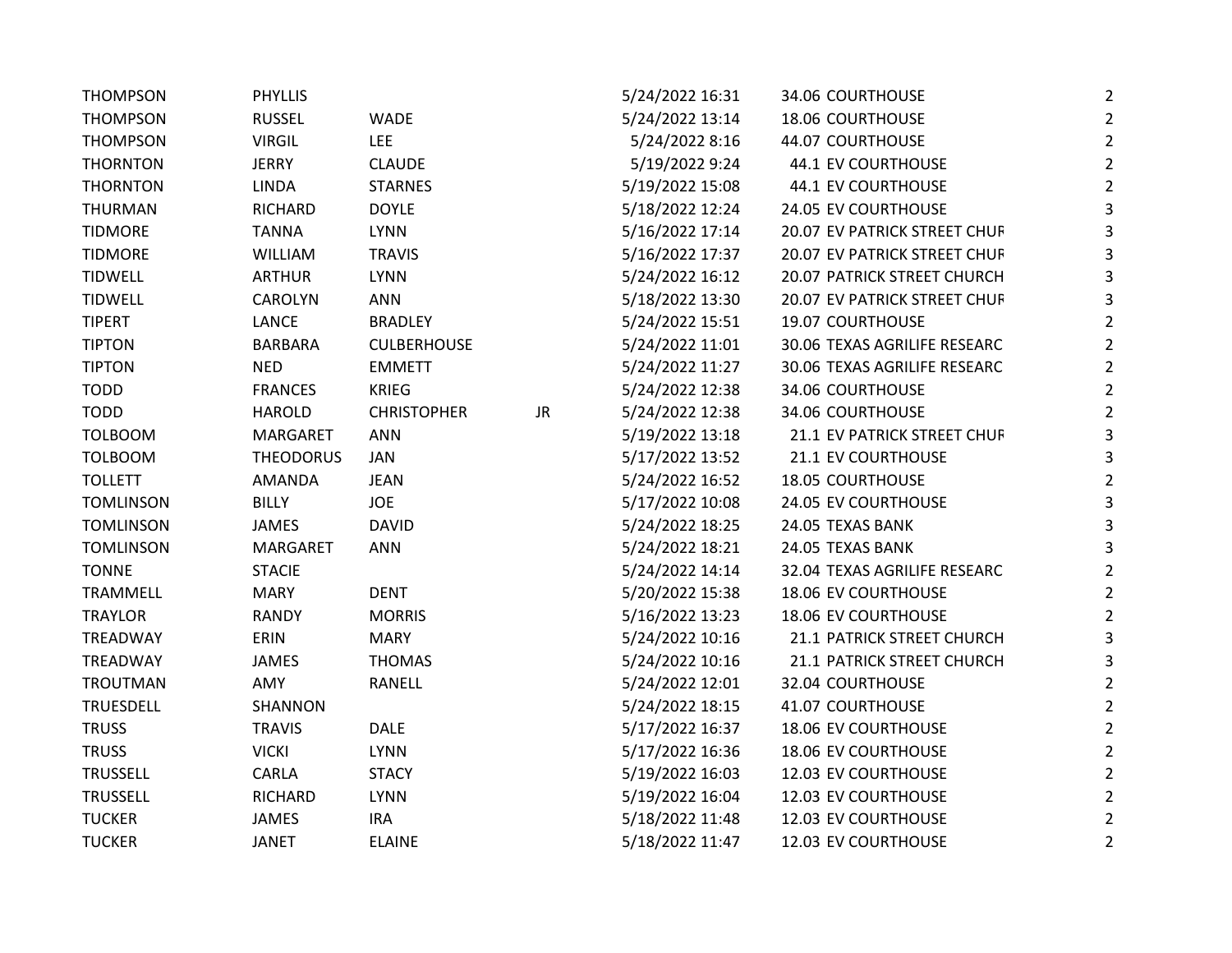| <b>TUGGLE</b>    | <b>KENNETH</b>  |                    |           | 5/24/2022 13:18 | 32.03 COURTHOUSE             | $\overline{2}$ |
|------------------|-----------------|--------------------|-----------|-----------------|------------------------------|----------------|
| <b>TULLY</b>     | <b>JAMES</b>    | <b>JUNE</b>        |           | 5/24/2022 18:14 | 24.05 COURTHOUSE             | 3              |
| TUNNELL          | <b>DEBORAH</b>  | <b>MCCUTCHEN</b>   |           | 5/18/2022 14:23 | 21.09 EV PATRICK STREET CHUF | 3              |
| <b>TURLEY</b>    | <b>MICHAEL</b>  | <b>RAY</b>         |           | 5/16/2022 10:49 | 21.1 EV PATRICK STREET CHUF  | 3              |
| <b>TURNER</b>    | ANGELA          | <b>BROOK</b>       |           | 5/24/2022 17:39 | 18.06 COURTHOUSE             | $\overline{2}$ |
| <b>TURNER</b>    | <b>BETTY</b>    | LOU                |           | 5/24/2022 14:59 | 18.06 COURTHOUSE             | $\overline{2}$ |
| <b>TURNER</b>    | <b>BRUCE</b>    | <b>TODD</b>        |           | 5/24/2022 15:00 | 18.06 COURTHOUSE             | $\overline{2}$ |
| <b>TURNER</b>    | <b>CHARLES</b>  | LAMAR              |           | 5/24/2022 14:19 | 20.07 PATRICK STREET CHURCH  | 3              |
| <b>TURNER</b>    | <b>JO</b>       | <b>ELLYN</b>       |           | 5/24/2022 10:28 | 20.07 PATRICK STREET CHURCH  | 3              |
| <b>TURNER</b>    | <b>MARK</b>     | <b>WAYNE</b>       |           | 5/24/2022 14:21 | 31.07 COURTHOUSE             | $\overline{2}$ |
| <b>TURNER</b>    | <b>RUBY</b>     | <b>FAYE</b>        |           | 5/24/2022 10:34 | 31.07 COURTHOUSE             | $\overline{2}$ |
| <b>TYUS</b>      | <b>PATSY</b>    | CAROL              |           | 5/19/2022 8:48  | 20.09 EV PATRICK STREET CHUF | 3              |
| <b>TYUS</b>      | PAUL            | <b>CALVIN</b>      |           | 5/16/2022 16:11 | 31.07 EV PATRICK STREET CHUF | $\overline{2}$ |
| <b>UBNOSKE</b>   | <b>KATHLEEN</b> | <b>BARBRE</b>      |           | 5/24/2022 8:59  | 24.07 COURTHOUSE             | 3              |
| <b>UBNOSKE</b>   | <b>MANUEL</b>   | M                  | <b>JR</b> | 5/24/2022 8:59  | 24.07 COURTHOUSE             | 3              |
| <b>UHLER</b>     | <b>JEFFREY</b>  | <b>ALLEN</b>       |           | 5/17/2022 10:58 | 34.06 EV COURTHOUSE          | $\overline{2}$ |
| <b>UNDERWOOD</b> | <b>MATTHEWS</b> | <b>MASON</b>       |           | 5/17/2022 15:27 | 44.1 EV COURTHOUSE           | $\overline{2}$ |
| <b>VADEN</b>     | <b>BARBARA</b>  | LEONA              |           | 5/20/2022 10:09 | 25.06 EV COURTHOUSE          | 3              |
| VANDENBERG       | SABRINA         | LEIGH              |           | 5/24/2022 11:25 | 21.1 COURTHOUSE              | 3              |
| VANDIEST         | <b>ERNEST</b>   | WILLIAM            | <b>JR</b> | 5/24/2022 12:50 | 32.04 TEXAS AGRILIFE RESEARC | $\overline{2}$ |
| VANDIEST         | <b>REBECCA</b>  | <b>MARIE</b>       |           | 5/24/2022 15:14 | 32.04 TEXAS AGRILIFE RESEARC | $\overline{2}$ |
| VANMATRE         | <b>BARBARA</b>  | LOUISE             |           | 5/24/2022 11:22 | 21.1 PATRICK STREET CHURCH   | 3              |
| VANMATRE         | OLLIE           | <b>KENNETH</b>     |           | 5/24/2022 11:23 | 21.1 PATRICK STREET CHURCH   | 3              |
| <b>VARGO</b>     | <b>DEBORAH</b>  | L                  |           | 5/24/2022 10:57 | 34.06 COURTHOUSE             | $\overline{2}$ |
| <b>VAUTHIER</b>  | <b>EVELYN</b>   | <b>BRANDENBURG</b> |           | 5/24/2022 12:37 | 21.09 PATRICK STREET CHURCH  | 3              |
| <b>VEIGEL</b>    | <b>WYNDI</b>    | <b>MICHELLE</b>    |           | 5/20/2022 13:03 | 20.07 EV PATRICK STREET CHUF | 3              |
| VELTKAMP         | <b>SINA</b>     | LOUISE             |           | 5/24/2022 9:38  | 19.07 COURTHOUSE             | $\overline{2}$ |
| <b>VIOTTO</b>    | <b>ANTHONY</b>  | <b>ALFRED</b>      |           | 5/24/2022 10:01 | 30.06 TEXAS AGRILIFE RESEARC | $\overline{2}$ |
| <b>VOSBURG</b>   | <b>DIANNA</b>   | <b>JEAN</b>        |           | 5/24/2022 17:28 | 31.1 COURTHOUSE              | $\overline{2}$ |
| <b>VOSS</b>      | <b>CURTIS</b>   | <b>HOWARD</b>      |           | 5/24/2022 16:22 | 18.06 COURTHOUSE             | $\overline{2}$ |
| <b>VOSS</b>      | <b>PAMELA</b>   | GAIL               |           | 5/24/2022 9:39  | 18.06 COURTHOUSE             | $\overline{2}$ |
| WADDELL          | <b>BOBBY</b>    | <b>JOE</b>         | JR        | 5/24/2022 13:05 | 32.04 COURTHOUSE             | $\overline{2}$ |
| WADDELL          | <b>JOLENA</b>   | <b>NELL</b>        |           | 5/24/2022 13:06 | 32.04 COURTHOUSE             | $\mathbf 2$    |
| <b>WAGGONER</b>  | <b>JUDITH</b>   | <b>MILLER</b>      |           | 5/24/2022 7:06  | 18.06 COURTHOUSE             | $\overline{2}$ |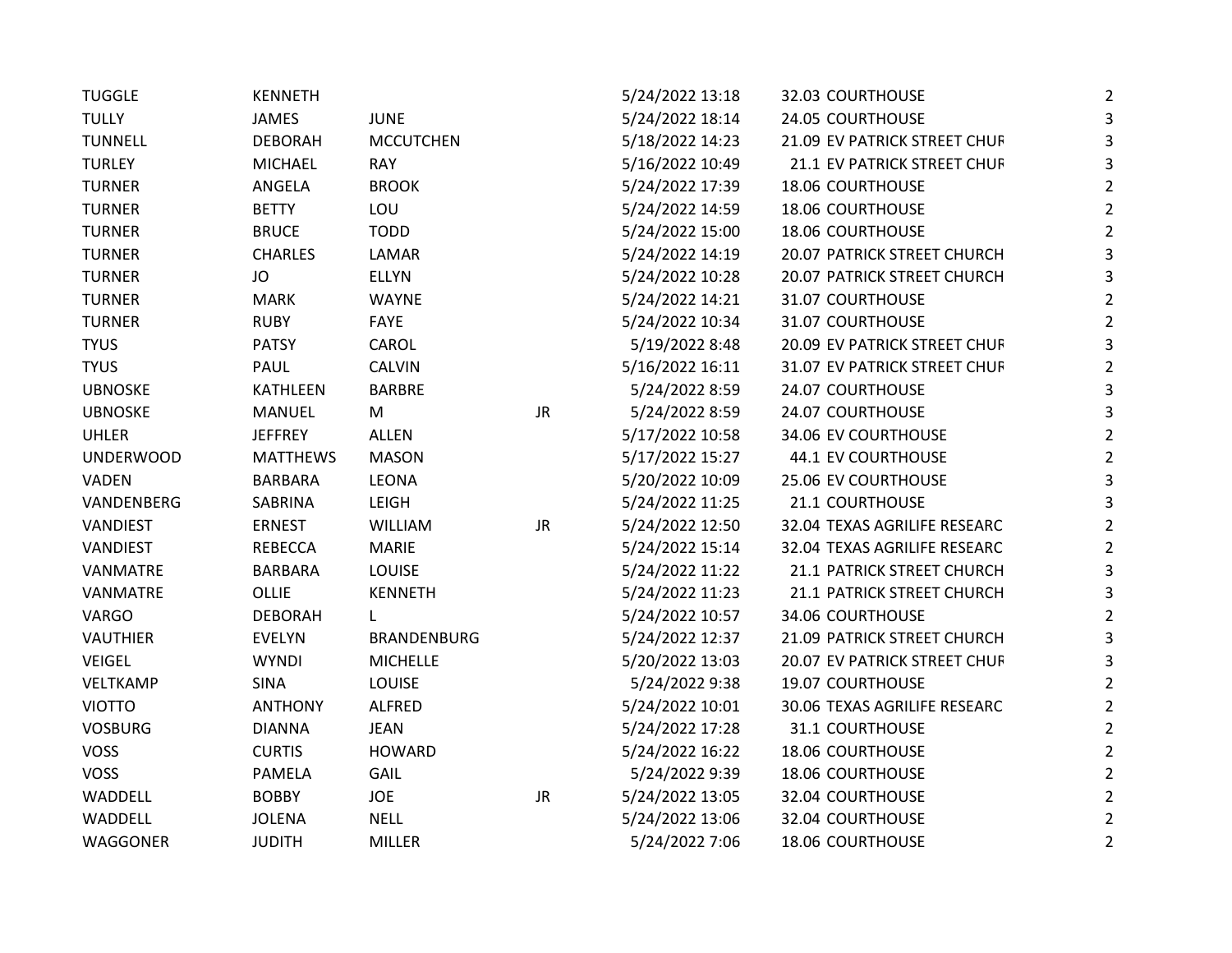| WAGNER         | <b>BARBARA</b>   | <b>GERALDINE</b> |    | 5/24/2022 10:08 | 31.11 COURTHOUSE             | $\overline{2}$ |
|----------------|------------------|------------------|----|-----------------|------------------------------|----------------|
| <b>WAGNER</b>  | <b>OTIS</b>      | WESLEY           |    | 5/24/2022 10:06 | 31.11 COURTHOUSE             | $\overline{2}$ |
| WAGNER         | <b>WAYNE</b>     | LEE              |    | 5/24/2022 7:39  | 25.06 PATRICK STREET CHURCH  | 3              |
| <b>WALKER</b>  | <b>JEFFREY</b>   | <b>RAY</b>       |    | 5/24/2022 13:10 | 19.07 COURTHOUSE             | $\overline{2}$ |
| WALKER         | <b>JUDY</b>      | <b>TIPTON</b>    |    | 5/24/2022 9:21  | 12.03 TEXAS BANK             | $\overline{2}$ |
| WALKER         | LENA             | <b>MARIE</b>     |    | 5/24/2022 16:09 | 19.07 COURTHOUSE             | $\overline{2}$ |
| <b>WALL</b>    | <b>DAVID</b>     | WESLEY           |    | 5/24/2022 14:39 | 20.09 PATRICK STREET CHURCH  | 3              |
| WALL           | <b>MARCUS</b>    | <b>EUEL</b>      |    | 5/24/2022 15:32 | 20.09 PATRICK STREET CHURCH  | 3              |
| WALLACE        | <b>DONALD</b>    | <b>WAYNE</b>     |    | 5/24/2022 14:50 | 46.02 COURTHOUSE             | $\overline{2}$ |
| WALLACE        | <b>JOE</b>       | <b>BILL</b>      |    | 5/24/2022 17:57 | 10.03 TEXAS BANK             | $\overline{2}$ |
| WALLACE        | <b>JOSEPH</b>    | R                |    | 5/19/2022 14:14 | 18.07 EV PATRICK STREET CHUF | $\overline{2}$ |
| WALLACE        | <b>KERI</b>      | L                |    | 5/20/2022 11:28 | 12.03 EV COURTHOUSE          | $\overline{2}$ |
| WALLACE        | <b>KIM</b>       | <b>MARIE</b>     |    | 5/24/2022 17:57 | 10.03 TEXAS BANK             | $\overline{2}$ |
| WALLACE        | LELAND           | EARL             |    | 5/24/2022 13:40 | 24.07 TEXAS BANK             | 3              |
| WALLACE        | <b>MARK</b>      | WILLIAM          |    | 5/20/2022 15:24 | 12.03 EV COURTHOUSE          | $\overline{2}$ |
| <b>WALLS</b>   | <b>DELIA</b>     | <b>MOORE</b>     |    | 5/24/2022 12:33 | 41.07 COURTHOUSE             | $\overline{2}$ |
| <b>WALSH</b>   | <b>JAMES</b>     | MICHAEL          |    | 5/24/2022 15:25 | 12.03 TEXAS BANK             | $\overline{2}$ |
| <b>WALTON</b>  | <b>KATHY</b>     | <b>DIANE</b>     |    | 5/17/2022 9:56  | 24.05 EV COURTHOUSE          | 3              |
| WARD           | <b>JERRY</b>     | <b>ALBERT</b>    |    | 5/18/2022 9:10  | 12.04 EV COURTHOUSE          | $\overline{2}$ |
| WARD           | <b>MELINDA</b>   | <b>LYNN</b>      |    | 5/20/2022 8:07  | 12.04 EV COURTHOUSE          | $\overline{2}$ |
| WARD           | <b>SHARON</b>    | <b>MCGOWEN</b>   |    | 5/17/2022 8:57  | 25.06 EV COURTHOUSE          | 3              |
| WARD           | SHAUN            | <b>DANA</b>      |    | 5/24/2022 16:41 | 21.1 TEXAS BANK              | 3              |
| WARDEN         | <b>FREDERICK</b> | M                | JR | 5/24/2022 8:40  | 34.06 COURTHOUSE             | $\overline{2}$ |
| <b>WARDEN</b>  | <b>JUDY</b>      | K                |    | 5/24/2022 8:39  | 34.06 COURTHOUSE             | $\overline{2}$ |
| WARE-HARRELL   | DEBRA            | <b>STEVENS</b>   |    | 5/17/2022 11:53 | 23.05 EV PATRICK STREET CHUF | 3              |
| WARREN         | <b>DWIGHT</b>    | <b>EHLINGER</b>  | SR | 5/24/2022 11:10 | 45.02 COURTHOUSE             | $\overline{2}$ |
| WARREN         | <b>GORDON</b>    | <b>DEAN</b>      |    | 5/24/2022 8:43  | 44.14 COURTHOUSE             | $\overline{2}$ |
| WARREN         | <b>MARJANN</b>   |                  |    | 5/24/2022 11:09 | 45.02 COURTHOUSE             | $\overline{2}$ |
| WARREN         | <b>ROSA</b>      | W                |    | 5/16/2022 7:33  | 11.03 EV COURTHOUSE          | $\overline{2}$ |
| WASHAM         | <b>CRAIG</b>     | <b>DAVIS</b>     |    | 5/16/2022 8:18  | 30.07 EV COURTHOUSE          | $\overline{2}$ |
| WASHAM         | <b>DONNA</b>     | <b>TAYLOR</b>    |    | 5/19/2022 13:49 | 30.07 EV COURTHOUSE          | $\overline{2}$ |
| <b>WATERS</b>  | <b>MARY</b>      | <b>RUSH</b>      |    | 5/20/2022 9:31  | 45.02 EV COURTHOUSE          | $\overline{2}$ |
| <b>WATERS</b>  | <b>MICHAEL</b>   | WARREN           |    | 5/20/2022 9:32  | 45.02 EV COURTHOUSE          | $\overline{2}$ |
| <b>WATKINS</b> | <b>CLARE</b>     | $\mathsf{C}$     |    | 5/24/2022 14:38 | 31.1 TEXAS BANK              | $\overline{2}$ |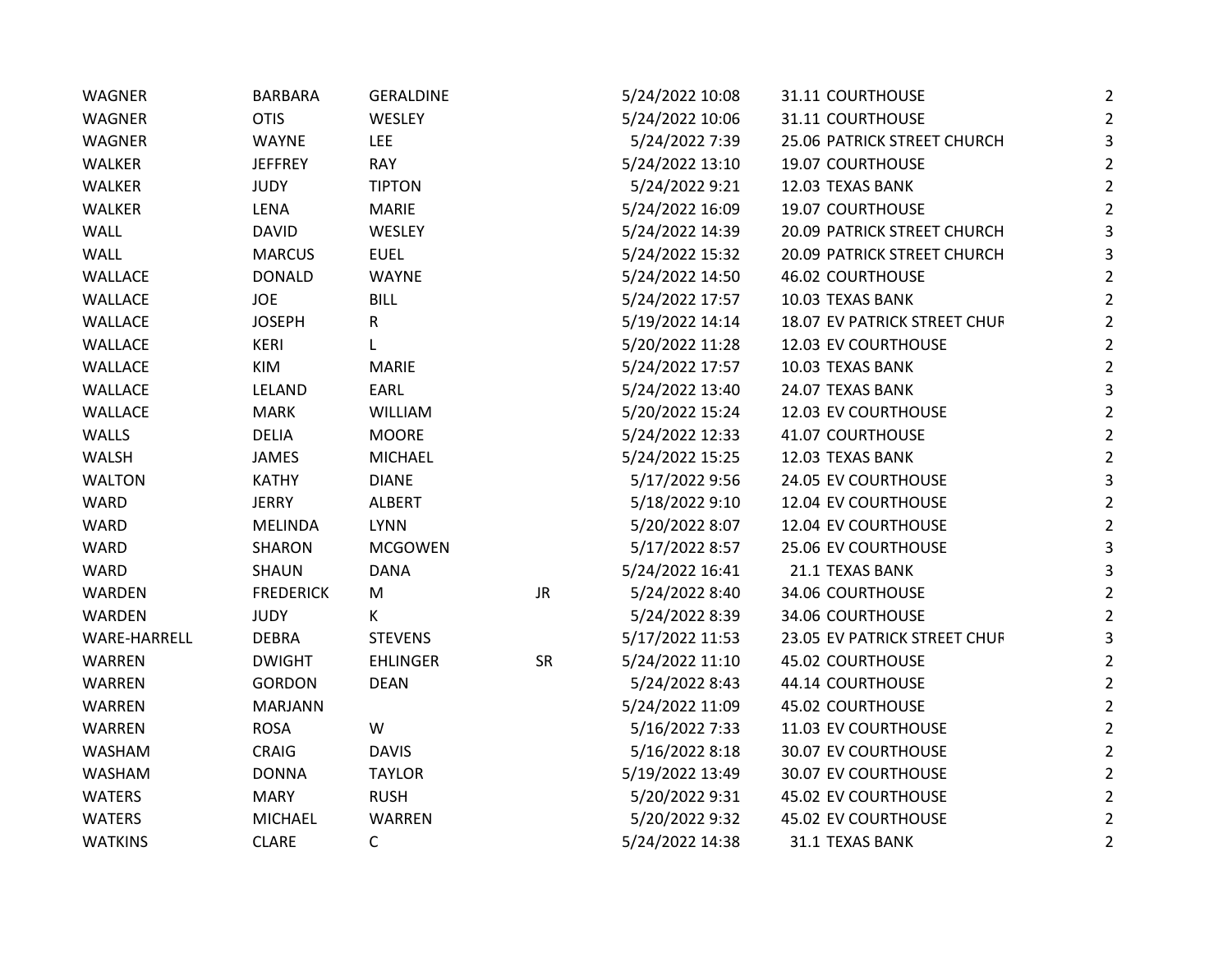| <b>WATSON</b>    | <b>CONNIE</b>    | R                 |               | 5/24/2022 14:02 | 21.1 PATRICK STREET CHURCH   | 3              |
|------------------|------------------|-------------------|---------------|-----------------|------------------------------|----------------|
| <b>WATSON</b>    | <b>HOLLIE</b>    | <b>MARIE</b>      |               | 5/24/2022 17:09 | <b>18.06 COURTHOUSE</b>      | $\overline{2}$ |
| <b>WATSON</b>    | <b>JENNIFER</b>  | ADELE             |               | 5/24/2022 17:14 | 30.07 TEXAS AGRILIFE RESEARC | $\overline{2}$ |
| <b>WATSON</b>    | <b>JOSHUA</b>    | <b>WADE</b>       |               | 5/24/2022 18:39 | 30.07 TEXAS AGRILIFE RESEARC | $\overline{2}$ |
| <b>WATSON</b>    | <b>STEVEN</b>    | <b>MICHAEL</b>    |               | 5/24/2022 14:03 | 21.1 PATRICK STREET CHURCH   | 3              |
| <b>WATSON</b>    | <b>TOMMY</b>     | <b>JOE</b>        |               | 5/19/2022 8:24  | 21.1 EV PATRICK STREET CHUF  | 3              |
| <b>WEATHERBY</b> | <b>LYNDA</b>     | LOIS              |               | 5/20/2022 14:55 | 45.02 EV COURTHOUSE          | $\overline{2}$ |
| <b>WEAVER</b>    | <b>JEFFREY</b>   | <b>BRIAN</b>      |               | 5/20/2022 10:28 | 21.09 EV PATRICK STREET CHUF | 3              |
| <b>WEBB</b>      | <b>CHRISTINA</b> | <b>ROWENA</b>     |               | 5/24/2022 18:48 | 45.02 TEXAS BANK             | $\overline{2}$ |
| WEEMS            | <b>DENISE</b>    | <b>HASHIGUCHI</b> |               | 5/17/2022 11:16 | 20.07 EV PATRICK STREET CHUF | 3              |
| WEEMS            | <b>DONALD</b>    | PAUL              |               | 5/24/2022 14:17 | 34.06 COURTHOUSE             | $\overline{2}$ |
| WELCH            | <b>CYNTHIA</b>   | <b>JEAN</b>       |               | 5/16/2022 8:31  | 24.05 EV COURTHOUSE          | $\mathsf{3}$   |
| WELCH            | <b>ROBERT</b>    | <b>MATTHEW</b>    |               | 5/16/2022 10:37 | 24.05 EV COURTHOUSE          | 3              |
| WELDON           | CARRIE           | <b>BETH</b>       |               | 5/24/2022 14:15 | 23.04 TEXAS AGRILIFE RESEARC | 3              |
| WELDON           | <b>JERRY</b>     | <b>KENNEDY</b>    | $\mathsf{II}$ | 5/24/2022 14:16 | 23.04 TEXAS AGRILIFE RESEARC | 3              |
| WELDON           | <b>PATRICIA</b>  | SHIVELY           |               | 5/24/2022 13:54 | 45.02 COURTHOUSE             | $\overline{2}$ |
| WELLS            | <b>CODY</b>      | LANE              |               | 5/24/2022 11:52 | 19.07 COURTHOUSE             | $\overline{2}$ |
| WELLS            | <b>ELLEN</b>     | ONEL              |               | 5/24/2022 10:16 | 19.07 COURTHOUSE             | $\overline{2}$ |
| WESSON           | <b>DONNA</b>     |                   |               | 5/19/2022 10:54 | 45.02 EV COURTHOUSE          | $\overline{2}$ |
| <b>WEST</b>      | <b>ANITA</b>     | <b>JOYCE</b>      |               | 5/24/2022 11:16 | 32.04 COURTHOUSE             | $\overline{2}$ |
| <b>WEST</b>      | <b>SHERRE</b>    | <b>RECTOR</b>     |               | 5/24/2022 10:39 | 44.1 COURTHOUSE              | $\overline{2}$ |
| <b>WEST</b>      | <b>TERRY</b>     | <b>LEE</b>        |               | 5/24/2022 10:40 | 44.1 COURTHOUSE              | $\overline{2}$ |
| <b>WEST</b>      | <b>WILLIS</b>    | <b>FRED</b>       |               | 5/24/2022 11:17 | 32.04 COURTHOUSE             | $\overline{2}$ |
| WHALEY           | <b>KAREN</b>     | <b>JOY</b>        |               | 5/24/2022 9:00  | 20.09 PATRICK STREET CHURCH  | $\mathsf{3}$   |
| WHALEY           | <b>PATRICIA</b>  | <b>LYNN</b>       |               | 5/24/2022 18:17 | 12.03 TEXAS BANK             | $\overline{2}$ |
| WHALEY           | WILLIAM          | <b>LANCE</b>      |               | 5/24/2022 18:16 | 12.03 TEXAS BANK             | $\overline{2}$ |
| WHALEY           | WILLIAM          | <b>AUSTEN</b>     |               | 5/24/2022 18:17 | 12.03 TEXAS BANK             | $\overline{2}$ |
| WHEELER          | <b>MELINDA</b>   | A                 |               | 5/24/2022 14:20 | 44.07 COURTHOUSE             | $\overline{2}$ |
| WHISENANT        | <b>JEANNE</b>    | <b>ABSHER</b>     |               | 5/24/2022 13:37 | 20.09 PATRICK STREET CHURCH  | 3              |
| WHISENANT        | <b>JOE</b>       | <b>JERALD</b>     |               | 5/24/2022 13:37 | 20.09 PATRICK STREET CHURCH  | 3              |
| <b>WHITE</b>     | ALBERT           | L                 | JR.           | 5/24/2022 13:28 | 31.07 COURTHOUSE             | $\overline{2}$ |
| <b>WHITE</b>     | <b>CLAUDETTE</b> | ANNE              |               | 5/18/2022 12:41 | 24.05 EV COURTHOUSE          | 3              |
| <b>WHITE</b>     | <b>DOYLE</b>     | <b>DEE</b>        |               | 5/24/2022 11:41 | 24.05 COURTHOUSE             | 3              |
| <b>WHITE</b>     | <b>FRANCES</b>   | <b>COMFORT</b>    |               | 5/19/2022 15:51 | 46.02 EV COURTHOUSE          | $\overline{2}$ |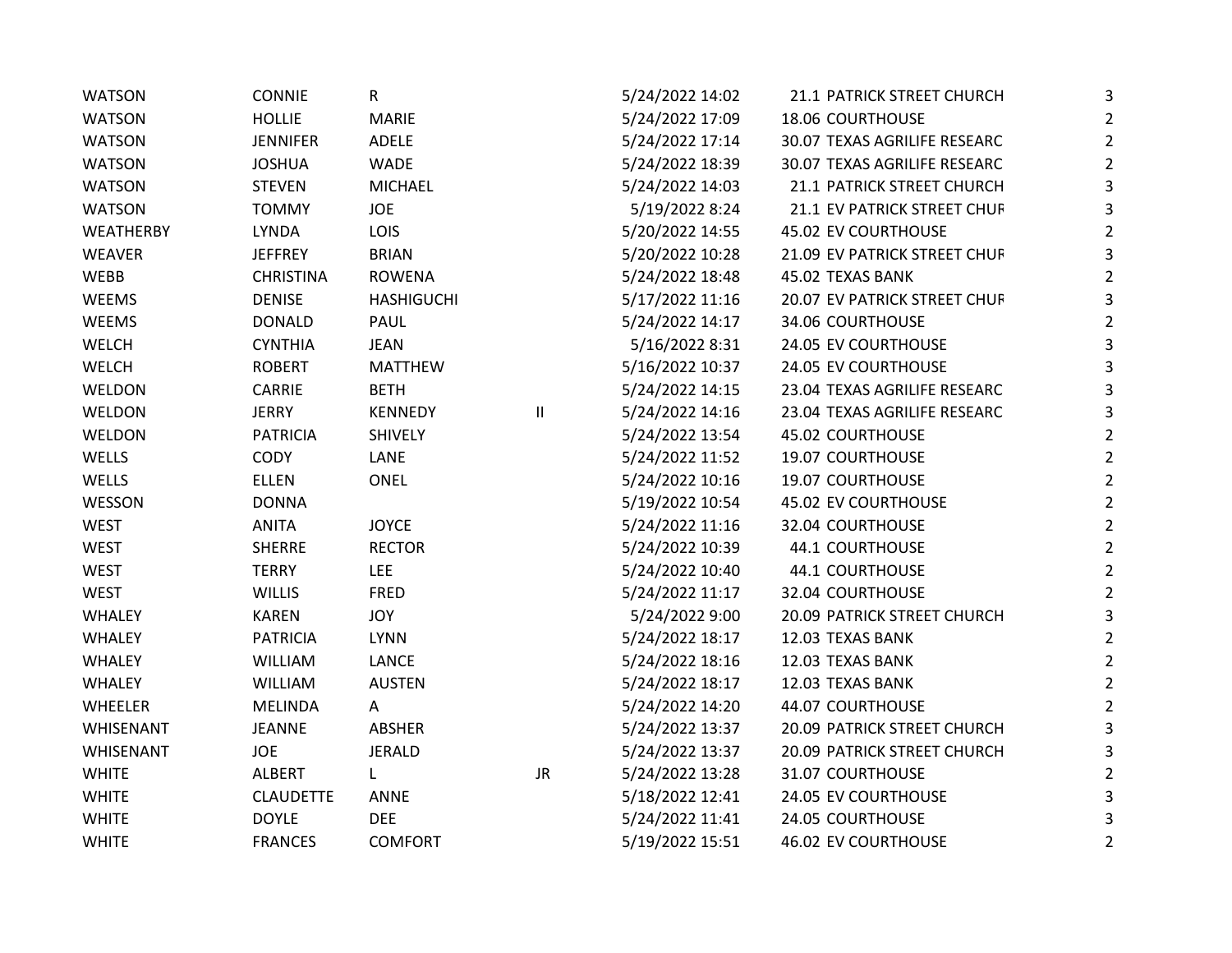| <b>WHITE</b>    | <b>MARTHA</b>    | <b>MARLENE</b>  |    | 5/24/2022 16:20 | 18.06 TEXAS AGRILIFE RESEARC | $\overline{2}$ |
|-----------------|------------------|-----------------|----|-----------------|------------------------------|----------------|
| <b>WHITE</b>    | <b>PATRICIA</b>  | <b>RAY</b>      |    | 5/24/2022 11:49 | 24.05 COURTHOUSE             | 3              |
| <b>WHITE</b>    | <b>TERRY</b>     | L               |    | 5/24/2022 16:48 | 24.05 COURTHOUSE             | 3              |
| WHITEFIELD      | <b>CHRISTINE</b> | ANNE            |    | 5/24/2022 11:44 | 25.06 TEXAS BANK             | 3              |
| WHITEFIELD      | CRYSTAL          | LEE             |    | 5/24/2022 18:30 | 25.06 COURTHOUSE             | 3              |
| WHITEFIELD      | <b>HAILY</b>     | CHEYENNE        |    | 5/24/2022 8:11  | 25.06 PATRICK STREET CHURCH  | 3              |
| WHITEFIELD      | <b>PAMELA</b>    | <b>CAVITT</b>   |    | 5/24/2022 8:10  | 25.06 PATRICK STREET CHURCH  | 3              |
| WHITEFIELD      | <b>ROWDY</b>     | <b>WES</b>      |    | 5/24/2022 13:24 | 25.06 TEXAS BANK             | 3              |
| WHITEFIELD      | <b>SCOTTY</b>    | <b>WAYNE</b>    |    | 5/16/2022 14:36 | 25.06 EV COURTHOUSE          | 3              |
| WHITEFIELD      | <b>TRACY</b>     | <b>WADE</b>     |    | 5/24/2022 8:10  | 25.06 PATRICK STREET CHURCH  | 3              |
| WHITEHEAD       | <b>ANNA</b>      | LOIS            |    | 5/16/2022 12:03 | 21.1 EV PATRICK STREET CHUF  | $\overline{3}$ |
| WHITEHEAD       | CARL             | <b>THOMAS</b>   |    | 5/24/2022 15:46 | 19.06 TEXAS BANK             | $\overline{2}$ |
| WHITEHEAD       | LYNNE            | <b>MICHELLE</b> |    | 5/19/2022 8:02  | 19.06 EV COURTHOUSE          | $\overline{2}$ |
| WHITLEY         | <b>ARLIE</b>     | GAIL            |    | 5/24/2022 10:14 | 12.03 COURTHOUSE             | $\overline{2}$ |
| <b>WIESE</b>    | <b>HENRY</b>     | <b>RUSSELL</b>  |    | 5/24/2022 9:12  | 30.08 TEXAS AGRILIFE RESEARC | $\overline{2}$ |
| <b>WIESS</b>    | <b>ALLEN</b>     | EDWARD          |    | 5/20/2022 15:15 | 20.09 EV PATRICK STREET CHUF | 3              |
| <b>WIESS</b>    | SUSAN            | <b>MARIE</b>    |    | 5/20/2022 15:16 | 20.09 EV PATRICK STREET CHUF | 3              |
| <b>WILCOX</b>   | <b>DAN</b>       | ALLEN           |    | 5/17/2022 10:32 | 21.09 EV PATRICK STREET CHUF | 3              |
| <b>WILCOX</b>   | <b>DEBORAH</b>   | <b>SUE</b>      |    | 5/17/2022 10:32 | 21.09 EV PATRICK STREET CHUF | 3              |
| <b>WILCOXON</b> | <b>TRACY</b>     | <b>ALAN</b>     |    | 5/24/2022 8:30  | 31.09 COURTHOUSE             | $\overline{2}$ |
| <b>WILEY</b>    | <b>KAY</b>       |                 |    | 5/24/2022 14:48 | 45.02 TEXAS BANK             | $\overline{2}$ |
| <b>WILLETT</b>  | <b>CECILA</b>    | CHARLENE        |    | 5/19/2022 11:28 | 24.05 EV COURTHOUSE          | 3              |
| <b>WILLETT</b>  | <b>JACK</b>      | <b>ROGER</b>    |    | 5/19/2022 11:28 | 24.05 EV COURTHOUSE          | 3              |
| <b>WILLIAMS</b> | <b>ANTHONY</b>   | <b>JOHN</b>     |    | 5/17/2022 16:22 | 19.07 EV COURTHOUSE          | $\overline{2}$ |
| <b>WILLIAMS</b> | GARY             | <b>DON</b>      |    | 5/24/2022 13:18 | 44.1 TEXAS AGRILIFE RESEARC  | $\overline{2}$ |
| <b>WILLIAMS</b> | <b>GEORGE</b>    | <b>WILEY</b>    | JR | 5/24/2022 17:17 | 18.06 TEXAS BANK             | $\overline{2}$ |
| <b>WILLIAMS</b> | <b>JAMES</b>     | LEWIS           |    | 5/18/2022 13:56 | 18.06 EV COURTHOUSE          | $\overline{2}$ |
| <b>WILLIAMS</b> | <b>JULIE</b>     | <b>CLAIRE</b>   |    | 5/17/2022 14:53 | 19.06 EV PATRICK STREET CHUF | $\overline{2}$ |
| <b>WILLIAMS</b> | KENNETH          | LEE             |    | 5/17/2022 13:04 | 24.05 EV COURTHOUSE          | 3              |
| WILLIAMS        | LENA             |                 |    | 5/24/2022 15:48 | 18.08 COURTHOUSE             | $\overline{2}$ |
| <b>WILLIAMS</b> | <b>RACHEL</b>    | KATHLEEN        |    | 5/24/2022 17:09 | 25.06 COURTHOUSE             | 3              |
| <b>WILLIAMS</b> | SHEILA           | F               |    | 5/24/2022 8:07  | 44.07 COURTHOUSE             | $\overline{2}$ |
| <b>WILLIAMS</b> | SUSAN            | <b>THRONE</b>   |    | 5/18/2022 13:55 | 18.06 EV COURTHOUSE          | $\overline{2}$ |
| WILLIAMSON      | <b>CHANTZ</b>    | <b>DALE</b>     |    | 5/17/2022 14:48 | 20.09 EV PATRICK STREET CHUF | 3              |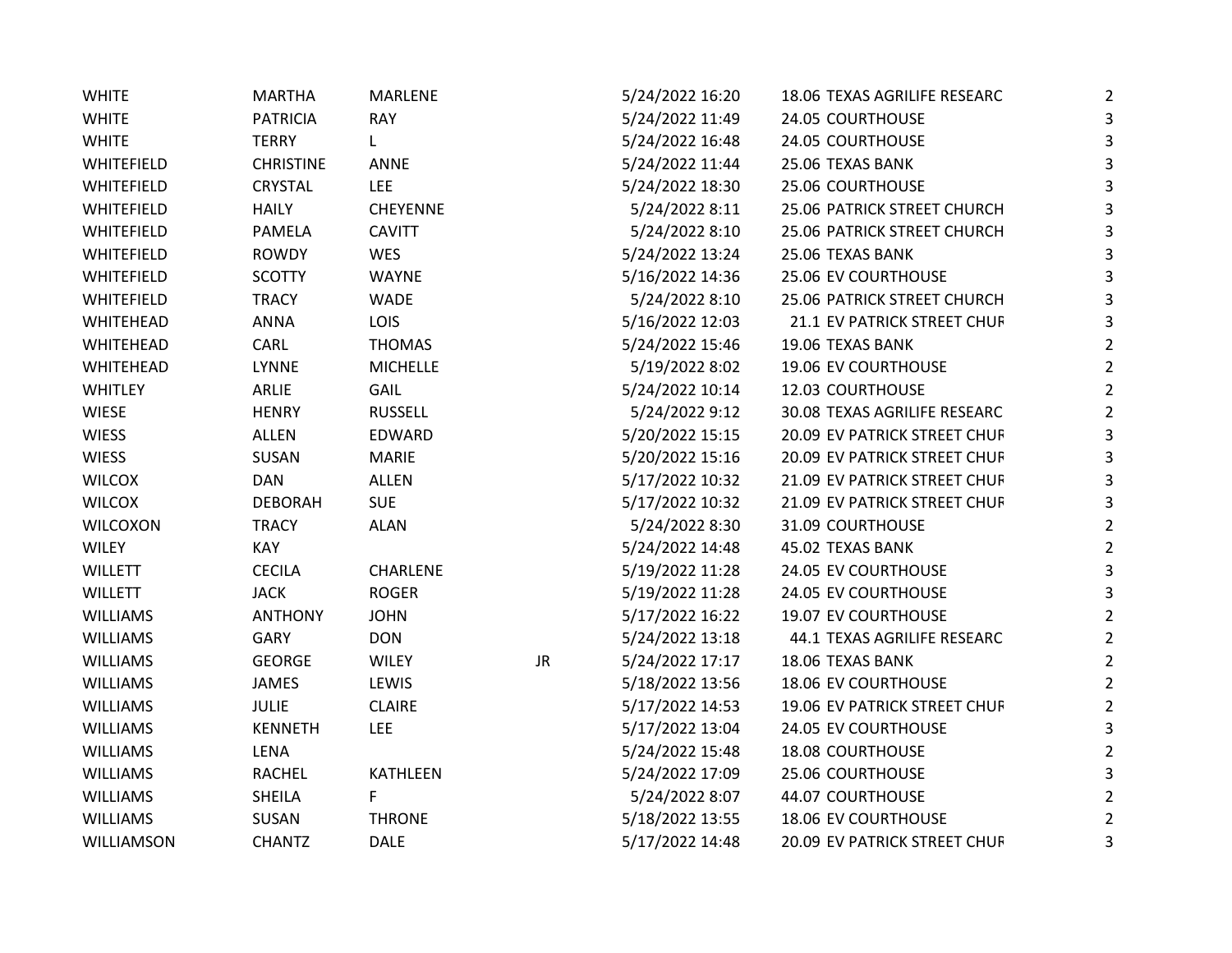| WILLIAMSON          | <b>WAYNE</b>     |                  |     | 5/24/2022 16:36 | 21.09 PATRICK STREET CHURCH         | 3              |
|---------------------|------------------|------------------|-----|-----------------|-------------------------------------|----------------|
| WILLINGHAM          | <b>JOE</b>       | WESLEY           |     | 5/20/2022 11:50 | <b>20.09 EV PATRICK STREET CHUF</b> | 3              |
| WILLINGHAM          | <b>SCOTT</b>     | <b>MICHAEL</b>   |     | 5/24/2022 13:39 | 19.07 COURTHOUSE                    | $\overline{2}$ |
| WILLINGHAM          | <b>TERRI</b>     | <b>LYNN</b>      |     | 5/20/2022 15:26 | 20.09 EV PATRICK STREET CHUF        | 3              |
| <b>WILLIS</b>       | LAURA            | <b>MICHELLE</b>  |     | 5/24/2022 12:44 | 23.04 COURTHOUSE                    | 3              |
| <b>WILLIS</b>       | <b>MATTHEW</b>   | KYLE             |     | 5/24/2022 12:44 | 23.04 COURTHOUSE                    | 3              |
| <b>WILSON</b>       | <b>DIANNE</b>    | <b>PORTER</b>    |     | 5/17/2022 14:55 | 10.03 EV COURTHOUSE                 | $\overline{2}$ |
| <b>WILSON</b>       | <b>FRED</b>      | <b>NOBLE</b>     | JR. | 5/20/2022 9:49  | 44.1 EV COURTHOUSE                  | $\overline{2}$ |
| <b>WILSON</b>       | <b>HELEN</b>     | G                |     | 5/19/2022 10:37 | 45.02 EV COURTHOUSE                 | $\overline{2}$ |
| <b>WILSON</b>       | $\mathbf{I}$     | B                |     | 5/17/2022 14:55 | 10.03 EV COURTHOUSE                 | $\overline{2}$ |
| <b>WILSON</b>       | <b>JASON</b>     | <b>PATRICK</b>   |     | 5/24/2022 11:59 | 23.06 COURTHOUSE                    | $\overline{3}$ |
| <b>WILSON</b>       | <b>JOAN</b>      | LARAY            |     | 5/20/2022 9:48  | 44.1 EV COURTHOUSE                  | $\overline{2}$ |
| <b>WILSON</b>       | <b>JUSTIN</b>    | DALE             |     | 5/24/2022 17:27 | 21.12 COURTHOUSE                    | $\overline{3}$ |
| <b>WILSON</b>       | LAUREN           | <b>DENAE</b>     |     | 5/24/2022 17:27 | 21.12 COURTHOUSE                    | 3              |
| <b>WILSON</b>       | <b>NANCI</b>     | K                |     | 5/20/2022 13:44 | 20.09 EV PATRICK STREET CHUF        | 3              |
| <b>WILSON</b>       | <b>RONALD</b>    | <b>PATRICK</b>   |     | 5/17/2022 15:47 | 21.12 EV COURTHOUSE                 | 3              |
| <b>WILSON</b>       | <b>TRACEY</b>    | LORAINE          |     | 5/17/2022 15:46 | 21.12 EV COURTHOUSE                 | $\overline{3}$ |
| WINGEREID           | <b>ERIC</b>      | ARNOLD           |     | 5/18/2022 9:29  | <b>18.05 EV COURTHOUSE</b>          | $\overline{2}$ |
| WINSETT             | <b>CARY</b>      | <b>RAY</b>       |     | 5/24/2022 15:59 | 23.04 COURTHOUSE                    | 3              |
| <b>WINTERS</b>      | <b>BILLY</b>     | <b>DEE</b>       |     | 5/24/2022 16:14 | 34.06 COURTHOUSE                    | $\overline{2}$ |
| <b>WINTERS</b>      | <b>CHARLOTTE</b> | <b>JOY</b>       |     | 5/24/2022 16:13 | 34.06 COURTHOUSE                    | $\overline{2}$ |
| <b>WISE</b>         | <b>DELBERT</b>   | <b>OWEN</b>      | JR. | 5/20/2022 14:13 | 25.06 EV COURTHOUSE                 | 3              |
| <b>WISENER</b>      | <b>CYNTHIA</b>   | <b>CENTILLI</b>  |     | 5/24/2022 7:45  | 45.02 TEXAS BANK                    | $\overline{2}$ |
| <b>WISNER</b>       | <b>REX</b>       | RANDALL          |     | 5/24/2022 10:48 | 12.03 COURTHOUSE                    | $\overline{2}$ |
| <b>WISNER</b>       | <b>RITA</b>      | <b>SCHOCK</b>    |     | 5/17/2022 9:26  | 12.03 EV COURTHOUSE                 | $\overline{2}$ |
| <b>WOFFORD</b>      | <b>ROBERT</b>    | N                |     | 5/24/2022 12:36 | 18.06 COURTHOUSE                    | $\overline{2}$ |
| <b>WOLF-TRAYLOR</b> | <b>CRYSTAL</b>   | <b>DIANE</b>     |     | 5/16/2022 13:27 | 18.06 EV COURTHOUSE                 | $\overline{2}$ |
| <b>WOOD</b>         | <b>JO</b>        | <b>ROBERTSON</b> |     | 5/24/2022 8:56  | 24.05 COURTHOUSE                    | 3              |
| <b>WOOD</b>         | WENDY            | LOUISE           |     | 5/24/2022 9:20  | 32.04 TEXAS AGRILIFE RESEARC        | $\overline{2}$ |
| <b>WOOD</b>         | WILLIAM          | <b>RANDOLPH</b>  |     | 5/24/2022 8:56  | 24.05 COURTHOUSE                    | 3              |
| <b>WOODARD</b>      | <b>WANDA</b>     | <b>LEE</b>       |     | 5/24/2022 16:17 | 44.1 TEXAS BANK                     | $\overline{2}$ |
| <b>WOODWARD</b>     | <b>JAMES</b>     | MICHAEL          |     | 5/24/2022 9:31  | 11.03 COURTHOUSE                    | $\overline{2}$ |
| <b>WOOLDRIDGE</b>   | <b>ROBERTA</b>   | <b>LYNN</b>      |     | 5/24/2022 8:25  | 20.07 PATRICK STREET CHURCH         | 3              |
| <b>WOOLEY</b>       | <b>GEORGE</b>    | Α                |     | 5/24/2022 10:20 | 33.02 COURTHOUSE                    | $\overline{2}$ |